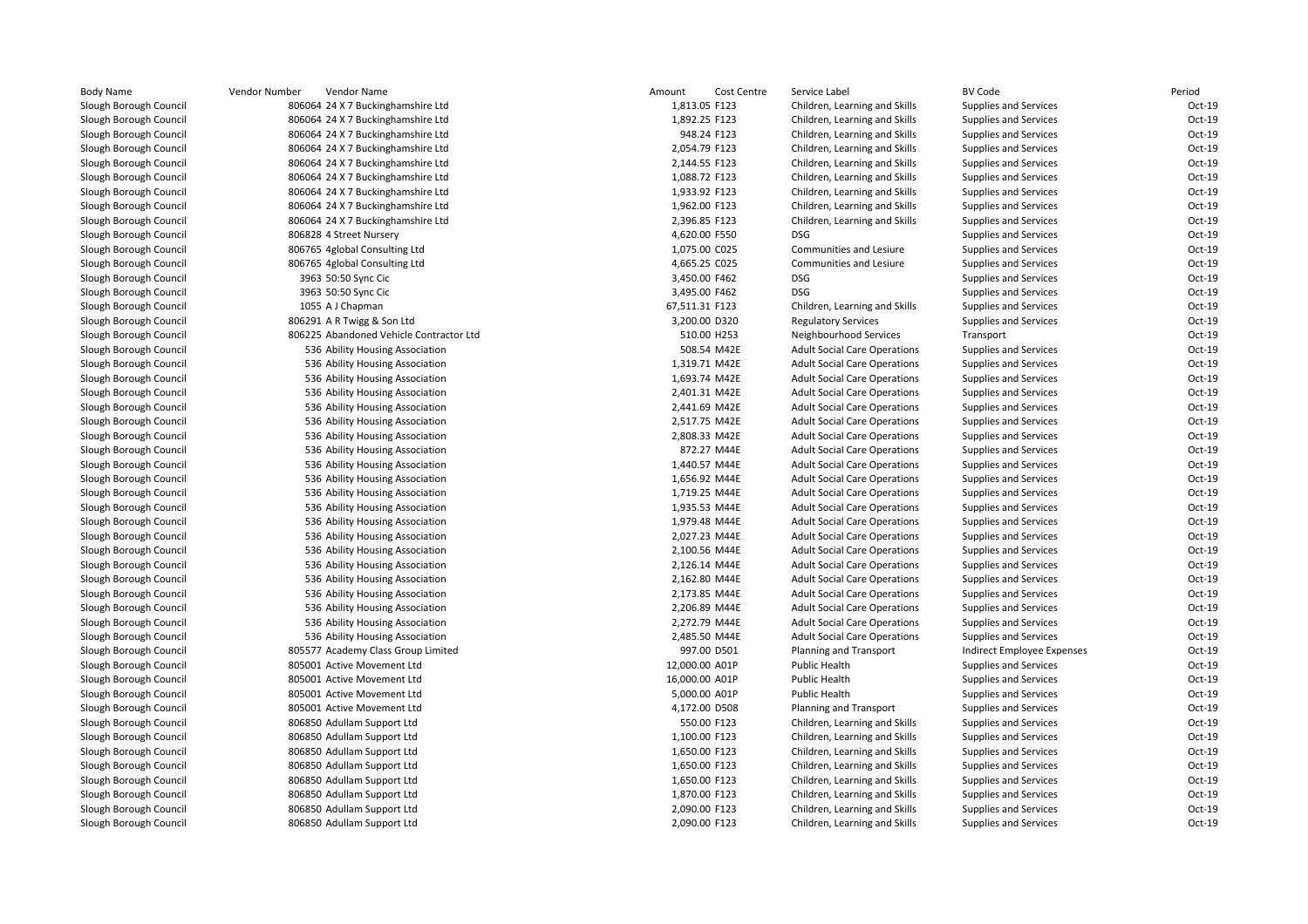806850 Adullam Support Ltd 806850 Adullam Support Ltd 806850 Adullam Support Ltd 2855 Advance Housing & Support Ltd 2855 Advance Housing & Support Ltd 2855 Advance Housing & Support Ltd 2855 Advance Housing & Support Ltd 2855 Advance Housing & Support Ltd 2855 Advance Housing & Support Ltd 2855 Advance Housing & Support Ltd 2135 Adventure Learning Childcare Limited3895 Affinity Trust 805178 AFM Transport Limited 805178 AFM Transport Limited 805178 AFM Transport Limited 805178 AFM Transport Limited 805178 AFM Transport Limited 805178 AFM Transport Limited 805178 AFM Transport Limited 805178 AFM Transport Limited 805178 AFM Transport Limited 805088 Agilysis Ltd 2486 Agriculture And Estate Services Limited 2486 Agriculture And Estate Services Limited 2486 Agriculture And Estate Services Limited 2486 Agriculture And Estate Services Limited 805318 AH Planning Ltd 2470 Ahs Ltd 2301 Aik Saath 2301 Aik Saath 2197 Altwood Housing Ltd 2197 Altwood Housing Ltd 2197 Altwood Housing Ltd 2197 Altwood Housing Ltd 2197 Altwood Housing Ltd 2197 Altwood Housing Ltd 2197 Altwood Housing Ltd 2197 Altwood Housing Ltd 2197 Altwood Housing Ltd 2197 Altwood Housing Ltd 2197 Altwood Housing Ltd 2197 Altwood Housing Ltd 2197 Altwood Housing Ltd 2197 Altwood Housing Ltd 2197 Altwood Housing Ltd 2197 Altwood Housing Ltd 2197 Altwood Housing Ltd 2197 Altwood Housing Ltd 2197 Altwood Housing Ltd 2197 Altwood Housing Ltd 2197 Altwood Housing Ltd2197 Altwood Housing Ltd

| 0 Adullam Support Ltd                     | 2,090.00 F123  | Children, Learning and Skills       | <b>Supplies and Services</b> | Oct-19   |
|-------------------------------------------|----------------|-------------------------------------|------------------------------|----------|
| 0 Adullam Support Ltd                     | 2,200.00 F123  | Children, Learning and Skills       | <b>Supplies and Services</b> | Oct-19   |
| 0 Adullam Support Ltd                     | 2,310.00 F123  | Children, Learning and Skills       | <b>Supplies and Services</b> | Oct-19   |
| 5 Advance Housing & Support Ltd           | 700.00 M42F    | <b>Adult Social Care Operations</b> | <b>Supplies and Services</b> | Oct-19   |
| 5 Advance Housing & Support Ltd           | 980.00 M42F    | <b>Adult Social Care Operations</b> | <b>Supplies and Services</b> | Oct-19   |
| 5 Advance Housing & Support Ltd           | 1,050.00 M42F  | <b>Adult Social Care Operations</b> | <b>Supplies and Services</b> | Oct-19   |
| 5 Advance Housing & Support Ltd           | 1,050.00 M42F  | <b>Adult Social Care Operations</b> | <b>Supplies and Services</b> | Oct-19   |
| 5 Advance Housing & Support Ltd           | 1,120.00 M42F  | <b>Adult Social Care Operations</b> | <b>Supplies and Services</b> | Oct-19   |
| 5 Advance Housing & Support Ltd           | 1,540.00 M42F  | <b>Adult Social Care Operations</b> | <b>Supplies and Services</b> | Oct-19   |
| 5 Advance Housing & Support Ltd           | 1,820.00 M42F  | <b>Adult Social Care Operations</b> | <b>Supplies and Services</b> | $Oct-19$ |
| 5 Adventure Learning Childcare Limited    | 11,310.58 F909 | <b>DSG</b>                          | <b>Supplies and Services</b> | $Oct-19$ |
| 5 Affinity Trust                          | 3,358.62 M44E  | <b>Adult Social Care Operations</b> | Supplies and Services        | Oct-19   |
| 8 AFM Transport Limited                   | 834.42 D760    | <b>Environmental Services</b>       | <b>Supplies and Services</b> | Oct-19   |
| 8 AFM Transport Limited                   | 3,041.09 D880  | Planning and Transport              | <b>Supplies and Services</b> | Oct-19   |
| 8 AFM Transport Limited                   | 731.40 D880    | Planning and Transport              | <b>Supplies and Services</b> | Oct-19   |
| 8 AFM Transport Limited                   | 3,764.83 D880  | Planning and Transport              | <b>Supplies and Services</b> | Oct-19   |
| 8 AFM Transport Limited                   | 1,720.05 D880  | Planning and Transport              | <b>Supplies and Services</b> | Oct-19   |
| 8 AFM Transport Limited                   | 2,806.75 D880  | Planning and Transport              | <b>Supplies and Services</b> | Oct-19   |
| 8 AFM Transport Limited                   | 844.82 D880    | Planning and Transport              | <b>Supplies and Services</b> | $Oct-19$ |
| 8 AFM Transport Limited                   | 872.77 D880    | Planning and Transport              | <b>Supplies and Services</b> | Oct-19   |
| 8 AFM Transport Limited                   | 3,849.93 D880  | Planning and Transport              | <b>Supplies and Services</b> | Oct-19   |
| 8 Agilysis Ltd                            | 6,000.00 D508  | Planning and Transport              | <b>Supplies and Services</b> | Oct-19   |
| 6 Agriculture And Estate Services Limited | 5,468.00 C001  | Communities and Lesiure             | Premises                     | Oct-19   |
| 6 Agriculture And Estate Services Limited | 2,875.00 C001  | Communities and Lesiure             | Premises                     | Oct-19   |
| 6 Agriculture And Estate Services Limited | 4,978.00 C001  | Communities and Lesiure             | Premises                     | Oct-19   |
| 6 Agriculture And Estate Services Limited | 1,625.00 P166  | Capital                             | Capital Charges              | Oct-19   |
| 8 AH Planning Ltd                         | 12,920.00 D012 | Planning and Transport              | <b>Supplies and Services</b> | Oct-19   |
| 0 Ahs Ltd                                 | 1,190.00 D750  | <b>Environmental Services</b>       | <b>Supplies and Services</b> | Oct-19   |
| 1 Aik Saath                               | 525.00 D508    | Planning and Transport              | <b>Supplies and Services</b> | Oct-19   |
| 1 Aik Saath                               | 2,122.00 D508  | Planning and Transport              | <b>Supplies and Services</b> | Oct-19   |
| 7 Altwood Housing Ltd                     | 504.00 H205    | <b>Strategic Housing Services</b>   | <b>Supplies and Services</b> | Oct-19   |
| 7 Altwood Housing Ltd                     | 528.00 H205    | <b>Strategic Housing Services</b>   | <b>Supplies and Services</b> | Oct-19   |
| 7 Altwood Housing Ltd                     | 550.00 H205    | <b>Strategic Housing Services</b>   | <b>Supplies and Services</b> | Oct-19   |
| 7 Altwood Housing Ltd                     | 570.00 H205    | <b>Strategic Housing Services</b>   | <b>Supplies and Services</b> | Oct-19   |
| 7 Altwood Housing Ltd                     | 720.00 H205    | <b>Strategic Housing Services</b>   | <b>Supplies and Services</b> | Oct-19   |
| 7 Altwood Housing Ltd                     | 720.00 H205    | <b>Strategic Housing Services</b>   | <b>Supplies and Services</b> | Oct-19   |
| 7 Altwood Housing Ltd                     | 720.00 H205    | <b>Strategic Housing Services</b>   | <b>Supplies and Services</b> | Oct-19   |
| 7 Altwood Housing Ltd                     | 750.00 H205    | <b>Strategic Housing Services</b>   | <b>Supplies and Services</b> | Oct-19   |
| 7 Altwood Housing Ltd                     | 760.00 H205    | <b>Strategic Housing Services</b>   | <b>Supplies and Services</b> | Oct-19   |
| 7 Altwood Housing Ltd                     | 810.00 H205    | <b>Strategic Housing Services</b>   | <b>Supplies and Services</b> | Oct-19   |
| 7 Altwood Housing Ltd                     | 810.00 H205    | <b>Strategic Housing Services</b>   | <b>Supplies and Services</b> | Oct-19   |
| 7 Altwood Housing Ltd                     | 900.00 H205    | <b>Strategic Housing Services</b>   | <b>Supplies and Services</b> | Oct-19   |
| 7 Altwood Housing Ltd                     | 900.00 H205    | <b>Strategic Housing Services</b>   | <b>Supplies and Services</b> | Oct-19   |
| 7 Altwood Housing Ltd                     | 900.00 H205    | <b>Strategic Housing Services</b>   | Supplies and Services        | Oct-19   |
| 7 Altwood Housing Ltd                     | 900.00 H205    | <b>Strategic Housing Services</b>   | <b>Supplies and Services</b> | Oct-19   |
| 7 Altwood Housing Ltd                     | 900.00 H205    | <b>Strategic Housing Services</b>   | <b>Supplies and Services</b> | Oct-19   |
| 7 Altwood Housing Ltd                     | 900.00 H205    | <b>Strategic Housing Services</b>   | <b>Supplies and Services</b> | Oct-19   |
| 7 Altwood Housing Ltd                     | 900.00 H205    | <b>Strategic Housing Services</b>   | <b>Supplies and Services</b> | Oct-19   |
| 7 Altwood Housing Ltd                     | 900.00 H205    | <b>Strategic Housing Services</b>   | <b>Supplies and Services</b> | Oct-19   |
| 7 Altwood Housing Ltd                     | 900.00 H205    | <b>Strategic Housing Services</b>   | <b>Supplies and Services</b> | $Oct-19$ |
| 7 Altwood Housing Ltd                     | 900.00 H205    | <b>Strategic Housing Services</b>   | <b>Supplies and Services</b> | Oct-19   |
| 7 Altwood Housing Ltd                     | 900.00 H205    | <b>Strategic Housing Services</b>   | <b>Supplies and Services</b> | Oct-19   |
|                                           |                |                                     |                              |          |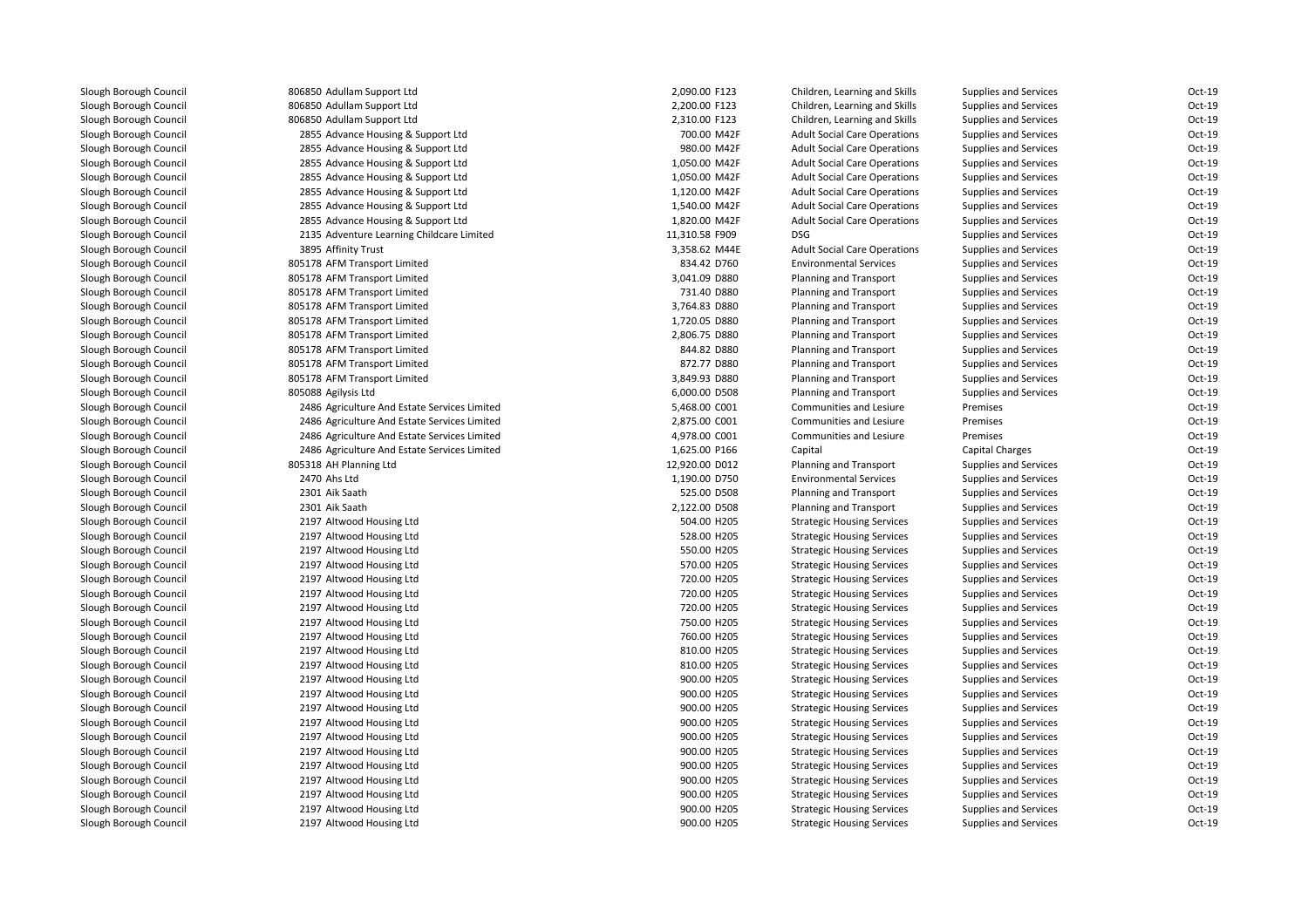2197 Altwood Housing Ltd 2197 Altwood Housing Ltd 2197 Altwood Housing Ltd 2197 Altwood Housing Ltd 2197 Altwood Housing Ltd 2197 Altwood Housing Ltd 2197 Altwood Housing Ltd 2197 Altwood Housing Ltd 2197 Altwood Housing Ltd 2197 Altwood Housing Ltd 2197 Altwood Housing Ltd 2197 Altwood Housing Ltd 2197 Altwood Housing Ltd 8686 Altwood Properties Ltd 803110 Amber Langis Limited 805264 Ameresco Limited 806792 Anchor Hanover Group 3137 Applegarth Care Home Ltd 3137 Applegarth Care Home Ltd 3137 Applegarth Care Home Ltd 3137 Applegarth Care Home Ltd 3137 Applegarth Care Home Ltd170 Apse 3778 Aranlaw House Care Home 2,812.14 M17C 3350 Arbour Vale School 427,195.32 E509 DSG 806299 ARC Group London Limited2073 Arc Preschool 818 Arco Ltd 818 Arco Ltd 831 Argos Business Solutions Ltd 831 Argos Business Solutions Ltd 831 Argos Business Solutions Ltd 831 Argos Business Solutions Ltd 831 Argos Business Solutions Ltd 831 Argos Business Solutions Ltd 805308 Arjo UK Ltd 804534 Armstrong Mvura 500.00 A02A1166 Art Bevond Belief 1826 Arvato Public Sector Services Ltd 1826 Arvato Public Sector Services Ltd 1826 Arvato Public Sector Services Ltd 1826 Arvato Public Sector Services Ltd 1826 Arvato Public Sector Services Ltd 1826 Arvato Public Sector Services Ltd 1826 Arvato Public Sector Services Ltd 1826 Arvato Public Sector Services Ltd 1826 Arvato Public Sector Services Ltd 1826 Arvato Public Sector Services Ltd 1826 Arvato Public Sector Services Ltd 1826 Arvato Public Sector Services Ltd 1826 Arvato Public Sector Services Ltd1826 Arvato Public Sector Services Ltd

| 7 Altwood Housing Ltd               | 900.00 H205     | <b>Strategic Housing Services</b>      | Supplies and Services        | Oct-19   |
|-------------------------------------|-----------------|----------------------------------------|------------------------------|----------|
| 7 Altwood Housing Ltd               | 900.00 H205     | <b>Strategic Housing Services</b>      | <b>Supplies and Services</b> | Oct-19   |
| 7 Altwood Housing Ltd               | 975.00 H205     | <b>Strategic Housing Services</b>      | Supplies and Services        | Oct-19   |
| 7 Altwood Housing Ltd               | 1,008.00 H205   | <b>Strategic Housing Services</b>      | <b>Supplies and Services</b> | Oct-19   |
| 7 Altwood Housing Ltd               | 1,050.00 H205   | <b>Strategic Housing Services</b>      | Supplies and Services        | Oct-19   |
| 7 Altwood Housing Ltd               | 1,210.00 H205   | <b>Strategic Housing Services</b>      | <b>Supplies and Services</b> | Oct-19   |
| 7 Altwood Housing Ltd               | 1,275.00 H205   | <b>Strategic Housing Services</b>      | <b>Supplies and Services</b> | Oct-19   |
| 7 Altwood Housing Ltd               | 1,610.00 H205   | <b>Strategic Housing Services</b>      | <b>Supplies and Services</b> | Oct-19   |
| 7 Altwood Housing Ltd               | 1,620.00 H205   | <b>Strategic Housing Services</b>      | Supplies and Services        | Oct-19   |
| 7 Altwood Housing Ltd               | 1,650.00 H205   | <b>Strategic Housing Services</b>      | <b>Supplies and Services</b> | Oct-19   |
| 7 Altwood Housing Ltd               | 1,800.00 H205   | <b>Strategic Housing Services</b>      | <b>Supplies and Services</b> | $Oct-19$ |
| 7 Altwood Housing Ltd               | 2,250.00 H205   | <b>Strategic Housing Services</b>      | Supplies and Services        | Oct-19   |
| 7 Altwood Housing Ltd               | 720.00 A01P     | Public Health                          | Supplies and Services        | Oct-19   |
| 6 Altwood Properties Ltd            | 64,909.05 H205  | <b>Strategic Housing Services</b>      | Premises                     | Oct-19   |
| 0 Amber Langis Limited              | 878.00 D500     | Planning and Transport                 | Supplies and Services        | Oct-19   |
| 4 Ameresco Limited                  | 88,380.83 P168  | Capital                                | Supplies and Services        | Oct-19   |
| 2 Anchor Hanover Group              | 806.50 A06C     | <b>Adult Social Care Commissioning</b> | Supplies and Services        | Oct-19   |
| 7 Applegarth Care Home Ltd          | 2,800.00 M25C   | <b>Adult Social Care Operations</b>    | <b>Supplies and Services</b> | Oct-19   |
| 7 Applegarth Care Home Ltd          | 3,200.00 M25C   | <b>Adult Social Care Operations</b>    | Supplies and Services        | Oct-19   |
| 7 Applegarth Care Home Ltd          | 3,400.00 M25C   | <b>Adult Social Care Operations</b>    | <b>Supplies and Services</b> | $Oct-19$ |
| 7 Applegarth Care Home Ltd          | 2,860.00 M27C   | <b>Adult Social Care Operations</b>    | Supplies and Services        | Oct-19   |
| 7 Applegarth Care Home Ltd          | 3,000.00 M27C   | <b>Adult Social Care Operations</b>    | Supplies and Services        | Oct-19   |
| 0 Apse                              | 4,110.00 B203   | <b>Strategy and Performance</b>        | Supplies and Services        | Oct-19   |
| 8 Aranlaw House Care Home           | 2,812.14 M17C   | <b>Adult Social Care Operations</b>    | <b>Supplies and Services</b> | Oct-19   |
| 0 Arbour Vale School                | 427,195.32 E509 | <b>DSG</b>                             | <b>Supplies and Services</b> | Oct-19   |
| 9 ARC Group London Limited          | 72,309.33 P577  | Capital                                | <b>Capital Charges</b>       | Oct-19   |
| 3 Arc Preschool                     | 9,786.10 F909   | <b>DSG</b>                             | <b>Supplies and Services</b> | Oct-19   |
| 8 Arco Ltd                          | 1,971.63 D610   | <b>Environmental Services</b>          | <b>Supplies and Services</b> | Oct-19   |
| 8 Arco Ltd                          | 1,414.02 D610   | <b>Environmental Services</b>          | <b>Supplies and Services</b> | Oct-19   |
| 1 Argos Business Solutions Ltd      | 572.97 D305     | <b>Customer and Communications</b>     | Supplies and Services        | Oct-19   |
| 1 Argos Business Solutions Ltd      | 516.97 D305     | <b>Customer and Communications</b>     | <b>Supplies and Services</b> | Oct-19   |
| 1 Argos Business Solutions Ltd      | 556.97 D305     | <b>Customer and Communications</b>     | Supplies and Services        | Oct-19   |
| 1 Argos Business Solutions Ltd      | 588.96 D305     | <b>Customer and Communications</b>     | <b>Supplies and Services</b> | Oct-19   |
| 1 Argos Business Solutions Ltd      | 947.36 D305     | <b>Customer and Communications</b>     | <b>Supplies and Services</b> | Oct-19   |
| 1 Argos Business Solutions Ltd      | 1,176.21 D305   | <b>Customer and Communications</b>     | <b>Supplies and Services</b> | Oct-19   |
| 8 Arjo UK Ltd                       | 544.15 A03F     | <b>Adult Social Care Operations</b>    | <b>Supplies and Services</b> | $Oct-19$ |
| 4 Armstrong Mvura                   | 500.00 A02A     | <b>Adult Social Care Operations</b>    | <b>Supplies and Services</b> | Oct-19   |
| 6 Art Beyond Belief                 | 14,300.00 F002  | Communities and Lesiure                | Supplies and Services        | Oct-19   |
| 6 Arvato Public Sector Services Ltd | -15,907.30 B039 | <b>Customer and Communications</b>     | <b>Supplies and Services</b> | Oct-19   |
| 6 Arvato Public Sector Services Ltd | 7,000.00 B017   | Finance                                | <b>Supplies and Services</b> | Oct-19   |
| 6 Arvato Public Sector Services Ltd | 24,070.00 B017  | Finance                                | Supplies and Services        | Oct-19   |
| 6 Arvato Public Sector Services Ltd | 7,215.00 B017   | Finance                                | <b>Supplies and Services</b> | Oct-19   |
| 6 Arvato Public Sector Services Ltd | 3,863.33 B039   | <b>Customer and Communications</b>     | <b>Supplies and Services</b> | Oct-19   |
| 6 Arvato Public Sector Services Ltd | 3,879.67 B039   | <b>Customer and Communications</b>     | <b>Supplies and Services</b> | Oct-19   |
| 6 Arvato Public Sector Services Ltd | 7,500.00 B039   | <b>Customer and Communications</b>     | <b>Supplies and Services</b> | Oct-19   |
| 6 Arvato Public Sector Services Ltd | 15,458.04 B039  | <b>Customer and Communications</b>     | Supplies and Services        | Oct-19   |
| 6 Arvato Public Sector Services Ltd | 1,980.24 B039   | <b>Customer and Communications</b>     | Supplies and Services        | Oct-19   |
| 6 Arvato Public Sector Services Ltd | 2,001.29 B039   | <b>Customer and Communications</b>     | <b>Supplies and Services</b> | Oct-19   |
| 6 Arvato Public Sector Services Ltd | 2,087.48 B039   | <b>Customer and Communications</b>     | <b>Supplies and Services</b> | Oct-19   |
| 6 Arvato Public Sector Services Ltd | 2,693.94 B039   | <b>Customer and Communications</b>     | <b>Supplies and Services</b> | Oct-19   |
| 6 Arvato Public Sector Services Ltd | 10,716.46 B039  | <b>Customer and Communications</b>     | <b>Supplies and Services</b> | Oct-19   |
| 6 Arvato Public Sector Services Ltd | 11,156.80 B039  | <b>Customer and Communications</b>     | <b>Supplies and Services</b> | Oct-19   |
|                                     |                 |                                        |                              |          |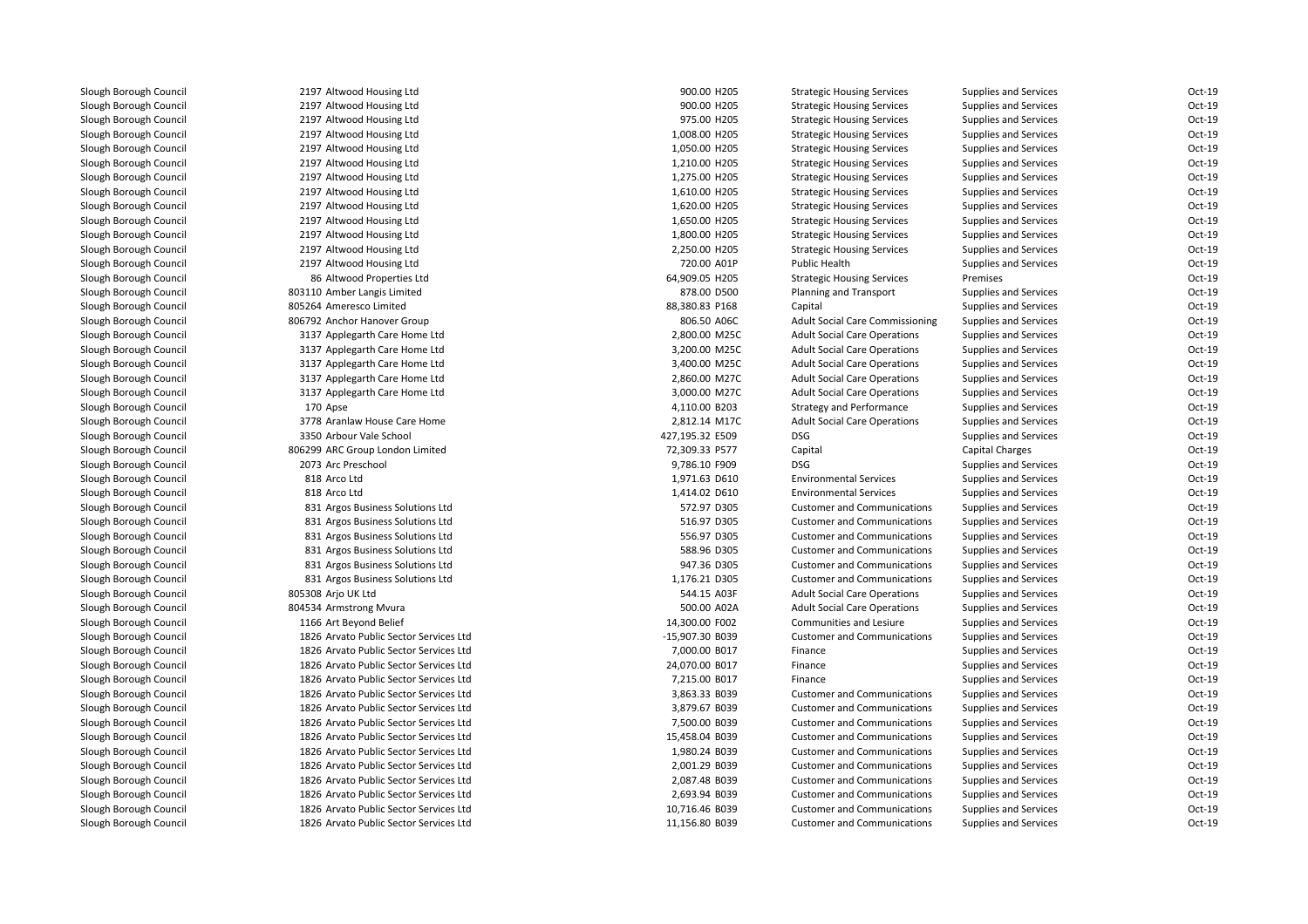1826 Arvato Public Sector Services Ltd 1826 Arvato Public Sector Services Ltd 1826 Arvato Public Sector Services Ltd 1826 Arvato Public Sector Services Ltd 1826 Arvato Public Sector Services Ltd 1826 Arvato Public Sector Services Ltd 1826 Arvato Public Sector Services Ltd 1826 Arvato Public Sector Services Ltd 1826 Arvato Public Sector Services Ltd 1826 Arvato Public Sector Services Ltd 1826 Arvato Public Sector Services Ltd 1826 Arvato Public Sector Services Ltd 1826 Arvato Public Sector Services Ltd 1826 Arvato Public Sector Services Ltd 1826 Arvato Public Sector Services Ltd 1826 Arvato Public Sector Services Ltd 1826 Arvato Public Sector Services Ltd 1826 Arvato Public Sector Services Ltd 1826 Arvato Public Sector Services Ltd 1826 Arvato Public Sector Services Ltd 1826 Arvato Public Sector Services Ltd 1826 Arvato Public Sector Services Ltd 1826 Arvato Public Sector Services Ltd 1826 Arvato Public Sector Services Ltd 1826 Arvato Public Sector Services Ltd 1826 Arvato Public Sector Services Ltd 1826 Arvato Public Sector Services Ltd 1826 Arvato Public Sector Services Ltd 1826 Arvato Public Sector Services Ltd 1826 Arvato Public Sector Services Ltd 1826 Arvato Public Sector Services Ltd 1826 Arvato Public Sector Services Ltd 1826 Arvato Public Sector Services Ltd 1826 Arvato Public Sector Services Ltd 1826 Arvato Public Sector Services Ltd 1826 Arvato Public Sector Services Ltd 1826 Arvato Public Sector Services Ltd 1826 Arvato Public Sector Services Ltd 1826 Arvato Public Sector Services Ltd 1826 Arvato Public Sector Services Ltd420 Ashburn Estate Agents 803552 Askews and Holts Library Services Ltd 803552 Askews and Holts Library Services Ltd 803552 Askews and Holts Library Services Ltd 803552 Askews and Holts Library Services Ltd 803552 Askews and Holts Library Services Ltd3666 Assisted Living South West 805814 AST Services Limited804324 Astoria Healthcare 804324 Astoria Healthcare 570570 Atkins Limited 570 Atkins Limited

| 6 Arvato Public Sector Services Ltd     | 1,081.32 B039   | <b>Customer and Communications</b>  | <b>Supplies and Services</b> | Oct-19   |
|-----------------------------------------|-----------------|-------------------------------------|------------------------------|----------|
| 6 Arvato Public Sector Services Ltd     | 9,753.73 B039   | <b>Customer and Communications</b>  | <b>Supplies and Services</b> | Oct-19   |
| 6 Arvato Public Sector Services Ltd     | 805.69 B039     | <b>Customer and Communications</b>  | <b>Supplies and Services</b> | Oct-19   |
| 6 Arvato Public Sector Services Ltd     | 5,343.16 B039   | <b>Customer and Communications</b>  | <b>Supplies and Services</b> | Oct-19   |
| 6 Arvato Public Sector Services Ltd     | 3,068.54 B039   | <b>Customer and Communications</b>  | <b>Supplies and Services</b> | Oct-19   |
| 6 Arvato Public Sector Services Ltd     | 15,907.30 B039  | <b>Customer and Communications</b>  | <b>Supplies and Services</b> | Oct-19   |
| 6 Arvato Public Sector Services Ltd     | 18,968.83 B039  | <b>Customer and Communications</b>  | Supplies and Services        | Oct-19   |
| 6 Arvato Public Sector Services Ltd     | 112,723.99 B039 | <b>Customer and Communications</b>  | <b>Supplies and Services</b> | Oct-19   |
| 6 Arvato Public Sector Services Ltd     | 993.00 B039     | <b>Customer and Communications</b>  | <b>Supplies and Services</b> | Oct-19   |
| 6 Arvato Public Sector Services Ltd     | 3,500.00 B039   | <b>Customer and Communications</b>  | <b>Supplies and Services</b> | Oct-19   |
| 6 Arvato Public Sector Services Ltd     | 3,657.70 B039   | <b>Customer and Communications</b>  | <b>Supplies and Services</b> | Oct-19   |
| 6 Arvato Public Sector Services Ltd     | 81,102.00 B039  | <b>Customer and Communications</b>  | <b>Supplies and Services</b> | $Oct-19$ |
| 6 Arvato Public Sector Services Ltd     | 533.33 B039     | <b>Customer and Communications</b>  | Supplies and Services        | Oct-19   |
| 6 Arvato Public Sector Services Ltd     | 728.41 B039     | <b>Customer and Communications</b>  | <b>Supplies and Services</b> | Oct-19   |
| 6 Arvato Public Sector Services Ltd     | 956.25 B039     | <b>Customer and Communications</b>  | <b>Supplies and Services</b> | Oct-19   |
| 6 Arvato Public Sector Services Ltd     | 1,217.24 B039   | <b>Customer and Communications</b>  | <b>Supplies and Services</b> | Oct-19   |
| 6 Arvato Public Sector Services Ltd     | 5,312.50 B039   | <b>Customer and Communications</b>  | <b>Supplies and Services</b> | $Oct-19$ |
| 6 Arvato Public Sector Services Ltd     | 5,816.77 B039   | <b>Customer and Communications</b>  | <b>Supplies and Services</b> | Oct-19   |
| 6 Arvato Public Sector Services Ltd     | 8,206.25 B039   | <b>Customer and Communications</b>  | <b>Supplies and Services</b> | Oct-19   |
| 6 Arvato Public Sector Services Ltd     | 27,225.88 B039  | <b>Customer and Communications</b>  | <b>Supplies and Services</b> | Oct-19   |
| 6 Arvato Public Sector Services Ltd     | 3,000.00 B342   | Digital and Strategic IT            | Supplies and Services        | Oct-19   |
| 6 Arvato Public Sector Services Ltd     | 3,500.00 B039   | <b>Customer and Communications</b>  | <b>Supplies and Services</b> | $Oct-19$ |
| 6 Arvato Public Sector Services Ltd     | 3,921.50 B014   | <b>Customer and Communications</b>  | <b>Supplies and Services</b> | Oct-19   |
| 6 Arvato Public Sector Services Ltd     | 22,608.36 B014  | <b>Customer and Communications</b>  | Transport                    | Oct-19   |
| 6 Arvato Public Sector Services Ltd     | 10,764.00 B014  | <b>Customer and Communications</b>  | Government Grants            | $Oct-19$ |
| 6 Arvato Public Sector Services Ltd     | 9,026.20 B014   | <b>Customer and Communications</b>  | <b>Government Grants</b>     | Oct-19   |
| 6 Arvato Public Sector Services Ltd     | 2,788.80 B014   | <b>Customer and Communications</b>  | <b>External Receipts</b>     | Oct-19   |
| 6 Arvato Public Sector Services Ltd     | 1,000.00 P193   | Capital                             | Capital Charges              | Oct-19   |
| 6 Arvato Public Sector Services Ltd     | 26,188.96 P193  | Capital                             | Capital Charges              | Oct-19   |
| 6 Arvato Public Sector Services Ltd     | 21,956.75 P193  | Capital                             | Capital Charges              | Oct-19   |
| 6 Arvato Public Sector Services Ltd     | 10,638.00 P193  | Capital                             | <b>Capital Charges</b>       | Oct-19   |
| 6 Arvato Public Sector Services Ltd     | 2,220.00 P193   | Capital                             | Capital Charges              | Oct-19   |
| 6 Arvato Public Sector Services Ltd     | 11,008.00 P193  | Capital                             | Capital Charges              | Oct-19   |
| 6 Arvato Public Sector Services Ltd     | 14,518.00 P193  | Capital                             | Capital Charges              | Oct-19   |
| 6 Arvato Public Sector Services Ltd     | 46,343.00 P193  | Capital                             | <b>Capital Charges</b>       | Oct-19   |
| 6 Arvato Public Sector Services Ltd     | 17,832.72 P084  | Capital                             | Capital Charges              | Oct-19   |
| 6 Arvato Public Sector Services Ltd     | 4,669.25 B014   | <b>Customer and Communications</b>  | <b>Supplies and Services</b> | Oct-19   |
| 6 Arvato Public Sector Services Ltd     | 5,598.46 B014   | <b>Customer and Communications</b>  | <b>Supplies and Services</b> | Oct-19   |
| 6 Arvato Public Sector Services Ltd     | 1,918.13 B014   | <b>Customer and Communications</b>  | <b>Supplies and Services</b> | $Oct-19$ |
| 6 Arvato Public Sector Services Ltd     | 2,983.08 B014   | <b>Customer and Communications</b>  | <b>Supplies and Services</b> | Oct-19   |
| 0 Ashburn Estate Agents                 | 126,035.00 H205 | <b>Strategic Housing Services</b>   | Premises                     | Oct-19   |
| 2 Askews and Holts Library Services Ltd | 2,815.95 C104   | Communities and Lesiure             | Supplies and Services        | Oct-19   |
| 2 Askews and Holts Library Services Ltd | 3,968.45 C104   | Communities and Lesiure             | <b>Supplies and Services</b> | Oct-19   |
| 2 Askews and Holts Library Services Ltd | 2,353.39 C104   | Communities and Lesiure             | <b>Supplies and Services</b> | Oct-19   |
| 2 Askews and Holts Library Services Ltd | 1,353.30 C104   | Communities and Lesiure             | <b>Supplies and Services</b> | Oct-19   |
| 2 Askews and Holts Library Services Ltd | 2,420.04 C104   | Communities and Lesiure             | <b>Supplies and Services</b> | Oct-19   |
| 6 Assisted Living South West            | 3,130.28 M26E   | <b>Adult Social Care Operations</b> | <b>Supplies and Services</b> | $Oct-19$ |
| 4 AST Services Limited                  | 750.00 A08R     | <b>Adult Social Care Operations</b> | <b>Supplies and Services</b> | $Oct-19$ |
| 4 Astoria Healthcare                    | 4,071.30 M27F   | <b>Adult Social Care Operations</b> | Supplies and Services        | Oct-19   |
| 4 Astoria Healthcare                    | 4,207.01 M27F   | <b>Adult Social Care Operations</b> | <b>Supplies and Services</b> | Oct-19   |
| 0 Atkins Limited                        | 2,500.00 P209   | Capital                             | Capital Charges              | Oct-19   |
| 0 Atkins Limited                        | 7,500.00 P210   | Capital                             | <b>Capital Charges</b>       | Oct-19   |
|                                         |                 |                                     |                              |          |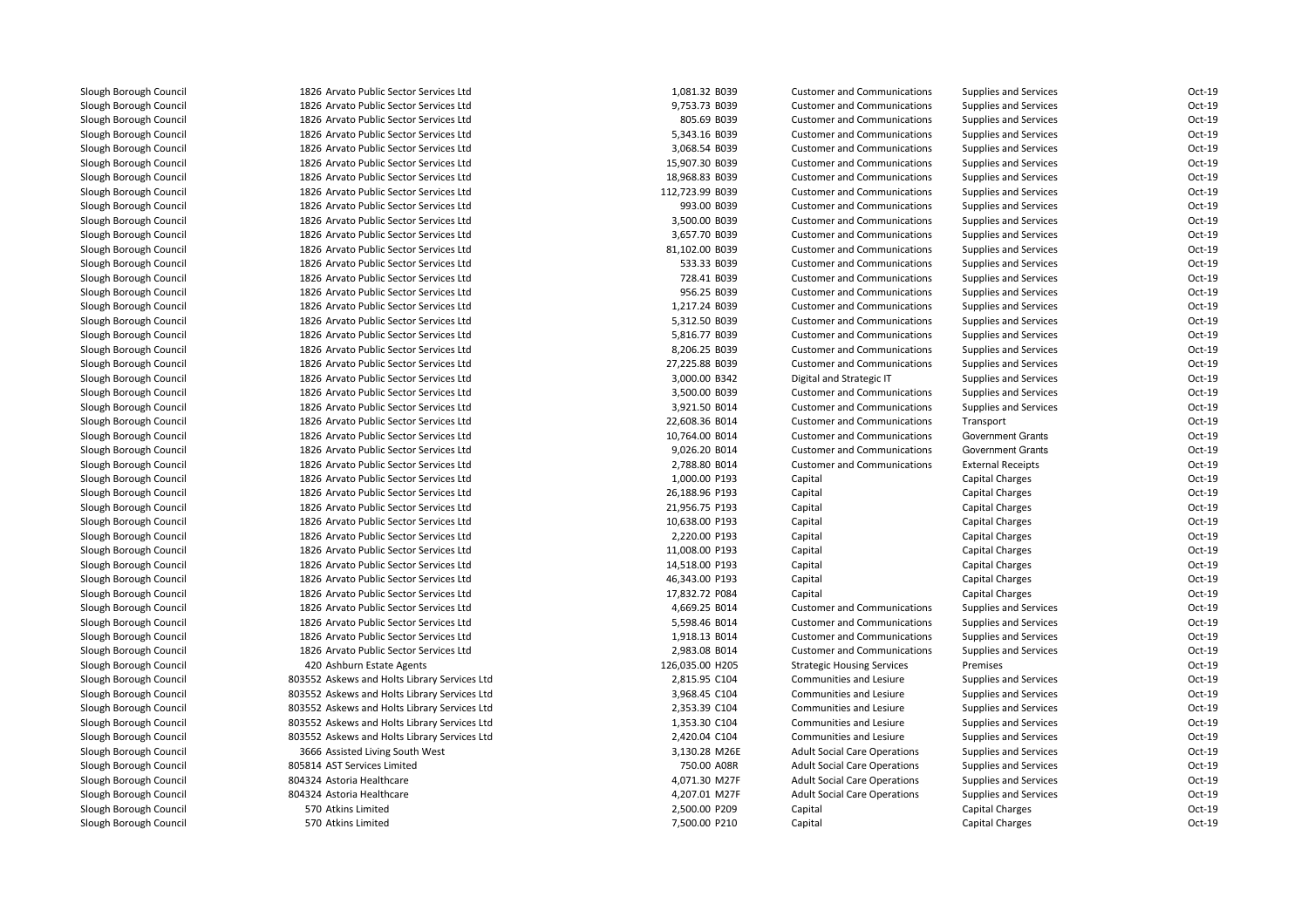| Slough Borough Council | 570 Atkins Limited                                             | 4,800.00 P212   | Capital                                | <b>Capital Charges</b>       | Oct-19   |
|------------------------|----------------------------------------------------------------|-----------------|----------------------------------------|------------------------------|----------|
| Slough Borough Council | 570 Atkins Limited                                             | 5,500.00 P214   | Capital                                | Capital Charges              | Oct-19   |
| Slough Borough Council | 570 Atkins Limited                                             | 4,250.00 P215   | Capital                                | Capital Charges              | Oct-19   |
| Slough Borough Council | 827 B & M Care                                                 | 3,321.43 M25C   | <b>Adult Social Care Operations</b>    | Supplies and Services        | Oct-19   |
| Slough Borough Council | 803408 Basingstoke and Deane Borough Council                   | 14,190.54 B079  | Regeneration                           | <b>External Receipts</b>     | Oct-19   |
| Slough Borough Council | 1973 Bates Office Services Limited                             | 25,160.00 P193  | Capital                                | Supplies and Services        | Oct-19   |
| Slough Borough Council | 1973 Bates Office Services Limited                             | 727.40 P193     | Capital                                | Capital Charges              | Oct-19   |
| Slough Borough Council | 1973 Bates Office Services Limited                             | 2,927.40 P193   | Capital                                | <b>Capital Charges</b>       | Oct-19   |
| Slough Borough Council | 1973 Bates Office Services Limited                             | 267,868.49 P193 | Capital                                | Capital Charges              | Oct-19   |
| Slough Borough Council | 1973 Bates Office Services Limited                             | 4,966.92 P193   | Capital                                | Capital Charges              | Oct-19   |
| Slough Borough Council | 1973 Bates Office Services Limited                             | 15,505.60 P193  | Capital                                | <b>Capital Charges</b>       | Oct-19   |
| Slough Borough Council | 3370 Baylis Court School                                       | 2,000.00 E709   | <b>DSG</b>                             | Supplies and Services        | Oct-19   |
| Slough Borough Council | 1681 Bcq                                                       | 617.00 B246     | Governance                             | Supplies and Services        | Oct-19   |
| Slough Borough Council | 3208 Be Happy Pre School                                       | 7,245.42 F909   | <b>DSG</b>                             | <b>Supplies and Services</b> | Oct-19   |
| Slough Borough Council | 3208 Be Happy Pre School                                       | 9,006.63 F909   | <b>DSG</b>                             | Supplies and Services        | Oct-19   |
| Slough Borough Council | 1818 Bear Buses                                                | 1,025.30 D512   | Planning and Transport                 | Supplies and Services        | Oct-19   |
| Slough Borough Council | 609 Beechwood Secondary School                                 | 8,333.33 E519   | <b>DSG</b>                             | <b>Supplies and Services</b> | Oct-19   |
| Slough Borough Council | 612 Berkshire Healthcare Nhs Foundation Trust                  | 2,836.00 A01D   | <b>Adult Social Care Operations</b>    | <b>Agency Staff</b>          | Oct-19   |
| Slough Borough Council | 612 Berkshire Healthcare Nhs Foundation Trust                  | 3,980.23 A01D   | <b>Adult Social Care Operations</b>    | <b>Agency Staff</b>          | Oct-19   |
| Slough Borough Council | 612 Berkshire Healthcare Nhs Foundation Trust                  | 2,500.00 A07M   | <b>Adult Social Care Operations</b>    | <b>Agency Staff</b>          | Oct-19   |
| Slough Borough Council | 612 Berkshire Healthcare Nhs Foundation Trust                  | 4,045.96 A07M   | <b>Adult Social Care Operations</b>    | <b>Agency Staff</b>          | Oct-19   |
| Slough Borough Council | 612 Berkshire Healthcare Nhs Foundation Trust                  | 4,277.33 A07M   | <b>Adult Social Care Operations</b>    | <b>Agency Staff</b>          | Oct-19   |
| Slough Borough Council | 612 Berkshire Healthcare Nhs Foundation Trust                  | 8,833.33 A07M   | <b>Adult Social Care Operations</b>    | <b>Agency Staff</b>          | Oct-19   |
| Slough Borough Council | 612 Berkshire Healthcare Nhs Foundation Trust                  | 3,801.85 A07M   | <b>Adult Social Care Operations</b>    | <b>Agency Staff</b>          | Oct-19   |
| Slough Borough Council | 612 Berkshire Healthcare Nhs Foundation Trust                  | 1,565.31 A07M   | <b>Adult Social Care Operations</b>    | <b>Agency Staff</b>          | Oct-19   |
| Slough Borough Council | 612 Berkshire Healthcare Nhs Foundation Trust                  | 1,578.33 A07M   | <b>Adult Social Care Operations</b>    | <b>Agency Staff</b>          | Oct-19   |
| Slough Borough Council | 612 Berkshire Healthcare Nhs Foundation Trust                  | 3,078.89 A07M   | <b>Adult Social Care Operations</b>    | <b>Agency Staff</b>          | Oct-19   |
| Slough Borough Council | 612 Berkshire Healthcare Nhs Foundation Trust                  | 6,582.00 A07R   | <b>Adult Social Care Operations</b>    | Supplies and Services        | Oct-19   |
| Slough Borough Council | 612 Berkshire Healthcare Nhs Foundation Trust                  | 105,000.00 F417 | DSG                                    | Supplies and Services        | Oct-19   |
| Slough Borough Council | 612 Berkshire Healthcare Nhs Foundation Trust                  | 21,000.00 F417  | DSG                                    | Supplies and Services        | Oct-19   |
| Slough Borough Council | 612 Berkshire Healthcare Nhs Foundation Trust                  | -52,247.15 A06C | <b>Adult Social Care Commissioning</b> | <b>Supplies and Services</b> | Oct-19   |
| Slough Borough Council | 612 Berkshire Healthcare Nhs Foundation Trust                  | 30,477.50 A06C  | <b>Adult Social Care Commissioning</b> | Supplies and Services        | Oct-19   |
| Slough Borough Council | 2308 Bespoke Supportive Tenancies Ltd                          | 1,696.85 A04L   | <b>Adult Social Care Operations</b>    | Supplies and Services        | Oct-19   |
| Slough Borough Council | 1736 Bevan Brittan Llp                                         | 2,144.50 P128   | Capital                                | Capital Charges              | Oct-19   |
| Slough Borough Council | 1736 Bevan Brittan Llp                                         | 836.00 P128     | Capital                                | <b>Capital Charges</b>       | Oct-19   |
| Slough Borough Council | 1736 Bevan Brittan Llp                                         | 5,089.50 P172   | Capital                                | Capital Charges              | Oct-19   |
| Slough Borough Council | 806802 Bir Media Ltd                                           | 964.00 H235     | <b>Regulatory Services</b>             | <b>Supplies and Services</b> | Oct-19   |
| Slough Borough Council | 3611 Birch Assist Ltd T/A Bluebird Care (South Bucks & Slough) | 2,257.50 M44C   | <b>Adult Social Care Operations</b>    | Supplies and Services        | Oct-19   |
| Slough Borough Council | 3611 Birch Assist Ltd T/A Bluebird Care (South Bucks & Slough) | 2,231.25 M44D   | <b>Adult Social Care Operations</b>    | Supplies and Services        | Oct-19   |
| Slough Borough Council | 3611 Birch Assist Ltd T/A Bluebird Care (South Bucks & Slough) | 2,278.50 M44D   | <b>Adult Social Care Operations</b>    | Supplies and Services        | Oct-19   |
| Slough Borough Council | 3611 Birch Assist Ltd T/A Bluebird Care (South Bucks & Slough) | 2,373.00 M44D   | <b>Adult Social Care Operations</b>    | Supplies and Services        | Oct-19   |
| Slough Borough Council | 804965 Blair Tookey                                            | 1,114.75 C322   | <b>Communities and Lesiure</b>         | Supplies and Services        | $Oct-19$ |
| Slough Borough Council | 806373 Bloom Procurement Services LTD (Accounts)               | 42,675.00 B014  | <b>Customer and Communications</b>     | Supplies and Services        | Oct-19   |
| Slough Borough Council | 806373 Bloom Procurement Services LTD (Accounts)               | 19,350.00 B014  | <b>Customer and Communications</b>     | Supplies and Services        | Oct-19   |
| Slough Borough Council | 806373 Bloom Procurement Services LTD (Accounts)               | 20,000.00 B014  | <b>Customer and Communications</b>     | <b>Supplies and Services</b> | Oct-19   |
| Slough Borough Council | 806373 Bloom Procurement Services LTD (Accounts)               | 24,125.00 B014  | <b>Customer and Communications</b>     | Supplies and Services        | Oct-19   |
| Slough Borough Council | 806373 Bloom Procurement Services LTD (Accounts)               | 25,250.00 B014  | <b>Customer and Communications</b>     | Supplies and Services        | Oct-19   |
| Slough Borough Council | 803828 Blue Willow Day Nursery Ltd                             | 11,544.20 F909  | <b>DSG</b>                             | Supplies and Services        | Oct-19   |
| Slough Borough Council | 1815 Botanica Nurseries Ltd                                    | 569.80 P193     | Capital                                | <b>Capital Charges</b>       | Oct-19   |
| Slough Borough Council | 971 Bournemouth University                                     | 4,750.00 B409   | People                                 | Supplies and Services        | Oct-19   |
| Slough Borough Council | 805160 Bouygues E&S FM UK Limited                              | 30,618.11 K521  | <b>Building Management</b>             | Premises                     | Oct-19   |
| Slough Borough Council | 805160 Bouygues E&S FM UK Limited                              | -53,169.61 K521 | <b>Building Management</b>             | Premises                     | Oct-19   |
|                        |                                                                |                 |                                        |                              |          |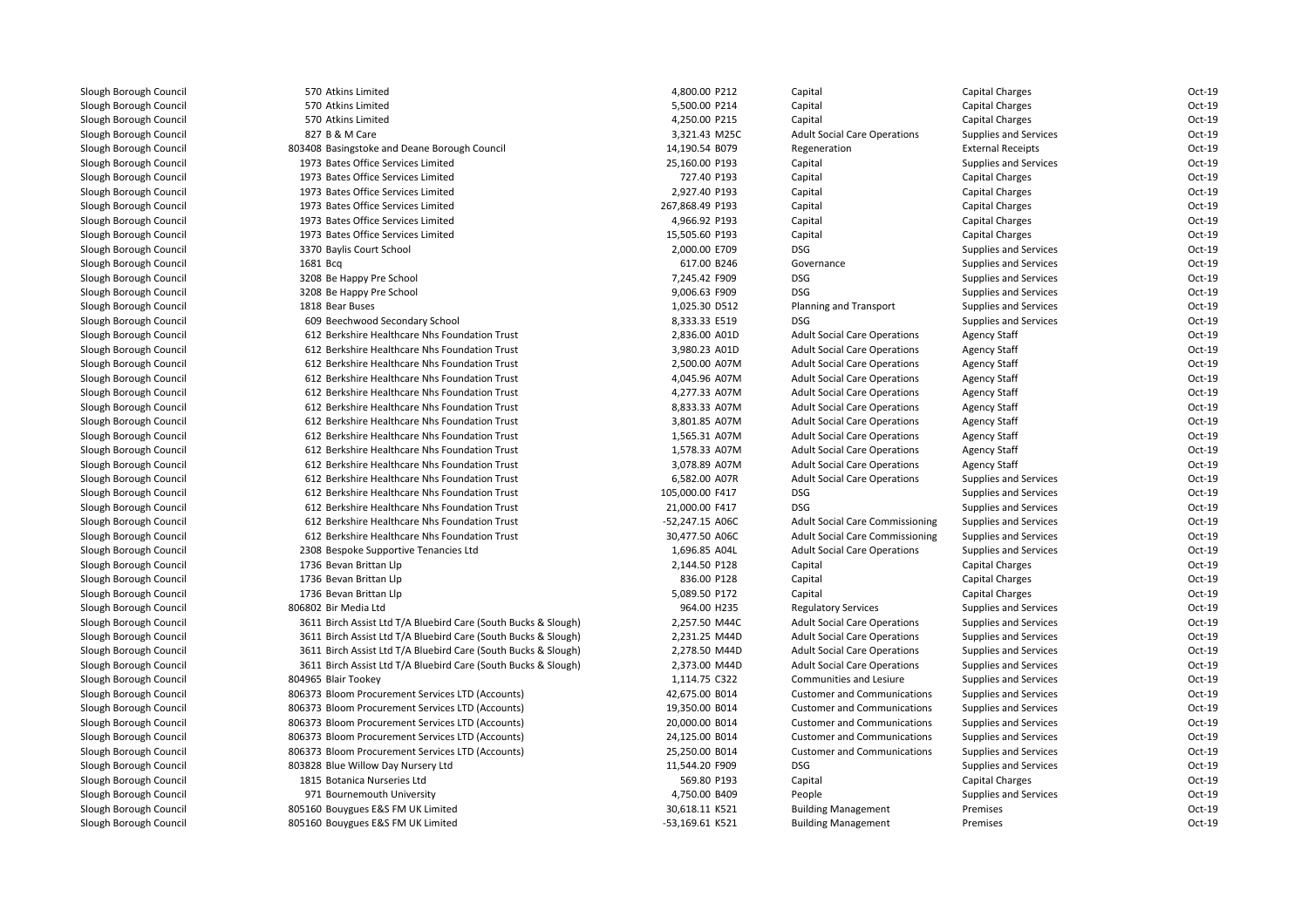| 805160 Bouygues E&S FM UK Limited                  | -20,776.95 K521   | <b>Building Management</b>          | Premises                     | Oct-19 |
|----------------------------------------------------|-------------------|-------------------------------------|------------------------------|--------|
| 805160 Bouygues E&S FM UK Limited                  | 20,776.95 K521    | <b>Building Management</b>          | Premises                     | Oct-19 |
| 805160 Bouygues E&S FM UK Limited                  | 53,169.61 K521    | <b>Building Management</b>          | Premises                     | Oct-19 |
| 805160 Bouygues E&S FM UK Limited                  | 39,359.77 K523    | <b>Building Management</b>          | Premises                     | Oct-19 |
| 805160 Bouygues E&S FM UK Limited                  | 1,226.37 K525     | <b>Building Management</b>          | Premises                     | Oct-19 |
| 805160 Bouygues E&S FM UK Limited                  | 6,079.94 K522     | <b>Building Management</b>          | <b>Supplies and Services</b> | Oct-19 |
| 805160 Bouygues E&S FM UK Limited                  | 5,256.12 B060     | <b>Building Management</b>          | Transport                    | Oct-19 |
| 805160 Bouygues E&S FM UK Limited                  | 68,835.69 P193    | Capital                             | <b>Capital Charges</b>       | Oct-19 |
| 805160 Bouygues E&S FM UK Limited                  | 895,779.75 P193   | Capital                             | Capital Charges              | Oct-19 |
| 805160 Bouygues E&S FM UK Limited                  | 1,716,113.30 P193 | Capital                             | Capital Charges              | Oct-19 |
| 805060 BPS Dorking Ltd t/a BPS Chartered Surveyors | 4,320.00 D224     | Planning and Transport              | <b>Supplies and Services</b> | Oct-19 |
| 2856 Brain Injury Rehabilitation Trust             | 5,323.14 M26E     | <b>Adult Social Care Operations</b> | <b>Supplies and Services</b> | Oct-19 |
| 2856 Brain Injury Rehabilitation Trust             | 7,121.14 M27C     | <b>Adult Social Care Operations</b> | <b>Supplies and Services</b> | Oct-19 |
| 805179 Braywood Tree Surgery Ltd                   | 1,278.72 D760     | <b>Environmental Services</b>       | <b>Supplies and Services</b> | Oct-19 |
| 805179 Braywood Tree Surgery Ltd                   | 1,921.16 D880     | Planning and Transport              | <b>Supplies and Services</b> | Oct-19 |
| 805817 Bright World Nurseries                      | 7,519.40 F909     | <b>DSG</b>                          | <b>Supplies and Services</b> | Oct-19 |
| 615 British Red Cross                              | 1,116.00 B409     | People                              | Indirect Employee Expenses   | Oct-19 |
| 803293 British Telecommunication P.L.C.            | 1,886.72 J015     | <b>Housing Revenue Account</b>      | <b>Supplies and Services</b> | Oct-19 |
| 617 British Telecommunications                     | 547.29 F187       | Children, Learning and Skills       | <b>Supplies and Services</b> | Oct-19 |
| 504 Britwell Baptist Pre School                    | 5,166.19 F909     | <b>DSG</b>                          | <b>Supplies and Services</b> | Oct-19 |
| 803873 Buckinghamshire County Council              | 760.40 D512       | Planning and Transport              | <b>Supplies and Services</b> | Oct-19 |
| 803873 Buckinghamshire County Council              | 3,638.99 D512     | Planning and Transport              | <b>Supplies and Services</b> | Oct-19 |
| 741 Bunnies Pre-School                             | 4,114.38 F909     | <b>DSG</b>                          | <b>Supplies and Services</b> | Oct-19 |
| 803553 BUPA CARE HOME (CFH CARE)                   | 2,867.86 M25D     | <b>Adult Social Care Operations</b> | <b>Supplies and Services</b> | Oct-19 |
| 804448 Bupa Care Homes (ANS) Ltd                   | 6,083.96 M15D     | <b>Adult Social Care Operations</b> | <b>Supplies and Services</b> | Oct-19 |
| 804448 Bupa Care Homes (ANS) Ltd                   | 5,785.71 M18C     | <b>Adult Social Care Operations</b> | Supplies and Services        | Oct-19 |
| 804448 Bupa Care Homes (ANS) Ltd                   | 4,628.57 M18C     | <b>Adult Social Care Operations</b> | <b>Supplies and Services</b> | Oct-19 |
| 805591 Business Solutions in Construction          | 1,450.00 P101     | Capital                             | Capital Charges              | Oct-19 |
| 806806 Bymead House                                | 3,800.00 M18C     | <b>Adult Social Care Operations</b> | Supplies and Services        | Oct-19 |
| 2177 C F Roberts (Electrical Contractors)Plc       | 115,170.84 P180   | Capital                             | Capital Charges              | Oct-19 |
| 2177 C F Roberts (Electrical Contractors)Plc       | 12,535.33 P180    | Capital                             | Capital Charges              | Oct-19 |
| 2177 C F Roberts (Electrical Contractors)Plc       | 157,430.24 P180   | Capital                             | <b>Capital Charges</b>       | Oct-19 |
| 629 C.H.O.I.C.E Limited                            | 8,150.38 M26E     | <b>Adult Social Care Operations</b> | Supplies and Services        | Oct-19 |
| 629 C.H.O.I.C.E Limited                            | 9,300.00 M26E     | <b>Adult Social Care Operations</b> | <b>Supplies and Services</b> | Oct-19 |
| 629 C.H.O.I.C.E Limited                            | 9,798.30 M26E     | <b>Adult Social Care Operations</b> | <b>Supplies and Services</b> | Oct-19 |
| 629 C.H.O.I.C.E Limited                            | 10,427.25 M26E    | <b>Adult Social Care Operations</b> | <b>Supplies and Services</b> | Oct-19 |
| 629 C.H.O.I.C.E Limited                            | 10,756.82 M26E    | <b>Adult Social Care Operations</b> | Supplies and Services        | Oct-19 |
| 629 C.H.O.I.C.E Limited                            | 10,756.82 M26E    | <b>Adult Social Care Operations</b> | <b>Supplies and Services</b> | Oct-19 |
| 629 C.H.O.I.C.E Limited                            | 10,997.65 M26E    | <b>Adult Social Care Operations</b> | <b>Supplies and Services</b> | Oct-19 |
| 629 C.H.O.I.C.E Limited                            | 11,447.41 M26E    | <b>Adult Social Care Operations</b> | <b>Supplies and Services</b> | Oct-19 |
| 629 C.H.O.I.C.E Limited                            | 1,071.43 M42E     | <b>Adult Social Care Operations</b> | <b>Supplies and Services</b> | Oct-19 |
| 629 C.H.O.I.C.E Limited                            | 5,474.62 M42E     | <b>Adult Social Care Operations</b> | Supplies and Services        | Oct-19 |
| 629 C.H.O.I.C.E Limited                            | 5,903.40 M42E     | <b>Adult Social Care Operations</b> | <b>Supplies and Services</b> | Oct-19 |
| 629 C.H.O.I.C.E Limited                            | 5,947.12 M42E     | <b>Adult Social Care Operations</b> | <b>Supplies and Services</b> | Oct-19 |
| 629 C.H.O.I.C.E Limited                            | 6,033.90 M42E     | <b>Adult Social Care Operations</b> | <b>Supplies and Services</b> | Oct-19 |
| 629 C.H.O.I.C.E Limited                            | 8,738.50 M42E     | <b>Adult Social Care Operations</b> | <b>Supplies and Services</b> | Oct-19 |
| 629 C.H.O.I.C.E Limited                            | 1,107.14 M42E     | <b>Adult Social Care Operations</b> | <b>Supplies and Services</b> | Oct-19 |
| 629 C.H.O.I.C.E Limited                            | 5,657.10 M42E     | <b>Adult Social Care Operations</b> | <b>Supplies and Services</b> | Oct-19 |
| 629 C.H.O.I.C.E Limited                            | 6,100.18 M42E     | <b>Adult Social Care Operations</b> | <b>Supplies and Services</b> | Oct-19 |
| 629 C.H.O.I.C.E Limited                            | 6,145.35 M42E     | <b>Adult Social Care Operations</b> | <b>Supplies and Services</b> | Oct-19 |
| 629 C.H.O.I.C.E Limited                            | 6,235.03 M42E     | <b>Adult Social Care Operations</b> | <b>Supplies and Services</b> | Oct-19 |
| 629 C.H.O.I.C.E Limited                            | 2,498.63 M44F     | <b>Adult Social Care Operations</b> | <b>Supplies and Services</b> | Oct-19 |
|                                                    |                   |                                     |                              |        |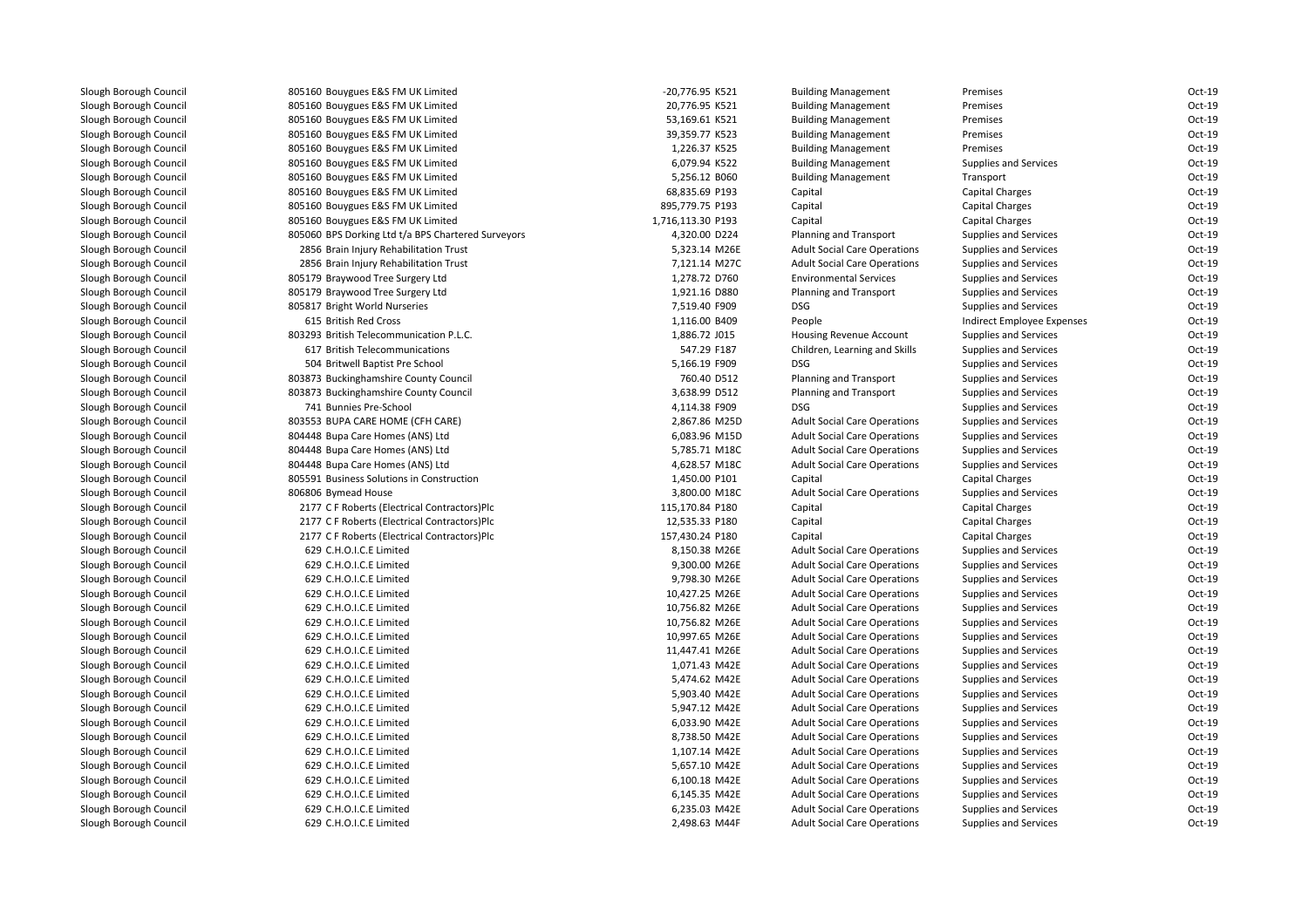805883 Camelot Care Homes Ltd 623 Canon (Uk) Ltd 623 Canon (Uk) Ltd 623 Canon (Uk) Ltd 623 Canon (Uk) Ltd 623 Canon (Uk) Ltd 623 Canon (Uk) Ltd 737 Capita Business Services Ltd 737 Capita Business Services Ltd 804861 Care Management Group Ltd 804861 Care Management Group Ltd 804861 Care Management Group Ltd 804861 Care Management Group Ltd 804861 Care Management Group Ltd 804861 Care Management Group Ltd 804861 Care Management Group Ltd 804861 Care Management Group Ltd 804861 Care Management Group Ltd 804861 Care Management Group Ltd 804861 Care Management Group Ltd 804861 Care Management Group Ltd 804861 Care Management Group Ltd 804861 Care Management Group Ltd 804861 Care Management Group Ltd 804861 Care Management Group Ltd 805621 Care Staff Services 883.20 M44C**805621 Care Staff Services** 1,081.50 M44C 805621 Care Staff Services 1,261.20 M44C**805621 Care Staff Services** 1,777.80 M44C **805621 Care Staff Services** 6 August 2014 1 Care Staff Services 6 August 2014 1 Care Staff Services 6 August 2014 805621 Care Staff Services 612.00 M44C 805621 Care Staff Services 756.00 M44C**805621 Care Staff Services** 846.00 M44C 805621 Care Staff Services 882.00 M44C 805621 Care Staff Services 882.30 M44C**1** 805621 Care Staff Services **1,080.60 M44C 805621 Care Staff Services** 1,134.00 M44C **805621 Care Staff Services** 1,134.00 M44C **1** 805621 Care Staff Services **1,134.00 M44C 805621 Care Staff Services** 1,251.00 M44C **1** 805621 Care Staff Services **1,260.00 M44C 805621 Care Staff Services** 1,426.50 M44C **1** 805621 Care Staff Services **1,512.30 M44C**  805621 Care Staff Services 883.50 M44D 805621 Care Staff Services 720.00 M44D 805621 Care Staff Services 855.00 M44D 805621 Care Staff Services 1,210.50 M44D 805621 Care Staff Services 2,268.00 M44D805621 Care Staff Services 805621 Care Staff Services 1162 Care Uk Community Partnership Ltd1162 Care Uk Community Partnership Ltd

| 3 Camelot Care Homes Ltd            | 3,100.00 M17C  | <b>Adult Social Care Operations</b> | <b>Supplies and Services</b> | Oct-19   |
|-------------------------------------|----------------|-------------------------------------|------------------------------|----------|
| 3 Canon (Uk) Ltd                    | 647.79 K059    | <b>Customer and Communications</b>  | Supplies and Services        | Oct-19   |
| 3 Canon (Uk) Ltd                    | 6,429.11 K059  | <b>Customer and Communications</b>  | Supplies and Services        | Oct-19   |
| 3 Canon (Uk) Ltd                    | 1,474.83 K059  | <b>Customer and Communications</b>  | Supplies and Services        | Oct-19   |
| 3 Canon (Uk) Ltd                    | 891.00 P193    | Capital                             | <b>Capital Charges</b>       | Oct-19   |
| 3 Canon (Uk) Ltd                    | 2,591.00 P193  | Capital                             | <b>Capital Charges</b>       | Oct-19   |
| 3 Canon (Uk) Ltd                    | 867.06 K059    | <b>Customer and Communications</b>  | Supplies and Services        | Oct-19   |
| 7 Capita Business Services Ltd      | 1,200.00 B096  | Governance                          | <b>Supplies and Services</b> | $Oct-19$ |
| 7 Capita Business Services Ltd      | 34,500.00 B415 | <b>Strategy and Performance</b>     | Supplies and Services        | Oct-19   |
| 1 Care Management Group Ltd         | 12,851.40 M26E | <b>Adult Social Care Operations</b> | Supplies and Services        | Oct-19   |
| 1 Care Management Group Ltd         | 1,757.57 M42F  | <b>Adult Social Care Operations</b> | Supplies and Services        | Oct-19   |
| 1 Care Management Group Ltd         | 1,757.57 M42F  | <b>Adult Social Care Operations</b> | Supplies and Services        | Oct-19   |
| 1 Care Management Group Ltd         | 1,757.57 M42F  | <b>Adult Social Care Operations</b> | Supplies and Services        | Oct-19   |
| 1 Care Management Group Ltd         | 1,816.16 M42F  | <b>Adult Social Care Operations</b> | Supplies and Services        | Oct-19   |
| 1 Care Management Group Ltd         | 1,816.16 M42F  | <b>Adult Social Care Operations</b> | Supplies and Services        | Oct-19   |
| 1 Care Management Group Ltd         | 1,816.16 M42F  | <b>Adult Social Care Operations</b> | <b>Supplies and Services</b> | Oct-19   |
| 1 Care Management Group Ltd         | 8,260.59 M42F  | <b>Adult Social Care Operations</b> | Supplies and Services        | Oct-19   |
| 1 Care Management Group Ltd         | 870.71 M44F    | <b>Adult Social Care Operations</b> | Supplies and Services        | Oct-19   |
| 1 Care Management Group Ltd         | 1,135.71 M44F  | <b>Adult Social Care Operations</b> | Supplies and Services        | $Oct-19$ |
| 1 Care Management Group Ltd         | 1,135.71 M44F  | <b>Adult Social Care Operations</b> | Supplies and Services        | Oct-19   |
| 1 Care Management Group Ltd         | 1,173.57 M44F  | <b>Adult Social Care Operations</b> | Supplies and Services        | Oct-19   |
| 1 Care Management Group Ltd         | 1,173.57 M44F  | <b>Adult Social Care Operations</b> | Supplies and Services        | Oct-19   |
| 1 Care Management Group Ltd         | 2,290.71 M44F  | <b>Adult Social Care Operations</b> | <b>Supplies and Services</b> | Oct-19   |
| 1 Care Management Group Ltd         | 2,367.07 M44F  | <b>Adult Social Care Operations</b> | Supplies and Services        | Oct-19   |
| 1 Care Management Group Ltd         | 5,582.50 M44F  | <b>Adult Social Care Operations</b> | Supplies and Services        | Oct-19   |
| 1 Care Staff Services               | 883.20 M44C    | <b>Adult Social Care Operations</b> | Supplies and Services        | Oct-19   |
| 1 Care Staff Services               | 1,081.50 M44C  | <b>Adult Social Care Operations</b> | <b>Supplies and Services</b> | Oct-19   |
| 1 Care Staff Services               | 1,261.20 M44C  | <b>Adult Social Care Operations</b> | Supplies and Services        | Oct-19   |
| 1 Care Staff Services               | 1,777.80 M44C  | <b>Adult Social Care Operations</b> | Supplies and Services        | Oct-19   |
| 1 Care Staff Services               | 576.00 M44C    | <b>Adult Social Care Operations</b> | Supplies and Services        | Oct-19   |
| 1 Care Staff Services               | 612.00 M44C    | <b>Adult Social Care Operations</b> | <b>Supplies and Services</b> | Oct-19   |
| 1 Care Staff Services               | 756.00 M44C    | <b>Adult Social Care Operations</b> | Supplies and Services        | Oct-19   |
| 1 Care Staff Services               | 846.00 M44C    | <b>Adult Social Care Operations</b> | Supplies and Services        | Oct-19   |
| 1 Care Staff Services               | 882.00 M44C    | <b>Adult Social Care Operations</b> | Supplies and Services        | Oct-19   |
| 1 Care Staff Services               | 882.30 M44C    | <b>Adult Social Care Operations</b> | Supplies and Services        | Oct-19   |
| 1 Care Staff Services               | 1,080.60 M44C  | <b>Adult Social Care Operations</b> | Supplies and Services        | Oct-19   |
| 1 Care Staff Services               | 1,134.00 M44C  | <b>Adult Social Care Operations</b> | Supplies and Services        | Oct-19   |
| 1 Care Staff Services               | 1,134.00 M44C  | <b>Adult Social Care Operations</b> | <b>Supplies and Services</b> | Oct-19   |
| 1 Care Staff Services               | 1,134.00 M44C  | <b>Adult Social Care Operations</b> | Supplies and Services        | Oct-19   |
| 1 Care Staff Services               | 1,251.00 M44C  | <b>Adult Social Care Operations</b> | Supplies and Services        | Oct-19   |
| 1 Care Staff Services               | 1,260.00 M44C  | <b>Adult Social Care Operations</b> | Supplies and Services        | Oct-19   |
| 1 Care Staff Services               | 1,426.50 M44C  | <b>Adult Social Care Operations</b> | Supplies and Services        | Oct-19   |
| 1 Care Staff Services               | 1,512.30 M44C  | <b>Adult Social Care Operations</b> | Supplies and Services        | Oct-19   |
| 1 Care Staff Services               | 883.50 M44D    | <b>Adult Social Care Operations</b> | Supplies and Services        | Oct-19   |
| 1 Care Staff Services               | 720.00 M44D    | <b>Adult Social Care Operations</b> | Supplies and Services        | Oct-19   |
| 1 Care Staff Services               | 855.00 M44D    | <b>Adult Social Care Operations</b> | Supplies and Services        | Oct-19   |
| 1 Care Staff Services               | 1,210.50 M44D  | <b>Adult Social Care Operations</b> | Supplies and Services        | Oct-19   |
| 1 Care Staff Services               | 2,268.00 M44D  | <b>Adult Social Care Operations</b> | Supplies and Services        | Oct-19   |
| 1 Care Staff Services               | 1,008.00 M44E  | <b>Adult Social Care Operations</b> | Supplies and Services        | Oct-19   |
| 1 Care Staff Services               | 864.00 M44F    | <b>Adult Social Care Operations</b> | Supplies and Services        | Oct-19   |
| 2 Care Uk Community Partnership Ltd | 2,827.20 M15D  | <b>Adult Social Care Operations</b> | Supplies and Services        | $Oct-19$ |
| 2 Care Uk Community Partnership Ltd | 3,465.40 M15D  | <b>Adult Social Care Operations</b> | <b>Supplies and Services</b> | Oct-19   |
|                                     |                |                                     |                              |          |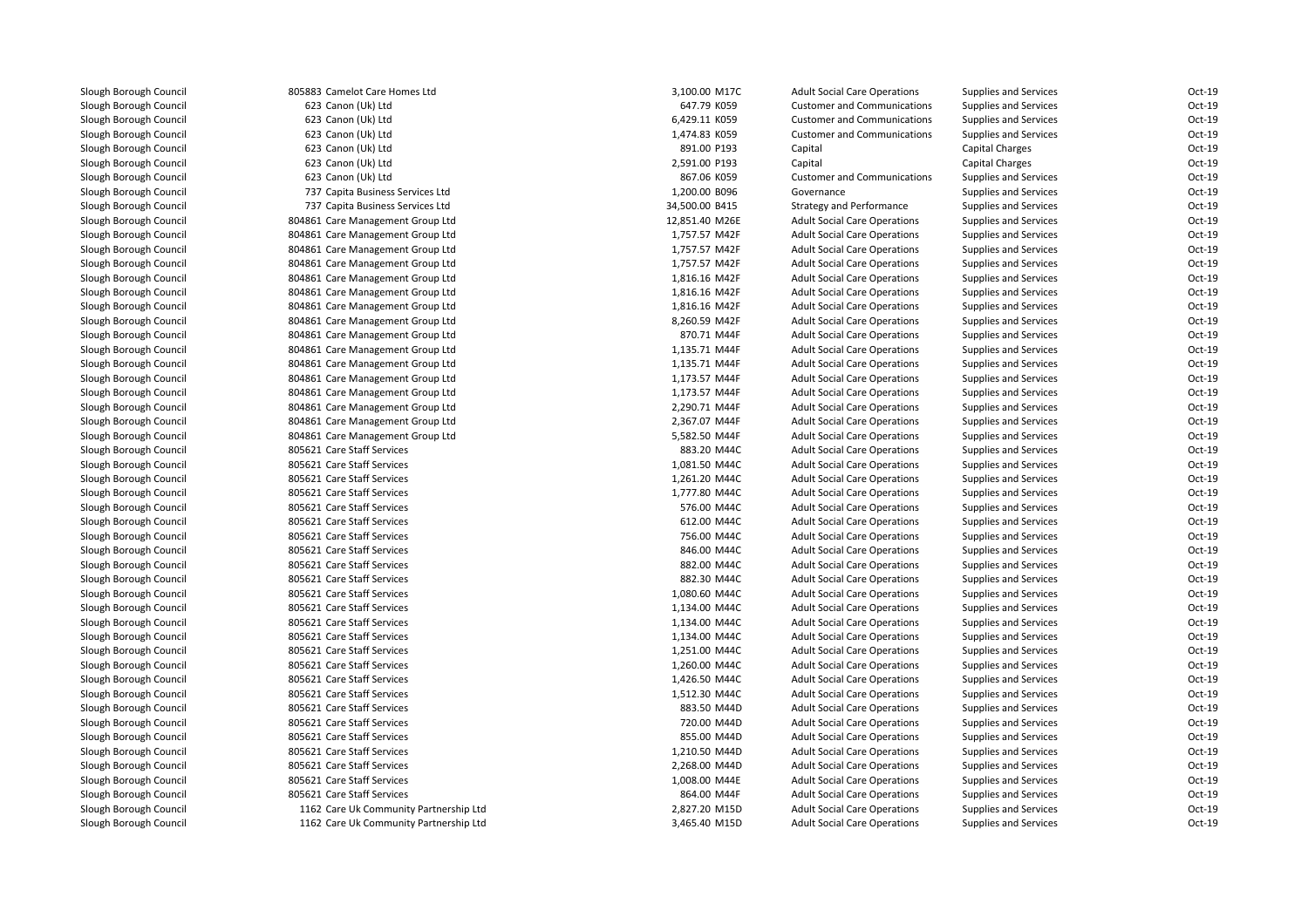1162 Care Uk Community Partnership Ltd 1162 Care Uk Community Partnership Ltd 1162 Care Uk Community Partnership Ltd 1162 Care Uk Community Partnership Ltd 1162 Care Uk Community Partnership Ltd 1162 Care Uk Community Partnership Ltd 1162 Care Uk Community Partnership Ltd 1162 Care Uk Community Partnership Ltd 1162 Care Uk Community Partnership Ltd 1162 Care Uk Community Partnership Ltd 1162 Care Uk Community Partnership Ltd 1162 Care Uk Community Partnership Ltd 1162 Care Uk Community Partnership Ltd 1162 Care Uk Community Partnership Ltd 1162 Care Uk Community Partnership Ltd 1162 Care Uk Community Partnership Ltd 1162 Care Uk Community Partnership Ltd 1162 Care Uk Community Partnership Ltd 1162 Care Uk Community Partnership Ltd 1162 Care Uk Community Partnership Ltd 1162 Care Uk Community Partnership Ltd 1162 Care Uk Community Partnership Ltd 1162 Care Uk Community Partnership Ltd 1162 Care Uk Community Partnership Ltd 1162 Care Uk Community Partnership Ltd 1162 Care Uk Community Partnership Ltd 1162 Care Uk Community Partnership Ltd 1162 Care Uk Community Partnership Ltd 1162 Care Uk Community Partnership Ltd 1162 Care Uk Community Partnership Ltd 1162 Care Uk Community Partnership Ltd 1162 Care Uk Community Partnership Ltd 1162 Care Uk Community Partnership Ltd 1162 Care Uk Community Partnership Ltd 1162 Care Uk Community Partnership Ltd 1162 Care Uk Community Partnership Ltd 1162 Care Uk Community Partnership Ltd 1162 Care Uk Community Partnership Ltd 1162 Care Uk Community Partnership Ltd 1162 Care Uk Community Partnership Ltd 1162 Care Uk Community Partnership Ltd 1162 Care Uk Community Partnership Ltd 1162 Care Uk Community Partnership Ltd 1162 Care Uk Community Partnership Ltd 1162 Care Uk Community Partnership Ltd 1162 Care Uk Community Partnership Ltd 1162 Care Uk Community Partnership Ltd 1162 Care Uk Community Partnership Ltd 1162 Care Uk Community Partnership Ltd 1162 Care Uk Community Partnership Ltd 1162 Care Uk Community Partnership Ltd1162 Care Uk Community Partnership Ltd

| d | 3,465.40 M15D  | <b>Adult Social Care Operations</b> | <b>Supplies and Services</b>                                 | Oct-19           |
|---|----------------|-------------------------------------|--------------------------------------------------------------|------------------|
| d | 3,465.40 M15D  | <b>Adult Social Care Operations</b> | <b>Supplies and Services</b>                                 | Oct-19           |
| d | 3,465.40 M15D  | <b>Adult Social Care Operations</b> | <b>Supplies and Services</b>                                 | Oct-19           |
| d | 1,808.64 M17C  | <b>Adult Social Care Operations</b> | <b>Supplies and Services</b>                                 | Oct-19           |
| d | 3,465.40 M17C  | <b>Adult Social Care Operations</b> | <b>Supplies and Services</b>                                 | Oct-19           |
| d | 3,465.40 M17C  | <b>Adult Social Care Operations</b> | <b>Supplies and Services</b>                                 | $Oct-19$         |
| d | 3,465.40 M17C  | <b>Adult Social Care Operations</b> | <b>Supplies and Services</b>                                 | Oct-19           |
| d | 3,465.40 M17C  | <b>Adult Social Care Operations</b> | <b>Supplies and Services</b>                                 | Oct-19           |
| d | 3,617.28 M17C  | <b>Adult Social Care Operations</b> | <b>Supplies and Services</b>                                 | Oct-19           |
| d | 3,617.28 M17C  | <b>Adult Social Care Operations</b> | <b>Supplies and Services</b>                                 | Oct-19           |
| d | 3,617.28 M17C  | <b>Adult Social Care Operations</b> | <b>Supplies and Services</b>                                 | Oct-19           |
| d | 3,617.28 M17C  | <b>Adult Social Care Operations</b> | <b>Supplies and Services</b>                                 | Oct-19           |
| d | 3,617.28 M17C  | <b>Adult Social Care Operations</b> | <b>Supplies and Services</b>                                 | Oct-19           |
| d | 3,617.28 M17C  | <b>Adult Social Care Operations</b> | <b>Supplies and Services</b>                                 | Oct-19           |
| d | 13,615.72 M17C | <b>Adult Social Care Operations</b> | <b>Supplies and Services</b>                                 | Oct-19           |
| d | 3,428.57 M18C  | <b>Adult Social Care Operations</b> | <b>Supplies and Services</b>                                 | Oct-19           |
| d | 5,035.71 M18C  | <b>Adult Social Care Operations</b> | <b>Supplies and Services</b>                                 | Oct-19           |
| d | 5,203.57 M18C  | <b>Adult Social Care Operations</b> | <b>Supplies and Services</b>                                 | Oct-19           |
| d | 5,203.57 M18C  | <b>Adult Social Care Operations</b> | <b>Supplies and Services</b>                                 | Oct-19           |
| d | 5,203.57 M18C  | <b>Adult Social Care Operations</b> | <b>Supplies and Services</b>                                 | $Oct-19$         |
| d | 3,465.40 M18C  | <b>Adult Social Care Operations</b> | <b>Supplies and Services</b>                                 | Oct-19           |
| d | 3,465.40 M18C  | <b>Adult Social Care Operations</b> | <b>Supplies and Services</b>                                 | $Oct-19$         |
| d | 3,465.40 M18C  | <b>Adult Social Care Operations</b> | <b>Supplies and Services</b>                                 | Oct-19           |
| d | 3,465.40 M18C  | <b>Adult Social Care Operations</b> | <b>Supplies and Services</b>                                 | Oct-19           |
| d | 3,465.40 M18C  | <b>Adult Social Care Operations</b> | <b>Supplies and Services</b>                                 | Oct-19           |
| d | 3,465.40 M18C  | <b>Adult Social Care Operations</b> | <b>Supplies and Services</b>                                 | Oct-19           |
| d | 3,465.40 M18C  | <b>Adult Social Care Operations</b> | <b>Supplies and Services</b>                                 | Oct-19           |
| d | 3,465.40 M18C  | <b>Adult Social Care Operations</b> | <b>Supplies and Services</b>                                 | Oct-19           |
| d | 3,465.40 M18C  | <b>Adult Social Care Operations</b> | <b>Supplies and Services</b>                                 | Oct-19           |
| d | 3,465.40 M18C  | <b>Adult Social Care Operations</b> | <b>Supplies and Services</b>                                 | $Oct-19$         |
| d | 3,465.40 M18C  | <b>Adult Social Care Operations</b> | <b>Supplies and Services</b>                                 | Oct-19           |
| d | 3,465.40 M18C  | <b>Adult Social Care Operations</b> | <b>Supplies and Services</b>                                 | Oct-19           |
| d | 3,465.40 M18C  | <b>Adult Social Care Operations</b> | <b>Supplies and Services</b>                                 | Oct-19           |
| d | 3,465.40 M18C  | <b>Adult Social Care Operations</b> | <b>Supplies and Services</b>                                 | Oct-19           |
| d | 3,465.40 M18C  | <b>Adult Social Care Operations</b> | <b>Supplies and Services</b>                                 | Oct-19           |
| d | 3,465.40 M18C  | <b>Adult Social Care Operations</b> | <b>Supplies and Services</b>                                 | Oct-19           |
| d | 3,617.28 M18C  | <b>Adult Social Care Operations</b> | <b>Supplies and Services</b>                                 | Oct-19           |
| d | 3,617.28 M18C  | <b>Adult Social Care Operations</b> | <b>Supplies and Services</b>                                 | Oct-19           |
| d | 3,617.28 M18C  | <b>Adult Social Care Operations</b> | <b>Supplies and Services</b>                                 | Oct-19           |
| d | 3,617.28 M18C  | <b>Adult Social Care Operations</b> | <b>Supplies and Services</b>                                 | Oct-19           |
| d |                |                                     |                                                              |                  |
| d | 3,617.28 M18C  | <b>Adult Social Care Operations</b> | <b>Supplies and Services</b><br><b>Supplies and Services</b> | Oct-19<br>Oct-19 |
| d | 3,617.28 M18C  | <b>Adult Social Care Operations</b> |                                                              | Oct-19           |
|   | 45,533.64 M18C | <b>Adult Social Care Operations</b> | <b>Supplies and Services</b>                                 |                  |
| d | 2,898.96 M25C  | <b>Adult Social Care Operations</b> | <b>Supplies and Services</b>                                 | Oct-19           |
| d | 3,175.20 M25C  | <b>Adult Social Care Operations</b> | <b>Supplies and Services</b>                                 | Oct-19           |
| d | 3,175.20 M25C  | <b>Adult Social Care Operations</b> | Supplies and Services                                        | Oct-19           |
| d | 3,175.20 M25C  | <b>Adult Social Care Operations</b> | <b>Supplies and Services</b>                                 | Oct-19           |
| d | 3,175.20 M25C  | <b>Adult Social Care Operations</b> | <b>Supplies and Services</b>                                 | Oct-19           |
| d | 3,175.20 M25C  | <b>Adult Social Care Operations</b> | <b>Supplies and Services</b>                                 | $Oct-19$         |
| d | 6,350.40 M25C  | <b>Adult Social Care Operations</b> | <b>Supplies and Services</b>                                 | Oct-19           |
| d | 2,898.96 M25D  | <b>Adult Social Care Operations</b> | <b>Supplies and Services</b>                                 | Oct-19           |
| d | 3,465.40 M26E  | <b>Adult Social Care Operations</b> | <b>Supplies and Services</b>                                 | $Oct-19$         |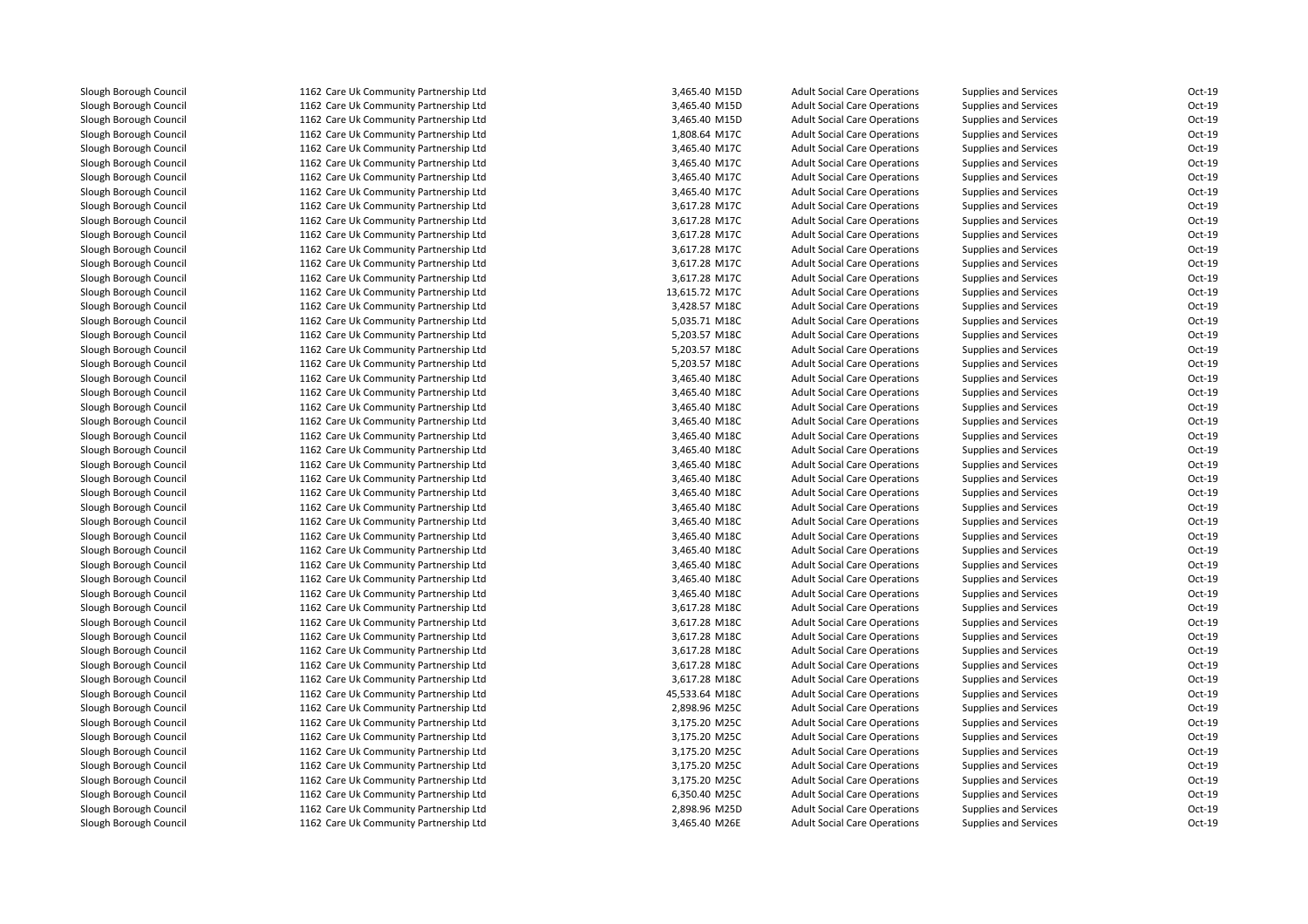| 1162 Care Uk Community Partnership Ltd                                           | 3,216.00 M27C    | <b>Adult Social Care Operations</b>    | <b>Supplies and Services</b> | $Oct-19$ |
|----------------------------------------------------------------------------------|------------------|----------------------------------------|------------------------------|----------|
| 1162 Care Uk Community Partnership Ltd                                           | 3,323.20 M27C    | <b>Adult Social Care Operations</b>    | Supplies and Services        | Oct-19   |
| 1162 Care Uk Community Partnership Ltd                                           | 3,323.20 M27C    | <b>Adult Social Care Operations</b>    | <b>Supplies and Services</b> | Oct-19   |
| 1162 Care Uk Community Partnership Ltd                                           | -7,081.28 M27C   | <b>Adult Social Care Operations</b>    | Supplies and Services        | Oct-19   |
| 1162 Care Uk Community Partnership Ltd                                           | 2,898.96 M27C    | <b>Adult Social Care Operations</b>    | Supplies and Services        | Oct-19   |
| 1162 Care Uk Community Partnership Ltd                                           | 2,898.96 M27C    | <b>Adult Social Care Operations</b>    | <b>Supplies and Services</b> | Oct-19   |
| 1162 Care Uk Community Partnership Ltd                                           | 2,898.96 M27C    | <b>Adult Social Care Operations</b>    | <b>Supplies and Services</b> | Oct-19   |
| 1162 Care Uk Community Partnership Ltd                                           | 2,898.96 M27C    | <b>Adult Social Care Operations</b>    | Supplies and Services        | Oct-19   |
| 1162 Care Uk Community Partnership Ltd                                           | 2,898.96 M27C    | <b>Adult Social Care Operations</b>    | Supplies and Services        | Oct-19   |
|                                                                                  | 2,898.96 M27C    | <b>Adult Social Care Operations</b>    |                              | Oct-19   |
| 1162 Care Uk Community Partnership Ltd<br>1162 Care Uk Community Partnership Ltd | 3,175.20 M27C    | <b>Adult Social Care Operations</b>    | Supplies and Services        | Oct-19   |
|                                                                                  |                  |                                        | Supplies and Services        | Oct-19   |
| 1162 Care Uk Community Partnership Ltd                                           | 3,175.20 M27C    | <b>Adult Social Care Operations</b>    | Supplies and Services        | Oct-19   |
| 1162 Care Uk Community Partnership Ltd                                           | 3,175.20 M27C    | <b>Adult Social Care Operations</b>    | <b>Supplies and Services</b> |          |
| 1162 Care Uk Community Partnership Ltd                                           | 3,175.20 M27C    | <b>Adult Social Care Operations</b>    | <b>Supplies and Services</b> | Oct-19   |
| 1162 Care Uk Community Partnership Ltd                                           | 3,175.20 M27C    | <b>Adult Social Care Operations</b>    | <b>Supplies and Services</b> | Oct-19   |
| 1162 Care Uk Community Partnership Ltd                                           | 3,175.20 M27C    | <b>Adult Social Care Operations</b>    | Supplies and Services        | Oct-19   |
| 1162 Care Uk Community Partnership Ltd                                           | 3,175.20 M27C    | <b>Adult Social Care Operations</b>    | <b>Supplies and Services</b> | Oct-19   |
| 1162 Care Uk Community Partnership Ltd                                           | 3,175.20 M27C    | <b>Adult Social Care Operations</b>    | <b>Supplies and Services</b> | Oct-19   |
| 1162 Care Uk Community Partnership Ltd                                           | 3,175.20 M27C    | <b>Adult Social Care Operations</b>    | <b>Supplies and Services</b> | Oct-19   |
| 1162 Care Uk Community Partnership Ltd                                           | 23,056.40 M27C   | <b>Adult Social Care Operations</b>    | <b>Supplies and Services</b> | Oct-19   |
| 1162 Care Uk Community Partnership Ltd                                           | 3,465.40 M28C    | <b>Adult Social Care Operations</b>    | Supplies and Services        | Oct-19   |
| 1162 Care Uk Community Partnership Ltd                                           | 3,465.40 M28C    | <b>Adult Social Care Operations</b>    | Supplies and Services        | Oct-19   |
| 1162 Care Uk Community Partnership Ltd                                           | 5,130.72 M28C    | <b>Adult Social Care Operations</b>    | Supplies and Services        | Oct-19   |
| 1162 Care Uk Community Partnership Ltd                                           | 2,760.00 M29C    | <b>Adult Social Care Operations</b>    | <b>Supplies and Services</b> | Oct-19   |
| 1162 Care Uk Community Partnership Ltd                                           | 3,511.12 M29C    | <b>Adult Social Care Operations</b>    | <b>Supplies and Services</b> | Oct-19   |
| 2517 Carers Uk                                                                   | 5,000.00 A07C    | <b>Adult Social Care Commissioning</b> | Supplies and Services        | Oct-19   |
| 1621 Carlisle Security Services Limited                                          | 17,035.20 P405   | Capital                                | <b>Capital Charges</b>       | Oct-19   |
| 1910 Carousel Buses Ltd                                                          | 1,738.24 D512    | Planning and Transport                 | <b>Supplies and Services</b> | Oct-19   |
| 1910 Carousel Buses Ltd                                                          | 2,058.41 D512    | Planning and Transport                 | <b>Supplies and Services</b> | Oct-19   |
| 34 Castle Gate Legal And Commercial Ltd                                          | 4,335.71 F868    | Children, Learning and Skills          | <b>Supplies and Services</b> | Oct-19   |
| 804413 Castle Water                                                              | 1,274.45 B068    | <b>Building Management</b>             | Premises                     | Oct-19   |
| 804413 Castle Water                                                              | 550.04 B149      | <b>Building Management</b>             | Premises                     | Oct-19   |
| 804413 Castle Water                                                              | 564.40 B185      | <b>Building Management</b>             | Premises                     | Oct-19   |
| 804413 Castle Water                                                              | 557.61 B188      | <b>Building Management</b>             | Premises                     | Oct-19   |
| 804413 Castle Water                                                              | 1,192.48 C019    | Communities and Lesiure                | Premises                     | Oct-19   |
| 804413 Castle Water                                                              | 1,584.11 C019    | Communities and Lesiure                | Premises                     | Oct-19   |
| 804413 Castle Water                                                              | 4,348.12 C019    | Communities and Lesiure                | Premises                     | Oct-19   |
| 804413 Castle Water                                                              | 2,637.49 C019    | Communities and Lesiure                | Premises                     | Oct-19   |
| 804413 Castle Water                                                              | 819.95 H111      | Neighbourhood Services                 | Premises                     | Oct-19   |
| 418 Castleview School                                                            | 38,524.94 E239   | <b>DSG</b>                             | Supplies and Services        | Oct-19   |
| 803208 CBRE LTD                                                                  | 1,746.69 A107    | <b>Building Management</b>             | Premises                     | Oct-19   |
| 803208 CBRE LTD                                                                  | 5,111.13 A107    | <b>Building Management</b>             | Premises                     | Oct-19   |
| 803208 CBRE LTD                                                                  | 5,421.23 A107    | <b>Building Management</b>             | Premises                     | Oct-19   |
| 803208 CBRE LTD                                                                  | 3,375.87 A107    | <b>Building Management</b>             | Premises                     | Oct-19   |
| 803208 CBRE LTD                                                                  | $-1,565.83$ A107 | <b>Building Management</b>             | Premises                     | Oct-19   |
| 803560 Centennial Property Limited T/A Rent Connect                              | 16,180.00 H205   | <b>Strategic Housing Services</b>      | Premises                     | Oct-19   |
| 805619 Centennial Property Limited T/A The Housing Network                       | 25,440.00 H205   | <b>Strategic Housing Services</b>      | Premises                     | Oct-19   |
| 3609 Centurion Healthcare Ltd                                                    | 6,031.67 M26E    | <b>Adult Social Care Operations</b>    | <b>Supplies and Services</b> | Oct-19   |
| 805174 Certas Energy                                                             | 10,577.17 D910   | <b>Environmental Services</b>          | Supplies and Services        | Oct-19   |
| 805174 Certas Energy                                                             | 15,311.33 D910   | <b>Environmental Services</b>          | <b>Supplies and Services</b> | Oct-19   |
| 805174 Certas Energy                                                             | 12,278.05 D910   | <b>Environmental Services</b>          | Supplies and Services        | Oct-19   |
| 805174 Certas Energy                                                             | 886.80 D910      | <b>Environmental Services</b>          | <b>Supplies and Services</b> | Oct-19   |
|                                                                                  |                  |                                        |                              |          |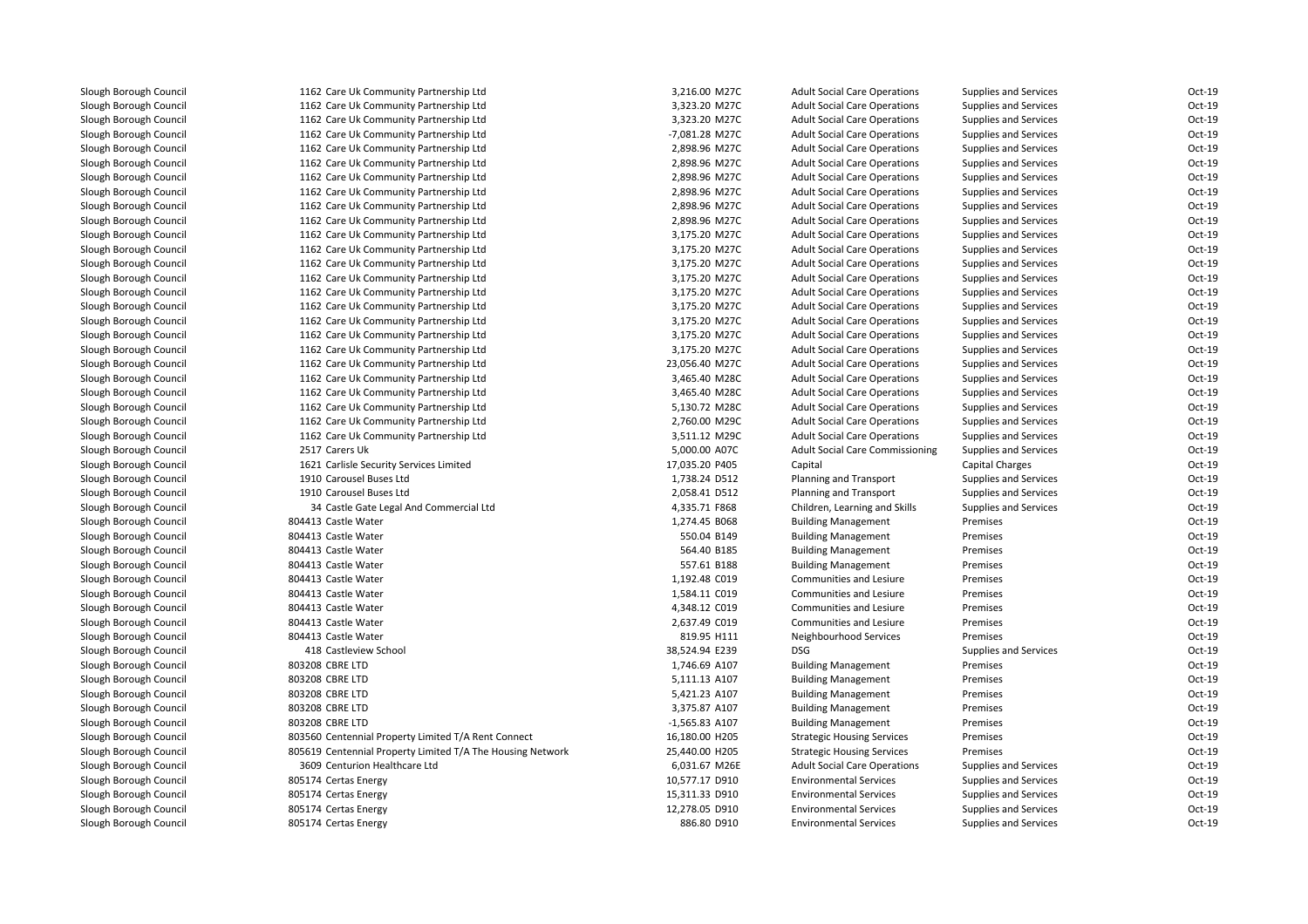| 805174 Certas Energy                                   | 1,064.75 D910  | <b>Environmental Services</b>       | <b>Supplies and Services</b>          | Oct-19   |
|--------------------------------------------------------|----------------|-------------------------------------|---------------------------------------|----------|
| 805174 Certas Energy                                   | 835.20 D910    | <b>Environmental Services</b>       | Supplies and Services                 | Oct-19   |
| 2892 Chalfont Lodge                                    | 5,978.57 M15D  | <b>Adult Social Care Operations</b> | Supplies and Services                 | Oct-19   |
| 2892 Chalfont Lodge                                    | 5,978.57 M15D  | <b>Adult Social Care Operations</b> | Supplies and Services                 | Oct-19   |
| 2892 Chalfont Lodge                                    | 8,857.14 M15F  | <b>Adult Social Care Operations</b> | Supplies and Services                 | Oct-19   |
| 2892 Chalfont Lodge                                    | 5,978.57 M26E  | <b>Adult Social Care Operations</b> | Supplies and Services                 | Oct-19   |
| 2608 Chandos Lodge Nursing Home                        | 3,200.00 M17C  | <b>Adult Social Care Operations</b> | Supplies and Services                 | Oct-19   |
| 2608 Chandos Lodge Nursing Home                        | 2,250.00 M18C  | <b>Adult Social Care Operations</b> | Supplies and Services                 | Oct-19   |
| 2608 Chandos Lodge Nursing Home                        | 3,600.00 M18C  | <b>Adult Social Care Operations</b> | Supplies and Services                 | Oct-19   |
| 2608 Chandos Lodge Nursing Home                        | 5,357.14 M28C  | <b>Adult Social Care Operations</b> | Supplies and Services                 | Oct-19   |
| 2608 Chandos Lodge Nursing Home                        | 750.00 M28C    | <b>Adult Social Care Operations</b> | Supplies and Services                 | Oct-19   |
| 2608 Chandos Lodge Nursing Home                        | 3,000.00 M28C  | <b>Adult Social Care Operations</b> | Supplies and Services                 | Oct-19   |
| 2608 Chandos Lodge Nursing Home                        | 3,328.56 M28C  | <b>Adult Social Care Operations</b> | <b>Supplies and Services</b>          | Oct-19   |
| 2608 Chandos Lodge Nursing Home                        | 3,400.00 M28C  | <b>Adult Social Care Operations</b> | Supplies and Services                 | Oct-19   |
| 2174 Chartered Institute Of Environmental Health(Cieh) | 505.00 D302    | <b>Regulatory Services</b>          | Salaries and Wages-Employees Expenses | Oct-19   |
| 1877 Chelsie Innes                                     | 2,500.00 C322  | Communities and Lesiure             | Supplies and Services                 | Oct-19   |
| 3114 Cherry Trees Day Nursery                          | 28,131.89 F909 | <b>DSG</b>                          | Supplies and Services                 | Oct-19   |
| 2871 Cherry Trees Residential Care                     | 3,642.86 M27F  | <b>Adult Social Care Operations</b> | Supplies and Services                 | Oct-19   |
| 2871 Cherry Trees Residential Care                     | 3,764.29 M27F  | <b>Adult Social Care Operations</b> | Supplies and Services                 | Oct-19   |
| 2871 Cherry Trees Residential Care                     | 3,528.57 M42F  | <b>Adult Social Care Operations</b> | Supplies and Services                 | Oct-19   |
| 2871 Cherry Trees Residential Care                     | 3,321.43 M42F  | <b>Adult Social Care Operations</b> | Supplies and Services                 | Oct-19   |
| 806762 Chicago Glass (UK) Ltd                          | 1,038.00 B175  | <b>Building Management</b>          | Premises                              | Oct-19   |
| 803495 Christchurch Court Ltd                          | 8,601.88 M15D  | <b>Adult Social Care Operations</b> | Supplies and Services                 | Oct-19   |
| 2561 Christies Care Ltd                                | 4,404.00 M44D  | <b>Adult Social Care Operations</b> | Supplies and Services                 | Oct-19   |
| 2561 Christies Care Ltd                                | 4,404.00 M44D  | <b>Adult Social Care Operations</b> | Supplies and Services                 | Oct-19   |
| 3752 Chrome Tree Ltd                                   | 2,518.79 M44C  | <b>Adult Social Care Operations</b> | Supplies and Services                 | Oct-19   |
| 3752 Chrome Tree Ltd                                   | 1,268.01 M44C  | <b>Adult Social Care Operations</b> | Supplies and Services                 | Oct-19   |
| 3752 Chrome Tree Ltd                                   | 567.53 M44C    | <b>Adult Social Care Operations</b> | Supplies and Services                 | Oct-19   |
| 3752 Chrome Tree Ltd                                   | 689.87 M44C    | <b>Adult Social Care Operations</b> | Supplies and Services                 | Oct-19   |
| 3752 Chrome Tree Ltd                                   | 804.24 M44C    | <b>Adult Social Care Operations</b> | Supplies and Services                 | Oct-19   |
| 3752 Chrome Tree Ltd                                   | 840.03 M44C    | <b>Adult Social Care Operations</b> | Supplies and Services                 | Oct-19   |
| 3752 Chrome Tree Ltd                                   | 844.67 M44C    | <b>Adult Social Care Operations</b> | <b>Supplies and Services</b>          | Oct-19   |
| 3752 Chrome Tree Ltd                                   | 958.05 M44C    | <b>Adult Social Care Operations</b> | Supplies and Services                 | $Oct-19$ |
| 3752 Chrome Tree Ltd                                   | 960.70 M44C    | <b>Adult Social Care Operations</b> | Supplies and Services                 | Oct-19   |
| 3752 Chrome Tree Ltd                                   | 1,086.34 M44C  | <b>Adult Social Care Operations</b> | Supplies and Services                 | Oct-19   |
| 3752 Chrome Tree Ltd                                   | 1,108.88 M44C  | <b>Adult Social Care Operations</b> | <b>Supplies and Services</b>          | Oct-19   |
| 3752 Chrome Tree Ltd                                   | 1,117.49 M44C  | <b>Adult Social Care Operations</b> | Supplies and Services                 | Oct-19   |
| 3752 Chrome Tree Ltd                                   | 1,125.45 M44C  | <b>Adult Social Care Operations</b> | Supplies and Services                 | Oct-19   |
| 3752 Chrome Tree Ltd                                   | 1,185.46 M44C  | <b>Adult Social Care Operations</b> | Supplies and Services                 | Oct-19   |
| 3752 Chrome Tree Ltd                                   | 1,215.96 M44C  | <b>Adult Social Care Operations</b> | Supplies and Services                 | Oct-19   |
| 3752 Chrome Tree Ltd                                   | 1,238.84 M44C  | <b>Adult Social Care Operations</b> | Supplies and Services                 | Oct-19   |
| 3752 Chrome Tree Ltd                                   | 1,241.16 M44C  | <b>Adult Social Care Operations</b> | Supplies and Services                 | Oct-19   |
| 3752 Chrome Tree Ltd                                   | 1,260.71 M44C  | <b>Adult Social Care Operations</b> | Supplies and Services                 | Oct-19   |
| 3752 Chrome Tree Ltd                                   | 1,339.94 M44C  | <b>Adult Social Care Operations</b> | Supplies and Services                 | Oct-19   |
| 3752 Chrome Tree Ltd                                   | 1,456.96 M44C  | <b>Adult Social Care Operations</b> | <b>Supplies and Services</b>          | Oct-19   |
| 3752 Chrome Tree Ltd                                   | 1,874.65 M44C  | <b>Adult Social Care Operations</b> | Supplies and Services                 | Oct-19   |
| 3752 Chrome Tree Ltd                                   | 2,221.43 M44C  | <b>Adult Social Care Operations</b> | Supplies and Services                 | Oct-19   |
| 3752 Chrome Tree Ltd                                   | 2,228.70 M44C  | <b>Adult Social Care Operations</b> | Supplies and Services                 | Oct-19   |
| 3752 Chrome Tree Ltd                                   | 2,517.45 M44C  | <b>Adult Social Care Operations</b> | <b>Supplies and Services</b>          | Oct-19   |
| 3752 Chrome Tree Ltd                                   | 3,019.67 M44C  | <b>Adult Social Care Operations</b> | <b>Supplies and Services</b>          | Oct-19   |
| 3752 Chrome Tree Ltd                                   | 3,325.31 M44C  | <b>Adult Social Care Operations</b> | Supplies and Services                 | Oct-19   |
| 3752 Chrome Tree Ltd                                   | 1,243.81 M44D  | <b>Adult Social Care Operations</b> | <b>Supplies and Services</b>          | Oct-19   |
|                                                        |                |                                     |                                       |          |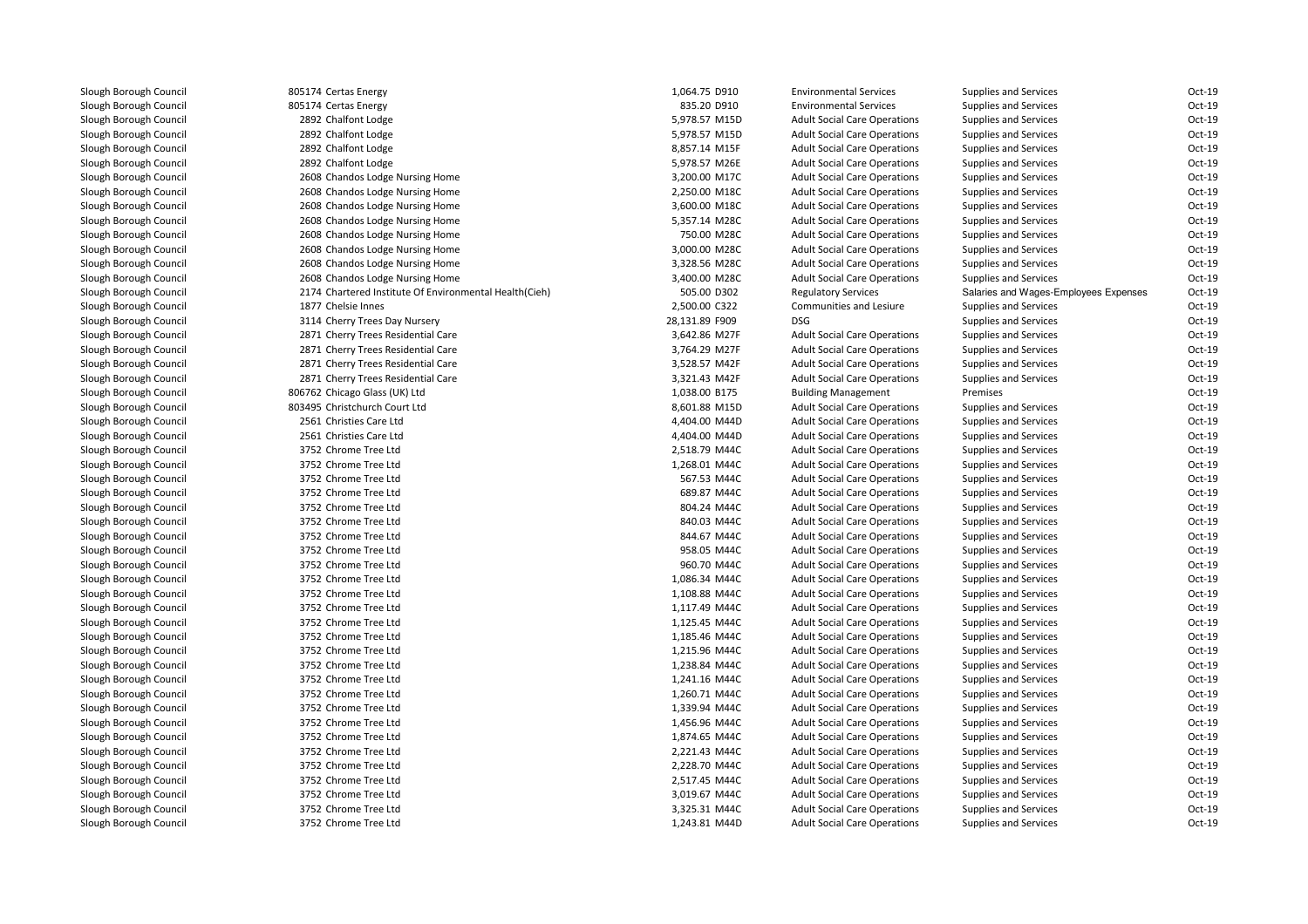3752 Chrome Tree Ltd 3752 Chrome Tree Ltd 3752 Chrome Tree Ltd 3752 Chrome Tree Ltd 3752 Chrome Tree Ltd 3752 Chrome Tree Ltd 3752 Chrome Tree Ltd 2674 Cippenham Baptist Pre-School 505.00 F909 DSG 2674 Cippenham Baptist Pre-School 8,157.38 F909 DSG 767 Cippenham Infants School 5,926.94 E249 DSG 631 Cippenham Primary School 6,000.00 E729 DSG 806550 City Homecare Ltd 806550 City Homecare Ltd 806550 City Homecare Ltd 806550 City Homecare Ltd 806550 City Homecare Ltd 806550 City Homecare Ltd 806550 City Homecare Ltd 806550 City Homecare Ltd 806550 City Homecare Ltd 806550 City Homecare Ltd 806550 City Homecare Ltd 806550 City Homecare Ltd 1151 Claycots Primary School 708,283.09 E209 DSG 803536 Clerks Associates UK Ltd 803536 Clerks Associates UK Ltd 2461 Cobalt Telephone Technologies Ltd 3685 Coghlan Lodges Limited 3685 Coghlan Lodges Limited 3685 Coghlan Lodges Limited 3685 Coghlan Lodges Limited 3685 Coghlan Lodges Limited 3685 Coghlan Lodges Limited 3685 Coghlan Lodges Limited 3685 Coghlan Lodges Limited 3685 Coghlan Lodges Limited 3685 Coghlan Lodges Limited 3685 Coghlan Lodges Limited 3685 Coghlan Lodges Limited 3685 Coghlan Lodges Limited 3685 Coghlan Lodges Limited806524 Colliers International 806524 Colliers International 14,491.67 E219 286 Colnbrook C Of E Primary School 14,491.67 E219 286 Colnbrook C Of E Primary School 3390 Colnbrook Village Hall 2535 Comfort Care Services 2535 Comfort Care Services 2535 Comfort Care Services 750.00 M28C2535 Comfort Care Services 2535 Comfort Care Services 2535 Comfort Care Services 2535 Comfort Care Services

| 2 Chrome Tree Ltd                   | 629.52 M44F     | <b>Adult Social Care Operations</b> | <b>Supplies and Services</b> | Oct-19   |
|-------------------------------------|-----------------|-------------------------------------|------------------------------|----------|
| 2 Chrome Tree Ltd                   | 2,309.76 M44F   | <b>Adult Social Care Operations</b> | <b>Supplies and Services</b> | Oct-19   |
| 2 Chrome Tree Ltd                   | 1,841.16 M48C   | <b>Adult Social Care Operations</b> | <b>Supplies and Services</b> | Oct-19   |
| 2 Chrome Tree Ltd                   | 969.33 M48C     | <b>Adult Social Care Operations</b> | <b>Supplies and Services</b> | Oct-19   |
| 2 Chrome Tree Ltd                   | 1,238.51 M48C   | <b>Adult Social Care Operations</b> | <b>Supplies and Services</b> | Oct-19   |
| 2 Chrome Tree Ltd                   | 1,379.06 M48C   | <b>Adult Social Care Operations</b> | <b>Supplies and Services</b> | Oct-19   |
| 2 Chrome Tree Ltd                   | 1,830.23 M48C   | <b>Adult Social Care Operations</b> | Supplies and Services        | Oct-19   |
| 4 Cippenham Baptist Pre-School      | 505.00 F909     | <b>DSG</b>                          | <b>Supplies and Services</b> | Oct-19   |
| 4 Cippenham Baptist Pre-School      | 8,157.38 F909   | <b>DSG</b>                          | <b>Supplies and Services</b> | Oct-19   |
| 7 Cippenham Infants School          | 5,926.94 E249   | <b>DSG</b>                          | <b>Supplies and Services</b> | Oct-19   |
| 1 Cippenham Primary School          | 6,000.00 E729   | <b>DSG</b>                          | <b>Supplies and Services</b> | $Oct-19$ |
| 0 City Homecare Ltd                 | 2,189.48 M44C   | <b>Adult Social Care Operations</b> | <b>Supplies and Services</b> | Oct-19   |
| 0 City Homecare Ltd                 | 743.54 M44C     | <b>Adult Social Care Operations</b> | <b>Supplies and Services</b> | Oct-19   |
| 0 City Homecare Ltd                 | 553.70 M44C     | <b>Adult Social Care Operations</b> | Supplies and Services        | Oct-19   |
| 0 City Homecare Ltd                 | 664.44 M44C     | <b>Adult Social Care Operations</b> | Supplies and Services        | Oct-19   |
| 0 City Homecare Ltd                 | 1,977.50 M44C   | <b>Adult Social Care Operations</b> | <b>Supplies and Services</b> | Oct-19   |
| 0 City Homecare Ltd                 | 743.54 M44C     | <b>Adult Social Care Operations</b> | <b>Supplies and Services</b> | Oct-19   |
| 0 City Homecare Ltd                 | 1,980.66 M44D   | <b>Adult Social Care Operations</b> | <b>Supplies and Services</b> | Oct-19   |
| 0 City Homecare Ltd                 | 743.54 M44D     | <b>Adult Social Care Operations</b> | <b>Supplies and Services</b> | Oct-19   |
| 0 City Homecare Ltd                 | 2,214.80 M44D   | <b>Adult Social Care Operations</b> | <b>Supplies and Services</b> | Oct-19   |
| 0 City Homecare Ltd                 | 553.70 M44F     | <b>Adult Social Care Operations</b> | Supplies and Services        | Oct-19   |
| 0 City Homecare Ltd                 | 664.44 M48C     | <b>Adult Social Care Operations</b> | <b>Supplies and Services</b> | Oct-19   |
| 0 City Homecare Ltd                 | 878.01 M48C     | <b>Adult Social Care Operations</b> | <b>Supplies and Services</b> | Oct-19   |
| 1 Claycots Primary School           | 708,283.09 E209 | <b>DSG</b>                          | <b>Supplies and Services</b> | Oct-19   |
| 6 Clerks Associates UK Ltd          | 1,520.00 B210   | Governance                          | <b>Supplies and Services</b> | Oct-19   |
| 6 Clerks Associates UK Ltd          | 1,640.20 B210   | Governance                          | Supplies and Services        | Oct-19   |
| 1 Cobalt Telephone Technologies Ltd | 2,546.05 D123   | Planning and Transport              | <b>Supplies and Services</b> | Oct-19   |
| 5 Coghlan Lodges Limited            | 2,586.80 M42E   | <b>Adult Social Care Operations</b> | <b>Supplies and Services</b> | Oct-19   |
| 5 Coghlan Lodges Limited            | 1,393.40 M42F   | <b>Adult Social Care Operations</b> | <b>Supplies and Services</b> | Oct-19   |
| 5 Coghlan Lodges Limited            | 1,788.00 M42F   | <b>Adult Social Care Operations</b> | <b>Supplies and Services</b> | Oct-19   |
| 5 Coghlan Lodges Limited            | 1,788.00 M42F   | <b>Adult Social Care Operations</b> | <b>Supplies and Services</b> | Oct-19   |
| 5 Coghlan Lodges Limited            | 2,058.00 M42F   | <b>Adult Social Care Operations</b> | <b>Supplies and Services</b> | Oct-19   |
| 5 Coghlan Lodges Limited            | 2,058.00 M42F   | <b>Adult Social Care Operations</b> | <b>Supplies and Services</b> | Oct-19   |
| 5 Coghlan Lodges Limited            | 2,058.00 M42F   | <b>Adult Social Care Operations</b> | <b>Supplies and Services</b> | $Oct-19$ |
| 5 Coghlan Lodges Limited            | 2,258.00 M42F   | <b>Adult Social Care Operations</b> | <b>Supplies and Services</b> | Oct-19   |
| 5 Coghlan Lodges Limited            | 2,316.72 M42F   | <b>Adult Social Care Operations</b> | <b>Supplies and Services</b> | Oct-19   |
| 5 Coghlan Lodges Limited            | 2,316.80 M42F   | <b>Adult Social Care Operations</b> | <b>Supplies and Services</b> | Oct-19   |
| 5 Coghlan Lodges Limited            | 2,493.00 M42F   | <b>Adult Social Care Operations</b> | <b>Supplies and Services</b> | Oct-19   |
| 5 Coghlan Lodges Limited            | 2,611.60 M42F   | <b>Adult Social Care Operations</b> | <b>Supplies and Services</b> | Oct-19   |
| 5 Coghlan Lodges Limited            | 2,116.04 M44D   | <b>Adult Social Care Operations</b> | <b>Supplies and Services</b> | $Oct-19$ |
| 5 Coghlan Lodges Limited            | 2,952.60 M44D   | <b>Adult Social Care Operations</b> | <b>Supplies and Services</b> | Oct-19   |
| 4 Colliers International            | 1,200.00 J006   | <b>Housing Revenue Account</b>      | <b>Supplies and Services</b> | Oct-19   |
| 4 Colliers International            | 3,666.67 J006   | Housing Revenue Account             | <b>Supplies and Services</b> | Oct-19   |
| 6 Colnbrook C Of E Primary School   | 14,491.67 E219  | <b>DSG</b>                          | <b>Supplies and Services</b> | Oct-19   |
| 0 Colnbrook Village Hall            | 660.00 C037     | Communities and Lesiure             | <b>Supplies and Services</b> | Oct-19   |
| 5 Comfort Care Services             | 1,687.50 M26E   | <b>Adult Social Care Operations</b> | <b>Supplies and Services</b> | Oct-19   |
| 5 Comfort Care Services             | 2,550.00 M27F   | <b>Adult Social Care Operations</b> | <b>Supplies and Services</b> | Oct-19   |
| 5 Comfort Care Services             | 750.00 M28C     | <b>Adult Social Care Operations</b> | <b>Supplies and Services</b> | $Oct-19$ |
| 5 Comfort Care Services             | 675.00 M42E     | <b>Adult Social Care Operations</b> | <b>Supplies and Services</b> | Oct-19   |
| 5 Comfort Care Services             | 750.00 M42E     | <b>Adult Social Care Operations</b> | <b>Supplies and Services</b> | Oct-19   |
| 5 Comfort Care Services             | 750.00 M42E     | <b>Adult Social Care Operations</b> | <b>Supplies and Services</b> | Oct-19   |
| 5 Comfort Care Services             | 1,508.57 M42E   | <b>Adult Social Care Operations</b> | <b>Supplies and Services</b> | Oct-19   |
|                                     |                 |                                     |                              |          |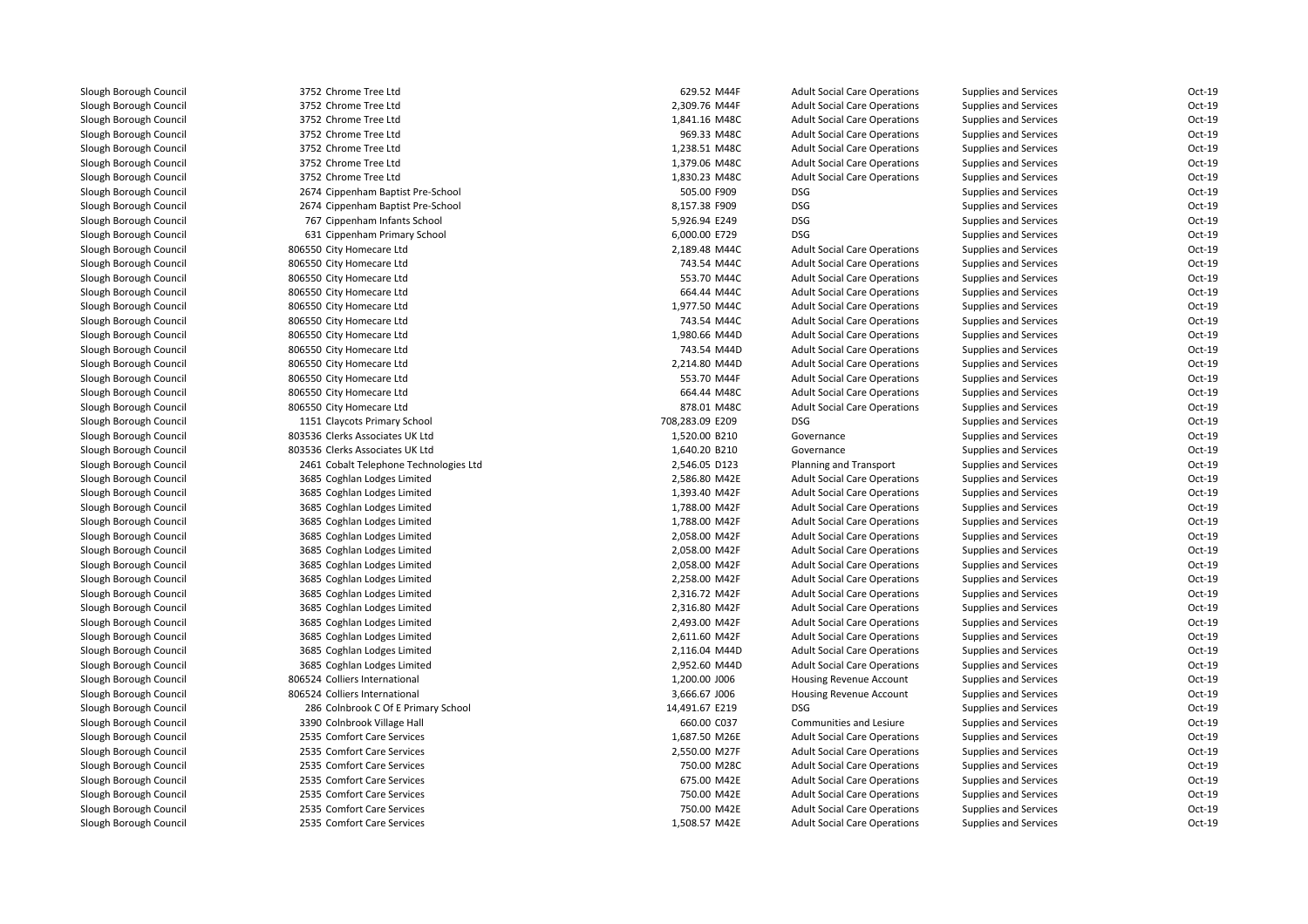2535 Comfort Care Services 2535 Comfort Care Services 2535 Comfort Care Services 2535 Comfort Care Services 2535 Comfort Care Services 2535 Comfort Care Services 2535 Comfort Care Services 2535 Comfort Care Services 2535 Comfort Care Services 2535 Comfort Care Services 2535 Comfort Care Services 2535 Comfort Care Services 2535 Comfort Care Services 2535 Comfort Care Services 2535 Comfort Care Services 2535 Comfort Care Services 2535 Comfort Care Services 2535 Comfort Care Services 2535 Comfort Care Services 2535 Comfort Care Services 2535 Comfort Care Services 2535 Comfort Care Services 2535 Comfort Care Services 2535 Comfort Care Services 2535 Comfort Care Services 2535 Comfort Care Services 2535 Comfort Care Services 2535 Comfort Care Services 2535 Comfort Care Services 2535 Comfort Care Services 2535 Comfort Care Services 2535 Comfort Care Services 2535 Comfort Care Services 2535 Comfort Care Services 2535 Comfort Care Services 2535 Comfort Care Services 2535 Comfort Care Services 2535 Comfort Care Services 2535 Comfort Care Services 2535 Comfort Care Services 2535 Comfort Care Services 1,264.29 M44C 2535 Comfort Care Services 1,705.50 M44C2535 Comfort Care Services 2535 Comfort Care Services 2535 Comfort Care Services 2535 Comfort Care Services 2535 Comfort Care Services 2535 Comfort Care Services 2535 Comfort Care Services 2535 Comfort Care Services 2535 Comfort Care Services 2,550.00 M81D2535 Comfort Care Services 2,793.64 M81D

| 5 Comfort Care Services | 2,175.00 M42E | <b>Adult Social Care Operations</b> | <b>Supplies and Services</b> | Oct-19 |
|-------------------------|---------------|-------------------------------------|------------------------------|--------|
| 5 Comfort Care Services | 2,250.00 M42E | <b>Adult Social Care Operations</b> | <b>Supplies and Services</b> | Oct-19 |
| 5 Comfort Care Services | 3,089.06 M42E | <b>Adult Social Care Operations</b> | <b>Supplies and Services</b> | Oct-19 |
| 5 Comfort Care Services | 2,635.00 M42F | <b>Adult Social Care Operations</b> | <b>Supplies and Services</b> | Oct-19 |
| 5 Comfort Care Services | 1,275.00 M42F | <b>Adult Social Care Operations</b> | <b>Supplies and Services</b> | Oct-19 |
| 5 Comfort Care Services | 1,317.50 M42F | <b>Adult Social Care Operations</b> | <b>Supplies and Services</b> | Oct-19 |
| 5 Comfort Care Services | 1,317.50 M42F | <b>Adult Social Care Operations</b> | <b>Supplies and Services</b> | Oct-19 |
| 5 Comfort Care Services | 1,317.50 M42F | <b>Adult Social Care Operations</b> | <b>Supplies and Services</b> | Oct-19 |
| 5 Comfort Care Services | 1,468.60 M42F | <b>Adult Social Care Operations</b> | <b>Supplies and Services</b> | Oct-19 |
| 5 Comfort Care Services | 1,468.60 M42F | <b>Adult Social Care Operations</b> | Supplies and Services        | Oct-19 |
| 5 Comfort Care Services | 2,341.25 M42F | <b>Adult Social Care Operations</b> | Supplies and Services        | Oct-19 |
| 5 Comfort Care Services | 2,550.00 M42F | <b>Adult Social Care Operations</b> | <b>Supplies and Services</b> | Oct-19 |
| 5 Comfort Care Services | 2,550.00 M42F | <b>Adult Social Care Operations</b> | Supplies and Services        | Oct-19 |
| 5 Comfort Care Services | 2,635.00 M42F | <b>Adult Social Care Operations</b> | Supplies and Services        | Oct-19 |
| 5 Comfort Care Services | 2,635.00 M42F | <b>Adult Social Care Operations</b> | <b>Supplies and Services</b> | Oct-19 |
| 5 Comfort Care Services | 2,635.00 M42F | <b>Adult Social Care Operations</b> | Supplies and Services        | Oct-19 |
| 5 Comfort Care Services | 812.14 M42F   | <b>Adult Social Care Operations</b> | Supplies and Services        | Oct-19 |
| 5 Comfort Care Services | 812.14 M42F   | <b>Adult Social Care Operations</b> | Supplies and Services        | Oct-19 |
| 5 Comfort Care Services | 812.14 M42F   | <b>Adult Social Care Operations</b> | <b>Supplies and Services</b> | Oct-19 |
| 5 Comfort Care Services | 812.14 M42F   | <b>Adult Social Care Operations</b> | <b>Supplies and Services</b> | Oct-19 |
| 5 Comfort Care Services | 812.14 M42F   | <b>Adult Social Care Operations</b> | Supplies and Services        | Oct-19 |
| 5 Comfort Care Services | 974.57 M42F   | <b>Adult Social Care Operations</b> | <b>Supplies and Services</b> | Oct-19 |
| 5 Comfort Care Services | 1,258.84 M42F | <b>Adult Social Care Operations</b> | Supplies and Services        | Oct-19 |
| 5 Comfort Care Services | 1,258.84 M42F | <b>Adult Social Care Operations</b> | <b>Supplies and Services</b> | Oct-19 |
| 5 Comfort Care Services | 1,258.84 M42F | <b>Adult Social Care Operations</b> | Supplies and Services        | Oct-19 |
| 5 Comfort Care Services | 1,258.84 M42F | <b>Adult Social Care Operations</b> | Supplies and Services        | Oct-19 |
| 5 Comfort Care Services | 1,275.00 M42F | <b>Adult Social Care Operations</b> | Supplies and Services        | Oct-19 |
| 5 Comfort Care Services | 1,421.23 M42F | <b>Adult Social Care Operations</b> | <b>Supplies and Services</b> | Oct-19 |
| 5 Comfort Care Services | 1,430.31 M42F | <b>Adult Social Care Operations</b> | Supplies and Services        | Oct-19 |
| 5 Comfort Care Services | 1,692.86 M42F | <b>Adult Social Care Operations</b> | Supplies and Services        | Oct-19 |
| 5 Comfort Care Services | 2,008.84 M42F | <b>Adult Social Care Operations</b> | <b>Supplies and Services</b> | Oct-19 |
| 5 Comfort Care Services | 2,550.00 M42F | <b>Adult Social Care Operations</b> | Supplies and Services        | Oct-19 |
| 5 Comfort Care Services | 2,550.00 M42F | <b>Adult Social Care Operations</b> | Supplies and Services        | Oct-19 |
| 5 Comfort Care Services | 2,550.00 M42F | <b>Adult Social Care Operations</b> | Supplies and Services        | Oct-19 |
| 5 Comfort Care Services | 2,550.00 M42F | <b>Adult Social Care Operations</b> | Supplies and Services        | Oct-19 |
| 5 Comfort Care Services | 2,550.00 M42F | <b>Adult Social Care Operations</b> | Supplies and Services        | Oct-19 |
| 5 Comfort Care Services | 2,550.00 M42F | <b>Adult Social Care Operations</b> | Supplies and Services        | Oct-19 |
| 5 Comfort Care Services | 2,689.07 M42F | <b>Adult Social Care Operations</b> | <b>Supplies and Services</b> | Oct-19 |
| 5 Comfort Care Services | 2,689.07 M42F | <b>Adult Social Care Operations</b> | Supplies and Services        | Oct-19 |
| 5 Comfort Care Services | 3,768.21 M42F | <b>Adult Social Care Operations</b> | Supplies and Services        | Oct-19 |
| 5 Comfort Care Services | 1,264.29 M44C | <b>Adult Social Care Operations</b> | Supplies and Services        | Oct-19 |
| 5 Comfort Care Services | 1,705.50 M44C | <b>Adult Social Care Operations</b> | Supplies and Services        | Oct-19 |
| 5 Comfort Care Services | 546.00 M44E   | <b>Adult Social Care Operations</b> | <b>Supplies and Services</b> | Oct-19 |
| 5 Comfort Care Services | 1,920.34 M44E | <b>Adult Social Care Operations</b> | Supplies and Services        | Oct-19 |
| 5 Comfort Care Services | 2,062.50 M44E | <b>Adult Social Care Operations</b> | Supplies and Services        | Oct-19 |
| 5 Comfort Care Services | 2,550.00 M44E | <b>Adult Social Care Operations</b> | Supplies and Services        | Oct-19 |
| 5 Comfort Care Services | 2,714.06 M44E | <b>Adult Social Care Operations</b> | <b>Supplies and Services</b> | Oct-19 |
| 5 Comfort Care Services | 4,317.64 M44E | <b>Adult Social Care Operations</b> | Supplies and Services        | Oct-19 |
| 5 Comfort Care Services | 1,275.00 M44F | <b>Adult Social Care Operations</b> | Supplies and Services        | Oct-19 |
| 5 Comfort Care Services | 2,262.43 M44F | <b>Adult Social Care Operations</b> | <b>Supplies and Services</b> | Oct-19 |
| 5 Comfort Care Services | 2,550.00 M81D | <b>Adult Social Care Operations</b> | Supplies and Services        | Oct-19 |
| 5 Comfort Care Services | 2,793.64 M81D | <b>Adult Social Care Operations</b> | Supplies and Services        | Oct-19 |
|                         |               |                                     |                              |        |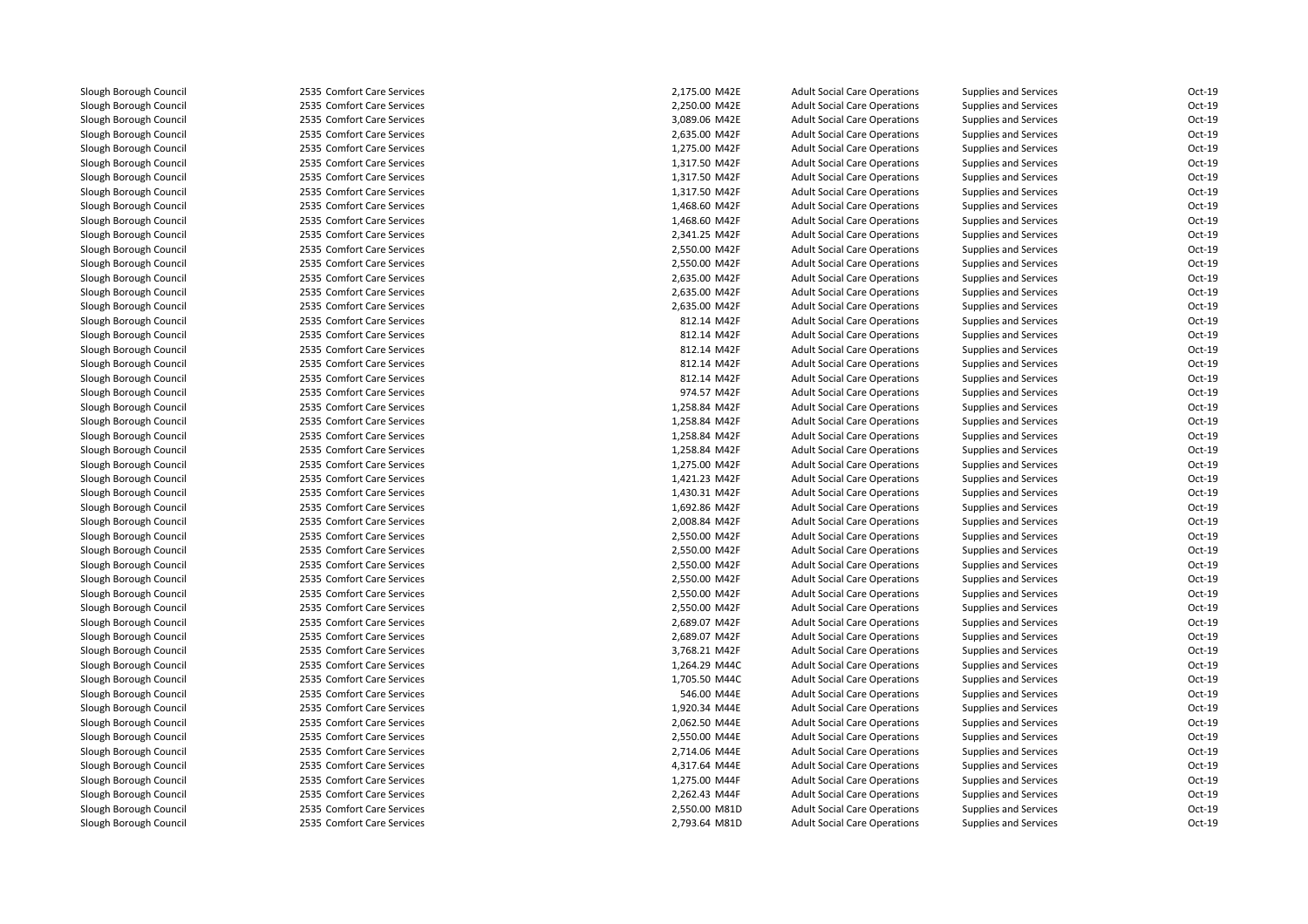| 3840 Community Housing And Therapy                      | 2,048.21 M80F  | <b>Adult Social Care Operations</b>    | <b>Supplies and Services</b> | Oct-19 |
|---------------------------------------------------------|----------------|----------------------------------------|------------------------------|--------|
| 3840 Community Housing And Therapy                      | 1,982.14 M80F  | <b>Adult Social Care Operations</b>    | Supplies and Services        | Oct-19 |
| 3840 Community Housing And Therapy                      | 2,048.21 M80F  | <b>Adult Social Care Operations</b>    | <b>Supplies and Services</b> | Oct-19 |
| 1437 Computerised & Digital Security Systems Ltd        | 1,875.00 K089  | <b>Regulatory Services</b>             | <b>Supplies and Services</b> | Oct-19 |
| 1437 Computerised & Digital Security Systems Ltd        | 19,992.35 P165 | Capital                                | <b>Capital Charges</b>       | Oct-19 |
| 1772 Computershare Voucher Services                     | 6,402.00 B348  | People                                 | <b>Supplies and Services</b> | Oct-19 |
| 1288 Contract Security Services Ltd                     | 972.08 B014    | <b>Customer and Communications</b>     | Premises                     | Oct-19 |
| 3290 Corporate Collections London Borough Of Hillingdon | 8,162.00 M26E  | <b>Adult Social Care Operations</b>    | <b>Supplies and Services</b> | Oct-19 |
| 3290 Corporate Collections London Borough Of Hillingdon | 8,162.00 M26E  | <b>Adult Social Care Operations</b>    | Supplies and Services        | Oct-19 |
| 3290 Corporate Collections London Borough Of Hillingdon | -522.05 M26E   | <b>Adult Social Care Operations</b>    | <b>External Receipts</b>     | Oct-19 |
| 3290 Corporate Collections London Borough Of Hillingdon | -522.05 M26E   | <b>Adult Social Care Operations</b>    | <b>External Receipts</b>     | Oct-19 |
| 805278 Countrystyle Recycling Ltd                       | 7,382.80 D342  | <b>Environmental Services</b>          | <b>Supplies and Services</b> | Oct-19 |
| 805278 Countrystyle Recycling Ltd                       | 3,680.00 D342  | <b>Environmental Services</b>          | <b>Supplies and Services</b> | Oct-19 |
| 805278 Countrystyle Recycling Ltd                       | 6,780.15 D342  | <b>Environmental Services</b>          | Supplies and Services        | Oct-19 |
| 805278 Countrystyle Recycling Ltd                       | 1,840.00 D342  | <b>Environmental Services</b>          | <b>Supplies and Services</b> | Oct-19 |
| 167 Courtney Coaches Ltd                                | 5,743.65 D512  | Planning and Transport                 | <b>Supplies and Services</b> | Oct-19 |
| 167 Courtney Coaches Ltd                                | 5,805.40 D512  | Planning and Transport                 | <b>Supplies and Services</b> | Oct-19 |
| 167 Courtney Coaches Ltd                                | 5,901.38 D512  | Planning and Transport                 | <b>Supplies and Services</b> | Oct-19 |
| 167 Courtney Coaches Ltd                                | 6,007.31 D512  | Planning and Transport                 | <b>Supplies and Services</b> | Oct-19 |
| 167 Courtney Coaches Ltd                                | 6,285.74 D512  | Planning and Transport                 | <b>Supplies and Services</b> | Oct-19 |
| 806684 Coxwell Home Ltd                                 | -733.19 M17C   | <b>Adult Social Care Operations</b>    | <b>Supplies and Services</b> | Oct-19 |
| 806684 Coxwell Home Ltd                                 | -733.19 M17C   | <b>Adult Social Care Operations</b>    | <b>Supplies and Services</b> | Oct-19 |
| 806684 Coxwell Home Ltd                                 | -733.19 M17C   | <b>Adult Social Care Operations</b>    | <b>Supplies and Services</b> | Oct-19 |
| 806684 Coxwell Home Ltd                                 | -709.54 M17C   | <b>Adult Social Care Operations</b>    | <b>Supplies and Services</b> | Oct-19 |
| 806684 Coxwell Home Ltd                                 | -709.54 M17C   | <b>Adult Social Care Operations</b>    | <b>Supplies and Services</b> | Oct-19 |
| 806684 Coxwell Home Ltd                                 | 2,819.77 M17C  | <b>Adult Social Care Operations</b>    | <b>Supplies and Services</b> | Oct-19 |
| 806684 Coxwell Home Ltd                                 | 5,245.38 M17C  | <b>Adult Social Care Operations</b>    | <b>Supplies and Services</b> | Oct-19 |
| 806684 Coxwell Home Ltd                                 | 5,785.71 M17C  | <b>Adult Social Care Operations</b>    | <b>Supplies and Services</b> | Oct-19 |
| 806684 Coxwell Home Ltd                                 | 5,785.71 M17C  | <b>Adult Social Care Operations</b>    | <b>Supplies and Services</b> | Oct-19 |
| 806684 Coxwell Home Ltd                                 | 5,978.57 M17C  | <b>Adult Social Care Operations</b>    | <b>Supplies and Services</b> | Oct-19 |
| 806684 Coxwell Home Ltd                                 | 5,978.57 M17C  | <b>Adult Social Care Operations</b>    | <b>Supplies and Services</b> | Oct-19 |
| 806684 Coxwell Home Ltd                                 | 5,978.57 M17C  | <b>Adult Social Care Operations</b>    | <b>Supplies and Services</b> | Oct-19 |
| 806684 Coxwell Home Ltd                                 | 7,690.29 M17C  | <b>Adult Social Care Operations</b>    | Supplies and Services        | Oct-19 |
| 806684 Coxwell Home Ltd                                 | 7,946.63 M17C  | <b>Adult Social Care Operations</b>    | <b>Supplies and Services</b> | Oct-19 |
| 806684 Coxwell Home Ltd                                 | -746.48 M18C   | <b>Adult Social Care Operations</b>    | <b>Supplies and Services</b> | Oct-19 |
| 806684 Coxwell Home Ltd                                 | -722.40 M18C   | <b>Adult Social Care Operations</b>    | <b>Supplies and Services</b> | Oct-19 |
| 806684 Coxwell Home Ltd                                 | 1,651.43 M18C  | <b>Adult Social Care Operations</b>    | <b>Supplies and Services</b> | Oct-19 |
| 806684 Coxwell Home Ltd                                 | 5,652.81 M18C  | <b>Adult Social Care Operations</b>    | <b>Supplies and Services</b> | Oct-19 |
| 806684 Coxwell Home Ltd                                 | 6,192.86 M18C  | <b>Adult Social Care Operations</b>    | <b>Supplies and Services</b> | Oct-19 |
| 806684 Coxwell Home Ltd                                 | 6,399.29 M18C  | <b>Adult Social Care Operations</b>    | <b>Supplies and Services</b> | Oct-19 |
| 806811 CPS Manufacturing Co LLP                         | 858.50 P193    | Capital                                | <b>Capital Charges</b>       | Oct-19 |
| 3670 Craegmoor Birches Grove Priory                     | 3,533.96 M27F  | <b>Adult Social Care Operations</b>    | Supplies and Services        | Oct-19 |
| 3670 Craegmoor Birches Grove Priory                     | 3,684.72 M27F  | <b>Adult Social Care Operations</b>    | <b>Supplies and Services</b> | Oct-19 |
| 1638 Creative Support Ltd                               | 17,888.08 A02F | <b>Adult Social Care Commissioning</b> | <b>Supplies and Services</b> | Oct-19 |
| 1638 Creative Support Ltd                               | 17,888.08 A02F | <b>Adult Social Care Commissioning</b> | <b>Supplies and Services</b> | Oct-19 |
| 1638 Creative Support Ltd                               | 24,386.60 A02F | <b>Adult Social Care Commissioning</b> | <b>Supplies and Services</b> | Oct-19 |
| 1638 Creative Support Ltd                               | 24,595.17 A02F | <b>Adult Social Care Commissioning</b> | <b>Supplies and Services</b> | Oct-19 |
| 1638 Creative Support Ltd                               | 9,470.16 A02F  | <b>Adult Social Care Commissioning</b> | <b>Supplies and Services</b> | Oct-19 |
| 1638 Creative Support Ltd                               | 24,370.07 A02F | <b>Adult Social Care Commissioning</b> | Supplies and Services        | Oct-19 |
| 1638 Creative Support Ltd                               | 8,417.92 A02F  | <b>Adult Social Care Commissioning</b> | Supplies and Services        | Oct-19 |
| 1638 Creative Support Ltd                               | 24,104.76 A02F | <b>Adult Social Care Commissioning</b> | <b>Supplies and Services</b> | Oct-19 |
| 1638 Creative Support Ltd                               | 532.80 M42E    | <b>Adult Social Care Operations</b>    | <b>Supplies and Services</b> | Oct-19 |
|                                                         |                |                                        |                              |        |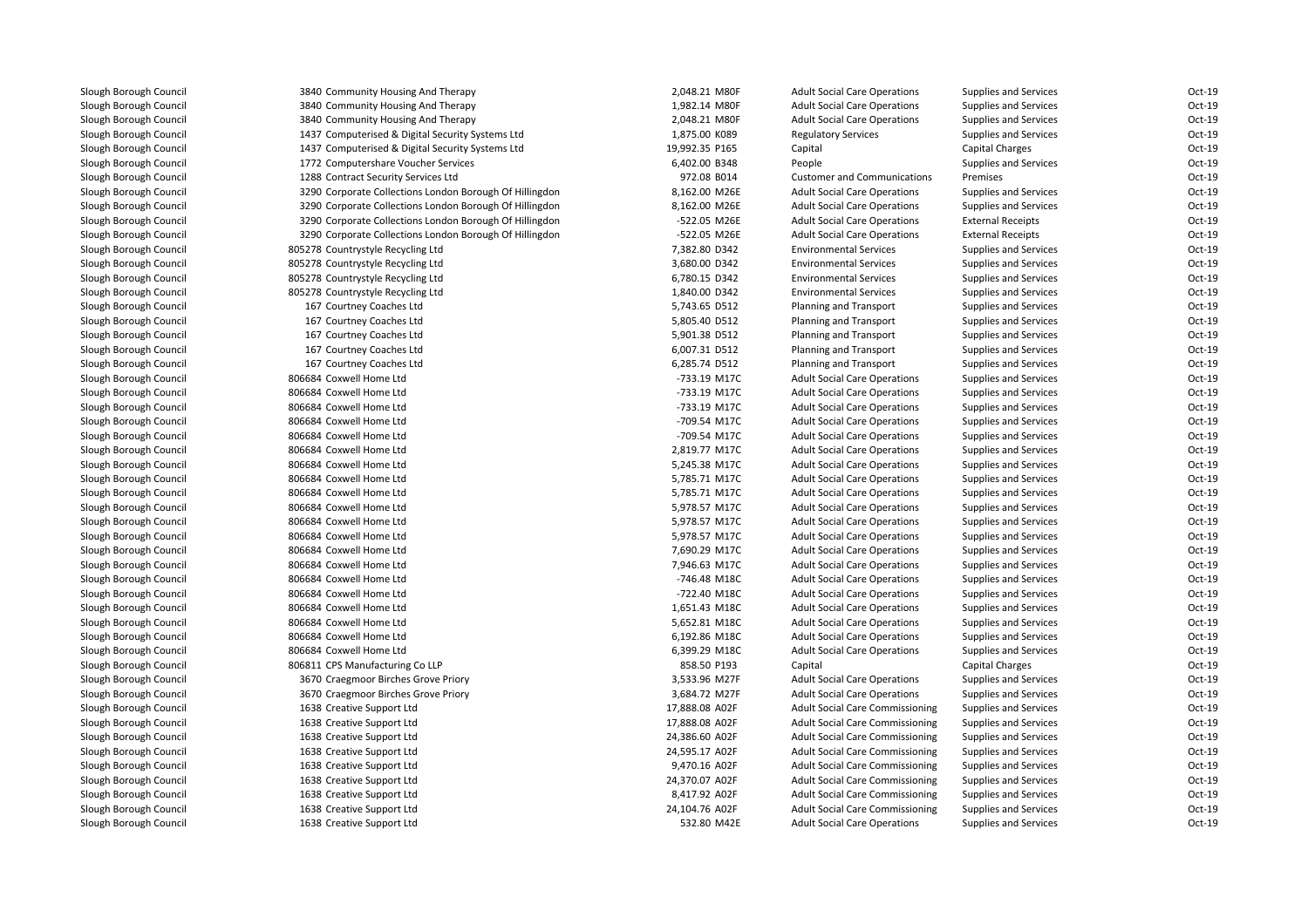| 1638 Creative Support Ltd                            | 899.10 M42E    | <b>Adult Social Care Operations</b> | <b>Supplies and Services</b>                          | Oct-19   |
|------------------------------------------------------|----------------|-------------------------------------|-------------------------------------------------------|----------|
| 1638 Creative Support Ltd                            | 932.40 M42E    | <b>Adult Social Care Operations</b> | Supplies and Services                                 | Oct-19   |
| 1638 Creative Support Ltd                            | 1,065.60 M42E  | <b>Adult Social Care Operations</b> | Supplies and Services                                 | Oct-19   |
| 1638 Creative Support Ltd                            | 1,165.50 M42E  | <b>Adult Social Care Operations</b> | Supplies and Services                                 | Oct-19   |
| 1638 Creative Support Ltd                            | 1,220.78 M42E  | <b>Adult Social Care Operations</b> | Supplies and Services                                 | Oct-19   |
| 1638 Creative Support Ltd                            | 1,325.34 M42E  | <b>Adult Social Care Operations</b> | Supplies and Services                                 | Oct-19   |
| 1638 Creative Support Ltd                            | 1,365.30 M42E  | <b>Adult Social Care Operations</b> | Supplies and Services                                 | Oct-19   |
| 1638 Creative Support Ltd                            | 1,391.94 M42E  | <b>Adult Social Care Operations</b> | Supplies and Services                                 | Oct-19   |
| 1638 Creative Support Ltd                            | 1,431.90 M42E  | <b>Adult Social Care Operations</b> | Supplies and Services                                 | Oct-19   |
| 1638 Creative Support Ltd                            | 1,437.23 M42E  | <b>Adult Social Care Operations</b> | Supplies and Services                                 | Oct-19   |
| 1638 Creative Support Ltd                            | 1,558.44 M42E  | <b>Adult Social Care Operations</b> | Supplies and Services                                 | Oct-19   |
| 1638 Creative Support Ltd                            | 1,565.10 M42E  | <b>Adult Social Care Operations</b> | Supplies and Services                                 | Oct-19   |
| 1638 Creative Support Ltd                            | 2,041.29 M42E  | <b>Adult Social Care Operations</b> | Supplies and Services                                 | Oct-19   |
| 1638 Creative Support Ltd                            | 2,657.34 M42E  | <b>Adult Social Care Operations</b> | <b>Supplies and Services</b>                          | Oct-19   |
| 1638 Creative Support Ltd                            | 3,456.54 M42E  | <b>Adult Social Care Operations</b> | Supplies and Services                                 | Oct-19   |
| 1638 Creative Support Ltd                            | 599.40 M42E    | <b>Adult Social Care Operations</b> | Supplies and Services                                 | Oct-19   |
| 1638 Creative Support Ltd                            | 532.80 M42E    | <b>Adult Social Care Operations</b> | Supplies and Services                                 | Oct-19   |
| 1638 Creative Support Ltd                            | 932.40 M42E    | <b>Adult Social Care Operations</b> | Supplies and Services                                 | Oct-19   |
| 1638 Creative Support Ltd                            | 1,065.60 M42E  | <b>Adult Social Care Operations</b> | <b>Supplies and Services</b>                          | Oct-19   |
| 1638 Creative Support Ltd                            | 1,220.78 M42E  | <b>Adult Social Care Operations</b> | Supplies and Services                                 | Oct-19   |
| 1638 Creative Support Ltd                            | 1,325.34 M42E  | <b>Adult Social Care Operations</b> | Supplies and Services                                 | Oct-19   |
| 1638 Creative Support Ltd                            | 1,365.30 M42E  | <b>Adult Social Care Operations</b> | Supplies and Services                                 | Oct-19   |
| 1638 Creative Support Ltd                            | 1,391.94 M42E  | <b>Adult Social Care Operations</b> | Supplies and Services                                 | Oct-19   |
| 1638 Creative Support Ltd                            | 1,437.23 M42E  | <b>Adult Social Care Operations</b> | Supplies and Services                                 | Oct-19   |
| 1638 Creative Support Ltd                            | 1,558.44 M42E  | <b>Adult Social Care Operations</b> | Supplies and Services                                 | Oct-19   |
| 1638 Creative Support Ltd                            | 2,041.29 M42E  | <b>Adult Social Care Operations</b> | <b>Supplies and Services</b>                          | Oct-19   |
| 1638 Creative Support Ltd                            | 2,657.34 M42E  | <b>Adult Social Care Operations</b> | Supplies and Services                                 | Oct-19   |
| 1638 Creative Support Ltd                            | 3,456.54 M42E  | <b>Adult Social Care Operations</b> | Supplies and Services                                 | Oct-19   |
| 1638 Creative Support Ltd                            | 666.00 M44C    | <b>Adult Social Care Operations</b> | Supplies and Services                                 | Oct-19   |
| 1638 Creative Support Ltd                            | 549.45 M44D    | <b>Adult Social Care Operations</b> | Supplies and Services                                 | Oct-19   |
| 1638 Creative Support Ltd                            | 549.45 M44D    | <b>Adult Social Care Operations</b> | Supplies and Services                                 | Oct-19   |
| 1638 Creative Support Ltd                            | 699.30 M44E    | <b>Adult Social Care Operations</b> | Supplies and Services                                 | Oct-19   |
| 1638 Creative Support Ltd                            | 1,215.45 M44E  | <b>Adult Social Care Operations</b> | Supplies and Services                                 | Oct-19   |
| 1638 Creative Support Ltd                            | 932.40 M44E    | <b>Adult Social Care Operations</b> | Supplies and Services                                 | Oct-19   |
| 1638 Creative Support Ltd                            | 932.40 M44E    | <b>Adult Social Care Operations</b> | Supplies and Services                                 | Oct-19   |
| 1638 Creative Support Ltd                            | 965.70 M44E    | <b>Adult Social Care Operations</b> | <b>Supplies and Services</b>                          | Oct-19   |
| 1638 Creative Support Ltd                            | 699.30 M44E    | <b>Adult Social Care Operations</b> | Supplies and Services                                 | Oct-19   |
| 1638 Creative Support Ltd                            | 799.20 M44E    | <b>Adult Social Care Operations</b> | Supplies and Services                                 | Oct-19   |
| 1638 Creative Support Ltd                            | 932.40 M44E    | <b>Adult Social Care Operations</b> | Supplies and Services                                 | Oct-19   |
| 1638 Creative Support Ltd                            | 965.70 M44E    | <b>Adult Social Care Operations</b> | Supplies and Services                                 | Oct-19   |
| 1638 Creative Support Ltd                            | 1,215.45 M44E  | <b>Adult Social Care Operations</b> | Supplies and Services                                 | Oct-19   |
| 1638 Creative Support Ltd                            | 1,032.30 M44F  | <b>Adult Social Care Operations</b> | Supplies and Services                                 | Oct-19   |
| 1638 Creative Support Ltd                            | 1,032.30 M44F  | <b>Adult Social Care Operations</b> | Supplies and Services                                 | Oct-19   |
| 1638 Creative Support Ltd                            | 13,808.22 H211 | <b>Adult Social Care Operations</b> |                                                       | Oct-19   |
| 1523 Criminal Records Bureau                         |                |                                     | Supplies and Services<br><b>Supplies and Services</b> | $Oct-19$ |
|                                                      | 1,540.00 D316  | <b>Regulatory Services</b>          |                                                       |          |
| 806542 Cripps LLP t/a Cripps Pemberton Greenish      | 5,970.90 B480  | Regeneration                        | <b>Capital Charges</b>                                | Oct-19   |
| 804658 Data Solutions 2016 Ltd t/a Restore Datashred | 901.60 B068    | <b>Building Management</b>          | Premises                                              | Oct-19   |
| 1492 David Almond Executive Driver                   | 1,365.00 B228  | Governance                          | Transport                                             | Oct-19   |
| 636 David John (Papers) Ltd                          | 664.40 K059    | <b>Customer and Communications</b>  | Supplies and Services                                 | Oct-19   |
| 1840 Davitt Jones Bould Limited                      | 550.00 B082    | Regeneration                        | <b>Supplies and Services</b>                          | Oct-19   |
| 1840 Davitt Jones Bould Limited                      | 550.00 B082    | Regeneration                        | Supplies and Services                                 | Oct-19   |
| 1840 Davitt Jones Bould Limited                      | 550.00 B082    | Regeneration                        | Supplies and Services                                 | Oct-19   |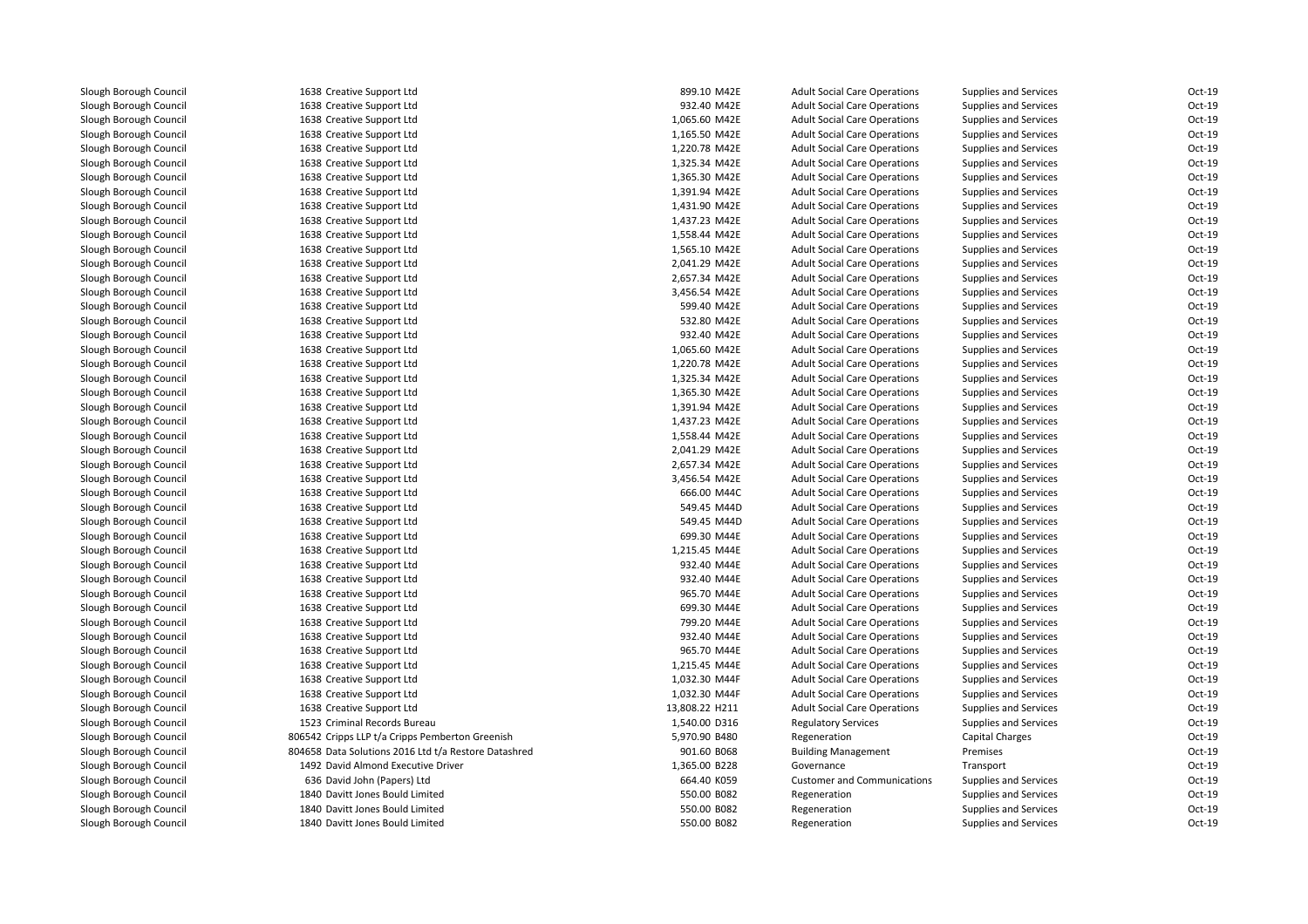| Slough Borough Council | 1840 Davitt Jones Bould Limited                          | 550.00 B082     | Regeneration                        | Supplies and Services        | Oct-19   |
|------------------------|----------------------------------------------------------|-----------------|-------------------------------------|------------------------------|----------|
| Slough Borough Council | 1840 Davitt Jones Bould Limited                          | 550.00 B082     | Regeneration                        | Supplies and Services        | $Oct-19$ |
| Slough Borough Council | 1840 Davitt Jones Bould Limited                          | 7,486.76 B079   | Regeneration                        | <b>Capital Charges</b>       | $Oct-19$ |
| Slough Borough Council | 1840 Davitt Jones Bould Limited                          | 858.60 P128     | Capital                             | <b>Capital Charges</b>       | $Oct-19$ |
| Slough Borough Council | 1840 Davitt Jones Bould Limited                          | 1,860.30 P204   | Capital                             | <b>Capital Charges</b>       | $Oct-19$ |
| Slough Borough Council | 1840 Davitt Jones Bould Limited                          | 572.40 P156     | Capital                             | <b>Capital Charges</b>       | $Oct-19$ |
| Slough Borough Council | 2099 Dawsonrentals Bus And Coach Limited                 | 1,382.40 M50A   | Planning and Transport              | Supplies and Services        | $Oct-19$ |
| Slough Borough Council | 2099 Dawsonrentals Bus And Coach Limited                 | 1,142.34 M50A   | Planning and Transport              | Supplies and Services        | $Oct-19$ |
| Slough Borough Council | 2068 Dds Demolition                                      | 151,348.14 P127 | Capital                             | <b>Capital Charges</b>       | $Oct-19$ |
| Slough Borough Council | 804689 De Lage Landen Leasing Ltd                        | 2,085.00 K059   | <b>Customer and Communications</b>  | Supplies and Services        | $Oct-19$ |
| Slough Borough Council | 804903 Dennis Eagle Limited                              | 13,495.86 D610  | <b>Environmental Services</b>       | Supplies and Services        | $Oct-19$ |
| Slough Borough Council | 804903 Dennis Eagle Limited                              | 1,273.32 D630   | <b>Environmental Services</b>       | Supplies and Services        | $Oct-19$ |
| Slough Borough Council | 804903 Dennis Eagle Limited                              | 626.71 D610     | <b>Environmental Services</b>       | Supplies and Services        | $Oct-19$ |
| Slough Borough Council | 804903 Dennis Eagle Limited                              | 719.46 D610     | <b>Environmental Services</b>       | <b>Supplies and Services</b> | $Oct-19$ |
| Slough Borough Council | 806016 Diamond Resourcing T/A Better Healthcare Services | 977.23 M44E     | <b>Adult Social Care Operations</b> | Supplies and Services        | $Oct-19$ |
| Slough Borough Council | 806016 Diamond Resourcing T/A Better Healthcare Services | 1,027.82 M44E   | <b>Adult Social Care Operations</b> | Supplies and Services        | $Oct-19$ |
| Slough Borough Council | 806016 Diamond Resourcing T/A Better Healthcare Services | 1,012.12 M44E   | <b>Adult Social Care Operations</b> | Supplies and Services        | $Oct-19$ |
| Slough Borough Council | 806016 Diamond Resourcing T/A Better Healthcare Services | 1,016.53 M44E   | <b>Adult Social Care Operations</b> | Supplies and Services        | $Oct-19$ |
| Slough Borough Council | 806016 Diamond Resourcing T/A Better Healthcare Services | 1,016.53 M44E   | <b>Adult Social Care Operations</b> | Supplies and Services        | $Oct-19$ |
| Slough Borough Council | 3554 Dimensions (Uk) Ltd                                 | 5,401.53 M42E   | <b>Adult Social Care Operations</b> | Supplies and Services        | $Oct-19$ |
| Slough Borough Council | 3554 Dimensions (Uk) Ltd                                 | 5,647.36 M42E   | <b>Adult Social Care Operations</b> | Supplies and Services        | $Oct-19$ |
| Slough Borough Council | 3554 Dimensions (Uk) Ltd                                 | 5,985.92 M42E   | <b>Adult Social Care Operations</b> | Supplies and Services        | $Oct-19$ |
| Slough Borough Council | 3554 Dimensions (Uk) Ltd                                 | 6,220.59 M42E   | <b>Adult Social Care Operations</b> | Supplies and Services        | $Oct-19$ |
| Slough Borough Council | 3554 Dimensions (Uk) Ltd                                 | 6,592.81 M42E   | <b>Adult Social Care Operations</b> | Supplies and Services        | $Oct-19$ |
| Slough Borough Council | 3554 Dimensions (Uk) Ltd                                 | 6,733.29 M42E   | <b>Adult Social Care Operations</b> | Supplies and Services        | $Oct-19$ |
| Slough Borough Council | 3554 Dimensions (Uk) Ltd                                 | 6,904.63 M42E   | <b>Adult Social Care Operations</b> | Supplies and Services        | $Oct-19$ |
| Slough Borough Council | 3554 Dimensions (Uk) Ltd                                 | 6,915.92 M42E   | <b>Adult Social Care Operations</b> | Supplies and Services        | $Oct-19$ |
| Slough Borough Council | 3554 Dimensions (Uk) Ltd                                 | 7,185.38 M42E   | <b>Adult Social Care Operations</b> | Supplies and Services        | $Oct-19$ |
| Slough Borough Council | 3554 Dimensions (Uk) Ltd                                 | 7,239.03 M42E   | <b>Adult Social Care Operations</b> | Supplies and Services        | $Oct-19$ |
| Slough Borough Council | 805483 Direct Tyre Managenent Ltd                        | 1,488.33 D610   | <b>Environmental Services</b>       | Transport                    | $Oct-19$ |
| Slough Borough Council | 805152 Directions Recruitment Specialists Ltd            | 859.40 F417     | <b>DSG</b>                          | Supplies and Services        | $Oct-19$ |
| Slough Borough Council | 805152 Directions Recruitment Specialists Ltd            | 730.49 F417     | DSG                                 | Supplies and Services        | $Oct-19$ |
| Slough Borough Council | 805152 Directions Recruitment Specialists Ltd            | 601.58 F417     | <b>DSG</b>                          | Supplies and Services        | $Oct-19$ |
| Slough Borough Council | 806791 Disabled Living Foundation - Shaw Trust           | 12,425.00 B409  | People                              | <b>Supplies and Services</b> | $Oct-19$ |
| Slough Borough Council | 806843 Display Wizard                                    | 602.19 C322     | Communities and Lesiure             | Supplies and Services        | $Oct-19$ |
| Slough Borough Council | 803306 Ditton Park Academy                               | 10,916.67 E269  | <b>DSG</b>                          | <b>Supplies and Services</b> | $Oct-19$ |
| Slough Borough Council | 1457 Dr Norman Gordon                                    | 1,802.25 D320   | <b>Regulatory Services</b>          | Premises                     | $Oct-19$ |
| Slough Borough Council | 854 Drayton Fencing                                      | 621.00 J018     | Housing Revenue Account             | Supplies and Services        | $Oct-19$ |
| Slough Borough Council | 854 Drayton Fencing                                      | 795.00 J018     | Housing Revenue Account             | Supplies and Services        | $Oct-19$ |
| Slough Borough Council | 854 Drayton Fencing                                      | 840.00 J018     | <b>Housing Revenue Account</b>      | Supplies and Services        | $Oct-19$ |
| Slough Borough Council | 854 Drayton Fencing                                      | 840.00 J018     | Housing Revenue Account             | Supplies and Services        | $Oct-19$ |
| Slough Borough Council | 854 Drayton Fencing                                      | 840.00 J018     | Housing Revenue Account             | Supplies and Services        | $Oct-19$ |
| Slough Borough Council | 803177 Early Steps Preschool                             | 6,283.01 F909   | <b>DSG</b>                          | Supplies and Services        | $Oct-19$ |
| Slough Borough Council | 2575 Easy Care Systems Ltd                               | 812.00 A08R     | <b>Adult Social Care Operations</b> | Supplies and Services        | $Oct-19$ |
| Slough Borough Council | 804924 Econ Engineering Limited                          | 6,946.48 D880   | Planning and Transport              | Transport                    | $Oct-19$ |
| Slough Borough Council | 803301 Eden Girls School                                 | 1,833.33 E279   | <b>DSG</b>                          | <b>Supplies and Services</b> | $Oct-19$ |
| Slough Borough Council | 1299 Edf Energy                                          | 76,428.58 K526  | <b>Building Management</b>          | Premises                     | $Oct-19$ |
| Slough Borough Council | 1299 Edf Energy                                          | 75,124.15 K526  | <b>Building Management</b>          | Premises                     | $Oct-19$ |
| Slough Borough Council | 1299 Edf Energy                                          | 19,947.49 D413  | Planning and Transport              | Supplies and Services        | $Oct-19$ |
| Slough Borough Council | 1299 Edf Energy                                          | 23,909.87 D413  | Planning and Transport              | Supplies and Services        | $Oct-19$ |
| Slough Borough Council | 1299 Edf Energy                                          | 28,759.18 D413  | Planning and Transport              | Supplies and Services        | Oct-19   |
| Slough Borough Council | 804741 Edward Twumasi-Mensah                             | 2,514.19 M44D   | <b>Adult Social Care Operations</b> | Supplies and Services        | $Oct-19$ |
|                        |                                                          |                 |                                     |                              |          |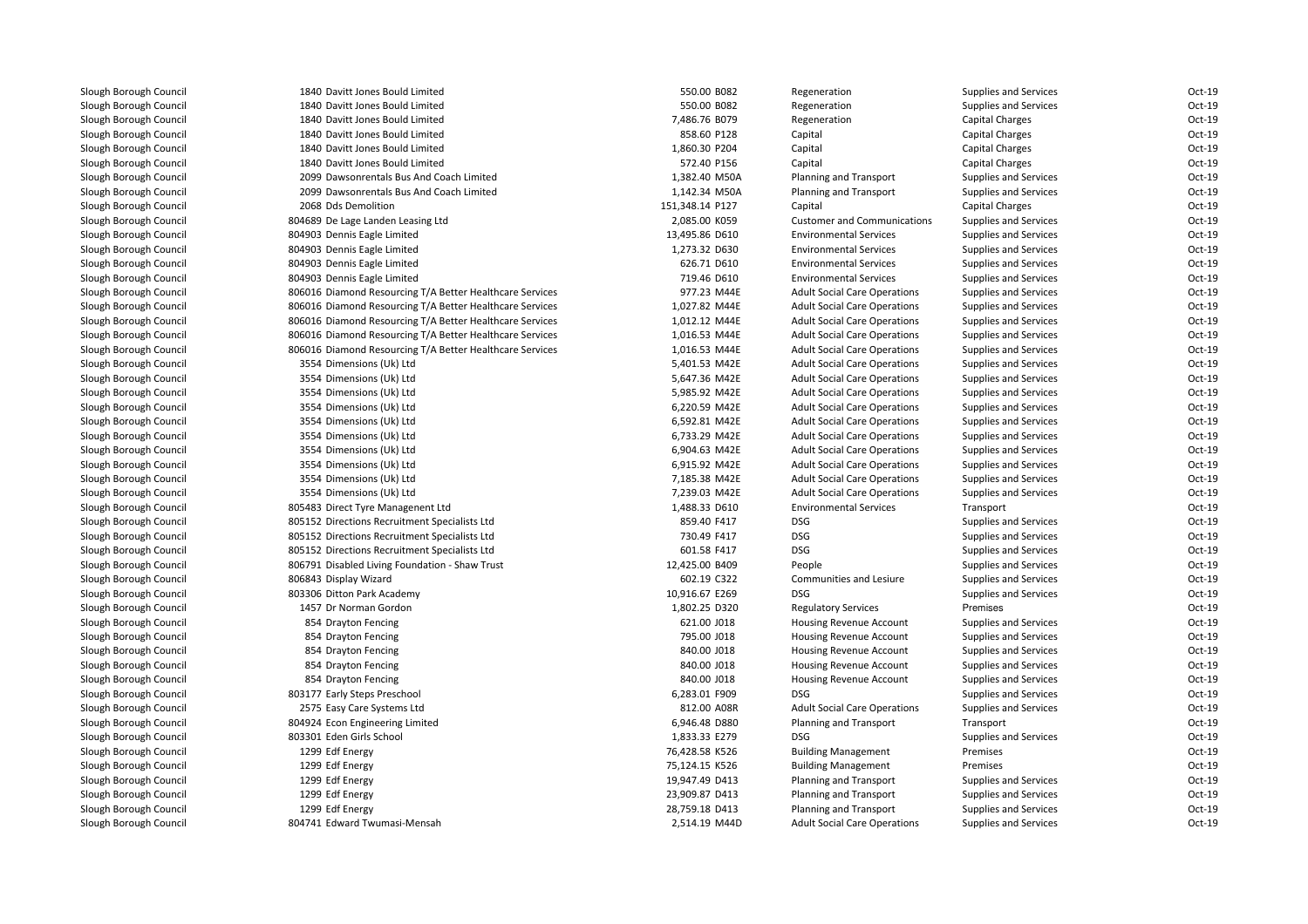806057 Elliott UK806355 Elysium Healthcare 806355 Elvsium Healthcare 805423 Enriched Care 805423 Enriched Care 805423 Enriched Care 805423 Enriched Care 803755 Enviro Technology Services PLC 2986 Environment Media Group Ltd 806228 EQUAL EDUCATION LIMITED 806228 EQUAL EDUCATION LIMITED 806228 EQUAL EDUCATION LIMITED 806228 EQUAL EDUCATION LIMITED 806228 EQUAL EDUCATION LIMITED 806228 EQUAL EDUCATION LIMITED 803645 806764 ETC Sports Surfaces Limited 2677 Eton House Residential Home 2,571.43 M27C 2677 Eton House Residential Home 2,657.14 M27C 803504 Event Communication Services Ltd 806501 Excellent Healthcare Services Ltd 806501 Excellent Healthcare Services Ltd 806501 Excellent Healthcare Services Ltd 806501 Excellent Healthcare Services Ltd 805225 Falcon Surfacing Ltd 805225 Falcon Surfacing Ltd 805225 Falcon Surfacing Ltd 805225 Falcon Surfacing Ltd 805225 Falcon Surfacing Ltd 805225 Falcon Surfacing Ltd 805225 Falcon Surfacing Ltd 805225 Falcon Surfacing Ltd 805225 Falcon Surfacing Ltd 805225 Falcon Surfacing Ltd 805225 Falcon Surfacing Ltd 805225 Falcon Surfacing Ltd 805225 Falcon Surfacing Ltd 805225 Falcon Surfacing Ltd 805225 Falcon Surfacing Ltd 805225 Falcon Surfacing Ltd 805225 Falcon Surfacing Ltd 805225 Falcon Surfacing Ltd 805225 Falcon Surfacing Ltd 805225 Falcon Surfacing Ltd 805225 Falcon Surfacing Ltd 805225 Falcon Surfacing Ltd 805225 Falcon Surfacing Ltd 805225 Falcon Surfacing Ltd 805225 Falcon Surfacing Ltd 805225 Falcon Surfacing Ltd 805225 Falcon Surfacing Ltd805225 Falcon Surfacing Ltd

| 7 Elliott UK                        | 4,243.75 P101  | Capital                                          | <b>Capital Charges</b>       | Oct-19   |
|-------------------------------------|----------------|--------------------------------------------------|------------------------------|----------|
|                                     |                |                                                  |                              | Oct-19   |
| 5 Elysium Healthcare                | 9,085.80 M26E  | <b>Adult Social Care Operations</b>              | <b>Supplies and Services</b> |          |
| 5 Elysium Healthcare                | 10,478.70 M26E | <b>Adult Social Care Operations</b>              | <b>Supplies and Services</b> | Oct-19   |
| 3 Enriched Care                     | 2,879.90 M44F  | <b>Adult Social Care Operations</b>              | <b>Supplies and Services</b> | Oct-19   |
| 3 Enriched Care                     | 1,758.01 M80F  | <b>Adult Social Care Operations</b>              | <b>Supplies and Services</b> | Oct-19   |
| 3 Enriched Care                     | 1,647.34 M80F  | <b>Adult Social Care Operations</b>              | <b>Supplies and Services</b> | $Oct-19$ |
| 3 Enriched Care                     | 2,048.17 M80F  | <b>Adult Social Care Operations</b>              | Supplies and Services        | Oct-19   |
| 5 Enviro Technology Services PLC    | 11,444.00 D308 | Planning and Transport                           | <b>Supplies and Services</b> | Oct-19   |
| 6 Environment Media Group Ltd       | 600.00 D630    | <b>Environmental Services</b>                    | Indirect Employee Expenses   | Oct-19   |
| 8 EQUAL EDUCATION LIMITED           | 585.00 F446    | <b>DSG</b>                                       | <b>Supplies and Services</b> | Oct-19   |
| 8 EQUAL EDUCATION LIMITED           | 715.00 F446    | <b>DSG</b>                                       | <b>Supplies and Services</b> | Oct-19   |
| 8 EQUAL EDUCATION LIMITED           | 1,040.00 F446  | <b>DSG</b>                                       | <b>Supplies and Services</b> | Oct-19   |
| 8 EQUAL EDUCATION LIMITED           | 1,105.00 F446  | <b>DSG</b>                                       | <b>Supplies and Services</b> | $Oct-19$ |
| 8 EQUAL EDUCATION LIMITED           | 1,430.00 F446  | <b>DSG</b>                                       | <b>Supplies and Services</b> | Oct-19   |
| 8 EQUAL EDUCATION LIMITED           | 1,950.00 F446  | <b>DSG</b>                                       | <b>Supplies and Services</b> | Oct-19   |
| 5 Esotec                            | 3,526.25 P193  | Capital                                          | <b>Capital Charges</b>       | Oct-19   |
| 4 ETC Sports Surfaces Limited       | 11,207.35 P166 | Capital                                          | <b>Capital Charges</b>       | Oct-19   |
| 7 Eton House Residential Home       | 2,571.43 M27C  | <b>Adult Social Care Operations</b>              | <b>Supplies and Services</b> | Oct-19   |
| 7 Eton House Residential Home       | 2,657.14 M27C  | <b>Adult Social Care Operations</b>              | <b>Supplies and Services</b> | Oct-19   |
| 4 Event Communication Services Ltd  | 1,130.00 H253  | Neighbourhood Services                           | <b>Supplies and Services</b> | $Oct-19$ |
| 1 Excellent Healthcare Services Ltd | 533.75 M44C    | <b>Adult Social Care Operations</b>              | Supplies and Services        | Oct-19   |
| 1 Excellent Healthcare Services Ltd | 533.75 M44C    | <b>Adult Social Care Operations</b>              | <b>Supplies and Services</b> | Oct-19   |
| 1 Excellent Healthcare Services Ltd | 869.25 M44C    | <b>Adult Social Care Operations</b>              | <b>Supplies and Services</b> | Oct-19   |
| 1 Excellent Healthcare Services Ltd | 854.00 M44F    | <b>Adult Social Care Operations</b>              | <b>Supplies and Services</b> | Oct-19   |
| 5 Falcon Surfacing Ltd              | 1,413.20 D760  | <b>Environmental Services</b>                    | <b>Supplies and Services</b> | Oct-19   |
| 5 Falcon Surfacing Ltd              | 4,921.10 D760  | <b>Environmental Services</b>                    | <b>Supplies and Services</b> | Oct-19   |
| 5 Falcon Surfacing Ltd              | 6,020.80 D760  | <b>Environmental Services</b>                    | <b>Supplies and Services</b> | $Oct-19$ |
| 5 Falcon Surfacing Ltd              | 5,296.00 D760  | <b>Environmental Services</b>                    | <b>Supplies and Services</b> | $Oct-19$ |
| 5 Falcon Surfacing Ltd              | 2,985.40 D880  | Planning and Transport                           | <b>Supplies and Services</b> | Oct-19   |
| 5 Falcon Surfacing Ltd              | 9,150.00 D880  | Planning and Transport                           | Supplies and Services        | Oct-19   |
| 5 Falcon Surfacing Ltd              | 928.74 D880    | Planning and Transport                           | <b>Supplies and Services</b> | Oct-19   |
| 5 Falcon Surfacing Ltd              | 1,006.88 D880  | Planning and Transport                           | <b>Supplies and Services</b> | Oct-19   |
| 5 Falcon Surfacing Ltd              | 1,010.92 D880  | Planning and Transport                           | <b>Supplies and Services</b> | Oct-19   |
| 5 Falcon Surfacing Ltd              | 1,123.56 D880  | Planning and Transport                           | <b>Supplies and Services</b> | Oct-19   |
| 5 Falcon Surfacing Ltd              | 1,171.02 D880  | Planning and Transport                           | <b>Supplies and Services</b> | $Oct-19$ |
| 5 Falcon Surfacing Ltd              | 1,177.81 D880  | Planning and Transport                           | <b>Supplies and Services</b> | Oct-19   |
| 5 Falcon Surfacing Ltd              | 1,211.34 D880  | Planning and Transport                           | Supplies and Services        | Oct-19   |
| 5 Falcon Surfacing Ltd              | 1,895.58 D880  | Planning and Transport                           | <b>Supplies and Services</b> | Oct-19   |
| 5 Falcon Surfacing Ltd              | 3,969.03 D880  | Planning and Transport                           | <b>Supplies and Services</b> | Oct-19   |
| 5 Falcon Surfacing Ltd              | 9,843.70 D880  | Planning and Transport                           | <b>Supplies and Services</b> | Oct-19   |
| 5 Falcon Surfacing Ltd              | 18,206.80 D880 | Planning and Transport                           | <b>Supplies and Services</b> | Oct-19   |
| 5 Falcon Surfacing Ltd              | 54,000.00 D880 | Planning and Transport                           | <b>Supplies and Services</b> | $Oct-19$ |
| 5 Falcon Surfacing Ltd              | 1,654.65 D880  | Planning and Transport                           | <b>Supplies and Services</b> | Oct-19   |
| 5 Falcon Surfacing Ltd              | 4,575.00 D880  | Planning and Transport                           | Supplies and Services        | Oct-19   |
| 5 Falcon Surfacing Ltd              | 4,575.00 D880  | Planning and Transport                           | <b>Supplies and Services</b> | Oct-19   |
| 5 Falcon Surfacing Ltd              | 590.00 D880    | Planning and Transport                           | <b>Supplies and Services</b> | Oct-19   |
| 5 Falcon Surfacing Ltd              | 602.28 D880    | Planning and Transport                           | <b>Supplies and Services</b> | Oct-19   |
| 5 Falcon Surfacing Ltd              | 642.28 D880    | Planning and Transport                           | <b>Supplies and Services</b> | Oct-19   |
| 5 Falcon Surfacing Ltd              | 650.00 D880    | Planning and Transport                           | <b>Supplies and Services</b> | Oct-19   |
| 5 Falcon Surfacing Ltd              | 1,088.36 D880  |                                                  | <b>Supplies and Services</b> | Oct-19   |
| 5 Falcon Surfacing Ltd              | 1,130.64 D880  | Planning and Transport<br>Planning and Transport | <b>Supplies and Services</b> | Oct-19   |
|                                     |                |                                                  |                              |          |
| 5 Falcon Surfacing Ltd              | 1,160.64 D880  | Planning and Transport                           | <b>Supplies and Services</b> | Oct-19   |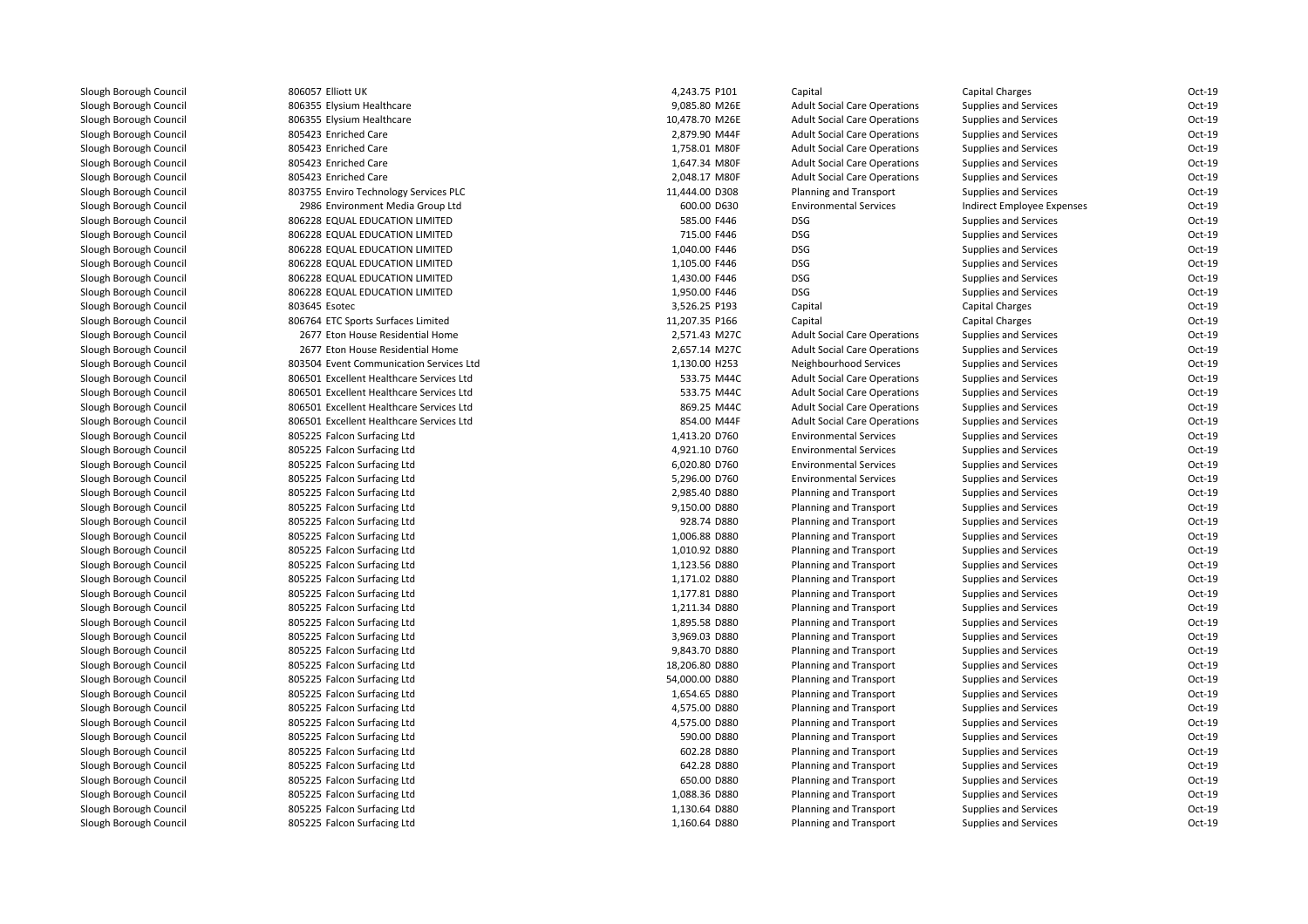805225 Falcon Surfacing Ltd 805225 Falcon Surfacing Ltd 805225 Falcon Surfacing Ltd 805225 Falcon Surfacing Ltd 805225 Falcon Surfacing Ltd 805225 Falcon Surfacing Ltd 805225 Falcon Surfacing Ltd 805225 Falcon Surfacing Ltd 805225 Falcon Surfacing Ltd 805225 Falcon Surfacing Ltd 805225 Falcon Surfacing Ltd 805225 Falcon Surfacing Ltd 805225 Falcon Surfacing Ltd 805225 Falcon Surfacing Ltd 805225 Falcon Surfacing Ltd 805225 Falcon Surfacing Ltd 805225 Falcon Surfacing Ltd 805225 Falcon Surfacing Ltd 805225 Falcon Surfacing Ltd 4031 Family Support Practise Limited 4031 Family Support Practise Limited 4031 Family Support Practise Limited 4031 Family Support Practise Limited 4031 Family Support Practise Limited 4031 Family Support Practise Limited 4031 Family Support Practise Limited 4031 Family Support Practise Limited 4031 Family Support Practise Limited 2678 Farnham Common Nurseries Ltd 2678 Farnham Common Nurseries Ltd 2678 Farnham Common Nurseries Ltd 475 Farnham Road Surgery 14,523.66 A04C 955 First Beeline Buses Ltd 955 First Beeline Buses Ltd 955 First Beeline Buses Ltd 1413 First Greater Western Ltd 1413 First Greater Western Ltd 754 First Steps Day Nursery 9,375.33 F909 DSG 1626 Five Star Radio Cars Limited 1626 Five Star Radio Cars Limited2519 Fleet Tutors 9 Fleet Tutors **DSG** DSG 2,514.00 F446 DSG 2519 Fleet Tutors Fleet Tutors 534.00 F446 DSG2519 Fleet Tutors g Fleet Tutors **DSG** DSG **DSG** DSG 2011 **CONSERVERS** 2,294.00 F446 DSG 2519 Fleet Tutors Fleet Tutors 2,250.00 F446 DSG2519 Fleet Tutors Fleet Tutors 2,442.00 F446 DSG 2460 Forest Bridge School Ltd 2460 Forest Bridge School Ltd 2460 Forest Bridge School Ltd 2460 Forest Bridge School Ltd 3826 Forever Homecare Ltd 3826 Forever Homecare Ltd3826 Forever Homecare Ltd

| d             | 1,483.52 D880   | Planning and Transport                 | Supplies and Services        | Oct-19   |
|---------------|-----------------|----------------------------------------|------------------------------|----------|
| d             | 1,983.24 D880   | <b>Planning and Transport</b>          | <b>Supplies and Services</b> | Oct-19   |
| d             | 2,323.38 D880   | <b>Planning and Transport</b>          | <b>Supplies and Services</b> | Oct-19   |
| d             | 2,878.42 D880   | Planning and Transport                 | <b>Supplies and Services</b> | Oct-19   |
| d             | 2,971.84 D880   | <b>Planning and Transport</b>          | <b>Supplies and Services</b> | Oct-19   |
| d             | 3,925.00 D880   | Planning and Transport                 | <b>Supplies and Services</b> | Oct-19   |
| d             | 7,830.00 D880   | <b>Planning and Transport</b>          | Supplies and Services        | Oct-19   |
| d             | 12,890.00 D880  | <b>Planning and Transport</b>          | <b>Supplies and Services</b> | Oct-19   |
| d             | 14,370.80 D880  | Planning and Transport                 | <b>Supplies and Services</b> | Oct-19   |
| d             | 805.75 D880     | <b>Planning and Transport</b>          | <b>Supplies and Services</b> | Oct-19   |
| d             | 2,129.75 D880   | <b>Planning and Transport</b>          | <b>Supplies and Services</b> | Oct-19   |
| d             | 2,638.00 D880   | Planning and Transport                 | Supplies and Services        | Oct-19   |
| d             | 2,978.77 D880   | Planning and Transport                 | <b>Supplies and Services</b> | Oct-19   |
| d             | 4,575.00 D880   | Planning and Transport                 | <b>Supplies and Services</b> | Oct-19   |
| d             | 5,406.50 D880   | <b>Planning and Transport</b>          | <b>Supplies and Services</b> | Oct-19   |
| d             | 6,795.00 D880   | <b>Planning and Transport</b>          | <b>Supplies and Services</b> | Oct-19   |
| d             | 86,673.75 D880  | <b>Planning and Transport</b>          | <b>Supplies and Services</b> | Oct-19   |
| d             | 1,387.00 D880   | <b>Planning and Transport</b>          | <b>Supplies and Services</b> | Oct-19   |
| d             | 2,162.50 D880   | <b>Planning and Transport</b>          | <b>Supplies and Services</b> | Oct-19   |
| ctise Limited | 1,440.00 B277   | Digital and Strategic IT               | <b>Supplies and Services</b> | Oct-19   |
| ctise Limited | 1,665.00 B277   | Digital and Strategic IT               | <b>Supplies and Services</b> | Oct-19   |
| ctise Limited | 1,665.00 B277   | Digital and Strategic IT               | <b>Supplies and Services</b> | Oct-19   |
| ctise Limited | 1,665.00 B277   | Digital and Strategic IT               | <b>Supplies and Services</b> | Oct-19   |
| ctise Limited | 1,665.00 B277   | Digital and Strategic IT               | <b>Supplies and Services</b> | $Oct-19$ |
| ctise Limited | 1,886.50 B277   | Digital and Strategic IT               | <b>Supplies and Services</b> | Oct-19   |
| ctise Limited | 1,000.00 B277   | Digital and Strategic IT               | <b>Supplies and Services</b> | Oct-19   |
| ctise Limited | 1,665.00 B277   | Digital and Strategic IT               | <b>Supplies and Services</b> | Oct-19   |
| ctise Limited | 1,665.00 B277   | Digital and Strategic IT               | <b>Supplies and Services</b> | Oct-19   |
| Nurseries Ltd | 4,567.50 C001   | Communities and Lesiure                | Premises                     | Oct-19   |
| Nurseries Ltd | 2,608.00 D750   | <b>Environmental Services</b>          | <b>Supplies and Services</b> | Oct-19   |
| Nurseries Ltd | 792.00 D750     | <b>Environmental Services</b>          | <b>Supplies and Services</b> | Oct-19   |
| gery          | 14,523.66 A04C  | <b>Adult Social Care Commissioning</b> | <b>Supplies and Services</b> | Oct-19   |
| Ltd           | 112,784.06 D512 | <b>Planning and Transport</b>          | <b>Supplies and Services</b> | Oct-19   |
| Ltd           | 113,075.89 D512 | <b>Planning and Transport</b>          | <b>Supplies and Services</b> | Oct-19   |
| Ltd           | 114,157.94 D512 | Planning and Transport                 | <b>Supplies and Services</b> | Oct-19   |
| ern Ltd       | 2,528.45 F123   | Children, Learning and Skills          | <b>Supplies and Services</b> | Oct-19   |
| ern Ltd       | 1,652.40 F123   | Children, Learning and Skills          | <b>Supplies and Services</b> | Oct-19   |
| sery          | 9,375.33 F909   | <b>DSG</b>                             | <b>Supplies and Services</b> | Oct-19   |
| s Limited     | 1,710.00 F123   | Children, Learning and Skills          | <b>Supplies and Services</b> | Oct-19   |
| s Limited     | 2,100.00 F123   | Children, Learning and Skills          | <b>Supplies and Services</b> | Oct-19   |
|               | 2,514.00 F446   | <b>DSG</b>                             | <b>Supplies and Services</b> | Oct-19   |
|               | 534.00 F446     | <b>DSG</b>                             | <b>Supplies and Services</b> | $Oct-19$ |
|               | 1,294.00 F446   | <b>DSG</b>                             | <b>Supplies and Services</b> | Oct-19   |
|               | 2,250.00 F446   | <b>DSG</b>                             | <b>Supplies and Services</b> | Oct-19   |
|               | 2,442.00 F446   | <b>DSG</b>                             | <b>Supplies and Services</b> | Oct-19   |
| ol Ltd        | 1,000.00 F551   | <b>DSG</b>                             | <b>Supplies and Services</b> | Oct-19   |
| ol Ltd        | 6,678.67 F551   | <b>DSG</b>                             | <b>Supplies and Services</b> | Oct-19   |
| ol Ltd        | 12,215.00 F551  | <b>DSG</b>                             | <b>Supplies and Services</b> | Oct-19   |
| ol Ltd        | 12,215.00 F551  | <b>DSG</b>                             | <b>Supplies and Services</b> | Oct-19   |
| Ltd           | 501.94 M44C     | <b>Adult Social Care Operations</b>    | <b>Supplies and Services</b> | Oct-19   |
| Ltd           | 535.44 M44C     | <b>Adult Social Care Operations</b>    | <b>Supplies and Services</b> | Oct-19   |
| Ltd           | 778.87 M44C     | <b>Adult Social Care Operations</b>    | <b>Supplies and Services</b> | Oct-19   |
|               |                 |                                        |                              |          |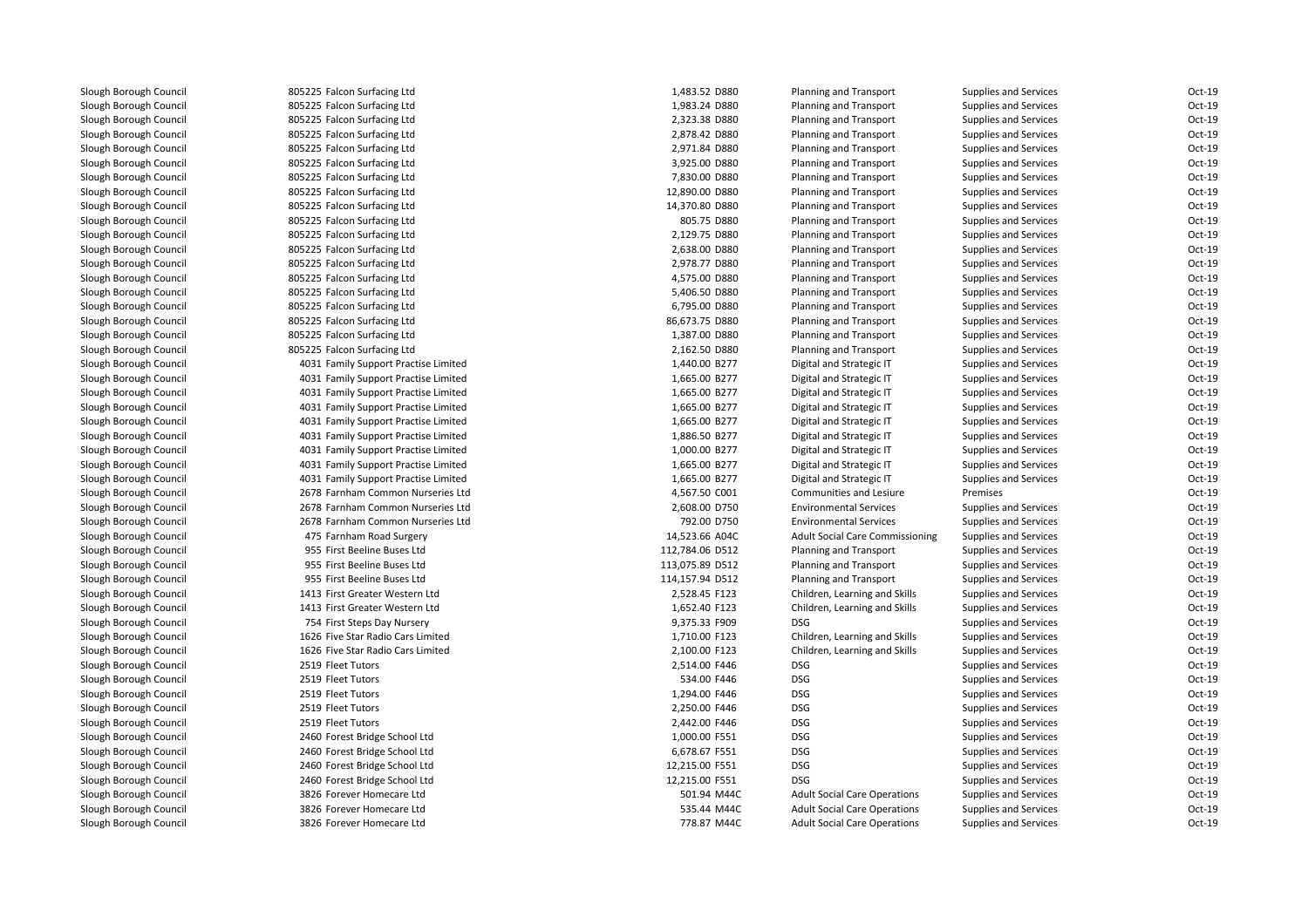| 3826 Forever Homecare Ltd            | 797.86 M44C     | <b>Adult Social Care Operations</b>    | <b>Supplies and Services</b> | Oct-19 |
|--------------------------------------|-----------------|----------------------------------------|------------------------------|--------|
| 3826 Forever Homecare Ltd            | 918.46 M44C     | <b>Adult Social Care Operations</b>    | <b>Supplies and Services</b> | Oct-19 |
| 3826 Forever Homecare Ltd            | 930.74 M44C     | <b>Adult Social Care Operations</b>    | Supplies and Services        | Oct-19 |
| 3826 Forever Homecare Ltd            | 1,054.41 M44C   | <b>Adult Social Care Operations</b>    | <b>Supplies and Services</b> | Oct-19 |
| 3826 Forever Homecare Ltd            | 2,040.15 M44C   | <b>Adult Social Care Operations</b>    | <b>Supplies and Services</b> | Oct-19 |
| 3826 Forever Homecare Ltd            | 2,796.13 M44C   | <b>Adult Social Care Operations</b>    | <b>Supplies and Services</b> | Oct-19 |
| 3826 Forever Homecare Ltd            | 3,733.57 M44C   | <b>Adult Social Care Operations</b>    | <b>Supplies and Services</b> | Oct-19 |
| 3826 Forever Homecare Ltd            | 737.00 M44D     | <b>Adult Social Care Operations</b>    | <b>Supplies and Services</b> | Oct-19 |
| 3826 Forever Homecare Ltd            | 1,287.80 M44D   | <b>Adult Social Care Operations</b>    | <b>Supplies and Services</b> | Oct-19 |
| 3826 Forever Homecare Ltd            | 1,393.60 M44D   | <b>Adult Social Care Operations</b>    | Supplies and Services        | Oct-19 |
| 3826 Forever Homecare Ltd            | 1,062.79 M44E   | <b>Adult Social Care Operations</b>    | <b>Supplies and Services</b> | Oct-19 |
| 3826 Forever Homecare Ltd            | 737.00 M44F     | <b>Adult Social Care Operations</b>    | <b>Supplies and Services</b> | Oct-19 |
| 3826 Forever Homecare Ltd            | 1,867.69 M45C   | <b>Adult Social Care Operations</b>    | <b>Supplies and Services</b> | Oct-19 |
| 3826 Forever Homecare Ltd            | 830.80 M48C     | <b>Adult Social Care Operations</b>    | <b>Supplies and Services</b> | Oct-19 |
| 1204 Forget Me Not                   | 3,000.00 M25C   | <b>Adult Social Care Operations</b>    | <b>Supplies and Services</b> | Oct-19 |
| 1204 Forget Me Not                   | 3,000.00 M27C   | <b>Adult Social Care Operations</b>    | <b>Supplies and Services</b> | Oct-19 |
| 1204 Forget Me Not                   | 3,400.00 M27C   | <b>Adult Social Care Operations</b>    | <b>Supplies and Services</b> | Oct-19 |
| 806834 Fortismere Associates Limited | 1,550.00 B081   | Regeneration                           | <b>Supplies and Services</b> | Oct-19 |
| 647 Foxborough Primary School        | 8,150.00 E229   | <b>DSG</b>                             | <b>Supplies and Services</b> | Oct-19 |
| 647 Foxborough Primary School        | 2,000.00 D508   | Planning and Transport                 | <b>Supplies and Services</b> | Oct-19 |
| 806616 Foxleigh Grove Nursing Home   | 3,949.58 M18C   | <b>Adult Social Care Operations</b>    | <b>Supplies and Services</b> | Oct-19 |
| 762 Freight Transport Association    | 750.00 D610     | <b>Environmental Services</b>          | Indirect Employee Expenses   | Oct-19 |
| 806480 Frontier NX Limited           | 930.45 A04C     | <b>Adult Social Care Commissioning</b> | <b>Supplies and Services</b> | Oct-19 |
| 806845 Future Effects Ltd            | 10,000.00 C061  | <b>Customer and Communications</b>     | <b>Supplies and Services</b> | Oct-19 |
| 806700 G3 Comms Limited              | 11,985.00 B017  | Finance                                | <b>Supplies and Services</b> | Oct-19 |
| 806700 G3 Comms Limited              | 6,500.00 B017   | Finance                                | <b>Supplies and Services</b> | Oct-19 |
| 806700 G3 Comms Limited              | 29,352.50 B017  | Finance                                | <b>Supplies and Services</b> | Oct-19 |
| 806700 G3 Comms Limited              | 28,632.50 B017  | Finance                                | <b>Supplies and Services</b> | Oct-19 |
| 1555 Gallagher Bassett               | 17,641.27 B018  | Finance                                | <b>Supplies and Services</b> | Oct-19 |
| 804911 GAP Group Limited             | 882.00 D880     | Planning and Transport                 | <b>Supplies and Services</b> | Oct-19 |
| 804911 GAP Group Limited             | 924.00 D880     | Planning and Transport                 | <b>Supplies and Services</b> | Oct-19 |
| 804911 GAP Group Limited             | 1,079.40 D880   | Planning and Transport                 | <b>Supplies and Services</b> | Oct-19 |
| 1758 Gas Advisory Services Limited   | 700.00 J606     | Housing Revenue Account                | <b>Supplies and Services</b> | Oct-19 |
| 1758 Gas Advisory Services Limited   | 1,122.00 J606   | <b>Housing Revenue Account</b>         | <b>Supplies and Services</b> | Oct-19 |
| 1758 Gas Advisory Services Limited   | 1,419.00 J606   | Housing Revenue Account                | <b>Supplies and Services</b> | Oct-19 |
| 1758 Gas Advisory Services Limited   | 4,838.00 J606   | <b>Housing Revenue Account</b>         | <b>Supplies and Services</b> | Oct-19 |
| 1758 Gas Advisory Services Limited   | 700.00 J606     | Housing Revenue Account                | <b>Supplies and Services</b> | Oct-19 |
| 806619 Gate One                      | 118,659.00 B203 | <b>Strategy and Performance</b>        | <b>Supplies and Services</b> | Oct-19 |
| 805190 GB Sport & Leisure UK Ltd     | 659.00 D750     | <b>Environmental Services</b>          | <b>Supplies and Services</b> | Oct-19 |
| 1729 Geomatics Limited T/A Land-Surv | 5,650.00 P728   | Capital                                | <b>Supplies and Services</b> | Oct-19 |
| 1729 Geomatics Limited T/A Land-Surv | 2,500.00 P209   | Capital                                | <b>Capital Charges</b>       | Oct-19 |
| 1729 Geomatics Limited T/A Land-Surv | 2,300.00 P728   | Capital                                | <b>Capital Charges</b>       | Oct-19 |
| 805327 George Lines Merchants        | 1,502.88 D760   | <b>Environmental Services</b>          | <b>Supplies and Services</b> | Oct-19 |
| 806738 GJMILES CLEANING SERVICES     | 6,000.00 D880   | Planning and Transport                 | <b>Supplies and Services</b> | Oct-19 |
| 806738 GJMILES CLEANING SERVICES     | 6,000.00 D880   | Planning and Transport                 | <b>Supplies and Services</b> | Oct-19 |
| 806738 GJMILES CLEANING SERVICES     | 6,000.00 D880   | Planning and Transport                 | <b>Supplies and Services</b> | Oct-19 |
| 1355 Gl Assessment                   | 594.62 F640     | Children, Learning and Skills          | <b>Supplies and Services</b> | Oct-19 |
| 805667 Glenside                      | 8,370.00 M25D   | <b>Adult Social Care Operations</b>    | <b>Supplies and Services</b> | Oct-19 |
| 806204 GLOBAL MEDIATION LIMITED      | 800.00 F446     | <b>DSG</b>                             | Supplies and Services        | Oct-19 |
| 806204 GLOBAL MEDIATION LIMITED      | 800.00 F446     | <b>DSG</b>                             | <b>Supplies and Services</b> | Oct-19 |
| 806204 GLOBAL MEDIATION LIMITED      | 3,900.00 F446   | <b>DSG</b>                             | Supplies and Services        | Oct-19 |
| 652 Godolphin Infant School          | 19,166.67 E289  | <b>DSG</b>                             | <b>Supplies and Services</b> | Oct-19 |
|                                      |                 |                                        |                              |        |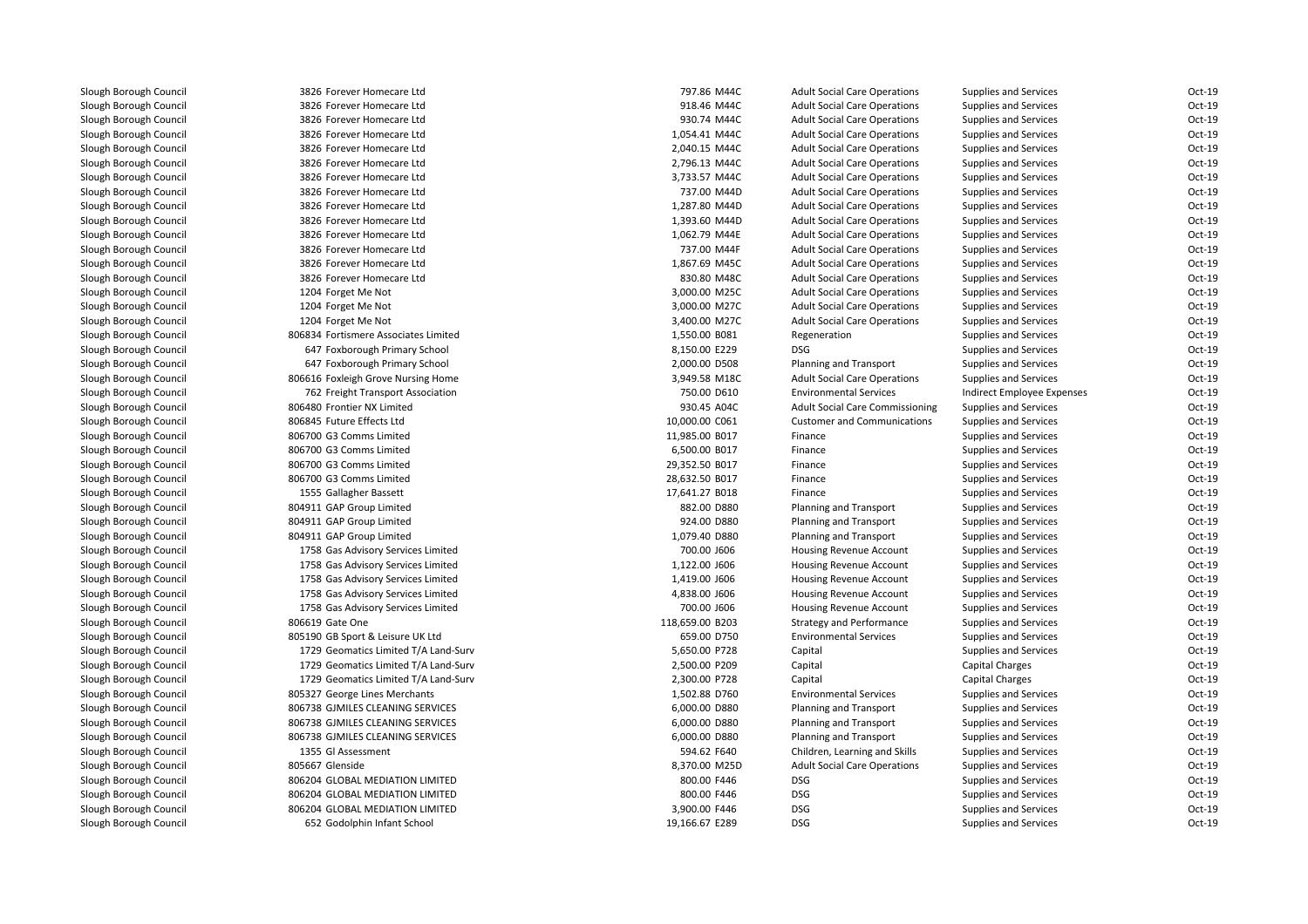| 2830 Golden Rose Comm Care Ltd                      | 2,280.00 M44C   | <b>Adult Social Care Operations</b>    | Supplies and Services        | Oct-19 |
|-----------------------------------------------------|-----------------|----------------------------------------|------------------------------|--------|
| 2830 Golden Rose Comm Care Ltd                      | 1,330.00 M44C   | <b>Adult Social Care Operations</b>    | Supplies and Services        | Oct-19 |
| 2830 Golden Rose Comm Care Ltd                      | 731.50 M44C     | <b>Adult Social Care Operations</b>    | <b>Supplies and Services</b> | Oct-19 |
| 2830 Golden Rose Comm Care Ltd                      | 886.48 M44C     | <b>Adult Social Care Operations</b>    | <b>Supplies and Services</b> | Oct-19 |
| 2830 Golden Rose Comm Care Ltd                      | 992.75 M44C     | <b>Adult Social Care Operations</b>    | <b>Supplies and Services</b> | Oct-19 |
| 2830 Golden Rose Comm Care Ltd                      | 1,140.00 M44C   | <b>Adult Social Care Operations</b>    | <b>Supplies and Services</b> | Oct-19 |
| 2830 Golden Rose Comm Care Ltd                      | 1,472.50 M44C   | <b>Adult Social Care Operations</b>    | <b>Supplies and Services</b> | Oct-19 |
| 2830 Golden Rose Comm Care Ltd                      | 1,862.00 M44C   | <b>Adult Social Care Operations</b>    | <b>Supplies and Services</b> | Oct-19 |
| 2830 Golden Rose Comm Care Ltd                      | 2,014.00 M44C   | <b>Adult Social Care Operations</b>    | Supplies and Services        | Oct-19 |
| 2830 Golden Rose Comm Care Ltd                      | 2,128.00 M44C   | <b>Adult Social Care Operations</b>    | <b>Supplies and Services</b> | Oct-19 |
| 2830 Golden Rose Comm Care Ltd                      | 2,242.00 M44C   | <b>Adult Social Care Operations</b>    | <b>Supplies and Services</b> | Oct-19 |
| 2830 Golden Rose Comm Care Ltd                      | 2,375.00 M44C   | <b>Adult Social Care Operations</b>    | Supplies and Services        | Oct-19 |
| 2830 Golden Rose Comm Care Ltd                      | 2,394.00 M44C   | <b>Adult Social Care Operations</b>    | <b>Supplies and Services</b> | Oct-19 |
| 2830 Golden Rose Comm Care Ltd                      | 2,394.00 M44C   | <b>Adult Social Care Operations</b>    | <b>Supplies and Services</b> | Oct-19 |
| 2830 Golden Rose Comm Care Ltd                      | 2,394.00 M44C   | <b>Adult Social Care Operations</b>    | Supplies and Services        | Oct-19 |
| 2830 Golden Rose Comm Care Ltd                      | 2,394.00 M44C   | <b>Adult Social Care Operations</b>    | <b>Supplies and Services</b> | Oct-19 |
| 2830 Golden Rose Comm Care Ltd                      | 2,501.66 M44C   | <b>Adult Social Care Operations</b>    | <b>Supplies and Services</b> | Oct-19 |
| 2830 Golden Rose Comm Care Ltd                      | 1,595.36 M44D   | <b>Adult Social Care Operations</b>    | <b>Supplies and Services</b> | Oct-19 |
| 2830 Golden Rose Comm Care Ltd                      | 2,121.66 M44F   | <b>Adult Social Care Operations</b>    | <b>Supplies and Services</b> | Oct-19 |
| 2830 Golden Rose Comm Care Ltd                      | 2,660.00 M48C   | <b>Adult Social Care Operations</b>    | <b>Supplies and Services</b> | Oct-19 |
| 2830 Golden Rose Comm Care Ltd                      | 10,200.00 A06C  | <b>Adult Social Care Commissioning</b> | <b>Supplies and Services</b> | Oct-19 |
| 806015 Gough Square Chambers                        | 11,940.00 J016  | <b>Housing Revenue Account</b>         | <b>Supplies and Services</b> | Oct-19 |
| 1682 Gpex                                           | 525.00 A01P     | <b>Public Health</b>                   | <b>Supplies and Services</b> | Oct-19 |
| 806485 GPF Lewis Plc                                | 321,937.96 P101 | Capital                                | <b>Capital Charges</b>       | Oct-19 |
| 848 Graham Peters Ltd                               | 5,380.00 P547   | Capital                                | <b>Capital Charges</b>       | Oct-19 |
| 805191 Graphiti Art Ltd                             | 1,020.00 D880   | Planning and Transport                 | <b>Supplies and Services</b> | Oct-19 |
| 804577 Green Monarch ZC2016 c/o Savills(UK) Limited | 2,000.00 B417   | Regeneration                           | Premises                     | Oct-19 |
| 804577 Green Monarch ZC2016 c/o Savills(UK) Limited | -3,250.00 H205  | <b>Strategic Housing Services</b>      | Premises                     | Oct-19 |
| 804577 Green Monarch ZC2016 c/o Savills(UK) Limited | 3,250.00 H205   | <b>Strategic Housing Services</b>      | Premises                     | Oct-19 |
| 804577 Green Monarch ZC2016 c/o Savills(UK) Limited | 3,583.33 H205   | <b>Strategic Housing Services</b>      | Premises                     | Oct-19 |
| 806620 Greenacre Recruitment Ltd                    | 6,688.20 J020   | <b>Housing Revenue Account</b>         | Indirect Employee Expenses   | Oct-19 |
| 805069 Grove Academy                                | 3,833.33 E299   | <b>DSG</b>                             | Supplies and Services        | Oct-19 |
| 804447 Grundon Waste Management Limited             | 999.00 D342     | <b>Environmental Services</b>          | Supplies and Services        | Oct-19 |
| 804447 Grundon Waste Management Limited             | 1,010.00 D342   | <b>Environmental Services</b>          | <b>Supplies and Services</b> | Oct-19 |
| 804447 Grundon Waste Management Limited             | 424,377.87 D342 | <b>Environmental Services</b>          | <b>Supplies and Services</b> | Oct-19 |
| 804826 HA Events Ltd                                | 1,700.00 C322   | Communities and Lesiure                | Supplies and Services        | Oct-19 |
| 806681 Hako Machines Ltd                            | 679.20 D620     | <b>Environmental Services</b>          | <b>Supplies and Services</b> | Oct-19 |
| 806681 Hako Machines Ltd                            | 597.42 D620     | <b>Environmental Services</b>          | <b>Supplies and Services</b> | Oct-19 |
| 744 Hampshire County Council                        | 61,739.88 D015  | Planning and Transport                 | Supplies and Services        | Oct-19 |
| 744 Hampshire County Council                        | 126,116.52 D015 | Planning and Transport                 | <b>Supplies and Services</b> | Oct-19 |
| 744 Hampshire County Council                        | 79,520.18 D015  | <b>Planning and Transport</b>          | <b>Supplies and Services</b> | Oct-19 |
| 805540 harrison.evans LTD                           | 11,940.00 J020  | Housing Revenue Account                | <b>Supplies and Services</b> | Oct-19 |
| 400 Hart & Co (Windsor) Ltd                         | 693.50 C001     | Communities and Lesiure                | Premises                     | Oct-19 |
| 1465 HAS Technology Limited                         | 1,945.90 M44C   | <b>Adult Social Care Operations</b>    | <b>Supplies and Services</b> | Oct-19 |
| 1465 HAS Technology Limited                         | 552.08 A02F     | <b>Adult Social Care Commissioning</b> | <b>Supplies and Services</b> | Oct-19 |
| 1465 HAS Technology Limited                         | 997.04 A07R     | <b>Adult Social Care Operations</b>    | <b>Supplies and Services</b> | Oct-19 |
| 1381 Haybrook College                               | 117,432.65 E809 | <b>DSG</b>                             | <b>Supplies and Services</b> | Oct-19 |
| 3784 Haybrook College Pru                           | 54,115.00 E809  | <b>DSG</b>                             | <b>Supplies and Services</b> | Oct-19 |
| 805058 Hayley Barker                                | 506.00 C322     | Communities and Lesiure                | <b>Supplies and Services</b> | Oct-19 |
| 803753 Healthcare Homes                             | 3,321.43 M18C   | <b>Adult Social Care Operations</b>    | <b>Supplies and Services</b> | Oct-19 |
| 803753 Healthcare Homes                             | 3,100.00 M27C   | <b>Adult Social Care Operations</b>    | <b>Supplies and Services</b> | Oct-19 |
| 2090 Healthwatch Slough Cic                         | 21,500.00 A02C  | <b>Adult Social Care Commissioning</b> | <b>Supplies and Services</b> | Oct-19 |
|                                                     |                 |                                        |                              |        |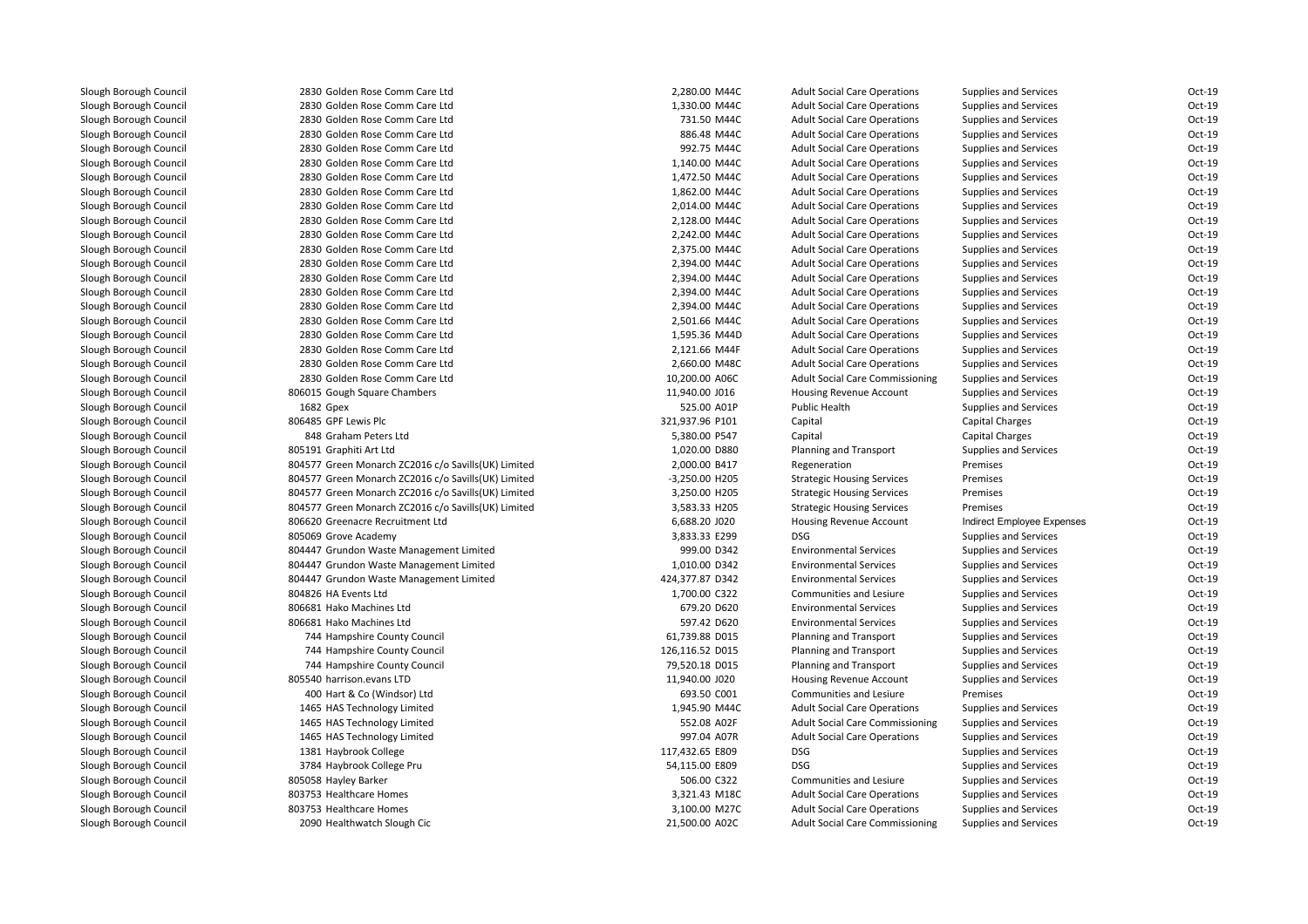| 1956 Heathlands School                                      | 4,647.08 F551   | <b>DSG</b>                          | <b>Supplies and Services</b> | Oct-19 |
|-------------------------------------------------------------|-----------------|-------------------------------------|------------------------------|--------|
| 804909 Heathrow Truck Centre (DAF)                          | 59,680.00 P176  | Capital                             | <b>Supplies and Services</b> | Oct-19 |
| 1686 Herald Chase                                           | 7,666.50 J028   | <b>Housing Revenue Account</b>      | <b>Supplies and Services</b> | Oct-19 |
| 803447 Herewards House Residential Home                     | 2,878.57 M27C   | <b>Adult Social Care Operations</b> | <b>Supplies and Services</b> | Oct-19 |
| 3387 Herschel Grammar School                                | 833.33 E309     | <b>DSG</b>                          | <b>Supplies and Services</b> | Oct-19 |
| 806731 High Hurlands Homes                                  | 6,537.77 M26E   | <b>Adult Social Care Operations</b> | <b>Supplies and Services</b> | Oct-19 |
| 806071 HLM Architects                                       | 3,700.00 P101   | Capital                             | <b>Capital Charges</b>       | Oct-19 |
| 3250 Hodge Hill Grange H C One Ltd                          | 2,020.44 M15D   | <b>Adult Social Care Operations</b> | <b>Supplies and Services</b> | Oct-19 |
| 850 Holy Family Catholic Primary School                     | 171,292.63 E259 | <b>DSG</b>                          | <b>Supplies and Services</b> | Oct-19 |
| 805931 Home Connections lettings Ltd                        | 10,000.00 H231  | <b>Strategic Housing Services</b>   | <b>Supplies and Services</b> | Oct-19 |
| 1914 Huntcliff Limited                                      | 1,712.50 J028   | Housing Revenue Account             | Supplies and Services        | Oct-19 |
| 804773 HYPERION INFRASTRUCTURE CONSULTANCY LTD              | 1,230.00 D015   | Planning and Transport              | <b>Supplies and Services</b> | Oct-19 |
| 804773 HYPERION INFRASTRUCTURE CONSULTANCY LTD              | 1,950.00 D015   | Planning and Transport              | <b>Supplies and Services</b> | Oct-19 |
| 2917 Imperial Coaches Ltd                                   | 1,500.00 C322   | Communities and Lesiure             | <b>Supplies and Services</b> | Oct-19 |
| 2917 Imperial Coaches Ltd                                   | 2,880.00 F123   | Children, Learning and Skills       | <b>Supplies and Services</b> | Oct-19 |
| 2917 Imperial Coaches Ltd                                   | 7,020.00 F123   | Children, Learning and Skills       | <b>Supplies and Services</b> | Oct-19 |
| 868 Improvement And Development Agency For Local Government | 1,000.00 B409   | People                              | <b>Supplies and Services</b> | Oct-19 |
| 3269 In Hand Care Services Ltd                              | 626.34 M44C     | <b>Adult Social Care Operations</b> | <b>Supplies and Services</b> | Oct-19 |
| 3269 In Hand Care Services Ltd                              | 776.92 M44C     | <b>Adult Social Care Operations</b> | <b>Supplies and Services</b> | Oct-19 |
| 3269 In Hand Care Services Ltd                              | 793.89 M44C     | <b>Adult Social Care Operations</b> | <b>Supplies and Services</b> | Oct-19 |
| 3269 In Hand Care Services Ltd                              | 889.07 M44C     | <b>Adult Social Care Operations</b> | <b>Supplies and Services</b> | Oct-19 |
| 3269 In Hand Care Services Ltd                              | 1,208.00 M44C   | <b>Adult Social Care Operations</b> | <b>Supplies and Services</b> | Oct-19 |
| 3269 In Hand Care Services Ltd                              | 1,277.63 M44D   | <b>Adult Social Care Operations</b> | Supplies and Services        | Oct-19 |
| 3269 In Hand Care Services Ltd                              | 576.00 M44F     | <b>Adult Social Care Operations</b> | <b>Supplies and Services</b> | Oct-19 |
| 3269 In Hand Care Services Ltd                              | 3,161.33 M48C   | <b>Adult Social Care Operations</b> | <b>Supplies and Services</b> | Oct-19 |
| 3570 Independent Supported Living And Disabilities Ltd      | 3,000.00 M42E   | <b>Adult Social Care Operations</b> | Supplies and Services        | Oct-19 |
| 3570 Independent Supported Living And Disabilities Ltd      | 880.00 M44D     | <b>Adult Social Care Operations</b> | <b>Supplies and Services</b> | Oct-19 |
| 3570 Independent Supported Living And Disabilities Ltd      | 1,050.00 M44E   | <b>Adult Social Care Operations</b> | <b>Supplies and Services</b> | Oct-19 |
| 3570 Independent Supported Living And Disabilities Ltd      | 1,440.00 M44E   | <b>Adult Social Care Operations</b> | <b>Supplies and Services</b> | Oct-19 |
| 3570 Independent Supported Living And Disabilities Ltd      | 3,570.00 M44E   | <b>Adult Social Care Operations</b> | <b>Supplies and Services</b> | Oct-19 |
| 3570 Independent Supported Living And Disabilities Ltd      | 4,212.00 M44E   | <b>Adult Social Care Operations</b> | <b>Supplies and Services</b> | Oct-19 |
| 3500 Iqra Slough Islamic Primary School                     | 79,817.37 E489  | <b>DSG</b>                          | <b>Supplies and Services</b> | Oct-19 |
| 2919 Islamic Shakhsiyah Foundation                          | 10,198.56 F909  | <b>DSG</b>                          | <b>Supplies and Services</b> | Oct-19 |
| 753 Jack In The Box Day Nursery                             | 8,130.93 F909   | <b>DSG</b>                          | Supplies and Services        | Oct-19 |
| 1479 Jactone Products Limited                               | 768.57 P193     | Capital                             | <b>Capital Charges</b>       | Oct-19 |
| 1479 Jactone Products Limited                               | 3,316.84 P193   | Capital                             | <b>Capital Charges</b>       | Oct-19 |
| 1479 Jactone Products Limited                               | 1,086.00 P193   | Capital                             | Capital Charges              | Oct-19 |
| 1479 Jactone Products Limited                               | 929.83 P193     | Capital                             | Capital Charges              | Oct-19 |
| 733 James Elliman School                                    | 28,491.67 E319  | <b>DSG</b>                          | <b>Supplies and Services</b> | Oct-19 |
| 805226 JD Surfacing & Civil Engineering Limited             | 3,002.25 D880   | Planning and Transport              | <b>Supplies and Services</b> | Oct-19 |
| 805226 JD Surfacing & Civil Engineering Limited             | 9,521.20 D880   | Planning and Transport              | <b>Supplies and Services</b> | Oct-19 |
| 805226 JD Surfacing & Civil Engineering Limited             | 3,105.25 D880   | Planning and Transport              | Supplies and Services        | Oct-19 |
| 805226 JD Surfacing & Civil Engineering Limited             | 4,600.00 D880   | Planning and Transport              | <b>Supplies and Services</b> | Oct-19 |
| 805226 JD Surfacing & Civil Engineering Limited             | 9,761.80 D880   | Planning and Transport              | <b>Supplies and Services</b> | Oct-19 |
| 805226 JD Surfacing & Civil Engineering Limited             | 3,031.25 D880   | Planning and Transport              | <b>Supplies and Services</b> | Oct-19 |
| 805226 JD Surfacing & Civil Engineering Limited             | 10,643.80 D880  | Planning and Transport              | <b>Supplies and Services</b> | Oct-19 |
| 805226 JD Surfacing & Civil Engineering Limited             | 2,478.67 D880   | Planning and Transport              | <b>Supplies and Services</b> | Oct-19 |
| 805226 JD Surfacing & Civil Engineering Limited             | 13,227.28 D880  | Planning and Transport              | <b>Supplies and Services</b> | Oct-19 |
| 805226 JD Surfacing & Civil Engineering Limited             | 2,250.00 D880   | Planning and Transport              | <b>Supplies and Services</b> | Oct-19 |
| 805226 JD Surfacing & Civil Engineering Limited             | 6,100.00 D880   | <b>Planning and Transport</b>       | <b>Supplies and Services</b> | Oct-19 |
| 804698 Jenny Hooper SEN Consulting Ltd                      | 4,275.00 F500   | Children, Learning and Skills       | Supplies and Services        | Oct-19 |
| 1835 Jlt Speciality Limited                                 | 2,019.32 B018   | Finance                             | <b>Supplies and Services</b> | Oct-19 |
|                                                             |                 |                                     |                              |        |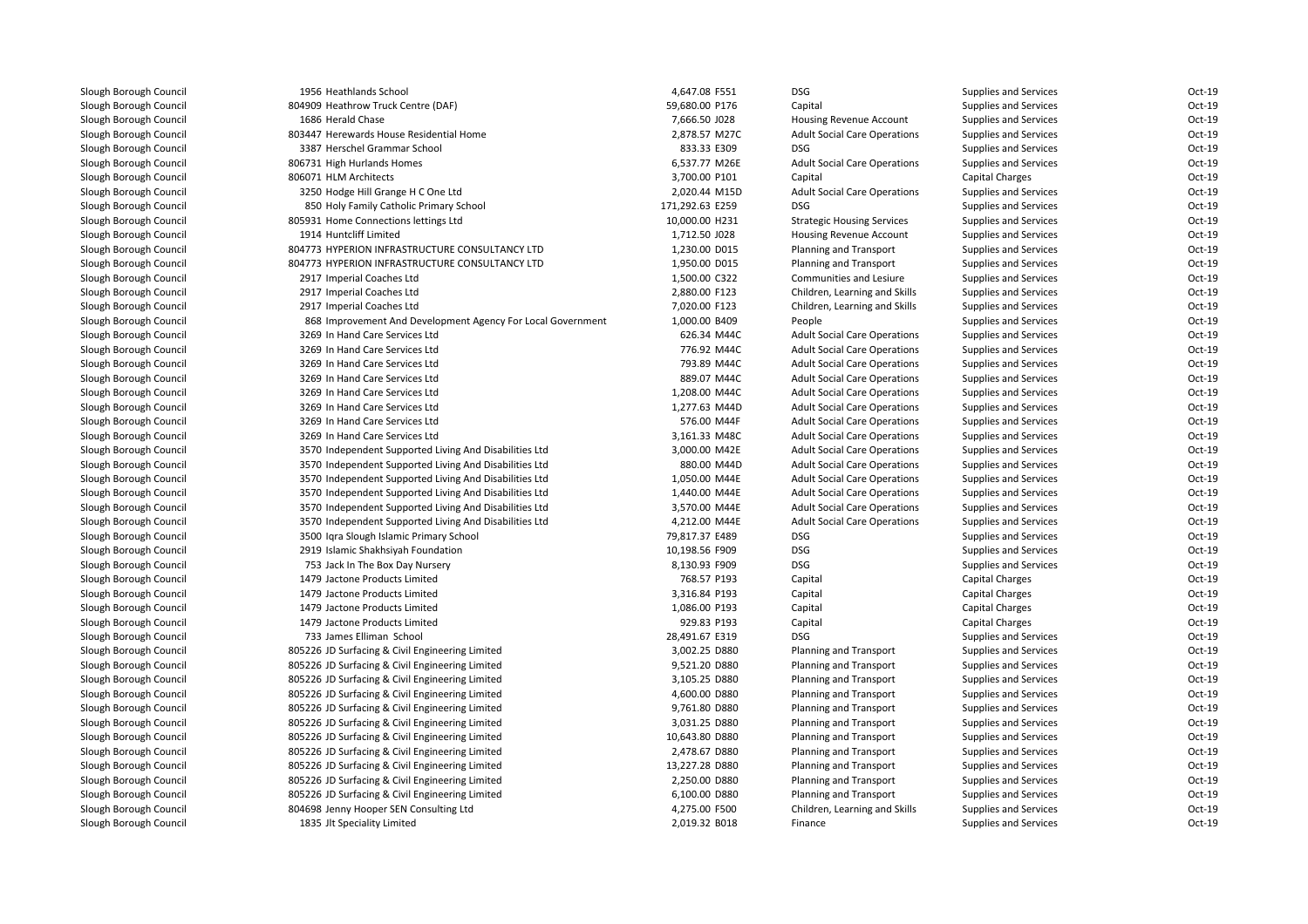| 1835 Jlt Speciality Limited                            | 2,125.55 B018  | Finance                             | Supplies and Services        | Oct-19 |
|--------------------------------------------------------|----------------|-------------------------------------|------------------------------|--------|
| 956 John Murphy & Company Ltd                          | 516.00 B082    | Regeneration                        | <b>Supplies and Services</b> | Oct-19 |
| 804313 John Smith (Water Zorbs)                        | 1,290.00 C043  | <b>Customer and Communications</b>  | <b>Supplies and Services</b> | Oct-19 |
| 2200 Joshua Pilmore                                    | 2,046.50 C322  | Communities and Lesiure             | <b>Supplies and Services</b> | Oct-19 |
| 804848 JPH Social Work LTD                             | 1,125.00 B409  | People                              | <b>Supplies and Services</b> | Oct-19 |
| 804848 JPH Social Work LTD                             | 1,485.00 B409  | People                              | <b>Supplies and Services</b> | Oct-19 |
| 806716 Julia Collar trading as Collar & Cuffs Co       | 550.00 C010    | Communities and Lesiure             | <b>Supplies and Services</b> | Oct-19 |
| 806801 Kaleidoscope Events                             | 1,000.00 B409  | People                              | <b>Supplies and Services</b> | Oct-19 |
| 803815 Kathys Childcare                                | 564.90 F909    | <b>DSG</b>                          | <b>Supplies and Services</b> | Oct-19 |
| 2620 Kcare Nursing Agency Ltd                          | 672.00 M44C    | <b>Adult Social Care Operations</b> | <b>Supplies and Services</b> | Oct-19 |
| 2620 Kcare Nursing Agency Ltd                          | 992.00 M44C    | <b>Adult Social Care Operations</b> | <b>Supplies and Services</b> | Oct-19 |
| 2620 Kcare Nursing Agency Ltd                          | 1,792.00 M44C  | <b>Adult Social Care Operations</b> | <b>Supplies and Services</b> | Oct-19 |
| 2620 Kcare Nursing Agency Ltd                          | 2,008.00 M44C  | <b>Adult Social Care Operations</b> | <b>Supplies and Services</b> | Oct-19 |
| 2620 Kcare Nursing Agency Ltd                          | 2,016.00 M44C  | <b>Adult Social Care Operations</b> | <b>Supplies and Services</b> | Oct-19 |
| 2620 Kcare Nursing Agency Ltd                          | 2,016.00 M44C  | <b>Adult Social Care Operations</b> | Supplies and Services        | Oct-19 |
| 2620 Kcare Nursing Agency Ltd                          | 2,232.00 M44C  | <b>Adult Social Care Operations</b> | <b>Supplies and Services</b> | Oct-19 |
| 2620 Kcare Nursing Agency Ltd                          | 2,240.00 M44C  | <b>Adult Social Care Operations</b> | <b>Supplies and Services</b> | Oct-19 |
| 2620 Kcare Nursing Agency Ltd                          | 712.00 M44D    | <b>Adult Social Care Operations</b> | Supplies and Services        | Oct-19 |
| 2620 Kcare Nursing Agency Ltd                          | 656.00 M44D    | <b>Adult Social Care Operations</b> | <b>Supplies and Services</b> | Oct-19 |
| 2620 Kcare Nursing Agency Ltd                          | 1,020.00 M44D  | <b>Adult Social Care Operations</b> | <b>Supplies and Services</b> | Oct-19 |
| 2620 Kcare Nursing Agency Ltd                          | 1,120.00 M48C  | <b>Adult Social Care Operations</b> | Supplies and Services        | Oct-19 |
| 2620 Kcare Nursing Agency Ltd                          | 1,120.00 M48C  | <b>Adult Social Care Operations</b> | <b>Supplies and Services</b> | Oct-19 |
| 2620 Kcare Nursing Agency Ltd                          | 2,496.00 M48C  | <b>Adult Social Care Operations</b> | <b>Supplies and Services</b> | Oct-19 |
| 2620 Kcare Nursing Agency Ltd                          | 2,880.00 M48C  | <b>Adult Social Care Operations</b> | Supplies and Services        | Oct-19 |
| 2620 Kcare Nursing Agency Ltd                          | 3,088.00 M48C  | <b>Adult Social Care Operations</b> | <b>Supplies and Services</b> | Oct-19 |
| 804887 KCare Nursing Agency Ltd Supported House Living | 2,926.00 M42F  | <b>Adult Social Care Operations</b> | <b>Supplies and Services</b> | Oct-19 |
| 806164 KCS Consulting Ltd                              | 13,877.50 P101 | Capital                             | Capital Charges              | Oct-19 |
| 803916 Kharis Solutions                                | 1,848.00 M44C  | <b>Adult Social Care Operations</b> | <b>Supplies and Services</b> | Oct-19 |
| 803916 Kharis Solutions                                | 1,988.25 M44C  | <b>Adult Social Care Operations</b> | <b>Supplies and Services</b> | Oct-19 |
| 803916 Kharis Solutions                                | 2,079.00 M44C  | <b>Adult Social Care Operations</b> | <b>Supplies and Services</b> | Oct-19 |
| 803916 Kharis Solutions                                | 2,079.00 M44C  | <b>Adult Social Care Operations</b> | Supplies and Services        | Oct-19 |
| 803916 Kharis Solutions                                | 2,079.00 M44C  | <b>Adult Social Care Operations</b> | <b>Supplies and Services</b> | Oct-19 |
| 803916 Kharis Solutions                                | 2,079.00 M44C  | <b>Adult Social Care Operations</b> | Supplies and Services        | Oct-19 |
| 803916 Kharis Solutions                                | 2,079.00 M44C  | <b>Adult Social Care Operations</b> | <b>Supplies and Services</b> | Oct-19 |
| 803916 Kharis Solutions                                | 1,584.00 M44E  | <b>Adult Social Care Operations</b> | <b>Supplies and Services</b> | Oct-19 |
| 803916 Kharis Solutions                                | 11,088.00 M44E | <b>Adult Social Care Operations</b> | <b>Supplies and Services</b> | Oct-19 |
| 803916 Kharis Solutions                                | 11,088.00 M44E | <b>Adult Social Care Operations</b> | Supplies and Services        | Oct-19 |
| 803916 Kharis Solutions                                | 1,848.00 M48C  | <b>Adult Social Care Operations</b> | <b>Supplies and Services</b> | Oct-19 |
| 803916 Kharis Solutions                                | 1,848.00 M48C  | <b>Adult Social Care Operations</b> | <b>Supplies and Services</b> | Oct-19 |
| 803675 Knapp Richardson Ltd                            | 725.00 J018    | <b>Housing Revenue Account</b>      | Supplies and Services        | Oct-19 |
| 804690 Knight Frank LLP                                | 1,984.00 B079  | Regeneration                        | <b>Supplies and Services</b> | Oct-19 |
| 664 Langley Grammar School                             | 833.33 E329    | <b>DSG</b>                          | <b>Supplies and Services</b> | Oct-19 |
| 1699 Langley Hall Primary Academy                      | 1,916.67 E739  | <b>DSG</b>                          | Supplies and Services        | Oct-19 |
| 3001 Langley Haven Care Homes Ltd                      | 3,365.71 M25C  | <b>Adult Social Care Operations</b> | <b>Supplies and Services</b> | Oct-19 |
| 3001 Langley Haven Care Homes Ltd                      | 3,365.71 M25C  | <b>Adult Social Care Operations</b> | <b>Supplies and Services</b> | Oct-19 |
| 3001 Langley Haven Care Homes Ltd                      | 3,365.71 M25C  | <b>Adult Social Care Operations</b> | <b>Supplies and Services</b> | Oct-19 |
| 3001 Langley Haven Care Homes Ltd                      | 3,985.71 M25C  | <b>Adult Social Care Operations</b> | <b>Supplies and Services</b> | Oct-19 |
| 3001 Langley Haven Care Homes Ltd                      | 3,257.14 M25C  | <b>Adult Social Care Operations</b> | <b>Supplies and Services</b> | Oct-19 |
| 3001 Langley Haven Care Homes Ltd                      | 3,365.71 M25C  | <b>Adult Social Care Operations</b> | <b>Supplies and Services</b> | Oct-19 |
| 3001 Langley Haven Care Homes Ltd                      | 3,365.71 M25C  | <b>Adult Social Care Operations</b> | <b>Supplies and Services</b> | Oct-19 |
| 3001 Langley Haven Care Homes Ltd                      | 3,365.71 M25C  | <b>Adult Social Care Operations</b> | Supplies and Services        | Oct-19 |
| 3001 Langley Haven Care Homes Ltd                      | 2,280.00 M25C  | <b>Adult Social Care Operations</b> | <b>Supplies and Services</b> | Oct-19 |
|                                                        |                |                                     |                              |        |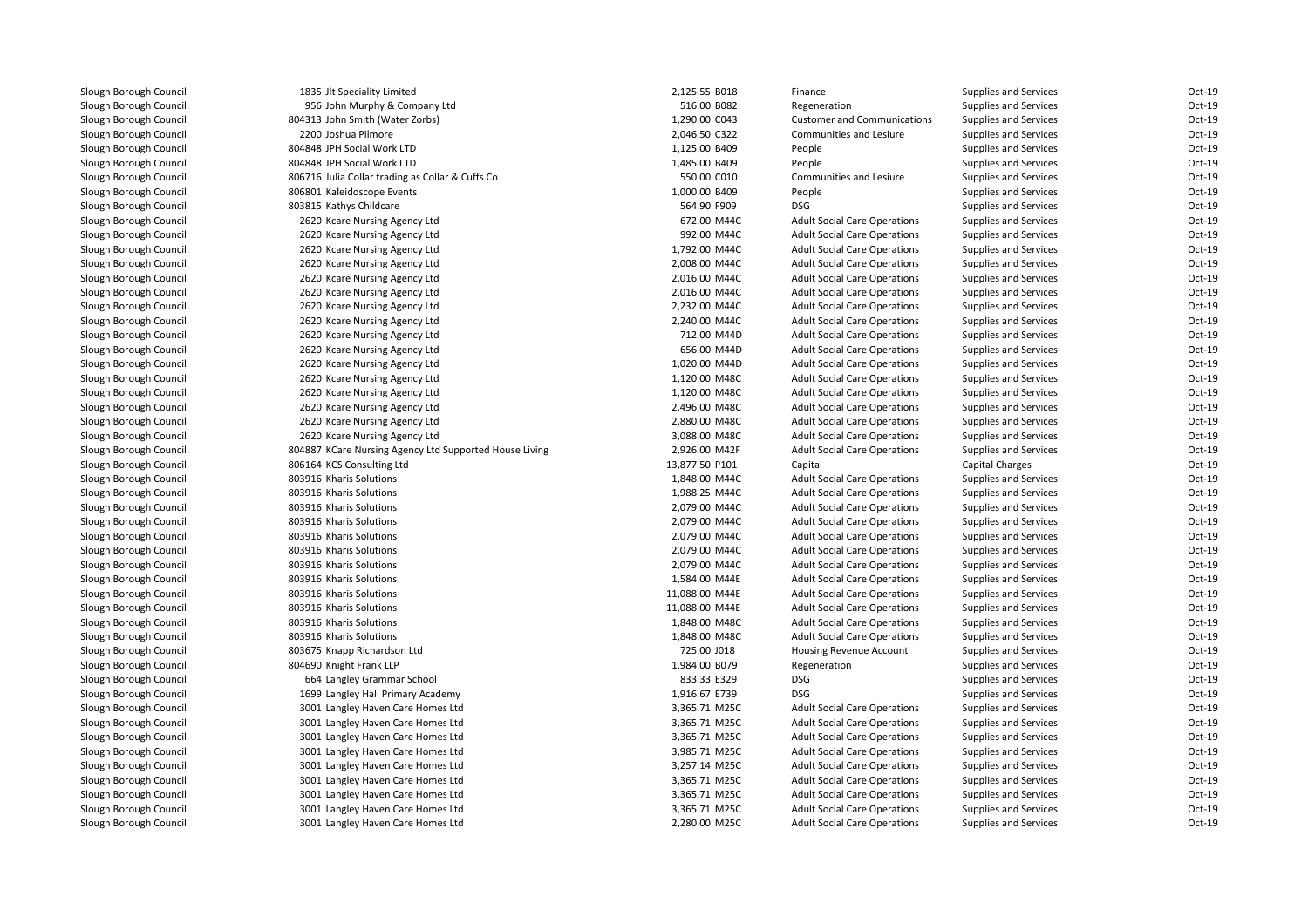| 3001 Langley Haven Care Homes Ltd                | 3,257.14 M25C    | <b>Adult Social Care Operations</b>    | <b>Supplies and Services</b> | $Oct-19$ |
|--------------------------------------------------|------------------|----------------------------------------|------------------------------|----------|
| 3001 Langley Haven Care Homes Ltd                | 3,365.71 M25C    | <b>Adult Social Care Operations</b>    | <b>Supplies and Services</b> | Oct-19   |
| 3001 Langley Haven Care Homes Ltd                | 3,365.71 M25C    | <b>Adult Social Care Operations</b>    | <b>Supplies and Services</b> | Oct-19   |
| 3001 Langley Haven Care Homes Ltd                | $-1,194.29$ M25C | <b>Adult Social Care Operations</b>    | <b>Supplies and Services</b> | Oct-19   |
| 3001 Langley Haven Care Homes Ltd                | 3,257.14 M25C    | <b>Adult Social Care Operations</b>    | Supplies and Services        | Oct-19   |
| 3001 Langley Haven Care Homes Ltd                | 3,365.71 M25C    | <b>Adult Social Care Operations</b>    | <b>Supplies and Services</b> | Oct-19   |
| 3001 Langley Haven Care Homes Ltd                | 3,365.71 M27C    | <b>Adult Social Care Operations</b>    | Supplies and Services        | Oct-19   |
| 3001 Langley Haven Care Homes Ltd                | 3,365.71 M27C    | <b>Adult Social Care Operations</b>    | <b>Supplies and Services</b> | Oct-19   |
| 3001 Langley Haven Care Homes Ltd                | 3,365.71 M27C    | <b>Adult Social Care Operations</b>    | <b>Supplies and Services</b> | Oct-19   |
| 3001 Langley Haven Care Homes Ltd                | 3,365.71 M27C    | <b>Adult Social Care Operations</b>    | <b>Supplies and Services</b> | Oct-19   |
| 3001 Langley Haven Care Homes Ltd                | 3,365.71 M27F    | <b>Adult Social Care Operations</b>    | <b>Supplies and Services</b> | Oct-19   |
| 3001 Langley Haven Care Homes Ltd                | 3,257.14 M27F    | <b>Adult Social Care Operations</b>    | Supplies and Services        | Oct-19   |
| 3001 Langley Haven Care Homes Ltd                | 3,365.71 M27F    | <b>Adult Social Care Operations</b>    | <b>Supplies and Services</b> | Oct-19   |
| 3001 Langley Haven Care Homes Ltd                | 3,365.71 M27F    | <b>Adult Social Care Operations</b>    | <b>Supplies and Services</b> | Oct-19   |
| 3001 Langley Haven Care Homes Ltd                | 3,365.71 M27F    | <b>Adult Social Care Operations</b>    | <b>Supplies and Services</b> | Oct-19   |
| 3001 Langley Haven Care Homes Ltd                | 3,365.71 M28C    | <b>Adult Social Care Operations</b>    | <b>Supplies and Services</b> | Oct-19   |
| 3001 Langley Haven Care Homes Ltd                | 3,257.14 M29C    | <b>Adult Social Care Operations</b>    | <b>Supplies and Services</b> | Oct-19   |
| 3001 Langley Haven Care Homes Ltd                | 3,365.71 M29C    | <b>Adult Social Care Operations</b>    | <b>Supplies and Services</b> | Oct-19   |
| 3001 Langley Haven Care Homes Ltd                | 3,365.71 M29C    | <b>Adult Social Care Operations</b>    | Supplies and Services        | Oct-19   |
| 803686 Lascelles Park Nursery                    | 17,063.62 F909   | <b>DSG</b>                             | Supplies and Services        | $Oct-19$ |
| 3482 Leonard Cheshire Disability                 | 4,847.19 M25D    | <b>Adult Social Care Operations</b>    | Supplies and Services        | Oct-19   |
| 3482 Leonard Cheshire Disability                 | 5,141.31 M25D    | <b>Adult Social Care Operations</b>    | <b>Supplies and Services</b> | Oct-19   |
| 3482 Leonard Cheshire Disability                 | $-1,215.17$ M25D | <b>Adult Social Care Operations</b>    | <b>Supplies and Services</b> | Oct-19   |
| 3482 Leonard Cheshire Disability                 | 5,484.07 M25D    | <b>Adult Social Care Operations</b>    | Supplies and Services        | Oct-19   |
| 803392 Liftshare.com LTD                         | 1,450.00 D508    | Planning and Transport                 | <b>Supplies and Services</b> | Oct-19   |
| 397 Liquidlogic                                  | 21,500.00 B277   | Digital and Strategic IT               | Supplies and Services        | Oct-19   |
| 804692 Little Diamonds Pre School                | 17,311.09 F909   | DSG                                    | <b>Supplies and Services</b> | Oct-19   |
| 3791 Littledown Pru                              | 17,110.00 E807   | DSG                                    | <b>Supplies and Services</b> | $Oct-19$ |
| 667 Littledown School                            | 81,395.58 E807   | <b>DSG</b>                             | <b>Supplies and Services</b> | Oct-19   |
| 667 Littledown School                            | 19,334.00 F123   | Children, Learning and Skills          | <b>Supplies and Services</b> | Oct-19   |
| 1712 Lloyds Upton Lea Chemist (Ref:0464Ca050101) | 739.90 A04C      | <b>Adult Social Care Commissioning</b> | <b>Supplies and Services</b> | Oct-19   |
| 1712 Lloyds Upton Lea Chemist (Ref:0464Ca050101) | 557.19 A04C      | <b>Adult Social Care Commissioning</b> | <b>Supplies and Services</b> | Oct-19   |
| 1328 London & Quadrant Housing Trust             | 57,554.16 H205   | <b>Strategic Housing Services</b>      | Premises                     | Oct-19   |
| 804544 London Borough of Harrow                  | 543.80 B096      | Governance                             | Indirect Employee Expenses   | Oct-19   |
| 804544 London Borough of Harrow                  | 65,368.70 B096   | Governance                             | Indirect Employee Expenses   | Oct-19   |
| 668 London Borough Of Hounslow                   | 12,431.25 D012   | Planning and Transport                 | <b>Supplies and Services</b> | Oct-19   |
| 668 London Borough Of Hounslow                   | 6,460.00 D012    | Planning and Transport                 | <b>Supplies and Services</b> | Oct-19   |
| 1635 London Care Partnership                     | 9,388.66 M26E    | <b>Adult Social Care Operations</b>    | <b>Supplies and Services</b> | Oct-19   |
| 1635 London Care Partnership                     | 10,827.99 M26E   | <b>Adult Social Care Operations</b>    | <b>Supplies and Services</b> | Oct-19   |
| 308 London Hire Ltd                              | 892.50 M50A      | Planning and Transport                 | Transport                    | Oct-19   |
| 308 London Hire Ltd                              | 1,020.00 M50A    | Planning and Transport                 | Supplies and Services        | Oct-19   |
| 308 London Hire Ltd                              | 1,020.00 M50A    | Planning and Transport                 | <b>Supplies and Services</b> | Oct-19   |
| 1282 Long Close School                           | 8,080.60 F909    | <b>DSG</b>                             | <b>Supplies and Services</b> | Oct-19   |
| 804585 Longlea Ltd                               | 3,857.14 M18C    | <b>Adult Social Care Operations</b>    | <b>Supplies and Services</b> | Oct-19   |
| 2302 Look Ahead Care And Support                 | 1,590.17 M42F    | <b>Adult Social Care Operations</b>    | <b>Supplies and Services</b> | Oct-19   |
| 2302 Look Ahead Care And Support                 | 1,590.17 M42F    | <b>Adult Social Care Operations</b>    | <b>Supplies and Services</b> | Oct-19   |
| 2302 Look Ahead Care And Support                 | 1,590.17 M42F    | <b>Adult Social Care Operations</b>    | Supplies and Services        | Oct-19   |
| 2302 Look Ahead Care And Support                 | 1,590.17 M42F    | <b>Adult Social Care Operations</b>    | <b>Supplies and Services</b> | Oct-19   |
| 2302 Look Ahead Care And Support                 | 9,707.32 M42F    | <b>Adult Social Care Operations</b>    | <b>Supplies and Services</b> | Oct-19   |
| 806810 Lorraine McIntyre                         | 744.00 C322      | Communities and Lesiure                | <b>Supplies and Services</b> | Oct-19   |
| 806810 Lorraine McIntyre                         | 744.00 C322      | Communities and Lesiure                | <b>Supplies and Services</b> | Oct-19   |
| 804919 Louise Seddon (Louise's Little Peeps)     | 659.05 F909      | DSG                                    | <b>Supplies and Services</b> | Oct-19   |
|                                                  |                  |                                        |                              |          |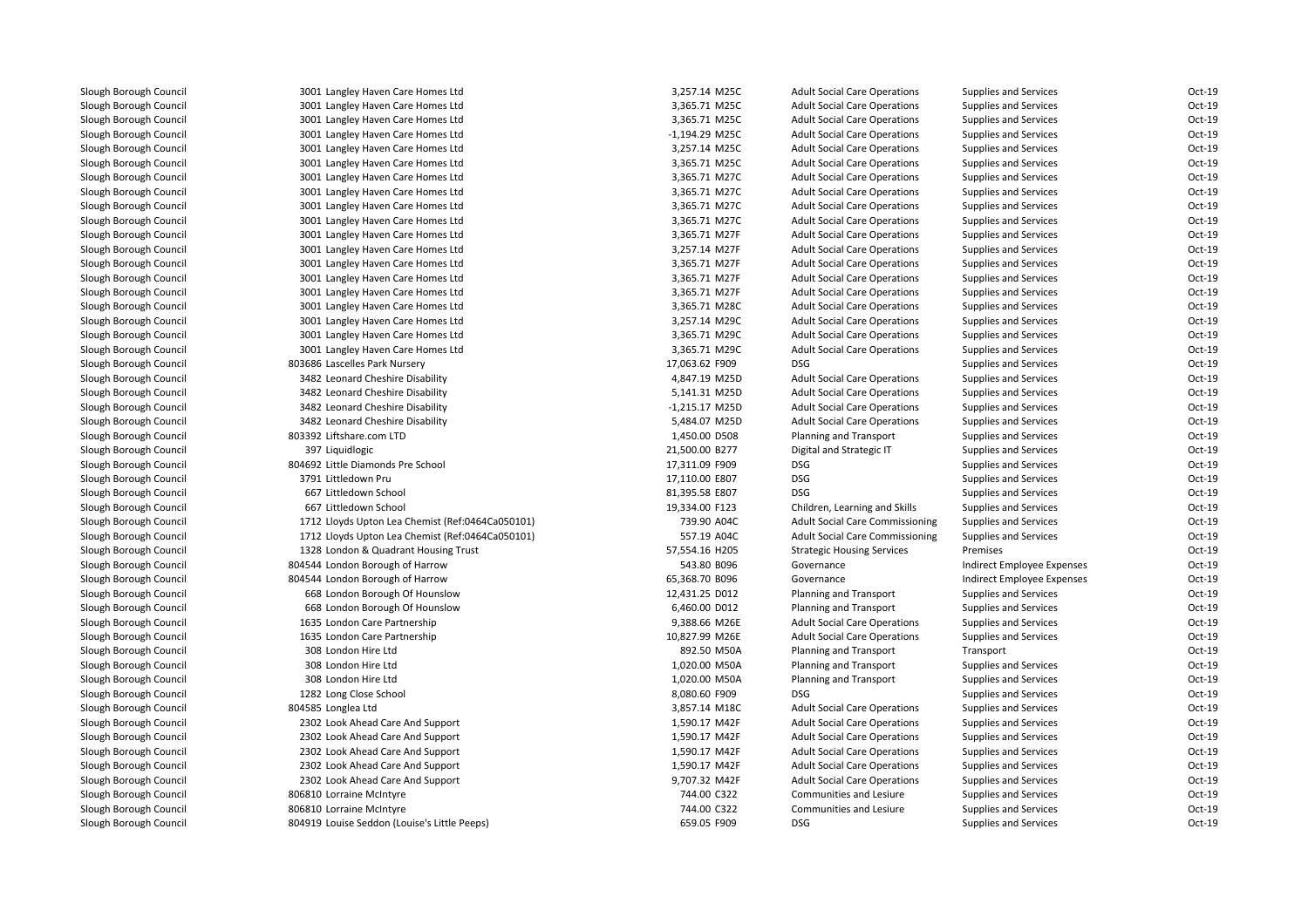806297 Love to ride 805009 Lubbe and sons (bulbs) LTD 805009 Lubbe and sons (bulbs) LTD 1195 Lynch Hill (Foundation Primary) School 14,825.00 E749 DSG1771 Lynch Hill Academy **6,541.67 E359** DSG و 6,541.67 E359 290 Lyreco Uk Limited 290 Lyreco Uk Limited 290 Lyreco Uk Limited 290 Lyreco Uk Limited3424 M D Homes 806750 Magiboards Limited 806750 Magiboards Limited 1941 Manor Green School 7,822.00 F551 DSG 1941 Manor Green School 14,650.00 F551 DSG 1941 Manor Green School 130,688.20 F551 DSG 4001 Manpower Direct Uk Limited 4001 Manpower Direct Uk Limited 4001 Manpower Direct Uk Limited 4001 Manpower Direct Uk Limited 4001 Manpower Direct Uk Limited 4001 Manpower Direct Uk Limited 529 Marish Primary School 126,426.00 E759 DSG2751 Martin Conway 2751 Martin Conway 2751 Martin Conway 2751 Martin Conway 2751 Martin Conway 2751 Martin Conway 2752 Martin Conway 2752 Martin Conway 1886 Matrix Scm 1886 Matrix Scm 1886 Matrix Scm 1886 Matrix Scm 1886 Matrix Scm 806349 MEL Research Ltd 806349 MEL Research Ltd 806349 MEL Research Ltd 805218 Merit Thornton Planning and Community Consultants Ltd 1887 Michael Dyson Associates Ltd 1887 Michael Dyson Associates Ltd 1887 Michael Dyson Associates Ltd 1496 Mighty Acorns Day Nursery Ltd 806737 Mishcon de Reya LLP 806737 Mishcon de Reya LLP 806737 Mishcon de Reya LLP 805121 MMCG (2) Limited 805121 MMCG (2) Limited 805121 MMCG (2) Limited 805121 MMCG (2) Limited805121 MMCG (2) Limited

| 7 Love to ride                                          | 8,497.50 D508                  | Planning and Transport                                                     | <b>Supplies and Services</b>                                 | Oct-19           |
|---------------------------------------------------------|--------------------------------|----------------------------------------------------------------------------|--------------------------------------------------------------|------------------|
| 9 Lubbe and sons (bulbs) LTD                            | 2,183.90 C001                  | Communities and Lesiure                                                    | Premises                                                     | Oct-19           |
| 9 Lubbe and sons (bulbs) LTD                            | 600.24 D320                    | <b>Regulatory Services</b>                                                 | Premises                                                     | Oct-19           |
| 5 Lynch Hill (Foundation Primary) School                | 14,825.00 E749                 | <b>DSG</b>                                                                 | <b>Supplies and Services</b>                                 | Oct-19           |
| 1 Lynch Hill Academy                                    | 6,541.67 E359                  | <b>DSG</b>                                                                 | <b>Supplies and Services</b>                                 | Oct-19           |
| 0 Lyreco Uk Limited                                     | 865.00 B068                    | <b>Building Management</b>                                                 | <b>Supplies and Services</b>                                 | $Oct-19$         |
| 0 Lyreco Uk Limited                                     | 520.00 P193                    | Capital                                                                    | Capital Charges                                              | $Oct-19$         |
| 0 Lyreco Uk Limited                                     | 607.88 P193                    | Capital                                                                    | Capital Charges                                              | Oct-19           |
| 0 Lyreco Uk Limited                                     | 2,072.00 P193                  | Capital                                                                    | Capital Charges                                              | Oct-19           |
| 4 M D Homes                                             | 4,871.43 M15F                  | <b>Adult Social Care Operations</b>                                        | Supplies and Services                                        | Oct-19           |
| 0 Magiboards Limited                                    | 1,944.00 P193                  | Capital                                                                    | <b>Capital Charges</b>                                       | Oct-19           |
| 0 Magiboards Limited                                    | 5,746.80 P193                  | Capital                                                                    | Capital Charges                                              | $Oct-19$         |
| 1 Manor Green School                                    | 7,822.00 F551                  | <b>DSG</b>                                                                 | <b>Supplies and Services</b>                                 | $Oct-19$         |
| 1 Manor Green School                                    | 14,650.00 F551                 | <b>DSG</b>                                                                 | Supplies and Services                                        | $Oct-19$         |
| 1 Manor Green School                                    | 130,688.20 F551                | <b>DSG</b>                                                                 | <b>Supplies and Services</b>                                 | Oct-19           |
| 1 Manpower Direct Uk Limited                            | 4,162.02 A107                  | <b>Building Management</b>                                                 | Premises                                                     | $Oct-19$         |
| 1 Manpower Direct Uk Limited                            | 4,513.74 A107                  | <b>Building Management</b>                                                 | Premises                                                     | Oct-19           |
| 1 Manpower Direct Uk Limited                            | 3,380.42 B175                  | <b>Building Management</b>                                                 | Premises                                                     | Oct-19           |
| 1 Manpower Direct Uk Limited                            | 3,641.77 B175                  | <b>Building Management</b>                                                 | Premises                                                     | Oct-19           |
| 1 Manpower Direct Uk Limited                            | 5,246.49 A07M                  | <b>Adult Social Care Operations</b>                                        | Premises                                                     | Oct-19           |
| 1 Manpower Direct Uk Limited                            | 5,647.06 A07M                  | <b>Adult Social Care Operations</b>                                        | Premises                                                     | Oct-19           |
| 9 Marish Primary School                                 | 126,426.00 E759                | <b>DSG</b>                                                                 | <b>Supplies and Services</b>                                 | Oct-19           |
| 1 Martin Conway                                         | 618.40 M80F                    | <b>Adult Social Care Operations</b>                                        | <b>Supplies and Services</b>                                 | Oct-19           |
| 1 Martin Conway                                         | 618.40 M80F                    | <b>Adult Social Care Operations</b>                                        | <b>Supplies and Services</b>                                 | Oct-19           |
| 1 Martin Conway                                         | 618.40 M80F                    | <b>Adult Social Care Operations</b>                                        | <b>Supplies and Services</b>                                 | $Oct-19$         |
| 1 Martin Conway                                         | 618.40 M80F                    | <b>Adult Social Care Operations</b>                                        | <b>Supplies and Services</b>                                 | Oct-19           |
| 1 Martin Conway                                         | 618.40 M80F                    | <b>Adult Social Care Operations</b>                                        | <b>Supplies and Services</b>                                 | Oct-19           |
| 1 Martin Conway                                         | 618.40 M80F                    | <b>Adult Social Care Operations</b>                                        | <b>Supplies and Services</b>                                 | Oct-19           |
| 2 Martin Conway                                         | 501.62 H205                    | <b>Strategic Housing Services</b>                                          | <b>Supplies and Services</b>                                 | Oct-19           |
| 2 Martin Conway                                         | 501.62 H205                    | <b>Strategic Housing Services</b>                                          | <b>Supplies and Services</b>                                 | Oct-19           |
| 6 Matrix Scm                                            | 245,757.93 B023                | Finance                                                                    | <b>Agency Staff</b>                                          | Oct-19           |
| 6 Matrix Scm                                            | 250,894.80 B023                | Finance                                                                    | Agency Staff                                                 | $Oct-19$         |
| 6 Matrix Scm                                            | 263,750.24 B023                | Finance                                                                    | Agency Staff                                                 | Oct-19           |
| 6 Matrix Scm                                            | 254,257.50 B023                | Finance                                                                    | <b>Agency Staff</b>                                          | Oct-19           |
| 6 Matrix Scm                                            | 252,265.03 B023                | Finance                                                                    | <b>Agency Staff</b>                                          | Oct-19           |
| 9 MEL Research Ltd                                      | -24,862.50 A01P                | Public Health                                                              | <b>Supplies and Services</b>                                 | Oct-19           |
| 9 MEL Research Ltd                                      | 20,612.50 A01P                 | <b>Public Health</b>                                                       | <b>Supplies and Services</b>                                 | Oct-19           |
| 9 MEL Research Ltd                                      | 24,862.50 A01P                 | <b>Public Health</b>                                                       | <b>Supplies and Services</b>                                 | $Oct-19$         |
| 8 Merit Thornton Planning and Community Consultants Ltd | 10,344.50 D012                 | Planning and Transport                                                     | <b>Supplies and Services</b>                                 | $Oct-19$         |
| 7 Michael Dyson Associates Ltd                          | 8,793.75 H205                  | <b>Strategic Housing Services</b>                                          | Premises                                                     | Oct-19           |
| 7 Michael Dyson Associates Ltd                          | 4,250.00 P180                  | Capital                                                                    | <b>Capital Charges</b>                                       | Oct-19           |
| 7 Michael Dyson Associates Ltd                          | 3,377.77 P101                  | Capital                                                                    | <b>Capital Charges</b>                                       | Oct-19           |
| 6 Mighty Acorns Day Nursery Ltd                         | 19,521.57 F909                 | <b>DSG</b>                                                                 | <b>Supplies and Services</b>                                 | Oct-19           |
| 7 Mishcon de Reya LLP                                   | 6,692.50 P405                  | Capital                                                                    | <b>Capital Charges</b>                                       | Oct-19           |
| 7 Mishcon de Reya LLP                                   | 7,653.00 P405                  | Capital                                                                    | Capital Charges                                              | $Oct-19$         |
| 7 Mishcon de Reya LLP                                   | 8,210.00 P405                  | Capital                                                                    | Capital Charges                                              | $Oct-19$         |
| 1 MMCG (2) Limited                                      | 3,214.29 M17C                  | <b>Adult Social Care Operations</b>                                        | Supplies and Services                                        | Oct-19           |
| 1 MMCG (2) Limited                                      | 3,214.29 M17C                  | <b>Adult Social Care Operations</b>                                        | <b>Supplies and Services</b>                                 | Oct-19           |
| 1 MMCG (2) Limited                                      |                                | <b>Adult Social Care Operations</b>                                        | <b>Supplies and Services</b>                                 | Oct-19           |
|                                                         |                                |                                                                            |                                                              |                  |
|                                                         | 1,607.14 M18C                  |                                                                            |                                                              |                  |
| 1 MMCG (2) Limited<br>1 MMCG (2) Limited                | 3,214.29 M18C<br>3,214.29 M18C | <b>Adult Social Care Operations</b><br><b>Adult Social Care Operations</b> | <b>Supplies and Services</b><br><b>Supplies and Services</b> | Oct-19<br>Oct-19 |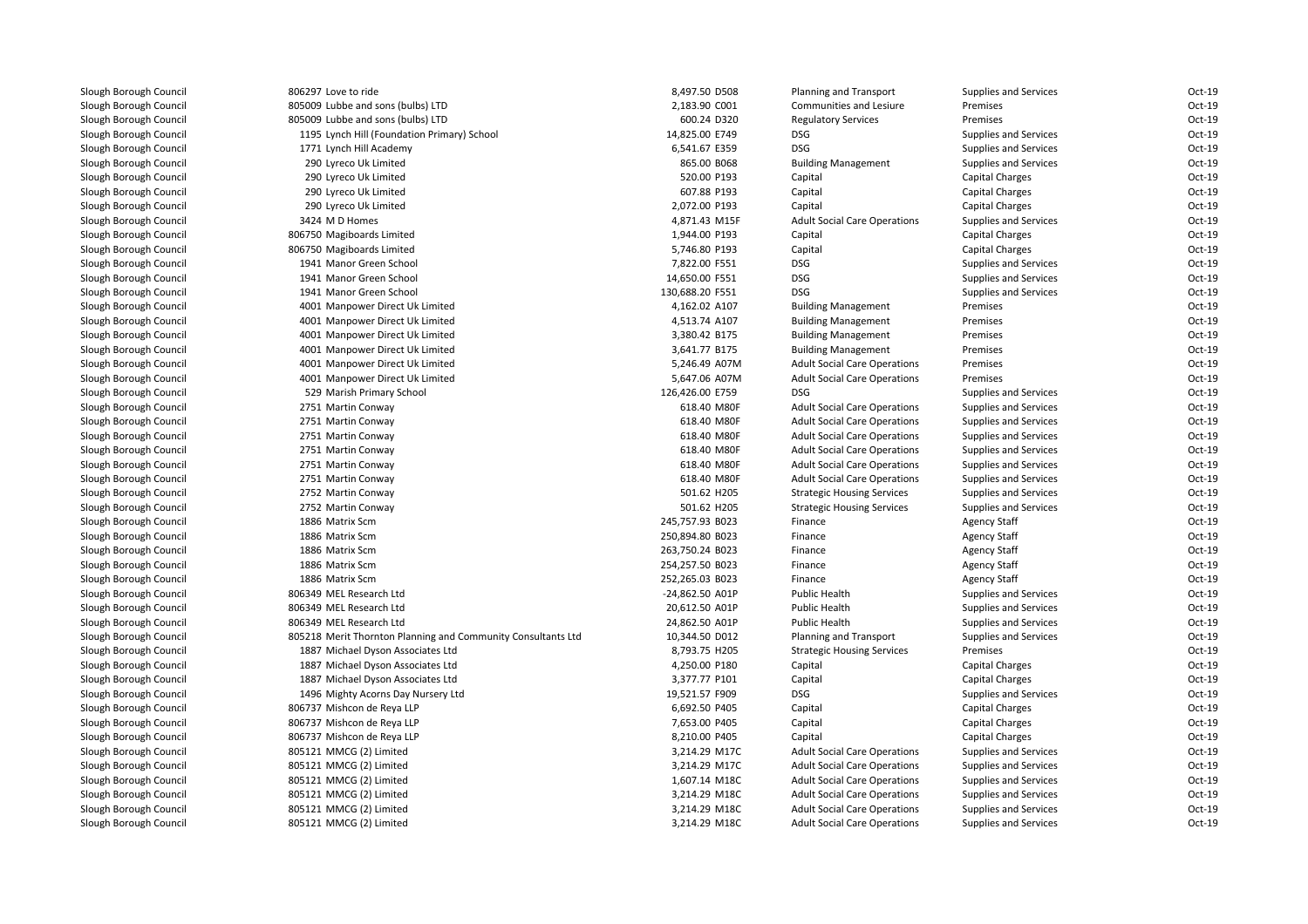| 805121 MMCG (2) Limited                                                  | 3,214.29 M18C  | <b>Adult Social Care Operations</b>    | <b>Supplies and Services</b> | Oct-19           |
|--------------------------------------------------------------------------|----------------|----------------------------------------|------------------------------|------------------|
| 805121 MMCG (2) Limited                                                  | 3,214.29 M18C  | <b>Adult Social Care Operations</b>    | <b>Supplies and Services</b> | Oct-19           |
| 805121 MMCG (2) Limited                                                  | 3,214.29 M18C  | <b>Adult Social Care Operations</b>    | Supplies and Services        | Oct-19           |
| 805121 MMCG (2) Limited                                                  | 3,214.29 M18C  | <b>Adult Social Care Operations</b>    | <b>Supplies and Services</b> | Oct-19           |
| 805121 MMCG (2) Limited                                                  | 3,214.29 M18C  | <b>Adult Social Care Operations</b>    | <b>Supplies and Services</b> | Oct-19           |
| 805121 MMCG (2) Limited                                                  | 3,214.29 M18C  | <b>Adult Social Care Operations</b>    | <b>Supplies and Services</b> | Oct-19           |
| 805121 MMCG (2) Limited                                                  | 3,214.29 M18C  | <b>Adult Social Care Operations</b>    | Supplies and Services        | Oct-19           |
| 805121 MMCG (2) Limited                                                  | 3,214.29 M18C  | <b>Adult Social Care Operations</b>    | <b>Supplies and Services</b> | Oct-19           |
| 805121 MMCG (2) Limited                                                  | 3,214.29 M25C  | <b>Adult Social Care Operations</b>    | <b>Supplies and Services</b> | Oct-19           |
| 805121 MMCG (2) Limited                                                  | 3,214.29 M25C  | <b>Adult Social Care Operations</b>    | <b>Supplies and Services</b> | Oct-19           |
| 805121 MMCG (2) Limited                                                  | 3,214.29 M25C  | <b>Adult Social Care Operations</b>    | <b>Supplies and Services</b> | Oct-19           |
| 805121 MMCG (2) Limited                                                  | 3,214.29 M25C  | <b>Adult Social Care Operations</b>    | Supplies and Services        | Oct-19           |
| 805121 MMCG (2) Limited                                                  | 3,214.29 M25C  | <b>Adult Social Care Operations</b>    | <b>Supplies and Services</b> | Oct-19           |
| 805121 MMCG (2) Limited                                                  | 3,214.29 M26D  | <b>Adult Social Care Operations</b>    | <b>Supplies and Services</b> | Oct-19           |
| 805121 MMCG (2) Limited                                                  | 3,214.29 M26D  | <b>Adult Social Care Operations</b>    | <b>Supplies and Services</b> | Oct-19           |
| 805121 MMCG (2) Limited                                                  | 3,214.29 M27C  | <b>Adult Social Care Operations</b>    | Supplies and Services        | Oct-19           |
| 805121 MMCG (2) Limited                                                  | 3,214.29 M27C  | <b>Adult Social Care Operations</b>    | <b>Supplies and Services</b> | Oct-19           |
| 805121 MMCG (2) Limited                                                  | 3,214.29 M27C  | <b>Adult Social Care Operations</b>    | <b>Supplies and Services</b> | Oct-19           |
| 805121 MMCG (2) Limited                                                  | 3,214.29 M27C  | <b>Adult Social Care Operations</b>    | <b>Supplies and Services</b> | Oct-19           |
| 805121 MMCG (2) Limited                                                  | 3,214.29 M27C  | <b>Adult Social Care Operations</b>    | Supplies and Services        | Oct-19           |
| 805121 MMCG (2) Limited                                                  | 3,214.29 M27C  | <b>Adult Social Care Operations</b>    | Supplies and Services        | Oct-19           |
| 805121 MMCG (2) Limited                                                  | 535.71 M28C    | <b>Adult Social Care Operations</b>    | <b>Supplies and Services</b> | Oct-19           |
| 805121 MMCG (2) Limited                                                  | 2,678.57 M28C  | <b>Adult Social Care Operations</b>    | <b>Supplies and Services</b> | Oct-19           |
| 805121 MMCG (2) Limited                                                  | 2,785.71 M28C  | <b>Adult Social Care Operations</b>    | Supplies and Services        | Oct-19           |
| 805121 MMCG (2) Limited                                                  | 857.14 M28C    | <b>Adult Social Care Operations</b>    | <b>Supplies and Services</b> | Oct-19           |
| 805121 MMCG (2) Limited                                                  | 1,714.29 M28C  | <b>Adult Social Care Operations</b>    | <b>Supplies and Services</b> | Oct-19           |
| 805121 MMCG (2) Limited                                                  | 3,214.29 M28C  | <b>Adult Social Care Operations</b>    | <b>Supplies and Services</b> | Oct-19           |
| 805121 MMCG (2) Limited                                                  | 2,892.86 M29C  | <b>Adult Social Care Operations</b>    | <b>Supplies and Services</b> | Oct-19           |
| 805121 MMCG (2) Limited                                                  | 3,214.29 M29C  | <b>Adult Social Care Operations</b>    | <b>Supplies and Services</b> | Oct-19           |
| 805121 MMCG (2) Limited                                                  | 3,321.43 M29C  | <b>Adult Social Care Operations</b>    | Supplies and Services        | Oct-19           |
| 805121 MMCG (2) Limited                                                  | 3,321.43 M29C  | <b>Adult Social Care Operations</b>    | <b>Supplies and Services</b> | Oct-19           |
| 806795 MMCG (3) Ltd                                                      | 5,092.86 M15D  | <b>Adult Social Care Operations</b>    | <b>Supplies and Services</b> | Oct-19           |
| 2645 Modus Care Ltd                                                      | 10,804.39 M26E | <b>Adult Social Care Operations</b>    | <b>Supplies and Services</b> | Oct-19           |
| 804815 Molly Southall                                                    | 1,042.75 C322  | Communities and Lesiure                | <b>Supplies and Services</b> | Oct-19           |
| 3302 Montem Primary School                                               | 20,816.67 E339 | <b>DSG</b>                             | <b>Supplies and Services</b> | Oct-19           |
| 805354 Morelock Signs Limited                                            | 528.02 D750    | <b>Environmental Services</b>          | <b>Supplies and Services</b> | Oct-19           |
| 805335 Motion Picture Licensing Company                                  | 2,056.46 B068  | <b>Building Management</b>             | Supplies and Services        | Oct-19           |
| 806858 MUDDY BOOTS DAY NURSERY LTD                                       | 9,513.96 F909  | <b>DSG</b>                             | Supplies and Services        | Oct-19           |
| 806668 National Practitioner Support Services LTD                        | 760.00 H207    | <b>Strategic Housing Services</b>      | Indirect Employee Expenses   | Oct-19           |
| 1945 Neem Tree Care Ltd                                                  | 2,878.57 M17C  | <b>Adult Social Care Operations</b>    | <b>Supplies and Services</b> | Oct-19           |
| 805194 New City Scales Ltd                                               | 1,880.00 D630  | <b>Environmental Services</b>          | <b>Supplies and Services</b> | Oct-19           |
| 805863 NEW REFLEXIONS LIMITED                                            | 2,978.57 F462  | <b>DSG</b>                             | <b>Supplies and Services</b> | Oct-19           |
| 805863 NEW REFLEXIONS LIMITED                                            | 2,978.57 F462  | <b>DSG</b>                             | Supplies and Services        | Oct-19           |
| 805863 NEW REFLEXIONS LIMITED                                            | 3,077.85 F462  | <b>DSG</b>                             | <b>Supplies and Services</b> | Oct-19           |
| 805863 NEW REFLEXIONS LIMITED                                            | 3,077.85 F462  | <b>DSG</b>                             | <b>Supplies and Services</b> | Oct-19           |
| 805863 NEW REFLEXIONS LIMITED                                            | 3,077.85 F462  | <b>DSG</b>                             | <b>Supplies and Services</b> | Oct-19           |
| 806752 News Team Group Ltd.                                              | 618.70 C104    | Communities and Lesiure                | <b>Supplies and Services</b> | Oct-19           |
|                                                                          | 625.45 C104    | Communities and Lesiure                |                              | Oct-19           |
| 806752 News Team Group Ltd.<br>805932 NHS East Berkshire CCG             | 10,391.00 P395 |                                        | <b>Supplies and Services</b> | Oct-19           |
| 805932 NHS East Berkshire CCG                                            |                | Capital                                | Capital Charges              | Oct-19           |
|                                                                          | 31,040.30 P395 | Capital                                | Capital Charges              |                  |
| 805932 NHS East Berkshire CCG<br>805330 Norden Farm Centre Trust Limited | 17,247.37 A04C | <b>Adult Social Care Commissioning</b> | Supplies and Services        | Oct-19<br>Oct-19 |
|                                                                          | 1,026.00 B175  | <b>Building Management</b>             | <b>External Receipts</b>     |                  |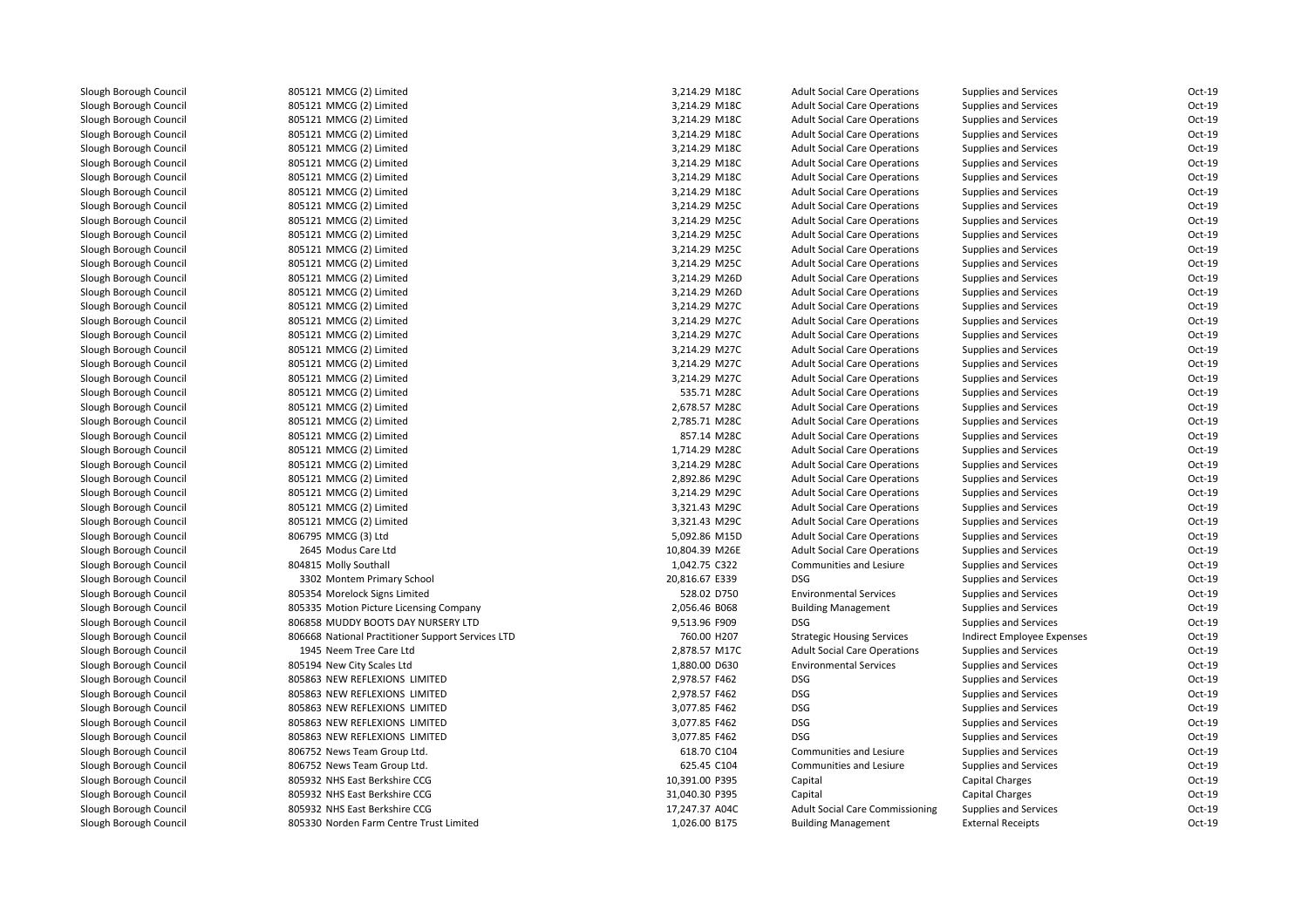| 805330 Norden Farm Centre Trust Limited                                        | 3,495.00 B175                  | <b>Building Management</b>                                                 | <b>External Receipts</b>                                     | Oct-19 |
|--------------------------------------------------------------------------------|--------------------------------|----------------------------------------------------------------------------|--------------------------------------------------------------|--------|
| 3717 Norwood Schools Limited                                                   | 2,595.84 M26E                  | <b>Adult Social Care Operations</b>                                        | <b>Supplies and Services</b>                                 | Oct-19 |
| 3717 Norwood Schools Limited                                                   | 1,426.60 M50E                  | <b>Adult Social Care Operations</b>                                        | Supplies and Services                                        | Oct-19 |
| 3717 Norwood Schools Limited                                                   | -552.40 M26E                   | <b>Adult Social Care Operations</b>                                        | <b>External Receipts</b>                                     | Oct-19 |
| 443 Npower Ltd                                                                 | 3,265.43 D900                  | <b>Environmental Services</b>                                              | <b>Supplies and Services</b>                                 | Oct-19 |
| 803238 Oasis Care and Training Agency                                          | 1,082.96 M42C                  | <b>Adult Social Care Operations</b>                                        | Supplies and Services                                        | Oct-19 |
| 803238 Oasis Care and Training Agency                                          | 945.44 M44C                    | <b>Adult Social Care Operations</b>                                        | <b>Supplies and Services</b>                                 | Oct-19 |
| 803238 Oasis Care and Training Agency                                          | 722.00 M44C                    | <b>Adult Social Care Operations</b>                                        | <b>Supplies and Services</b>                                 | Oct-19 |
| 803238 Oasis Care and Training Agency                                          | 842.32 M44C                    | <b>Adult Social Care Operations</b>                                        | Supplies and Services                                        | Oct-19 |
| 803238 Oasis Care and Training Agency                                          | 928.28 M44C                    | <b>Adult Social Care Operations</b>                                        | <b>Supplies and Services</b>                                 | Oct-19 |
| 803238 Oasis Care and Training Agency                                          | 1,082.96 M44C                  | <b>Adult Social Care Operations</b>                                        | <b>Supplies and Services</b>                                 | Oct-19 |
| 803238 Oasis Care and Training Agency                                          | 1,082.96 M44C                  | <b>Adult Social Care Operations</b>                                        | <b>Supplies and Services</b>                                 | Oct-19 |
| 803238 Oasis Care and Training Agency                                          | 1,564.28 M44C                  | <b>Adult Social Care Operations</b>                                        | <b>Supplies and Services</b>                                 | Oct-19 |
| 803238 Oasis Care and Training Agency                                          | 1,701.80 M44C                  | <b>Adult Social Care Operations</b>                                        | <b>Supplies and Services</b>                                 | Oct-19 |
| 803238 Oasis Care and Training Agency                                          | 2,406.60 M44C                  | <b>Adult Social Care Operations</b>                                        | <b>Supplies and Services</b>                                 | Oct-19 |
| 803238 Oasis Care and Training Agency                                          | 2,544.12 M44C                  | <b>Adult Social Care Operations</b>                                        | Supplies and Services                                        | Oct-19 |
| 803238 Oasis Care and Training Agency                                          | 541.48 M44D                    | <b>Adult Social Care Operations</b>                                        | <b>Supplies and Services</b>                                 | Oct-19 |
| 803238 Oasis Care and Training Agency                                          | 842.32 M44D                    | <b>Adult Social Care Operations</b>                                        | <b>Supplies and Services</b>                                 | Oct-19 |
|                                                                                |                                |                                                                            |                                                              | Oct-19 |
| 803238 Oasis Care and Training Agency<br>803238 Oasis Care and Training Agency | 979.84 M44D<br>1,340.84 M44D   | <b>Adult Social Care Operations</b><br><b>Adult Social Care Operations</b> | <b>Supplies and Services</b><br><b>Supplies and Services</b> | Oct-19 |
|                                                                                |                                |                                                                            |                                                              | Oct-19 |
| 803238 Oasis Care and Training Agency                                          | 1,375.20 M44D                  | <b>Adult Social Care Operations</b>                                        | <b>Supplies and Services</b>                                 | Oct-19 |
| 803238 Oasis Care and Training Agency                                          | 2,165.96 M44D<br>1,048.59 M44D | <b>Adult Social Care Operations</b>                                        | <b>Supplies and Services</b>                                 | Oct-19 |
| 803238 Oasis Care and Training Agency                                          |                                | <b>Adult Social Care Operations</b>                                        | <b>Supplies and Services</b>                                 |        |
| 803238 Oasis Care and Training Agency                                          | 1,684.64 M44D                  | <b>Adult Social Care Operations</b>                                        | <b>Supplies and Services</b>                                 | Oct-19 |
| 803238 Oasis Care and Training Agency                                          | 1,564.32 M44E                  | <b>Adult Social Care Operations</b>                                        | <b>Supplies and Services</b>                                 | Oct-19 |
| 803238 Oasis Care and Training Agency                                          | 610.25 M48C                    | <b>Adult Social Care Operations</b>                                        | Supplies and Services                                        | Oct-19 |
| 803238 Oasis Care and Training Agency                                          | 1,203.32 M48C                  | <b>Adult Social Care Operations</b>                                        | <b>Supplies and Services</b>                                 | Oct-19 |
| 803238 Oasis Care and Training Agency                                          | 1,529.92 M48C                  | <b>Adult Social Care Operations</b>                                        | <b>Supplies and Services</b>                                 | Oct-19 |
| 803238 Oasis Care and Training Agency                                          | 2,406.60 M48C                  | <b>Adult Social Care Operations</b>                                        | Supplies and Services                                        | Oct-19 |
| 282 Ocn Contract Services                                                      | 1,983.00 H205                  | <b>Strategic Housing Services</b>                                          | <b>Supplies and Services</b>                                 | Oct-19 |
| 282 Ocn Contract Services                                                      | 2,112.00 H205                  | <b>Strategic Housing Services</b>                                          | <b>Supplies and Services</b>                                 | Oct-19 |
| 431 Ocr                                                                        | 590.00 F210                    | Communities and Lesiure                                                    | <b>Supplies and Services</b>                                 | Oct-19 |
| 1823 Oh Works Ltd                                                              | 10,112.50 B349                 | People                                                                     | Supplies and Services                                        | Oct-19 |
| 1767 Olive Tree Montessori Ltd                                                 | 17,122.50 F909                 | <b>DSG</b>                                                                 | <b>Supplies and Services</b>                                 | Oct-19 |
| 3603 Olympia Transport Limited                                                 | 11,418.24 F123                 | Children, Learning and Skills                                              | <b>Supplies and Services</b>                                 | Oct-19 |
| 803490 Optimum Specialised Home Limited                                        | 8,400.00 M26E                  | <b>Adult Social Care Operations</b>                                        | <b>Supplies and Services</b>                                 | Oct-19 |
| 805804 OPTIONS AUTISM SERVICES LIMITED                                         | 1,950.00 F558                  | <b>DSG</b>                                                                 | <b>Supplies and Services</b>                                 | Oct-19 |
| 805804 OPTIONS AUTISM SERVICES LIMITED                                         | -13,956.67 F558                | <b>DSG</b>                                                                 | <b>Supplies and Services</b>                                 | Oct-19 |
| 805804 OPTIONS AUTISM SERVICES LIMITED                                         | 64,103.35 F558                 | <b>DSG</b>                                                                 | <b>Supplies and Services</b>                                 | Oct-19 |
| 1629 Opus Energy Limited                                                       | 5,743.15 K526                  | <b>Building Management</b>                                                 | Premises                                                     | Oct-19 |
| 1629 Opus Energy Limited                                                       | 19,658.27 K526                 | <b>Building Management</b>                                                 | Premises                                                     | Oct-19 |
| 1629 Opus Energy Limited                                                       | 6,914.47 K526                  | <b>Building Management</b>                                                 | Premises                                                     | Oct-19 |
| 1629 Opus Energy Limited                                                       | 21,505.17 K526                 | <b>Building Management</b>                                                 | Premises                                                     | Oct-19 |
| 985 Opus Pharmacy Services Ltd                                                 | 750.00 B409                    | People                                                                     | Indirect Employee Expenses                                   | Oct-19 |
| 806837 Organic Farmers & Growers CIC                                           | 1,118.00 D308                  | Planning and Transport                                                     | <b>Supplies and Services</b>                                 | Oct-19 |
| 805011 Osborne Property Services Limited                                       | 145,042.88 J606                | Housing Revenue Account                                                    | <b>Supplies and Services</b>                                 | Oct-19 |
| 805011 Osborne Property Services Limited                                       | 80,210.72 P409                 | Capital                                                                    | Capital Charges                                              | Oct-19 |
| 805011 Osborne Property Services Limited                                       | 8,451.36 P433                  | Capital                                                                    | Capital Charges                                              | Oct-19 |
| 805011 Osborne Property Services Limited                                       | 198,036.73 J607                | Housing Revenue Account                                                    | Supplies and Services                                        | Oct-19 |
| 805011 Osborne Property Services Limited                                       | 260,480.36 J606                | Housing Revenue Account                                                    | <b>Supplies and Services</b>                                 | Oct-19 |
| 805011 Osborne Property Services Limited                                       | 2,170.18 J607                  | Housing Revenue Account                                                    | Supplies and Services                                        | Oct-19 |
| 804370 Our Community Enterprise                                                | 1,500.00 B211                  | <b>Strategy and Performance</b>                                            | <b>Supplies and Services</b>                                 | Oct-19 |
|                                                                                |                                |                                                                            |                                                              |        |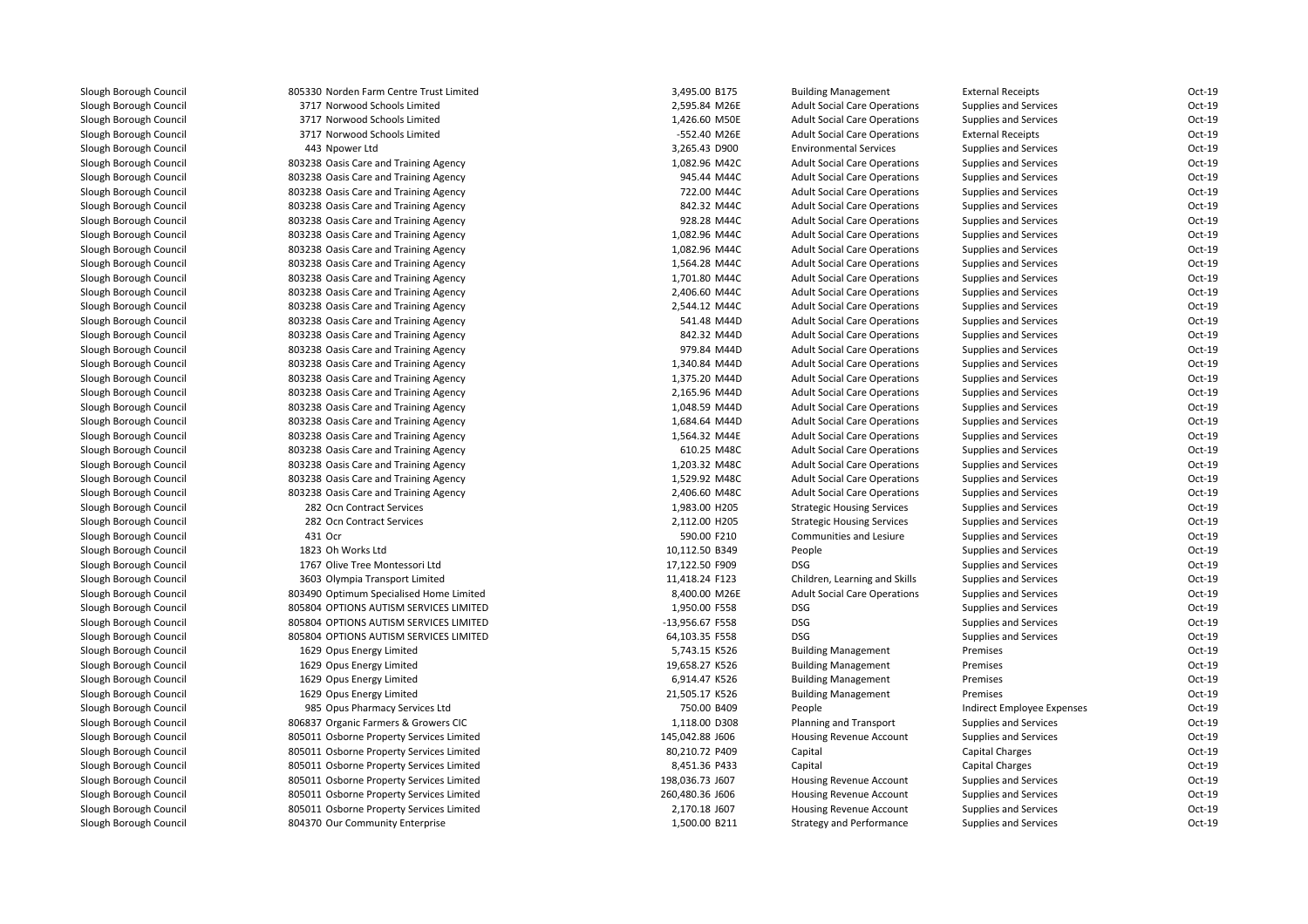| Slough Borough Council                           | 3371 Our Lady Of Peace Catholic Prima |
|--------------------------------------------------|---------------------------------------|
| Slough Borough Council                           | 806757 Ove Arup & Partners Ltd        |
| Slough Borough Council                           | 806757 Ove Arup & Partners Ltd        |
| Slough Borough Council                           | 806757 Ove Arup & Partners Ltd        |
| Slough Borough Council                           | 806682 OWN IT! Entertainment Limited  |
| Slough Borough Council                           | 294 Oxford Computer Consultants Ltd   |
| Slough Borough Council                           | 804411 Oxford Health NHS FT           |
| Slough Borough Council                           | 680 Oxford House Community Care       |
| Slough Borough Council                           | 680 Oxford House Community Care       |
| Slough Borough Council                           | 680 Oxford House Community Care       |
| Slough Borough Council                           | 680 Oxford House Community Care       |
| Slough Borough Council                           | 680 Oxford House Community Care       |
| Slough Borough Council                           | 680 Oxford House Community Care       |
| Slough Borough Council                           | 680 Oxford House Community Care       |
| Slough Borough Council                           | 680 Oxford House Community Care       |
| Slough Borough Council                           | 680 Oxford House Community Care       |
| Slough Borough Council                           | 680 Oxford House Community Care       |
| Slough Borough Council                           | 680 Oxford House Community Care       |
| Slough Borough Council                           | 680 Oxford House Community Care       |
| Slough Borough Council                           | 680 Oxford House Community Care       |
| Slough Borough Council                           | 680 Oxford House Community Care       |
| Slough Borough Council                           | 680 Oxford House Community Care       |
| Slough Borough Council                           | 680 Oxford House Community Care       |
| Slough Borough Council                           | 680 Oxford House Community Care       |
| Slough Borough Council                           | 680 Oxford House Community Care       |
| Slough Borough Council                           | 680 Oxford House Community Care       |
| Slough Borough Council                           | 680 Oxford House Community Care       |
| Slough Borough Council                           | 680 Oxford House Community Care       |
| Slough Borough Council                           | 680 Oxford House Community Care       |
| Slough Borough Council                           | 680 Oxford House Community Care       |
| Slough Borough Council                           | 680 Oxford House Community Care       |
| Slough Borough Council                           | 680 Oxford House Community Care       |
| Slough Borough Council                           | 680 Oxford House Community Care       |
| Slough Borough Council                           | 680 Oxford House Community Care       |
| Slough Borough Council                           | 680 Oxford House Community Care       |
| Slough Borough Council                           | 680 Oxford House Community Care       |
| Slough Borough Council                           | 680 Oxford House Community Care       |
| Slough Borough Council                           | 680 Oxford House Community Care       |
| Slough Borough Council                           | 680 Oxford House Community Care       |
| Slough Borough Council                           | 680 Oxford House Community Care       |
| Slough Borough Council                           | 680 Oxford House Community Care       |
| Slough Borough Council                           | 680 Oxford House Community Care       |
| Slough Borough Council                           | 680 Oxford House Community Care       |
|                                                  | 680 Oxford House Community Care       |
| Slough Borough Council<br>Slough Borough Council | 680 Oxford House Community Care       |
|                                                  |                                       |
| Slough Borough Council                           | 680 Oxford House Community Care       |
| Slough Borough Council                           | 518 Oxford House Nursing Home         |
| Slough Borough Council                           | 518 Oxford House Nursing Home         |
| Slough Borough Council                           | 518 Oxford House Nursing Home         |
| Slough Borough Council                           | 518 Oxford House Nursing Home         |
| Slough Borough Council                           | 518 Oxford House Nursing Home         |
| Slough Borough Council                           | 518 Oxford House Nursing Home         |

| 3371 Our Lady Of Peace Catholic Primary and Nursery School | 63,665.51 E349 | <b>DSG</b>                          | <b>Supplies and Services</b> | Oct-19   |
|------------------------------------------------------------|----------------|-------------------------------------|------------------------------|----------|
| 806757 Ove Arup & Partners Ltd                             | 39,750.00 D012 | <b>Planning and Transport</b>       | <b>Supplies and Services</b> | Oct-19   |
| 806757 Ove Arup & Partners Ltd                             | 45,675.00 D012 | Planning and Transport              | <b>Supplies and Services</b> | Oct-19   |
| 806757 Ove Arup & Partners Ltd                             | 64,233.00 D012 | Planning and Transport              | <b>Supplies and Services</b> | Oct-19   |
| 806682 OWN IT! Entertainment Limited                       | 500.00 C010    | Communities and Lesiure             | <b>Supplies and Services</b> | Oct-19   |
| 294 Oxford Computer Consultants Ltd                        | 8,843.04 A03D  | <b>Adult Social Care Operations</b> | <b>Supplies and Services</b> | Oct-19   |
| 804411 Oxford Health NHS FT                                | 2,280.50 A01P  | <b>Public Health</b>                | <b>Supplies and Services</b> | Oct-19   |
| 680 Oxford House Community Care                            | 561.74 M44C    | <b>Adult Social Care Operations</b> | <b>Supplies and Services</b> | Oct-19   |
| 680 Oxford House Community Care                            | 523.60 M44C    | <b>Adult Social Care Operations</b> | Supplies and Services        | Oct-19   |
| 680 Oxford House Community Care                            | 546.20 M44C    | <b>Adult Social Care Operations</b> | Supplies and Services        | Oct-19   |
| 680 Oxford House Community Care                            | 586.95 M44C    | <b>Adult Social Care Operations</b> | Supplies and Services        | Oct-19   |
| 680 Oxford House Community Care                            | 594.94 M44C    | <b>Adult Social Care Operations</b> | Supplies and Services        | Oct-19   |
| 680 Oxford House Community Care                            | 595.47 M44C    | <b>Adult Social Care Operations</b> | <b>Supplies and Services</b> | Oct-19   |
| 680 Oxford House Community Care                            | 607.50 M44C    | <b>Adult Social Care Operations</b> | <b>Supplies and Services</b> | Oct-19   |
| 680 Oxford House Community Care                            | 610.42 M44C    | <b>Adult Social Care Operations</b> | <b>Supplies and Services</b> | Oct-19   |
| 680 Oxford House Community Care                            | 666.73 M44C    | <b>Adult Social Care Operations</b> | <b>Supplies and Services</b> | Oct-19   |
| 680 Oxford House Community Care                            | 699.90 M44C    | <b>Adult Social Care Operations</b> | <b>Supplies and Services</b> | Oct-19   |
| 680 Oxford House Community Care                            | 724.24 M44C    | <b>Adult Social Care Operations</b> | <b>Supplies and Services</b> | Oct-19   |
| 680 Oxford House Community Care                            | 724.53 M44C    | <b>Adult Social Care Operations</b> | <b>Supplies and Services</b> | Oct-19   |
| 680 Oxford House Community Care                            | 801.99 M44C    | <b>Adult Social Care Operations</b> | Supplies and Services        | Oct-19   |
| 680 Oxford House Community Care                            | 920.78 M44C    | <b>Adult Social Care Operations</b> | <b>Supplies and Services</b> | Oct-19   |
| 680 Oxford House Community Care                            | 943.36 M44C    | <b>Adult Social Care Operations</b> | <b>Supplies and Services</b> | Oct-19   |
| 680 Oxford House Community Care                            | 963.01 M44C    | <b>Adult Social Care Operations</b> | Supplies and Services        | Oct-19   |
| 680 Oxford House Community Care                            | 965.08 M44C    | <b>Adult Social Care Operations</b> | <b>Supplies and Services</b> | Oct-19   |
| 680 Oxford House Community Care                            | 976.81 M44C    | <b>Adult Social Care Operations</b> | Supplies and Services        | Oct-19   |
| 680 Oxford House Community Care                            | 978.27 M44C    | <b>Adult Social Care Operations</b> | Supplies and Services        | Oct-19   |
| 680 Oxford House Community Care                            | 1,016.12 M44C  | <b>Adult Social Care Operations</b> | Supplies and Services        | Oct-19   |
| 680 Oxford House Community Care                            | 1,049.56 M44C  | <b>Adult Social Care Operations</b> | <b>Supplies and Services</b> | Oct-19   |
| 680 Oxford House Community Care                            | 1,090.04 M44C  | <b>Adult Social Care Operations</b> | <b>Supplies and Services</b> | Oct-19   |
| 680 Oxford House Community Care                            | 1,092.97 M44C  | <b>Adult Social Care Operations</b> | <b>Supplies and Services</b> | Oct-19   |
| 680 Oxford House Community Care                            | 1,093.83 M44C  | <b>Adult Social Care Operations</b> | <b>Supplies and Services</b> | Oct-19   |
| 680 Oxford House Community Care                            | 1,117.02 M44C  | <b>Adult Social Care Operations</b> | <b>Supplies and Services</b> | Oct-19   |
| 680 Oxford House Community Care                            | 1,121.42 M44C  | <b>Adult Social Care Operations</b> | <b>Supplies and Services</b> | Oct-19   |
| 680 Oxford House Community Care                            | 1,473.72 M44C  | <b>Adult Social Care Operations</b> | <b>Supplies and Services</b> | Oct-19   |
| 680 Oxford House Community Care                            | 1,533.55 M44C  | <b>Adult Social Care Operations</b> | <b>Supplies and Services</b> | Oct-19   |
| 680 Oxford House Community Care                            | 1,717.47 M44C  | <b>Adult Social Care Operations</b> | <b>Supplies and Services</b> | Oct-19   |
| 680 Oxford House Community Care                            | 2,228.17 M44C  | <b>Adult Social Care Operations</b> | Supplies and Services        | Oct-19   |
| 680 Oxford House Community Care                            | 1,394.21 M44C  | <b>Adult Social Care Operations</b> | Supplies and Services        | $Oct-19$ |
| 680 Oxford House Community Care                            | 2,464.00 M44C  | <b>Adult Social Care Operations</b> | Supplies and Services        | Oct-19   |
| 680 Oxford House Community Care                            | 610.14 M44D    | <b>Adult Social Care Operations</b> | Supplies and Services        | Oct-19   |
| 680 Oxford House Community Care                            | 630.67 M47D    | <b>Adult Social Care Operations</b> | Supplies and Services        | Oct-19   |
| 680 Oxford House Community Care                            | 731.00 M48C    | <b>Adult Social Care Operations</b> | Supplies and Services        | Oct-19   |
| 680 Oxford House Community Care                            | 949.23 M48C    | <b>Adult Social Care Operations</b> | <b>Supplies and Services</b> | Oct-19   |
| 680 Oxford House Community Care                            | 1,723.93 M48C  | <b>Adult Social Care Operations</b> | <b>Supplies and Services</b> | Oct-19   |
| 680 Oxford House Community Care                            | 812.04 M48C    | <b>Adult Social Care Operations</b> | <b>Supplies and Services</b> | Oct-19   |
| 680 Oxford House Community Care                            | 812.24 M48C    | <b>Adult Social Care Operations</b> | <b>Supplies and Services</b> | Oct-19   |
| 518 Oxford House Nursing Home                              | 2,862.00 M15D  | <b>Adult Social Care Operations</b> | <b>Supplies and Services</b> | Oct-19   |
| 518 Oxford House Nursing Home                              | 2,862.00 M18C  | <b>Adult Social Care Operations</b> | <b>Supplies and Services</b> | Oct-19   |
| 518 Oxford House Nursing Home                              | 2,862.00 M18C  | <b>Adult Social Care Operations</b> | <b>Supplies and Services</b> | Oct-19   |
| 518 Oxford House Nursing Home                              | 2,862.00 M18C  | <b>Adult Social Care Operations</b> | <b>Supplies and Services</b> | Oct-19   |
| 518 Oxford House Nursing Home                              | 2,862.00 M18C  | <b>Adult Social Care Operations</b> | <b>Supplies and Services</b> | Oct-19   |
| 518 Oxford House Nursing Home                              | 2,862.00 M18C  | <b>Adult Social Care Operations</b> | <b>Supplies and Services</b> | Oct-19   |
|                                                            |                |                                     |                              |          |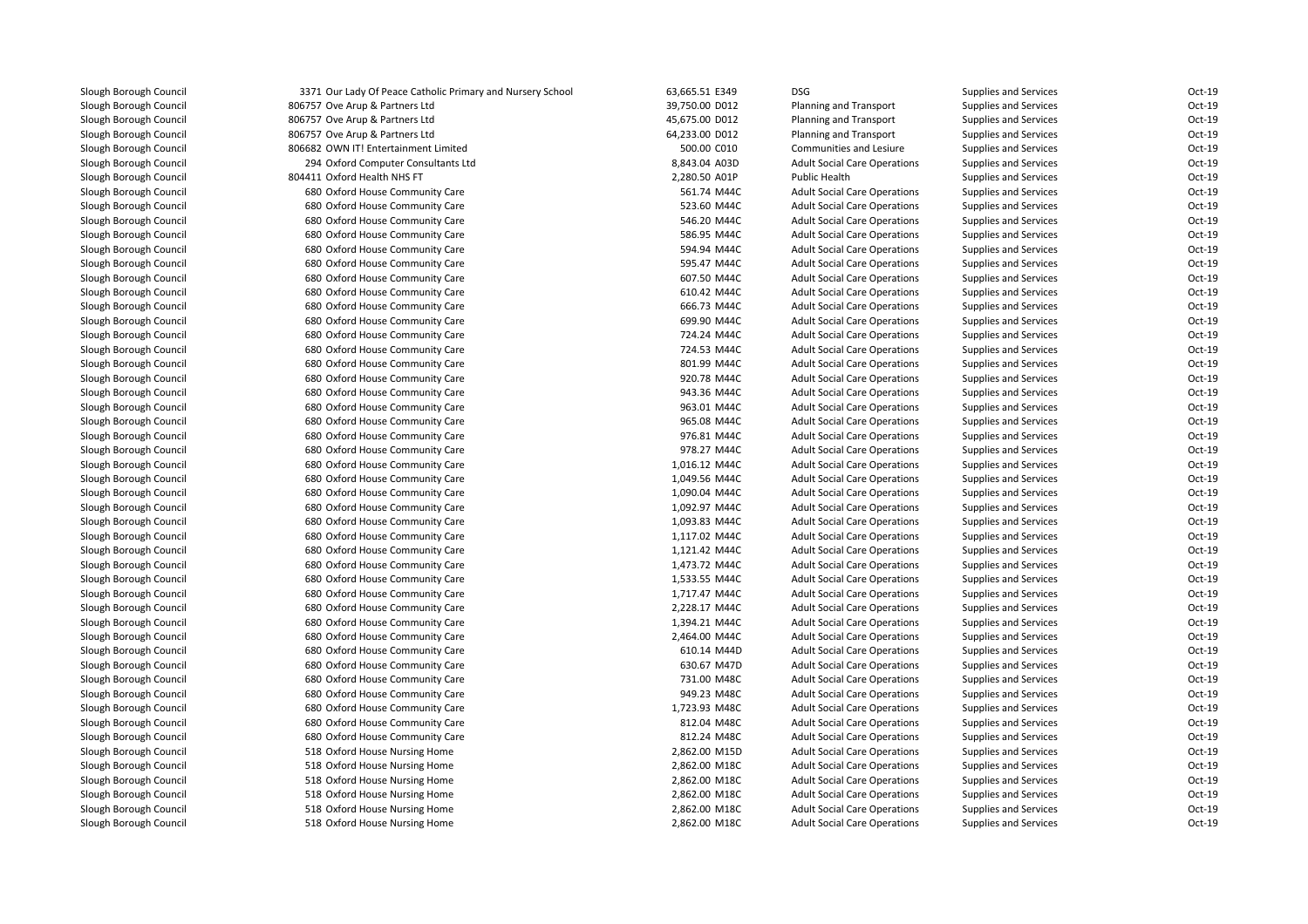| 518 Oxford House Nursing Home             | 2,862.00 M18C   | <b>Adult Social Care Operations</b>    | <b>Supplies and Services</b> | Oct-19   |
|-------------------------------------------|-----------------|----------------------------------------|------------------------------|----------|
| 518 Oxford House Nursing Home             | 2,862.00 M18C   | <b>Adult Social Care Operations</b>    | <b>Supplies and Services</b> | Oct-19   |
| 518 Oxford House Nursing Home             | 3,000.00 M18C   | <b>Adult Social Care Operations</b>    | <b>Supplies and Services</b> | Oct-19   |
| 518 Oxford House Nursing Home             | 3,000.00 M18C   | <b>Adult Social Care Operations</b>    | <b>Supplies and Services</b> | Oct-19   |
| 518 Oxford House Nursing Home             | 1,928.57 M18C   | <b>Adult Social Care Operations</b>    | <b>Supplies and Services</b> | Oct-19   |
| 518 Oxford House Nursing Home             | 2,862.00 M18C   | <b>Adult Social Care Operations</b>    | <b>Supplies and Services</b> | Oct-19   |
| 518 Oxford House Nursing Home             | 2,862.00 M28C   | <b>Adult Social Care Operations</b>    | <b>Supplies and Services</b> | Oct-19   |
| 771 Oxford University Press               | 520.00 C061     | <b>Customer and Communications</b>     | <b>Supplies and Services</b> | Oct-19   |
| 333 P W Secure-It Ltd                     | 730.60 D610     | <b>Environmental Services</b>          | <b>Supplies and Services</b> | Oct-19   |
| 2520 Paradigm Housing Group Ltd           | 26,235.32 H205  | <b>Strategic Housing Services</b>      | Premises                     | Oct-19   |
| 2520 Paradigm Housing Group Ltd           | 32,086.71 H205  | <b>Strategic Housing Services</b>      | Premises                     | Oct-19   |
| 3271 Partnership In Care Ltd              | 3,782.00 M27F   | <b>Adult Social Care Operations</b>    | <b>Supplies and Services</b> | Oct-19   |
| 2509 Parvaaz Project                      | 720.00 M44D     | <b>Adult Social Care Operations</b>    | <b>Supplies and Services</b> | Oct-19   |
| 2509 Parvaaz Project                      | 510.00 M44E     | <b>Adult Social Care Operations</b>    | <b>Supplies and Services</b> | Oct-19   |
| 2509 Parvaaz Project                      | 540.00 M44E     | <b>Adult Social Care Operations</b>    | Supplies and Services        | Oct-19   |
| 2509 Parvaaz Project                      | 900.00 M44E     | <b>Adult Social Care Operations</b>    | <b>Supplies and Services</b> | Oct-19   |
| 2509 Parvaaz Project                      | 1,080.00 M44E   | <b>Adult Social Care Operations</b>    | <b>Supplies and Services</b> | Oct-19   |
| 2509 Parvaaz Project                      | 1,440.00 M44E   | <b>Adult Social Care Operations</b>    | <b>Supplies and Services</b> | Oct-19   |
| 2509 Parvaaz Project                      | 2,340.00 M44E   | <b>Adult Social Care Operations</b>    | Supplies and Services        | Oct-19   |
| 2509 Parvaaz Project                      | 576.00 M50E     | <b>Adult Social Care Operations</b>    | <b>Supplies and Services</b> | Oct-19   |
| 2509 Parvaaz Project                      | 2,944.00 M50E   | <b>Adult Social Care Operations</b>    | <b>Supplies and Services</b> | Oct-19   |
| 824 Penn Wood Primary and Nursery School  | 280,348.56 E459 | <b>DSG</b>                             | <b>Supplies and Services</b> | Oct-19   |
| 1819 People Potential Possibilities Ta P3 | 6,886.13 H211   | <b>Adult Social Care Operations</b>    | <b>Supplies and Services</b> | Oct-19   |
| 1504 Permanent Futures Limited            | 1,350.00 F410   | <b>DSG</b>                             | <b>Agency Staff</b>          | Oct-19   |
| 1504 Permanent Futures Limited            | 1,395.00 F410   | <b>DSG</b>                             | <b>Agency Staff</b>          | Oct-19   |
| 1504 Permanent Futures Limited            | 2,790.00 F410   | <b>DSG</b>                             | <b>Agency Staff</b>          | Oct-19   |
| 1504 Permanent Futures Limited            | 2,790.00 F410   | <b>DSG</b>                             | <b>Agency Staff</b>          | Oct-19   |
| 1504 Permanent Futures Limited            | 2,700.00 F463   | <b>DSG</b>                             | <b>Agency Staff</b>          | Oct-19   |
| 1504 Permanent Futures Limited            | 1,395.00 F463   | <b>DSG</b>                             | <b>Agency Staff</b>          | Oct-19   |
| 1504 Permanent Futures Limited            | 1,395.00 F463   | <b>DSG</b>                             | <b>Agency Staff</b>          | Oct-19   |
| 806519 Peter Brett Associates LLP         | 1,800.00 P095   | Capital                                | <b>Capital Charges</b>       | Oct-19   |
| 806519 Peter Brett Associates LLP         | 2,412.50 P095   | Capital                                | Capital Charges              | Oct-19   |
| 803786 Phillipa Holliday                  | 2,004.00 C322   | Communities and Lesiure                | <b>Supplies and Services</b> | Oct-19   |
| 803498 Phoenix Software                   | 970.00 A03D     | <b>Adult Social Care Operations</b>    | <b>Supplies and Services</b> | $Oct-19$ |
| 803498 Phoenix Software                   | 1,034.03 B017   | Finance                                | <b>Supplies and Services</b> | Oct-19   |
| 803498 Phoenix Software                   | 761.60 C104     | Communities and Lesiure                | <b>Supplies and Services</b> | Oct-19   |
| 3359 Pippins School                       | 15,104.37 E379  | <b>DSG</b>                             | Supplies and Services        | Oct-19   |
| 904 Pitney Bowes Finance Plc              | 2,668.02 P193   | Capital                                | <b>Capital Charges</b>       | Oct-19   |
| 3644 Poppy Cottage                        | 6,159.00 M42E   | <b>Adult Social Care Operations</b>    | <b>Supplies and Services</b> | Oct-19   |
| 3644 Poppy Cottage                        | 6,159.00 M42E   | <b>Adult Social Care Operations</b>    | <b>Supplies and Services</b> | Oct-19   |
| 2537 Pre School Stars                     | 3,750.00 F550   | <b>DSG</b>                             | Supplies and Services        | $Oct-19$ |
| 2537 Pre School Stars                     | 7,673.02 F909   | <b>DSG</b>                             | <b>Supplies and Services</b> | Oct-19   |
| 803391 Premier People Solutions LTS       | 600.00 B409     | People                                 | Indirect Employee Expenses   | Oct-19   |
| 803391 Premier People Solutions LTS       | 780.00 B409     | People                                 | Indirect Employee Expenses   | Oct-19   |
| 803391 Premier People Solutions LTS       | 625.00 B409     | People                                 | <b>Supplies and Services</b> | Oct-19   |
| 1780 Premier Plants                       | 2,459.00 D320   | <b>Regulatory Services</b>             | Premises                     | Oct-19   |
| 2693 Pressbeau Ltd                        | 4,340.00 M17C   | <b>Adult Social Care Operations</b>    | <b>Supplies and Services</b> | Oct-19   |
| 806846 Primesight Ltd                     | 793.48 D508     | <b>Planning and Transport</b>          | <b>Supplies and Services</b> | Oct-19   |
| 805398 PRIORITEYES LTD                    | -15,000.00 A05C | <b>Adult Social Care Commissioning</b> | Supplies and Services        | Oct-19   |
| 805398 PRIORITEYES LTD                    | 6,780.00 A05C   | <b>Adult Social Care Commissioning</b> | Supplies and Services        | Oct-19   |
| 805398 PRIORITEYES LTD                    | 7,140.00 A05C   | <b>Adult Social Care Commissioning</b> | <b>Supplies and Services</b> | Oct-19   |
| 805398 PRIORITEYES LTD                    | 8,700.00 A05C   | <b>Adult Social Care Commissioning</b> | <b>Supplies and Services</b> | Oct-19   |
|                                           |                 |                                        |                              |          |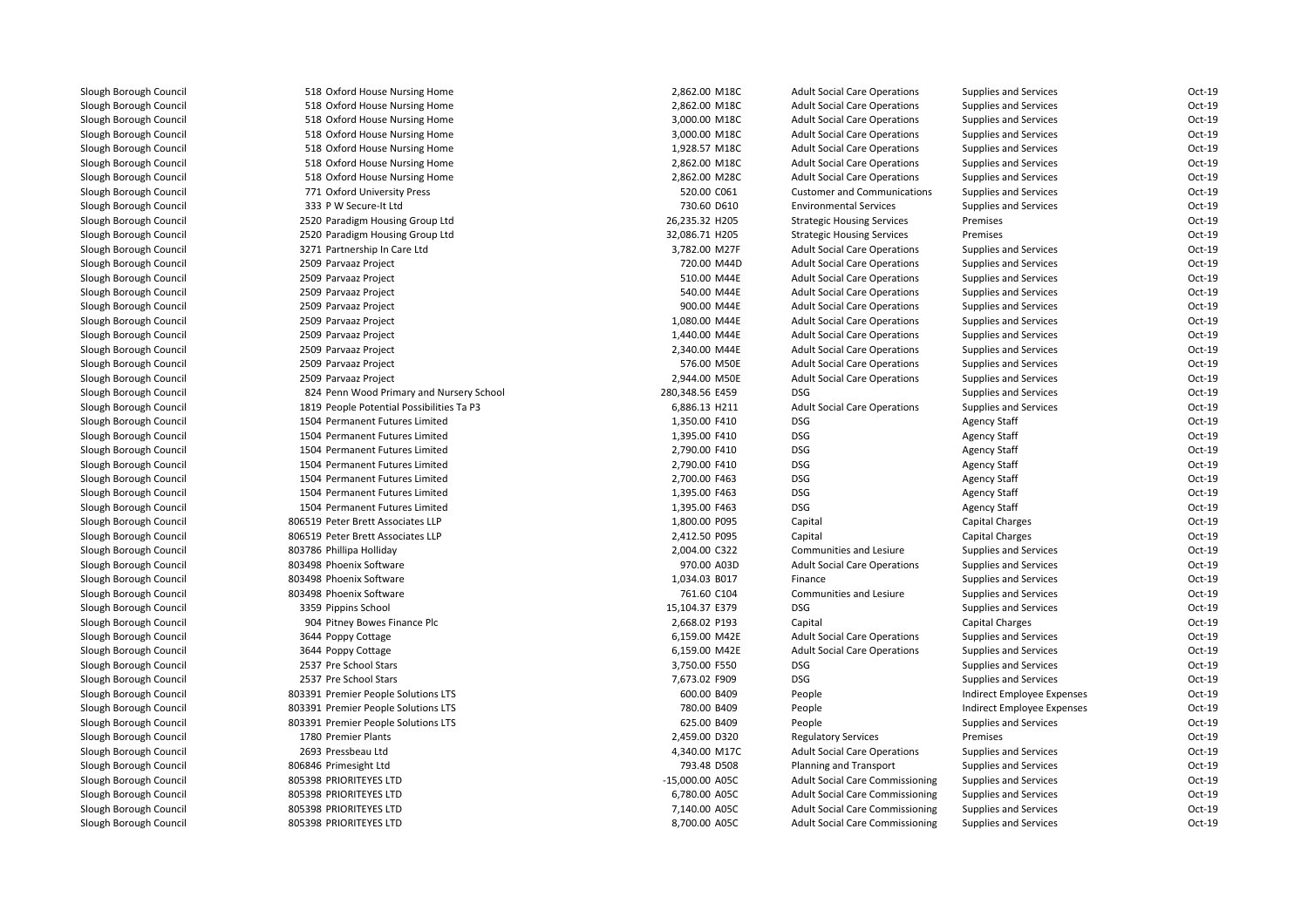| 806052 PRIORS COURT FOUNDATION          | 23,158.00 F462  | <b>DSG</b>                          | Supplies and Services        | $Oct-19$ |
|-----------------------------------------|-----------------|-------------------------------------|------------------------------|----------|
| 806052 PRIORS COURT FOUNDATION          | 7,380.00 F462   | <b>DSG</b>                          | Supplies and Services        | Oct-19   |
| 806052 PRIORS COURT FOUNDATION          | 69,474.68 F462  | <b>DSG</b>                          | <b>Supplies and Services</b> | Oct-19   |
| 849 Priory Primary School               | 455,328.34 E389 | <b>DSG</b>                          | Supplies and Services        | Oct-19   |
| 805949 Promedica24 UK Limited           | 2,914.29 M48C   | <b>Adult Social Care Operations</b> | Supplies and Services        | Oct-19   |
| 805519 Prospects Services               | 2,317.50 C406   | Communities and Lesiure             | Indirect Employee Expenses   | Oct-19   |
| 805519 Prospects Services               | 2,317.50 C406   | Communities and Lesiure             | Indirect Employee Expenses   | Oct-19   |
| 805519 Prospects Services               | 1,597.50 C406   | Communities and Lesiure             | Indirect Employee Expenses   | Oct-19   |
| 806538 Public Clocks Ltd                | 3,510.00 P093   | Capital                             | Capital Charges              | Oct-19   |
| 806492 PW Safety Ltd                    | 500.00 P168     | Capital                             | Supplies and Services        | Oct-19   |
| 806645 QA Ltd                           | 799.00 B203     | <b>Strategy and Performance</b>     | Indirect Employee Expenses   | Oct-19   |
| 1138 Qed Slough Ltd                     | 19,789.28 P093  | Capital                             | <b>Capital Charges</b>       | Oct-19   |
| 1138 Qed Slough Ltd                     | 4,332.48 F868   | Children, Learning and Skills       | <b>Supplies and Services</b> | Oct-19   |
| 1138 Qed Slough Ltd                     | 567,081.12 F868 | Children, Learning and Skills       | <b>Supplies and Services</b> | Oct-19   |
| 2376 Quality Care Homes Uk Ltd          | 7,200.00 M26E   | <b>Adult Social Care Operations</b> | Supplies and Services        | Oct-19   |
| 1983 Quality Fire Safety Management Ltd | 750.00 P193     | Capital                             | Capital Charges              | $Oct-19$ |
| 3006 Quench.Me.Uk Limited               | 840.00 B068     | <b>Building Management</b>          | <b>Supplies and Services</b> | Oct-19   |
| 3006 Quench.Me.Uk Limited               | 630.00 B068     | <b>Building Management</b>          | Supplies and Services        | Oct-19   |
| 1942 Quickson (South & West) Ltd        | 446,963.80 P180 | Capital                             | <b>Capital Charges</b>       | $Oct-19$ |
| 1942 Quickson (South & West) Ltd        | 206,458.27 P180 | Capital                             | <b>Capital Charges</b>       | Oct-19   |
| 2685 R.E.A.C.H                          | 4,757.52 M26E   | <b>Adult Social Care Operations</b> | Supplies and Services        | Oct-19   |
| 2685 R.E.A.C.H                          | 4,959.40 M26E   | <b>Adult Social Care Operations</b> | Supplies and Services        | Oct-19   |
| 2685 R.E.A.C.H                          | 6,400.00 M26E   | <b>Adult Social Care Operations</b> | Supplies and Services        | Oct-19   |
| 2685 R.E.A.C.H                          | 6,471.44 M26E   | <b>Adult Social Care Operations</b> | Supplies and Services        | Oct-19   |
| 2685 R.E.A.C.H                          | 7,056.00 M26E   | <b>Adult Social Care Operations</b> | Supplies and Services        | Oct-19   |
| 2685 R.E.A.C.H                          | -521.80 M26E    | <b>Adult Social Care Operations</b> | <b>External Receipts</b>     | Oct-19   |
| 1305 Rackspace Limited                  | 3,050.56 B342   | Digital and Strategic IT            | Supplies and Services        | Oct-19   |
| 805836 Re: Bourne T/A New Adventures    | 700.40 C322     | Communities and Lesiure             | Supplies and Services        | Oct-19   |
| 805444 Reading Transport Ltd            | 11,955.80 D512  | Planning and Transport              | <b>Supplies and Services</b> | Oct-19   |
| 806371 Red Snapper Managed Services     | 13,849.02 B009  | Finance                             | Supplies and Services        | Oct-19   |
| 804359 Redacted                         | 1,016.64 F123   | Children, Learning and Skills       | Supplies and Services        | Oct-19   |
| 805307 Redacted                         | 1,152.86 F909   | <b>DSG</b>                          | Supplies and Services        | Oct-19   |
| 805267 Redacted                         | 1,646.62 F909   | <b>DSG</b>                          | <b>Supplies and Services</b> | Oct-19   |
| 803864 Redacted                         | 688.64 F909     | <b>DSG</b>                          | <b>Supplies and Services</b> | Oct-19   |
| 806541 Redacted                         | 7,256.87 F909   | <b>DSG</b>                          | Supplies and Services        | Oct-19   |
| 803807 Redacted                         | 978.76 F909     | <b>DSG</b>                          | <b>Supplies and Services</b> | Oct-19   |
| 804763 Redacted                         | 720.43 F909     | <b>DSG</b>                          | Supplies and Services        | Oct-19   |
| 806671 Redacted                         | 576.43 F909     | <b>DSG</b>                          | Supplies and Services        | Oct-19   |
| 803825 Redacted                         | 1,834.22 F909   | <b>DSG</b>                          | Supplies and Services        | Oct-19   |
| 804932 Redacted                         | 537.54 F909     | <b>DSG</b>                          | Supplies and Services        | Oct-19   |
| 804707 Redacted                         | 511.10 F909     | <b>DSG</b>                          | Supplies and Services        | Oct-19   |
| 3251 Redacted                           | 925.55 F909     | DSG                                 | Supplies and Services        | Oct-19   |
| 803853 Redacted                         | 975.06 F909     | <b>DSG</b>                          | Supplies and Services        | Oct-19   |
| 803884 Redacted                         | 684.49 F909     | <b>DSG</b>                          | Supplies and Services        | Oct-19   |
| 806721 Redacted                         | 800.54 F909     | <b>DSG</b>                          | Supplies and Services        | Oct-19   |
| 803842 Redacted                         | 714.93 F909     | <b>DSG</b>                          | Supplies and Services        | $Oct-19$ |
| 805806 Redacted                         | 948.23 F909     | <b>DSG</b>                          | <b>Supplies and Services</b> | Oct-19   |
| 805317 Redacted                         | 864.64 F909     | <b>DSG</b>                          | Supplies and Services        | Oct-19   |
| 804597 Redline Buses Ltd                | 4,840.13 D512   | Planning and Transport              | Supplies and Services        | $Oct-19$ |
| 804597 Redline Buses Ltd                | 5,042.91 D512   | Planning and Transport              | <b>Supplies and Services</b> | Oct-19   |
| 6 Re-Format Llp                         | 1,259.25 H214   | <b>Strategic Housing Services</b>   | Premises                     | Oct-19   |
| 6 Re-Format Llp                         | 1,425.00 H214   | <b>Strategic Housing Services</b>   | Premises                     | Oct-19   |
|                                         |                 |                                     |                              |          |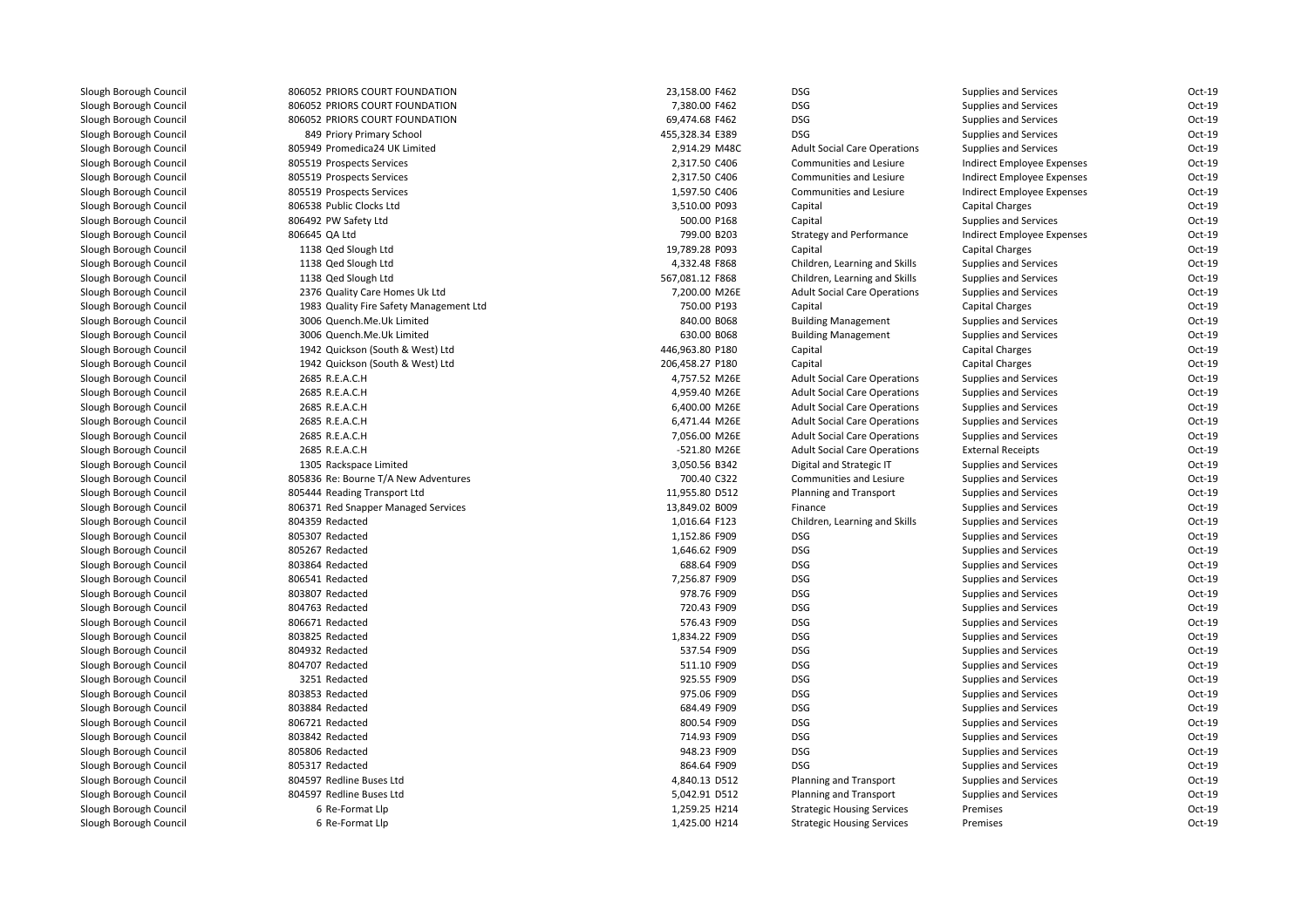| 6 Re-Format Llp                                    | 3,264.00 P206    | Capital                             | <b>Capital Charges</b>                | Oct-19           |
|----------------------------------------------------|------------------|-------------------------------------|---------------------------------------|------------------|
| 6 Re-Format Llp                                    | 3,264.00 P207    | Capital                             | <b>Capital Charges</b>                | Oct-19           |
| 3486 Response Organisation                         | 1,818.60 M42F    | <b>Adult Social Care Operations</b> | <b>Supplies and Services</b>          | $Oct-19$         |
| 3486 Response Organisation                         | 1,818.60 M42F    | <b>Adult Social Care Operations</b> | <b>Supplies and Services</b>          | Oct-19           |
| 3486 Response Organisation                         | 2,273.25 M42F    | <b>Adult Social Care Operations</b> | Supplies and Services                 | Oct-19           |
|                                                    | 2,453.92 M42F    | <b>Adult Social Care Operations</b> | <b>Supplies and Services</b>          | $Oct-19$         |
| 3486 Response Organisation                         |                  |                                     |                                       | Oct-19           |
| 3486 Response Organisation                         | 3,067.40 M42F    | <b>Adult Social Care Operations</b> | Supplies and Services                 |                  |
| 1893 Ricardo-Aea Limited                           | $-1,052.00$ D224 | Planning and Transport              | Supplies and Services                 | Oct-19<br>Oct-19 |
| 1893 Ricardo-Aea Limited                           | 1,052.00 D224    | Planning and Transport              | Supplies and Services                 |                  |
| 805200 RJ Morgan Fencing Ltd                       | 1,860.00 D760    | <b>Environmental Services</b>       | Supplies and Services                 | $Oct-19$         |
| 805200 RJ Morgan Fencing Ltd                       | 780.00 D880      | Planning and Transport              | Supplies and Services                 | Oct-19           |
| 805200 RJ Morgan Fencing Ltd                       | 2,180.00 D880    | <b>Planning and Transport</b>       | Supplies and Services                 | Oct-19           |
| 805200 RJ Morgan Fencing Ltd                       | 890.00 D880      | Planning and Transport              | <b>Supplies and Services</b>          | Oct-19           |
| 1553 Robyn Baker                                   | 892.50 C322      | Communities and Lesiure             | <b>Supplies and Services</b>          | Oct-19           |
| 805054 Rollapaluza Ltd                             | 660.00 D508      | Planning and Transport              | Supplies and Services                 | Oct-19           |
| 805054 Rollapaluza Ltd                             | 660.00 D508      | Planning and Transport              | <b>Supplies and Services</b>          | Oct-19           |
| 805580 Rouge Media                                 | 1,200.00 A01P    | Public Health                       | Supplies and Services                 | Oct-19           |
| 805580 Rouge Media                                 | 4,200.00 A07M    | <b>Adult Social Care Operations</b> | Supplies and Services                 | Oct-19           |
| 696 Royal Borough Of Windsor And Maidenhead        | 44,657.24 F210   | Communities and Lesiure             | Salaries and Wages-Employees Expenses | $Oct-19$         |
| 696 Royal Borough Of Windsor And Maidenhead        | 1,815.00 M44E    | <b>Adult Social Care Operations</b> | Supplies and Services                 | Oct-19           |
| 696 Royal Borough Of Windsor And Maidenhead        | 646.10 M80F      | <b>Adult Social Care Operations</b> | Supplies and Services                 | Oct-19           |
| 356 Royal Mail Group Ltd                           | 1,377.03 B246    | Governance                          | <b>Supplies and Services</b>          | $Oct-19$         |
| 356 Royal Mail Group Ltd                           | 1,205.29 B246    | Governance                          | Supplies and Services                 | Oct-19           |
| 2168 RSM Risk Assurance Services LLP               | 21,299.00 B132   | Finance                             | Supplies and Services                 | Oct-19           |
| 2168 RSM Risk Assurance Services LLP               | 24,225.00 B132   | Finance                             | <b>Supplies and Services</b>          | $Oct-19$         |
| 2168 RSM Risk Assurance Services LLP               | 25,601.00 B132   | Finance                             | Supplies and Services                 | $Oct-19$         |
| 2168 RSM Risk Assurance Services LLP               | 28,200.00 B132   | Finance                             | <b>Supplies and Services</b>          | Oct-19           |
| 805811 Running Imp Ltd                             | 771.99 C001      | Communities and Lesiure             | Premises                              | Oct-19           |
| 805811 Running Imp Ltd                             | 718.77 C001      | Communities and Lesiure             | Premises                              | Oct-19           |
| 842 Ryvers Primary School                          | 27,519.29 E399   | <b>DSG</b>                          | Supplies and Services                 | Oct-19           |
| 806398 Saba Park UK Services Limited               | 12,385.01 D010   | Planning and Transport              | Supplies and Services                 | Oct-19           |
| 806398 Saba Park UK Services Limited               | 12,760.08 D122   | Planning and Transport              | Premises                              | Oct-19           |
| 806398 Saba Park UK Services Limited               | 557.42 D123      | Planning and Transport              | Supplies and Services                 | Oct-19           |
| 806398 Saba Park UK Services Limited               | 569.02 D123      | Planning and Transport              | Supplies and Services                 | Oct-19           |
| 806398 Saba Park UK Services Limited               | 2,044.37 D123    | Planning and Transport              | <b>Supplies and Services</b>          | Oct-19           |
| 806398 Saba Park UK Services Limited               | 2,304.90 D123    | Planning and Transport              | Supplies and Services                 | Oct-19           |
| 806398 Saba Park UK Services Limited               | 6,521.14 D123    | Planning and Transport              | Supplies and Services                 | Oct-19           |
| 806398 Saba Park UK Services Limited               | 104,819.85 D123  | Planning and Transport              | Supplies and Services                 | $Oct-19$         |
| 806398 Saba Park UK Services Limited               | 11,646.65 D122   | Planning and Transport              | Supplies and Services                 | Oct-19           |
| 806398 Saba Park UK Services Limited               | 1,544.97 D123    | Planning and Transport              | Supplies and Services                 | Oct-19           |
| 3729 Sainsburys Business Direct                    | 1,950.00 D305    | <b>Customer and Communications</b>  | <b>Supplies and Services</b>          | $Oct-19$         |
| 3729 Sainsburys Business Direct                    | 1,950.00 D305    | <b>Customer and Communications</b>  | <b>Supplies and Services</b>          | $Oct-19$         |
| 3729 Sainsburys Business Direct                    | 1,950.00 D305    | <b>Customer and Communications</b>  | Supplies and Services                 | Oct-19           |
| 3729 Sainsburys Business Direct                    | 1,950.00 D305    | <b>Customer and Communications</b>  | <b>Supplies and Services</b>          | Oct-19           |
| 3729 Sainsburys Business Direct                    | 1,950.00 D305    | <b>Customer and Communications</b>  | Supplies and Services                 | Oct-19           |
| 805875 Salutem LD Bidco IV Limited T/A Ambito Care | 4,494.56 M26E    | <b>Adult Social Care Operations</b> | Supplies and Services                 | Oct-19           |
| 805875 Salutem LD Bidco IV Limited T/A Ambito Care | $-611.59$ M26E   | <b>Adult Social Care Operations</b> | <b>External Receipts</b>              | Oct-19           |
| 2236 Sam International                             | 2,340.00 P193    | Capital                             | <b>Capital Charges</b>                | Oct-19           |
| 805114 Sandberg LLP                                | 1,350.00 B079    | Regeneration                        | Supplies and Services                 | Oct-19           |
| 805114 Sandberg LLP                                | 5,235.00 B079    | Regeneration                        | Supplies and Services                 | Oct-19           |
| 804350 Sandra's Childcare                          | 948.49 F909      | <b>DSG</b>                          | <b>Supplies and Services</b>          | Oct-19           |
| 925 Sara Wood                                      | 675.00 D320      | <b>Regulatory Services</b>          | <b>Supplies and Services</b>          | Oct-19           |
|                                                    |                  |                                     |                                       |                  |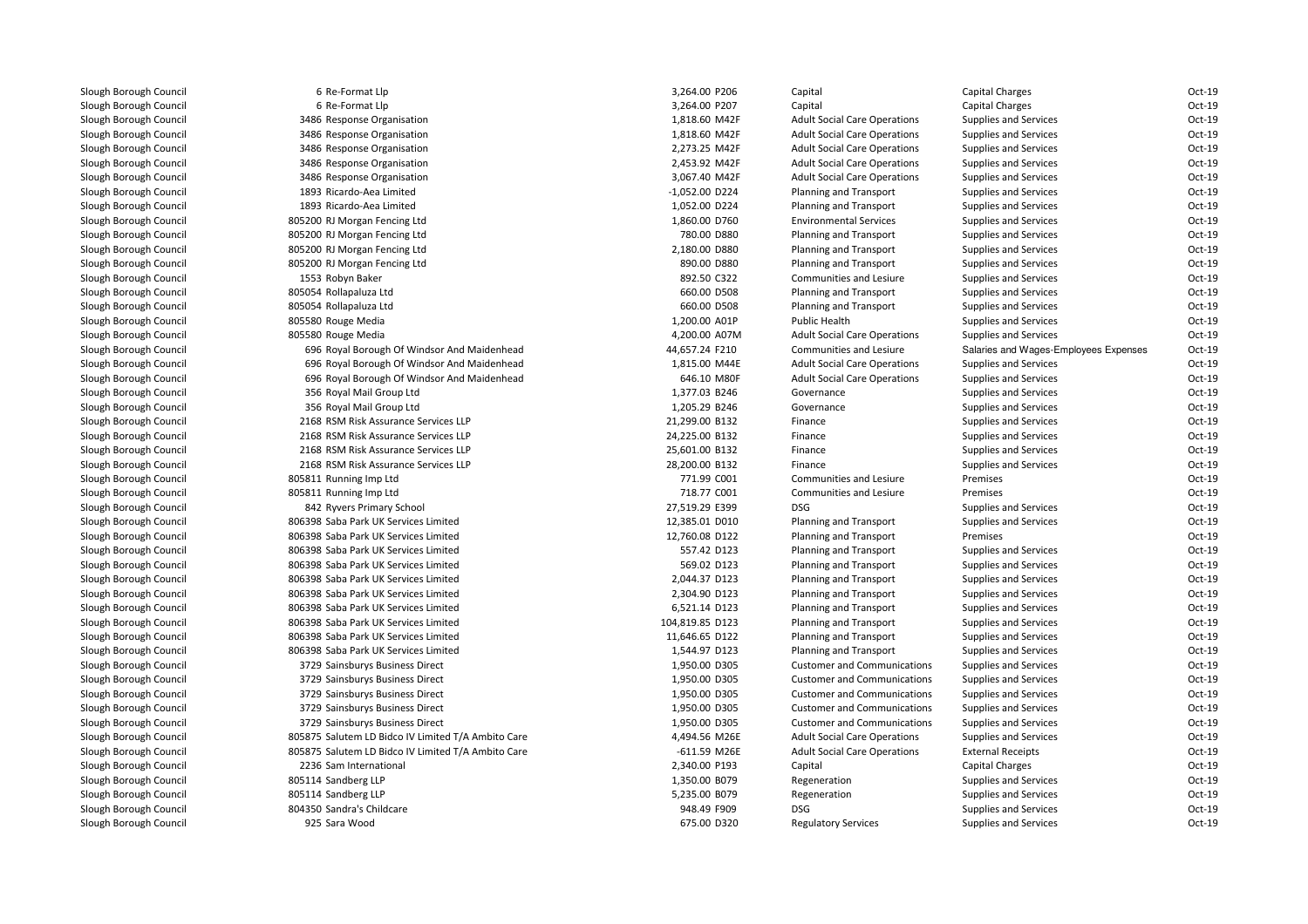| 925 Sara Wood                                 | 650.00 D320       | <b>Regulatory Services</b>          | <b>Supplies and Services</b> | Oct-19   |
|-----------------------------------------------|-------------------|-------------------------------------|------------------------------|----------|
| 925 Sara Wood                                 | 950.00 D320       | <b>Regulatory Services</b>          | <b>Supplies and Services</b> | Oct-19   |
| 925 Sara Wood                                 | 650.00 D320       | <b>Regulatory Services</b>          | <b>Supplies and Services</b> | Oct-19   |
| 1580 Savills (UK) Ltd                         | 150,000.00 P406   | Capital                             | Capital Charges              | Oct-19   |
| 1580 Savills (UK) Ltd                         | 7,500.00 J606     | Housing Revenue Account             | Supplies and Services        | Oct-19   |
| 1580 Savills (UK) Ltd                         | 1,250.00 J606     | Housing Revenue Account             | <b>Supplies and Services</b> | Oct-19   |
| 1607 Scott Stemp                              | 750.00 H009       | Finance                             | <b>Supplies and Services</b> | Oct-19   |
| 1661 Scottish And Southern Electricity        | 1,487.91 J018     | Housing Revenue Account             | <b>Supplies and Services</b> | Oct-19   |
| 1022 Sdk Environmental Ltd                    | 6,250.00 C001     | Communities and Lesiure             | <b>Supplies and Services</b> | Oct-19   |
| 1022 Sdk Environmental Ltd                    | 6,250.00 C001     | Communities and Lesiure             | <b>Supplies and Services</b> | Oct-19   |
| 1022 Sdk Environmental Ltd                    | 745.00 D900       | <b>Environmental Services</b>       | <b>Supplies and Services</b> | Oct-19   |
| 3169 Seeability                               | 8,210.13 M26E     | <b>Adult Social Care Operations</b> | <b>Supplies and Services</b> | Oct-19   |
| 3169 Seeability                               | 7,945.29 M26E     | <b>Adult Social Care Operations</b> | Supplies and Services        | Oct-19   |
| 1935 Selborne Chambers                        | 4,050.00 P128     | Capital                             | <b>Capital Charges</b>       | Oct-19   |
| 2585 Seymour House                            | 672.00 M26E       | <b>Adult Social Care Operations</b> | <b>Supplies and Services</b> | Oct-19   |
| 2585 Seymour House                            | 7,000.00 M26E     | <b>Adult Social Care Operations</b> | <b>Supplies and Services</b> | Oct-19   |
| 2585 Seymour House                            | 8,784.00 M26E     | <b>Adult Social Care Operations</b> | <b>Supplies and Services</b> | Oct-19   |
| 2585 Seymour House                            | 17,568.00 M26E    | <b>Adult Social Care Operations</b> | Supplies and Services        | Oct-19   |
| 2585 Seymour House                            | 33,926.89 M26E    | <b>Adult Social Care Operations</b> | <b>Supplies and Services</b> | Oct-19   |
| 2585 Seymour House                            | 537.60 M42E       | <b>Adult Social Care Operations</b> | <b>Supplies and Services</b> | Oct-19   |
| 2585 Seymour House                            | 14,054.40 M42E    | <b>Adult Social Care Operations</b> | Supplies and Services        | Oct-19   |
| 2585 Seymour House                            | 14,062.47 M42E    | <b>Adult Social Care Operations</b> | <b>Supplies and Services</b> | Oct-19   |
| 2003 Sharpe Pritchard Llp                     | 798.00 J016       | Housing Revenue Account             | <b>Supplies and Services</b> | Oct-19   |
| 804905 SHB Hire Limited                       | 30,991.64 D910    | <b>Environmental Services</b>       | Transport                    | Oct-19   |
| 806851 Shelter Legal Services                 | 17,658.33 J019    | <b>Housing Revenue Account</b>      | <b>Supplies and Services</b> | Oct-19   |
| 803783 Shobana Jeyasingh Dance                | 600.00 C322       | Communities and Lesiure             | Supplies and Services        | Oct-19   |
| 805203 Shorts Agricultural Services Ltd       | 13,945.60 D342    | <b>Environmental Services</b>       | <b>Supplies and Services</b> | Oct-19   |
| 805203 Shorts Agricultural Services Ltd       | 14,077.50 D342    | <b>Environmental Services</b>       | <b>Supplies and Services</b> | $Oct-19$ |
| 805203 Shorts Agricultural Services Ltd       | 11,425.60 D342    | <b>Environmental Services</b>       | <b>Supplies and Services</b> | Oct-19   |
| 805203 Shorts Agricultural Services Ltd       | 11,751.70 D342    | <b>Environmental Services</b>       | <b>Supplies and Services</b> | Oct-19   |
| 805807 Siemens Mobility Limited               | 2,640.00 B039     | <b>Customer and Communications</b>  | <b>Supplies and Services</b> | Oct-19   |
| 805807 Siemens Mobility Limited               | 2,640.00 B039     | <b>Customer and Communications</b>  | <b>Supplies and Services</b> | Oct-19   |
| 805807 Siemens Mobility Limited               | 9,689.80 D500     | Planning and Transport              | <b>Supplies and Services</b> | Oct-19   |
| 805807 Siemens Mobility Limited               | 9,689.81 D500     | Planning and Transport              | <b>Supplies and Services</b> | Oct-19   |
| 805303 Sign Health                            | 3,576.47 M27C     | <b>Adult Social Care Operations</b> | <b>Supplies and Services</b> | Oct-19   |
| 813 Site-Equip Ltd                            | 504.00 C001       | Communities and Lesiure             | Premises                     | Oct-19   |
| 2853 Skyways Hotel                            | 900.00 J016       | Housing Revenue Account             | Supplies and Services        | Oct-19   |
| 2853 Skyways Hotel                            | 1,860.00 J016     | Housing Revenue Account             | <b>Supplies and Services</b> | Oct-19   |
| 2853 Skyways Hotel                            | 1,860.00 J016     | Housing Revenue Account             | <b>Supplies and Services</b> | Oct-19   |
| 3333 Slk Services                             | 8,515.00 F123     | Children, Learning and Skills       | Supplies and Services        | Oct-19   |
| 1459 Slough And Eton C E School               | 1,548.39 E769     | <b>DSG</b>                          | <b>Supplies and Services</b> | Oct-19   |
| 2466 Slough Childrens Services Trust Limited  | 15,000.00 M99C    | Children, Learning and Skills       | Supplies and Services        | Oct-19   |
| 2466 Slough Childrens Services Trust Limited  | 30,400.00 M99C    | Children, Learning and Skills       | <b>Supplies and Services</b> | Oct-19   |
| 2466 Slough Childrens Services Trust Limited  | 2,262,088.58 M99C | Children, Learning and Skills       | Supplies and Services        | Oct-19   |
| 2466 Slough Childrens Services Trust Limited  | 50,000.00 M99C    | Children, Learning and Skills       | <b>Supplies and Services</b> | Oct-19   |
| 2466 Slough Childrens Services Trust Limited  | 17,428.57 M28E    | <b>Adult Social Care Operations</b> | <b>Supplies and Services</b> | Oct-19   |
| 2466 Slough Childrens Services Trust Limited  | 600.00 B409       | People                              | <b>Supplies and Services</b> | Oct-19   |
| 276 Slough Community Transport & Shopmobility | 500.16 M44E       | <b>Adult Social Care Operations</b> | <b>Supplies and Services</b> | Oct-19   |
| 1913 Slough Crossroads Caring For Carers      | 515.52 M44D       | <b>Adult Social Care Operations</b> | <b>Supplies and Services</b> | Oct-19   |
| 1913 Slough Crossroads Caring For Carers      | 966.60 M44E       | <b>Adult Social Care Operations</b> | <b>Supplies and Services</b> | Oct-19   |
| 1913 Slough Crossroads Caring For Carers      | 1,206.60 M44E     | <b>Adult Social Care Operations</b> | <b>Supplies and Services</b> | Oct-19   |
| 1913 Slough Crossroads Caring For Carers      | 1,063.26 M44E     | <b>Adult Social Care Operations</b> | <b>Supplies and Services</b> | Oct-19   |
|                                               |                   |                                     |                              |          |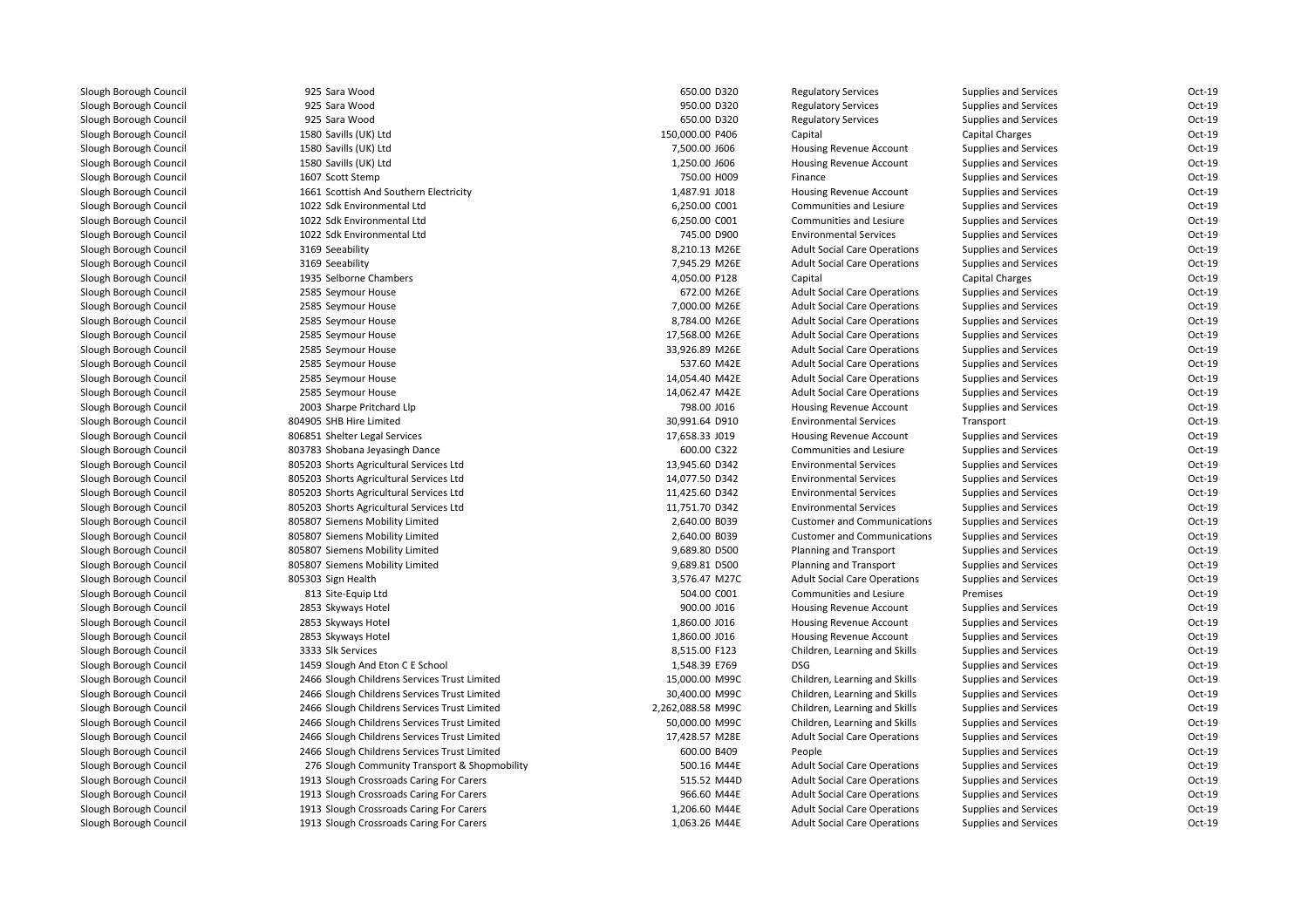| 1913 Slough Crossroads Caring For Carers              | 628.29 M44E     | <b>Adult Social Care Operations</b> | <b>Supplies and Services</b> | Oct-19 |
|-------------------------------------------------------|-----------------|-------------------------------------|------------------------------|--------|
| 1913 Slough Crossroads Caring For Carers              | 576.18 M44E     | <b>Adult Social Care Operations</b> | <b>Supplies and Services</b> | Oct-19 |
| 1913 Slough Crossroads Caring For Carers              | 1,288.80 M44E   | <b>Adult Social Care Operations</b> | <b>Supplies and Services</b> | Oct-19 |
| 1913 Slough Crossroads Caring For Carers              | 1,546.56 M44E   | <b>Adult Social Care Operations</b> | <b>Supplies and Services</b> | Oct-19 |
| 1913 Slough Crossroads Caring For Carers              | 1,608.80 M44E   | <b>Adult Social Care Operations</b> | <b>Supplies and Services</b> | Oct-19 |
| 1913 Slough Crossroads Caring For Carers              | 837.72 M44E     | <b>Adult Social Care Operations</b> | <b>Supplies and Services</b> | Oct-19 |
| 1913 Slough Crossroads Caring For Carers              | 594.83 M44F     | <b>Adult Social Care Operations</b> | <b>Supplies and Services</b> | Oct-19 |
| 1913 Slough Crossroads Caring For Carers              | 627.47 M44F     | <b>Adult Social Care Operations</b> | <b>Supplies and Services</b> | Oct-19 |
| 1913 Slough Crossroads Caring For Carers              | 836.62 M44F     | <b>Adult Social Care Operations</b> | <b>Supplies and Services</b> | Oct-19 |
| 1913 Slough Crossroads Caring For Carers              | 868.29 M44F     | <b>Adult Social Care Operations</b> | <b>Supplies and Services</b> | Oct-19 |
| 1913 Slough Crossroads Caring For Carers              | 590.00 M81C     | <b>Adult Social Care Operations</b> | <b>Supplies and Services</b> | Oct-19 |
| 1913 Slough Crossroads Caring For Carers              | 2,198.23 M81C   | <b>Adult Social Care Operations</b> | <b>Supplies and Services</b> | Oct-19 |
| 1913 Slough Crossroads Caring For Carers              | 897.45 M81C     | <b>Adult Social Care Operations</b> | <b>Supplies and Services</b> | Oct-19 |
| 1913 Slough Crossroads Caring For Carers              | 2,607.50 M81C   | <b>Adult Social Care Operations</b> | <b>Supplies and Services</b> | Oct-19 |
| 3503 Slough Day Nursery                               | 6,303.08 F909   | <b>DSG</b>                          | <b>Supplies and Services</b> | Oct-19 |
| 806746 Slough Mencap                                  | 2,760.00 A04F   | <b>Adult Social Care Operations</b> | Premises                     | Oct-19 |
| 806733 Smart Move (Estate Agents UK) LTD              | 1,525.00 A03A   | <b>Adult Social Care Operations</b> | Supplies and Services        | Oct-19 |
| 114 Solutions 4 Health Ltd                            | 11,000.00 A01P  | <b>Public Health</b>                | <b>Supplies and Services</b> | Oct-19 |
| 114 Solutions 4 Health Ltd                            | 7,500.00 A01P   | <b>Public Health</b>                | Supplies and Services        | Oct-19 |
| 114 Solutions 4 Health Ltd                            | 226,216.31 A01P | Public Health                       | <b>Supplies and Services</b> | Oct-19 |
| 1726 Sophie Dodwell                                   | 504.00 C322     | Communities and Lesiure             | <b>Supplies and Services</b> | Oct-19 |
| 806833 Sophie Weber                                   | 3,835.00 B017   | Finance                             | <b>Supplies and Services</b> | Oct-19 |
| 1598 Sorbon Estates Limited                           | -6,600.00 H205  | <b>Strategic Housing Services</b>   | Premises                     | Oct-19 |
| 1598 Sorbon Estates Limited                           | 5,694.16 H205   | <b>Strategic Housing Services</b>   | Premises                     | Oct-19 |
| 1598 Sorbon Estates Limited                           | 5,694.16 H205   | <b>Strategic Housing Services</b>   | Premises                     | Oct-19 |
| 1598 Sorbon Estates Limited                           | 5,694.16 H205   | <b>Strategic Housing Services</b>   | Premises                     | Oct-19 |
| 1611 South Bucks District Council                     | 2,167.50 D012   | Planning and Transport              | <b>Supplies and Services</b> | Oct-19 |
| 1611 South Bucks District Council                     | 11,857.50 D012  | Planning and Transport              | <b>Supplies and Services</b> | Oct-19 |
| 79 South East Employers                               | 2,766.50 B348   | People                              | <b>Supplies and Services</b> | Oct-19 |
| 710 Southern Electric Plc                             | 778.51 H203     | <b>Strategic Housing Services</b>   | Premises                     | Oct-19 |
| 710 Southern Electric Plc                             | 799.36 K089     | <b>Regulatory Services</b>          | Premises                     | Oct-19 |
| 2291 Southern Electric Power Distribution             | 7,389.70 P053   | Capital                             | Capital Charges              | Oct-19 |
| 806089 Spelthorne Borough Council                     | 15,810.00 D012  | Planning and Transport              | <b>Supplies and Services</b> | Oct-19 |
| 804781 Sports and Leisure Management Ltd              | 4,599.00 C025   | Communities and Lesiure             | <b>Supplies and Services</b> | Oct-19 |
| 804781 Sports and Leisure Management Ltd              | 2,010.00 C322   | Communities and Lesiure             | <b>Supplies and Services</b> | Oct-19 |
| 1875 Ss & Kk. Hothi                                   | 11,771.25 H205  | <b>Strategic Housing Services</b>   | Premises                     | Oct-19 |
| 1875 Ss & Kk. Hothi                                   | 15,816.66 H205  | <b>Strategic Housing Services</b>   | Premises                     | Oct-19 |
| 1875 Ss & Kk. Hothi                                   | 3,470.00 H205   | <b>Strategic Housing Services</b>   | Premises                     | Oct-19 |
| 1366 Ssi Schaefer Ltd                                 | 11,683.50 P581  | Capital                             | <b>Capital Charges</b>       | Oct-19 |
| 2019 Ssr General & Management Ltd                     | 500.00 F640     | Children, Learning and Skills       | <b>Agency Staff</b>          | Oct-19 |
| 2019 Ssr General & Management Ltd                     | 500.00 F640     | Children, Learning and Skills       | <b>Agency Staff</b>          | Oct-19 |
| 2019 Ssr General & Management Ltd                     | 1,000.00 F640   | Children, Learning and Skills       | <b>Agency Staff</b>          | Oct-19 |
| 2019 Ssr General & Management Ltd                     | 1,000.00 F640   | Children, Learning and Skills       | <b>Agency Staff</b>          | Oct-19 |
| 2019 Ssr General & Management Ltd                     | 1,000.00 F640   | Children, Learning and Skills       | <b>Agency Staff</b>          | Oct-19 |
| 2019 Ssr General & Management Ltd                     | 500.00 F640     | Children, Learning and Skills       | <b>Agency Staff</b>          | Oct-19 |
| 2019 Ssr General & Management Ltd                     | 500.00 F640     | Children, Learning and Skills       | <b>Agency Staff</b>          | Oct-19 |
| 2019 Ssr General & Management Ltd                     | 500.00 F640     | Children, Learning and Skills       | <b>Agency Staff</b>          | Oct-19 |
| 2019 Ssr General & Management Ltd                     | 1,000.00 F640   | Children, Learning and Skills       | <b>Agency Staff</b>          | Oct-19 |
| 803165 St Anthony's Catholic Primary School & Nursery | 14,752.63 E409  | <b>DSG</b>                          | <b>Supplies and Services</b> | Oct-19 |
| 3383 St Bernards Catholic Grammar School              | 362,132.96 E559 | <b>DSG</b>                          | <b>Supplies and Services</b> | Oct-19 |
| 2918 St Bernard'S Rc Preparatory School               | 14,694.13 F909  | <b>DSG</b>                          | Supplies and Services        | Oct-19 |
| 805366 St Edmund Campion Catholic Primary School      | 1,883.00 F550   | <b>DSG</b>                          | <b>Supplies and Services</b> | Oct-19 |
|                                                       |                 |                                     |                              |        |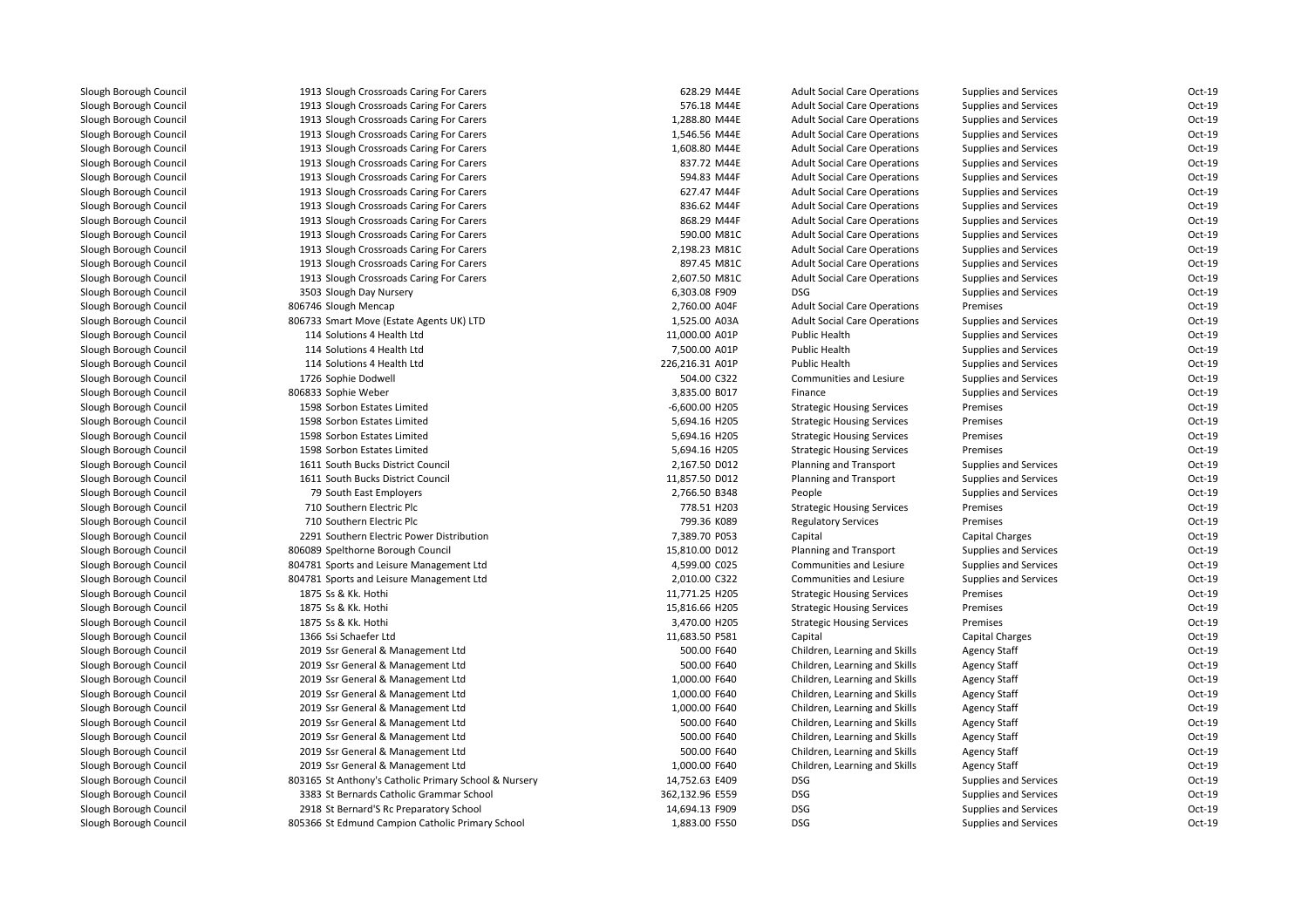| 1116 St Edwards Royal Free Ecumenical Middle School      | 9,786.00 F552  | <b>DSG</b>                             | <b>Supplies and Services</b> | Oct-19   |
|----------------------------------------------------------|----------------|----------------------------------------|------------------------------|----------|
| 803384 St Ethelberts Catholic Primary School and Nursery | 520.00 F200    | Children, Learning and Skills          | <b>Agency Staff</b>          | $Oct-19$ |
| 3547 St Ethelberts School                                | 16,417.98 E419 | <b>DSG</b>                             | <b>Supplies and Services</b> | $Oct-19$ |
| 1378 St Josephs Catholic High School                     | 12,500.00 E569 | <b>DSG</b>                             | <b>Supplies and Services</b> | Oct-19   |
| 806584 St Mattews Ltd                                    | 3,964.28 M15F  | <b>Adult Social Care Operations</b>    | Supplies and Services        | $Oct-19$ |
| 1445 Stallcombe House                                    | 53,298.00 M26E | <b>Adult Social Care Operations</b>    | <b>Supplies and Services</b> | Oct-19   |
| 468 Stannah Lift Services Ltd                            | 5,470.00 P006  | Capital                                | Capital Charges              | Oct-19   |
| 468 Stannah Lift Services Ltd                            | 6,145.00 P006  | Capital                                | Capital Charges              | Oct-19   |
| 468 Stannah Lift Services Ltd                            | 5,712.00 P006  | Capital                                | Capital Charges              | Oct-19   |
| 468 Stannah Lift Services Ltd                            | 2,555.00 P006  | Capital                                | Capital Charges              | Oct-19   |
| 804910 Stennetts Limited                                 | 5,070.00 D630  | <b>Environmental Services</b>          | <b>Supplies and Services</b> | Oct-19   |
| 804910 Stennetts Limited                                 | 1,000.00 D750  | <b>Environmental Services</b>          | <b>Supplies and Services</b> | Oct-19   |
| 804910 Stennetts Limited                                 | 1,365.00 D880  | Planning and Transport                 | <b>Supplies and Services</b> | Oct-19   |
| 2687 Stepping Stones                                     | 5,133.24 M26E  | <b>Adult Social Care Operations</b>    | <b>Supplies and Services</b> | $Oct-19$ |
| 2687 Stepping Stones                                     | 5,133.24 M26E  | <b>Adult Social Care Operations</b>    | Supplies and Services        | Oct-19   |
| 2687 Stepping Stones                                     | 8,005.12 M27F  | <b>Adult Social Care Operations</b>    | <b>Supplies and Services</b> | Oct-19   |
| 2687 Stepping Stones                                     | 8,005.12 M27F  | <b>Adult Social Care Operations</b>    | Supplies and Services        | $Oct-19$ |
| 1330 Storm Technologies Ltd                              | 1,500.00 B017  | Finance                                | <b>Supplies and Services</b> | Oct-19   |
| 1330 Storm Technologies Ltd                              | 1,450.45 B017  | Finance                                | Supplies and Services        | Oct-19   |
| 1330 Storm Technologies Ltd                              | 1,706.95 B017  | Finance                                | Supplies and Services        | $Oct-19$ |
| 1330 Storm Technologies Ltd                              | 1,851.88 B017  | Finance                                | <b>Supplies and Services</b> | Oct-19   |
| 1330 Storm Technologies Ltd                              | 557.97 B342    | Digital and Strategic IT               | <b>Supplies and Services</b> | Oct-19   |
| 1330 Storm Technologies Ltd                              | 700.00 B342    | Digital and Strategic IT               | <b>Supplies and Services</b> | Oct-19   |
| 1330 Storm Technologies Ltd                              | 2,417.87 B342  | Digital and Strategic IT               | Supplies and Services        | $Oct-19$ |
| 805181 Street Furnishings Ltd                            | 1,228.50 D880  | Planning and Transport                 | Supplies and Services        | Oct-19   |
| 805181 Street Furnishings Ltd                            | 1,370.00 D880  | Planning and Transport                 | Supplies and Services        | $Oct-19$ |
| 805181 Street Furnishings Ltd                            | 1,024.00 D880  | Planning and Transport                 | Supplies and Services        | $Oct-19$ |
| 805181 Street Furnishings Ltd                            | 1,074.00 D880  | Planning and Transport                 | <b>Supplies and Services</b> | Oct-19   |
| 803291 Stroke Association                                | 27,873.25 A06C | <b>Adult Social Care Commissioning</b> | <b>Supplies and Services</b> | Oct-19   |
| 2688 Sunnyside Nursing Home                              | 2,979.80 M17C  | <b>Adult Social Care Operations</b>    | Supplies and Services        | $Oct-19$ |
| 2688 Sunnyside Nursing Home                              | 2,979.80 M17C  | <b>Adult Social Care Operations</b>    | Supplies and Services        | $Oct-19$ |
| 293 Surecare Slough                                      | 1,293.62 M44C  | <b>Adult Social Care Operations</b>    | Supplies and Services        | $Oct-19$ |
| 293 Surecare Slough                                      | 1,325.92 M44C  | <b>Adult Social Care Operations</b>    | <b>Supplies and Services</b> | $Oct-19$ |
| 293 Surecare Slough                                      | 1,025.37 M44C  | <b>Adult Social Care Operations</b>    | <b>Supplies and Services</b> | Oct-19   |
| 293 Surecare Slough                                      | 508.14 M44C    | <b>Adult Social Care Operations</b>    | <b>Supplies and Services</b> | $Oct-19$ |
| 293 Surecare Slough                                      | 509.04 M44C    | <b>Adult Social Care Operations</b>    | Supplies and Services        | $Oct-19$ |
| 293 Surecare Slough                                      | 527.32 M44C    | <b>Adult Social Care Operations</b>    | <b>Supplies and Services</b> | Oct-19   |
| 293 Surecare Slough                                      | 527.32 M44C    | <b>Adult Social Care Operations</b>    | Supplies and Services        | Oct-19   |
| 293 Surecare Slough                                      | 545.60 M44C    | <b>Adult Social Care Operations</b>    | <b>Supplies and Services</b> | Oct-19   |
| 293 Surecare Slough                                      | 581.76 M44C    | <b>Adult Social Care Operations</b>    | Supplies and Services        | Oct-19   |
| 293 Surecare Slough                                      | 636.13 M44C    | <b>Adult Social Care Operations</b>    | <b>Supplies and Services</b> | $Oct-19$ |
| 293 Surecare Slough                                      | 745.38 M44C    | <b>Adult Social Care Operations</b>    | Supplies and Services        | Oct-19   |
| 293 Surecare Slough                                      | 762.35 M44C    | <b>Adult Social Care Operations</b>    | Supplies and Services        | $Oct-19$ |
| 293 Surecare Slough                                      | 781.27 M44C    | <b>Adult Social Care Operations</b>    | Supplies and Services        | Oct-19   |
| 293 Surecare Slough                                      | 888.53 M44C    | <b>Adult Social Care Operations</b>    | <b>Supplies and Services</b> | Oct-19   |
| 293 Surecare Slough                                      | 1,015.98 M44C  | <b>Adult Social Care Operations</b>    | Supplies and Services        | $Oct-19$ |
| 293 Surecare Slough                                      | 1,017.48 M44C  | <b>Adult Social Care Operations</b>    | Supplies and Services        | Oct-19   |
| 293 Surecare Slough                                      | 1,141.84 M44C  | <b>Adult Social Care Operations</b>    | Supplies and Services        | $Oct-19$ |
| 293 Surecare Slough                                      | 1,144.86 M44C  | <b>Adult Social Care Operations</b>    | <b>Supplies and Services</b> | Oct-19   |
| 293 Surecare Slough                                      | 1,145.34 M44C  | <b>Adult Social Care Operations</b>    | <b>Supplies and Services</b> | Oct-19   |
| 293 Surecare Slough                                      | 1,732.00 M44C  | <b>Adult Social Care Operations</b>    | Supplies and Services        | Oct-19   |
| 293 Surecare Slough                                      | 1,781.92 M44C  | <b>Adult Social Care Operations</b>    | <b>Supplies and Services</b> | Oct-19   |
|                                                          |                |                                        |                              |          |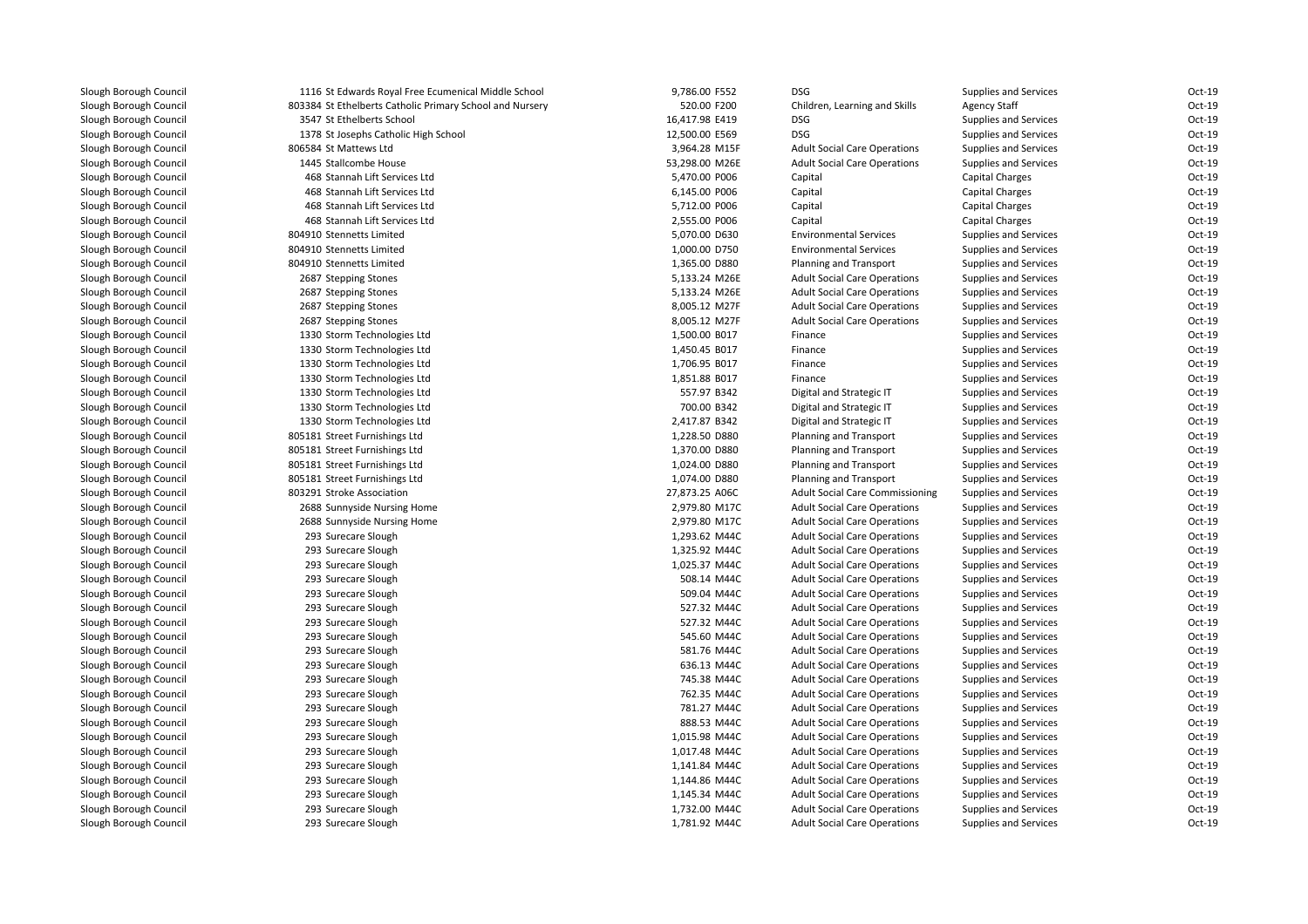293 Surecare Slough 293 Surecare Slough 293 Surecare Slough 293 Surecare Slough 293 Surecare Slough 293 Surecare Slough 293 Surecare Slough 293 Surecare Slough 293 Surecare Slough 293 Surecare Slough 293 Surecare Slough 293 Surecare Slough 293 Surecare Slough 293 Surecare Slough 293 Surecare Slough 293 Surecare Slough 293 Surecare Slough 293 Surecare Slough 293 Surecare Slough293 Surecare Slough 293 Surecare Slough 293 Surecare Slough293 Surecare Slough 293 Surecare Slough 293 Surecare Slough 293 Surecare Slough 293 Surecare Slough 293 Surecare Slough 293 Surecare Slough 293 Surecare Slough 293 Surecare Slough 293 Surecare Slough 293 Surecare Slough 293 Surecare Slough 293 Surecare Slough 293 Surecare Slough 293 Surecare Slough 293 Surecare Slough 293 Surecare Slough 293 Surecare Slough 803668 Surrey Disabled People's Partnership 1724 Susan Nash 1724 Susan Nash 804906 T H White Limited 803464 TAIRA FOO 807 Tavcom Ltd 1677 Taylorfitch 1677 Taylorfitch 805683 Team Carita DCS Limited 805683 Team Carita DCS Limited 805683 Team Carita DCS Limited805683 Team Carita DCS Limited

| Slough                      | 2,280.90 M44C  | <b>Adult Social Care Operations</b>    | <b>Supplies and Services</b> | Oct-19   |
|-----------------------------|----------------|----------------------------------------|------------------------------|----------|
| Slough                      | 2,282.67 M44C  | <b>Adult Social Care Operations</b>    | <b>Supplies and Services</b> | $Oct-19$ |
| Slough                      | 2,289.14 M44C  | <b>Adult Social Care Operations</b>    | <b>Supplies and Services</b> | Oct-19   |
| Slough                      | 2,289.74 M44C  | <b>Adult Social Care Operations</b>    | <b>Supplies and Services</b> | Oct-19   |
| Slough                      | 2,290.68 M44C  | <b>Adult Social Care Operations</b>    | <b>Supplies and Services</b> | Oct-19   |
| Slough                      | 2,327.04 M44C  | <b>Adult Social Care Operations</b>    | <b>Supplies and Services</b> | Oct-19   |
| Slough                      | 2,359.44 M44C  | <b>Adult Social Care Operations</b>    | Supplies and Services        | Oct-19   |
| Slough                      | 2,540.88 M44C  | <b>Adult Social Care Operations</b>    | <b>Supplies and Services</b> | Oct-19   |
| Slough                      | 2,795.43 M44C  | <b>Adult Social Care Operations</b>    | <b>Supplies and Services</b> | $Oct-19$ |
| Slough                      | 2,817.60 M44C  | <b>Adult Social Care Operations</b>    | <b>Supplies and Services</b> | $Oct-19$ |
| Slough                      | 3,217.50 M44C  | <b>Adult Social Care Operations</b>    | <b>Supplies and Services</b> | $Oct-19$ |
| Slough                      | 545.29 M44C    | <b>Adult Social Care Operations</b>    | <b>Supplies and Services</b> | Oct-19   |
| Slough                      | 635.23 M44C    | <b>Adult Social Care Operations</b>    | <b>Supplies and Services</b> | Oct-19   |
| Slough                      | 994.15 M44C    | <b>Adult Social Care Operations</b>    | <b>Supplies and Services</b> | $Oct-19$ |
| Slough                      | 1,199.70 M44C  | <b>Adult Social Care Operations</b>    | <b>Supplies and Services</b> | Oct-19   |
| Slough                      | 1,340.70 M44C  | <b>Adult Social Care Operations</b>    | <b>Supplies and Services</b> | Oct-19   |
| Slough                      | 545.60 M44C    | <b>Adult Social Care Operations</b>    | <b>Supplies and Services</b> | $Oct-19$ |
| Slough                      | 1,818.70 M44C  | <b>Adult Social Care Operations</b>    | <b>Supplies and Services</b> | Oct-19   |
| Slough                      | 861.24 M44C    | <b>Adult Social Care Operations</b>    | <b>Supplies and Services</b> | $Oct-19$ |
| Slough                      | 636.30 M44D    | <b>Adult Social Care Operations</b>    | <b>Supplies and Services</b> | $Oct-19$ |
| Slough                      | 1,150.11 M44D  | <b>Adult Social Care Operations</b>    | <b>Supplies and Services</b> | Oct-19   |
| Slough                      | 2,283.08 M44D  | <b>Adult Social Care Operations</b>    | <b>Supplies and Services</b> | Oct-19   |
| Slough                      | 2,286.67 M44D  | <b>Adult Social Care Operations</b>    | <b>Supplies and Services</b> | $Oct-19$ |
| Slough                      | 2,290.34 M44D  | <b>Adult Social Care Operations</b>    | <b>Supplies and Services</b> | Oct-19   |
| Slough                      | 2,399.70 M44D  | <b>Adult Social Care Operations</b>    | <b>Supplies and Services</b> | Oct-19   |
| Slough                      | 2,797.94 M44D  | <b>Adult Social Care Operations</b>    | Supplies and Services        | $Oct-19$ |
| Slough                      | 2,520.96 M44D  | <b>Adult Social Care Operations</b>    | <b>Supplies and Services</b> | $Oct-19$ |
| Slough                      | 1,447.44 M44D  | <b>Adult Social Care Operations</b>    | <b>Supplies and Services</b> | Oct-19   |
| Slough                      | 572.88 M44E    | <b>Adult Social Care Operations</b>    | <b>Supplies and Services</b> | Oct-19   |
| Slough                      | 1,013.24 M44E  | <b>Adult Social Care Operations</b>    | <b>Supplies and Services</b> | $Oct-19$ |
| Slough                      | 1,271.02 M44E  | <b>Adult Social Care Operations</b>    | <b>Supplies and Services</b> | $Oct-19$ |
| Slough                      | 1,160.19 M44F  | <b>Adult Social Care Operations</b>    | <b>Supplies and Services</b> | $Oct-19$ |
| Slough                      | 1,158.68 M44F  | <b>Adult Social Care Operations</b>    | <b>Supplies and Services</b> | Oct-19   |
| Slough                      | 2.281.88 M47D  | <b>Adult Social Care Operations</b>    | <b>Supplies and Services</b> | $Oct-19$ |
| Slough                      | 1,402.09 M48C  | <b>Adult Social Care Operations</b>    | <b>Supplies and Services</b> | Oct-19   |
| Slough                      | 636.13 M48C    | <b>Adult Social Care Operations</b>    | <b>Supplies and Services</b> | Oct-19   |
| Slough                      | 1,773.46 M48C  | <b>Adult Social Care Operations</b>    | <b>Supplies and Services</b> | Oct-19   |
| Slough                      | 2,036.72 M48C  | <b>Adult Social Care Operations</b>    | <b>Supplies and Services</b> | Oct-19   |
| Slough                      | 2,545.20 M48C  | <b>Adult Social Care Operations</b>    | <b>Supplies and Services</b> | Oct-19   |
| Slough                      | 2,287.24 M48C  | <b>Adult Social Care Operations</b>    | <b>Supplies and Services</b> | $Oct-19$ |
| sabled People's Partnership | 32,048.02 A02C | <b>Adult Social Care Commissioning</b> | <b>Supplies and Services</b> | Oct-19   |
| sh                          | 1,762.00 C322  | Communities and Lesiure                | <b>Supplies and Services</b> | Oct-19   |
| sh                          | 1,423.75 C322  | Communities and Lesiure                | <b>Supplies and Services</b> | $Oct-19$ |
| e Limited                   | 1,309.98 D750  | <b>Environmental Services</b>          | <b>Supplies and Services</b> | Oct-19   |
| 0                           | 1,200.00 C322  | Communities and Lesiure                | <b>Supplies and Services</b> | Oct-19   |
| td                          | 1,870.00 K089  | <b>Regulatory Services</b>             | Indirect Employee Expenses   | $Oct-19$ |
| h                           | 579.97 A04A    | <b>Adult Social Care Operations</b>    | <b>Supplies and Services</b> | $Oct-19$ |
|                             | 2,590.00 A04A  | <b>Adult Social Care Operations</b>    | <b>Supplies and Services</b> | Oct-19   |
| ita DCS Limited             | 868.00 M42C    | <b>Adult Social Care Operations</b>    | <b>Supplies and Services</b> | Oct-19   |
| ita DCS Limited             | 1,209.00 M44C  | <b>Adult Social Care Operations</b>    | <b>Supplies and Services</b> | Oct-19   |
| ita DCS Limited             | 759.64 M44C    | <b>Adult Social Care Operations</b>    | <b>Supplies and Services</b> | Oct-19   |
| ita DCS Limited             | 1,174.26 M44C  | <b>Adult Social Care Operations</b>    | <b>Supplies and Services</b> | Oct-19   |
|                             |                |                                        |                              |          |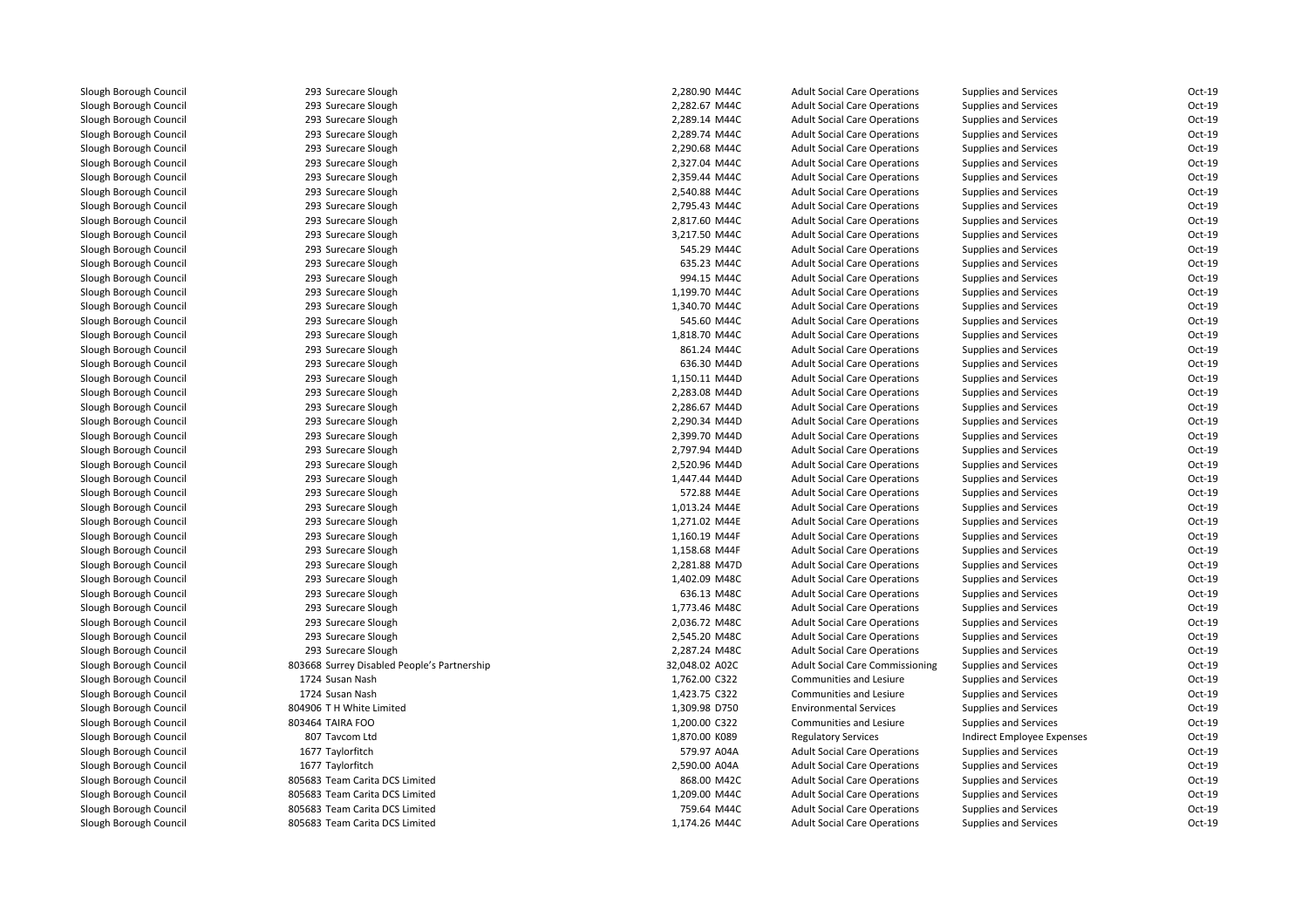| 805683 Team Carita DCS Limited               | 1,085.28 M48C   | <b>Adult Social Care Operations</b> | <b>Supplies and Services</b> | Oct-19   |
|----------------------------------------------|-----------------|-------------------------------------|------------------------------|----------|
| 3369 Teeny Boppers Montessori School         | 9,170.90 F909   | <b>DSG</b>                          | <b>Supplies and Services</b> | Oct-19   |
| 1526 Telefonica O2 Uk Ltd                    | -590.00 B023    | Finance                             | <b>Supplies and Services</b> | Oct-19   |
| 1526 Telefonica O2 Uk Ltd                    | 1,070.54 B023   | Finance                             | Supplies and Services        | $Oct-19$ |
| 1596 Teleshore (Uk) Limited                  | 1,840.50 D320   | <b>Regulatory Services</b>          | Premises                     | $Oct-19$ |
| 806836 Telford Cleaners LTD                  | 550.00 M80F     | <b>Adult Social Care Operations</b> | <b>Supplies and Services</b> | Oct-19   |
| 951 Templewood Security Systems Ltd          | 547.80 A04F     | <b>Adult Social Care Operations</b> | <b>Supplies and Services</b> | Oct-19   |
| 806703 Ten Construction Limited              | 10,875.00 C001  | Communities and Lesiure             | Premises                     | Oct-19   |
| 806335 Tennyson Finn Ltd                     | 1,457.50 C322   | Communities and Lesiure             | Supplies and Services        | Oct-19   |
| 803712 Thames Valley Transport Services LTD  | 108,589.82 F123 | Children, Learning and Skills       | <b>Supplies and Services</b> | Oct-19   |
| 717 Thames Water Utilities Limited           | 21,441.19 J015  | Housing Revenue Account             | Premises                     | Oct-19   |
| 717 Thames Water Utilities Limited           | 1,326.31 J015   | Housing Revenue Account             | Premises                     | Oct-19   |
| 398 The Big Yellow Self Storage Company Ltd  | 7,558.20 D303   | <b>Regulatory Services</b>          | <b>Supplies and Services</b> | Oct-19   |
| 398 The Big Yellow Self Storage Company Ltd  | 666.00 D508     | Planning and Transport              | <b>Supplies and Services</b> | Oct-19   |
| 2035 The Cycle Experience                    | 1,080.00 D508   | Planning and Transport              | <b>Supplies and Services</b> | Oct-19   |
| 2035 The Cycle Experience                    | 945.00 D508     | Planning and Transport              | <b>Supplies and Services</b> | Oct-19   |
| 2035 The Cycle Experience                    | 1,080.00 D508   | Planning and Transport              | <b>Supplies and Services</b> | Oct-19   |
| 2035 The Cycle Experience                    | 2,085.00 D508   | Planning and Transport              | Supplies and Services        | $Oct-19$ |
| 653 The Godolphin Junior Academy             | 7,312.17 E779   | DSG                                 | <b>Supplies and Services</b> | Oct-19   |
| 804636 The Great Outdoor Gym Company Ltd     | 4,758.00 D760   | <b>Environmental Services</b>       | <b>Supplies and Services</b> | Oct-19   |
| 1385 The Langley Academy                     | 8,250.00 E719   | <b>DSG</b>                          | <b>Supplies and Services</b> | Oct-19   |
| 803300 The Langley Academy Primary           | 16,983.33 E469  | <b>DSG</b>                          | <b>Supplies and Services</b> | Oct-19   |
| 806847 The Langley Heritage Primary Academy  | 17,966.67 E369  | <b>DSG</b>                          | <b>Supplies and Services</b> | Oct-19   |
| 805400 The Leading Care Company              | 540.94 M44C     | <b>Adult Social Care Operations</b> | <b>Supplies and Services</b> | Oct-19   |
| 805400 The Leading Care Company              | 545.88 M44C     | <b>Adult Social Care Operations</b> | <b>Supplies and Services</b> | Oct-19   |
| 805400 The Leading Care Company              | 559.44 M44C     | <b>Adult Social Care Operations</b> | Supplies and Services        | Oct-19   |
| 805400 The Leading Care Company              | 618.55 M44C     | <b>Adult Social Care Operations</b> | <b>Supplies and Services</b> | Oct-19   |
| 805400 The Leading Care Company              | 804.96 M44C     | <b>Adult Social Care Operations</b> | <b>Supplies and Services</b> | Oct-19   |
| 805400 The Leading Care Company              | 874.82 M44C     | <b>Adult Social Care Operations</b> | <b>Supplies and Services</b> | Oct-19   |
| 805400 The Leading Care Company              | 1,220.23 M44C   | <b>Adult Social Care Operations</b> | <b>Supplies and Services</b> | Oct-19   |
| 805400 The Leading Care Company              | 1,620.66 M44D   | <b>Adult Social Care Operations</b> | <b>Supplies and Services</b> | Oct-19   |
| 805400 The Leading Care Company              | 1,946.69 M44D   | <b>Adult Social Care Operations</b> | Supplies and Services        | $Oct-19$ |
| 1794 The Light UK                            | 502.50 M44E     | <b>Adult Social Care Operations</b> | <b>Supplies and Services</b> | Oct-19   |
| 1794 The Light UK                            | 670.00 M44E     | <b>Adult Social Care Operations</b> | <b>Supplies and Services</b> | Oct-19   |
| 1794 The Light UK                            | 837.50 M44E     | <b>Adult Social Care Operations</b> | <b>Supplies and Services</b> | Oct-19   |
| 1794 The Light UK                            | 1,005.00 M44E   | <b>Adult Social Care Operations</b> | <b>Supplies and Services</b> | Oct-19   |
| 1794 The Light UK                            | 1,256.25 M44E   | <b>Adult Social Care Operations</b> | <b>Supplies and Services</b> | Oct-19   |
| 1794 The Light UK                            | 1,675.00 M44E   | <b>Adult Social Care Operations</b> | Supplies and Services        | Oct-19   |
| 1794 The Light UK                            | 1,675.00 M44E   | <b>Adult Social Care Operations</b> | <b>Supplies and Services</b> | Oct-19   |
| 3883 The Maples Reading                      | 4,200.00 M26E   | <b>Adult Social Care Operations</b> | <b>Supplies and Services</b> | Oct-19   |
| 3883 The Maples Reading                      | 4,340.00 M26E   | <b>Adult Social Care Operations</b> | <b>Supplies and Services</b> | Oct-19   |
| 3883 The Maples Reading                      | 11,785.71 M26E  | <b>Adult Social Care Operations</b> | <b>Supplies and Services</b> | Oct-19   |
| 3883 The Maples Reading                      | 12,178.57 M26E  | <b>Adult Social Care Operations</b> | <b>Supplies and Services</b> | Oct-19   |
| 3883 The Maples Reading                      | 4,340.00 M26E   | <b>Adult Social Care Operations</b> | <b>Supplies and Services</b> | Oct-19   |
| 3883 The Maples Reading                      | 12,178.57 M26E  | <b>Adult Social Care Operations</b> | <b>Supplies and Services</b> | Oct-19   |
| 805374 The Open University                   | 3,012.00 F144   | Children, Learning and Skills       | Indirect Employee Expenses   | Oct-19   |
| 3116 The Oratory Montessori Day Nursery      | 1,500.00 F550   | <b>DSG</b>                          | <b>Supplies and Services</b> | $Oct-19$ |
| 3116 The Oratory Montessori Day Nursery      | 7,137.92 F909   | <b>DSG</b>                          | Supplies and Services        | Oct-19   |
| 806229 The RAC Motoring Services Ltd         | 726.84 M50A     | Planning and Transport              | Transport                    | Oct-19   |
| 806120 The Real Experience Social Enterprise | 2,164.82 F210   | Communities and Lesiure             | TP-Other Bodies              | Oct-19   |
| 806120 The Real Experience Social Enterprise | 560.50 P193     | Capital                             | Capital Charges              | Oct-19   |
| 2209 The Specialist Education Trust          | 700.00 F150     | Children, Learning and Skills       | Indirect Employee Expenses   | Oct-19   |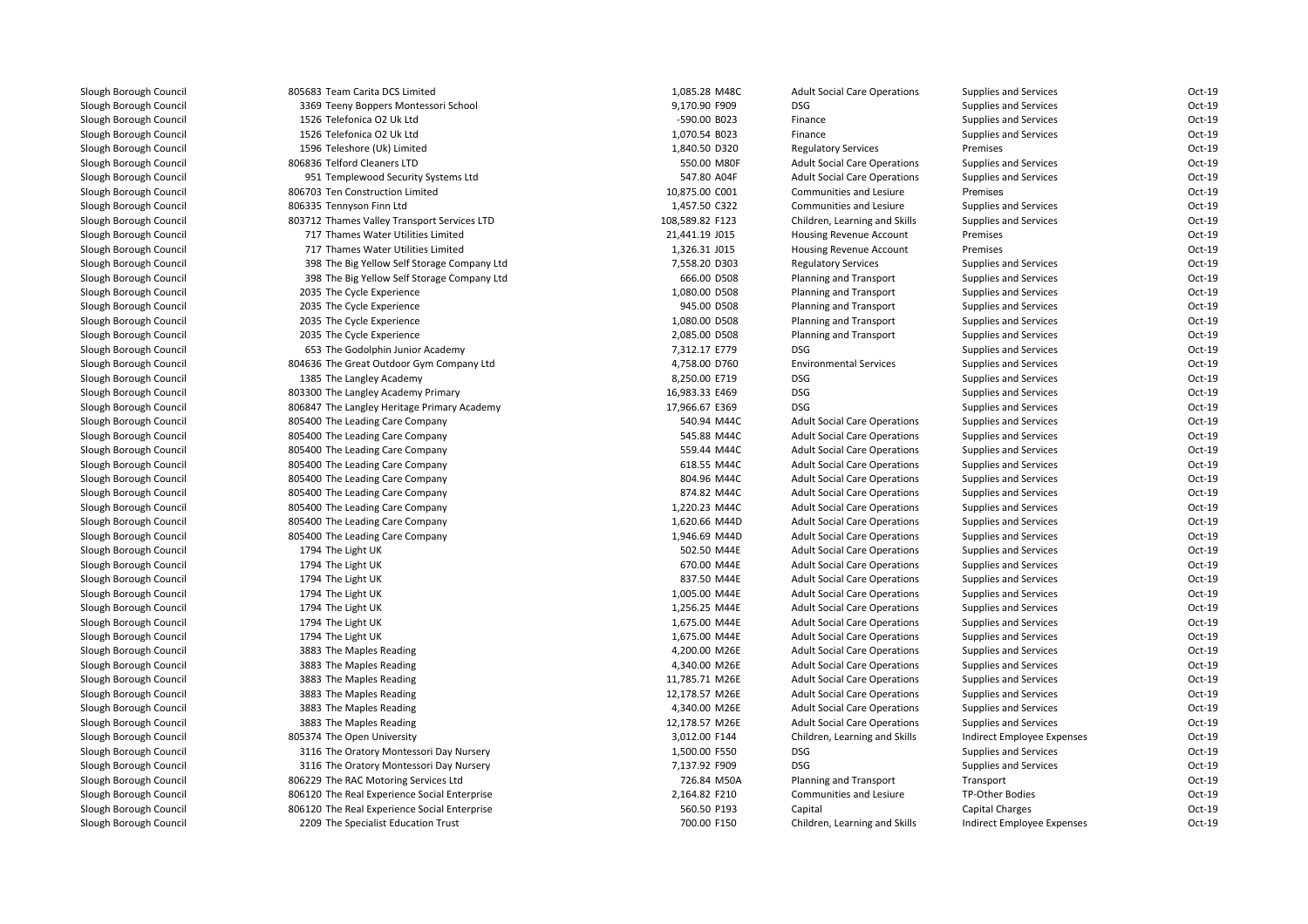| 806500 The Timber Group Ltd                       | 748.75 D750      | <b>Environmental Services</b>          | Supplies and Services        | Oct-19 |
|---------------------------------------------------|------------------|----------------------------------------|------------------------------|--------|
| 2831 The Turner Home                              | 1,725.60 M15D    | <b>Adult Social Care Operations</b>    | Supplies and Services        | Oct-19 |
| 2831 The Turner Home                              | 1,725.60 M15D    | <b>Adult Social Care Operations</b>    | <b>Supplies and Services</b> | Oct-19 |
| 2831 The Turner Home                              | 1,725.60 M15D    | <b>Adult Social Care Operations</b>    | Supplies and Services        | Oct-19 |
| 821 The Westgate School                           | 19,083.33 E789   | <b>DSG</b>                             | <b>Supplies and Services</b> | Oct-19 |
| 804686 Thistle Insurance Services Ltd             | $-2,053.20$ J006 | Housing Revenue Account                | <b>Supplies and Services</b> | Oct-19 |
| 805915 Time 4 U Limited                           | 2,088.30 M42F    | <b>Adult Social Care Operations</b>    | Supplies and Services        | Oct-19 |
| 805915 Time 4 U Limited                           | 2,892.86 M44F    | <b>Adult Social Care Operations</b>    | <b>Supplies and Services</b> | Oct-19 |
| 1127 Tinies Childcare Berkshire Nurseries Limited | 761.99 F187      | Children, Learning and Skills          | <b>Agency Staff</b>          | Oct-19 |
| 806360 Tiny Turtles Daycare Nursery Ltd           | 6,953.79 F909    | <b>DSG</b>                             | <b>Supplies and Services</b> | Oct-19 |
| 805506 TKF Training                               | 990.00 D750      | <b>Environmental Services</b>          | Indirect Employee Expenses   | Oct-19 |
| 805506 TKF Training                               | 1,980.00 D750    | <b>Environmental Services</b>          | Indirect Employee Expenses   | Oct-19 |
| 805506 TKF Training                               | 990.00 D750      | <b>Environmental Services</b>          | Indirect Employee Expenses   | Oct-19 |
| 805506 TKF Training                               | 2,475.00 D750    | <b>Environmental Services</b>          | Indirect Employee Expenses   | Oct-19 |
| 1051 Tmp (Uk) Ltd                                 | 1,606.35 B348    | People                                 | <b>Supplies and Services</b> | Oct-19 |
| 1051 Tmp (Uk) Ltd                                 | 1,359.10 D012    | Planning and Transport                 | <b>Supplies and Services</b> | Oct-19 |
| 1051 Tmp (Uk) Ltd                                 | 1,510.00 D012    | Planning and Transport                 | Supplies and Services        | Oct-19 |
| 1051 Tmp (Uk) Ltd                                 | 1,847.00 D012    | <b>Planning and Transport</b>          | <b>Supplies and Services</b> | Oct-19 |
| 1051 Tmp (Uk) Ltd                                 | 2,101.10 D012    | Planning and Transport                 | <b>Supplies and Services</b> | Oct-19 |
| 171 Toad Hall Nursery                             | 21,690.57 F909   | <b>DSG</b>                             | <b>Supplies and Services</b> | Oct-19 |
| 805562 Tobias Eastwood                            | 555.00 C322      | Communities and Lesiure                | <b>Supplies and Services</b> | Oct-19 |
| 1157 Total Gas & Power                            | 6,112.20 K526    | <b>Building Management</b>             | Premises                     | Oct-19 |
| 1157 Total Gas & Power                            | 8,880.57 K526    | <b>Building Management</b>             | Premises                     | Oct-19 |
| 806231 Treka Bus Ltd                              | 69,178.81 P188   | Capital                                | <b>Capital Charges</b>       | Oct-19 |
| 805950 Treloar College                            | 29,006.83 F462   | <b>DSG</b>                             | <b>Supplies and Services</b> | Oct-19 |
| 804286 TRICS Consortium Limited                   | 500.00 D508      | Planning and Transport                 | <b>Supplies and Services</b> | Oct-19 |
| 2288 Trowers & Hamlins                            | 3,950.00 J006    | <b>Housing Revenue Account</b>         | <b>Supplies and Services</b> | Oct-19 |
| 2288 Trowers & Hamlins                            | 6,931.96 P405    | Capital                                | Capital Charges              | Oct-19 |
| 309 Trustmarque Solutions Ltd                     | 4,450.00 B342    | Digital and Strategic IT               | <b>Supplies and Services</b> | Oct-19 |
| 309 Trustmarque Solutions Ltd                     | 12,100.00 B342   | Digital and Strategic IT               | <b>Supplies and Services</b> | Oct-19 |
| 2889 Tudor (UK) Ltd t/a Tudor Environmental       | 750.00 D610      | <b>Environmental Services</b>          | <b>Supplies and Services</b> | Oct-19 |
| 2889 Tudor (UK) Ltd t/a Tudor Environmental       | 577.50 D750      | <b>Environmental Services</b>          | <b>Supplies and Services</b> | Oct-19 |
| 722 Tunstall Healthcare (Uk) Ltd                  | 5,051.38 K089    | <b>Regulatory Services</b>             | Supplies and Services        | Oct-19 |
| 942 Turning Point                                 | 2,083.33 A04C    | <b>Adult Social Care Commissioning</b> | <b>Supplies and Services</b> | Oct-19 |
| 942 Turning Point                                 | 6,666.67 A04C    | <b>Adult Social Care Commissioning</b> | <b>Supplies and Services</b> | Oct-19 |
| 942 Turning Point                                 | 206,250.00 A04C  | <b>Adult Social Care Commissioning</b> | <b>Supplies and Services</b> | Oct-19 |
| 803603 Unique Training Solutions                  | 500.00 B409      | People                                 | Indirect Employee Expenses   | Oct-19 |
| 803603 Unique Training Solutions                  | 580.00 B409      | People                                 | Indirect Employee Expenses   | Oct-19 |
| 806781 Unisan Limited                             | 8,942.40 P193    | Capital                                | <b>Supplies and Services</b> | Oct-19 |
| 806781 Unisan Limited                             | 6,240.00 P193    | Capital                                | Capital Charges              | Oct-19 |
| 806781 Unisan Limited                             | 3,120.00 P193    | Capital                                | Capital Charges              | Oct-19 |
| 1520 Upper Street Events Ltd                      | 2,241.00 C322    | Communities and Lesiure                | <b>Supplies and Services</b> | Oct-19 |
| 577 Upton Park Hotel                              | 520.00 M80F      | <b>Adult Social Care Operations</b>    | <b>Supplies and Services</b> | Oct-19 |
| 577 Upton Park Hotel                              | 1,820.00 M80F    | <b>Adult Social Care Operations</b>    | <b>Supplies and Services</b> | Oct-19 |
| 577 Upton Park Hotel                              | 1,820.00 M80F    | <b>Adult Social Care Operations</b>    | <b>Supplies and Services</b> | Oct-19 |
| 577 Upton Park Hotel                              | 1,890.00 H205    | <b>Strategic Housing Services</b>      | <b>Supplies and Services</b> | Oct-19 |
| 803251 Vail Williams LLP                          | 2,500.00 B079    | Regeneration                           | <b>Supplies and Services</b> | Oct-19 |
| 803251 Vail Williams LLP                          | 3,500.00 B079    | Regeneration                           | <b>Supplies and Services</b> | Oct-19 |
| 803251 Vail Williams LLP                          | 1,000.00 B079    | Regeneration                           | <b>Supplies and Services</b> | Oct-19 |
| 803251 Vail Williams LLP                          | 5,462.00 P193    | Capital                                | Capital Charges              | Oct-19 |
| 803172 Victoria Sweeney                           | 1,880.00 A07M    | <b>Adult Social Care Operations</b>    | <b>Supplies and Services</b> | Oct-19 |
| 1212 Virgin Media Ltd                             | 19,877.97 B023   | Finance                                | <b>Supplies and Services</b> | Oct-19 |
|                                                   |                  |                                        |                              |        |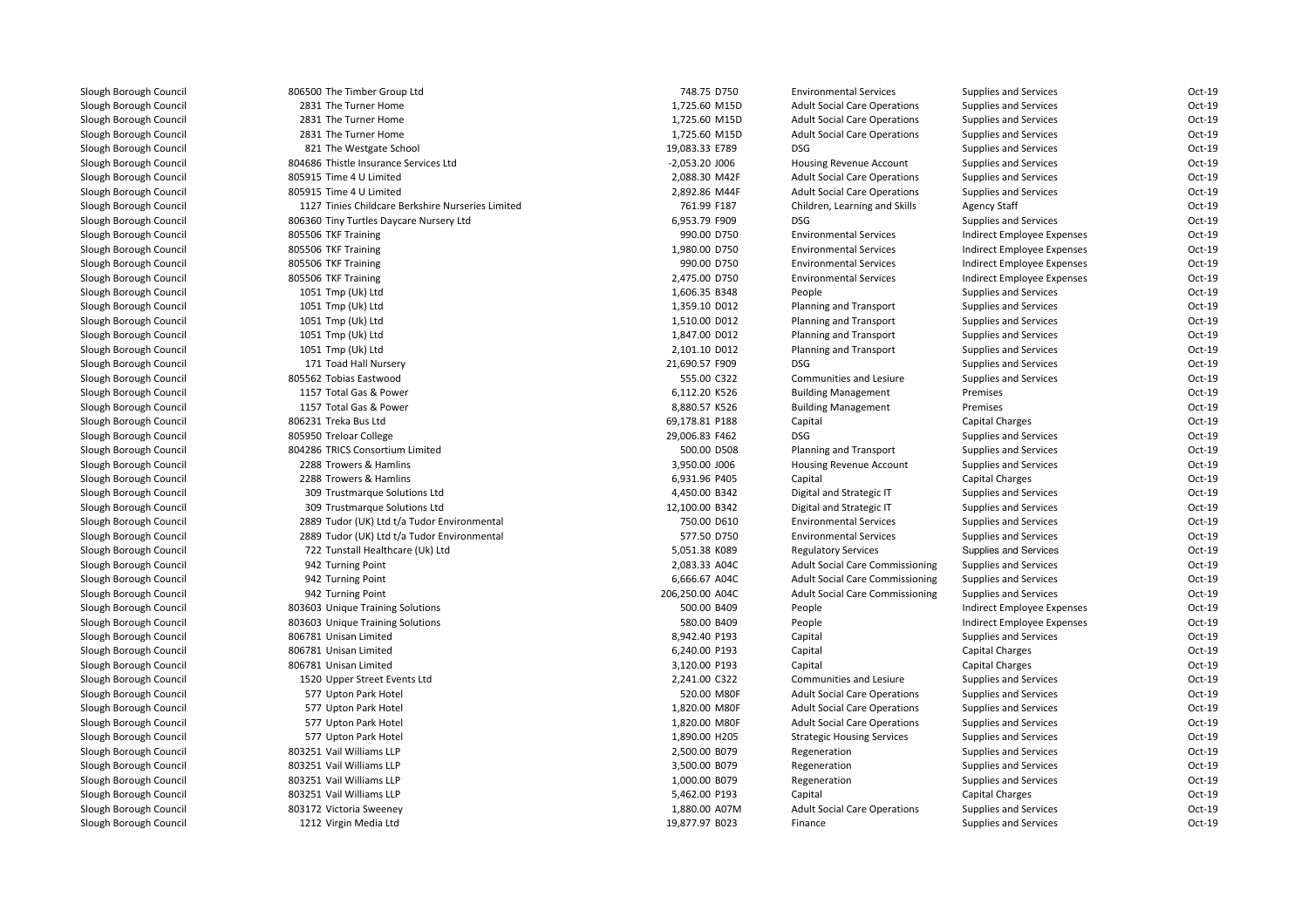| 1212 Virgin Media Ltd                | 6,370.10 B023  | Finance                             | <b>Supplies and Services</b> | Oct-19   |
|--------------------------------------|----------------|-------------------------------------|------------------------------|----------|
| 1212 Virgin Media Ltd                | 18,714.86 B023 | Finance                             | <b>Supplies and Services</b> | Oct-19   |
| 1212 Virgin Media Ltd                | 1,820.04 B039  | <b>Customer and Communications</b>  | <b>Supplies and Services</b> | Oct-19   |
| 1212 Virgin Media Ltd                | 27,653.38 P053 | Capital                             | <b>Capital Charges</b>       | Oct-19   |
| 803163 Volker Highays                | 1,663.11 D413  | <b>Planning and Transport</b>       | <b>Supplies and Services</b> | Oct-19   |
| 2682 Voyage 1 Limited                | 607.11 M26E    | <b>Adult Social Care Operations</b> | <b>Supplies and Services</b> | Oct-19   |
| 2682 Voyage 1 Limited                | 5,066.54 M26E  | <b>Adult Social Care Operations</b> | <b>Supplies and Services</b> | Oct-19   |
| 2682 Voyage 1 Limited                | 5,477.92 M26E  | <b>Adult Social Care Operations</b> | <b>Supplies and Services</b> | Oct-19   |
| 2682 Voyage 1 Limited                | 6,475.55 M26E  | <b>Adult Social Care Operations</b> | <b>Supplies and Services</b> | Oct-19   |
| 2682 Voyage 1 Limited                | 7,776.50 M26E  | <b>Adult Social Care Operations</b> | <b>Supplies and Services</b> | Oct-19   |
| 2682 Voyage 1 Limited                | 5,016.97 M27F  | <b>Adult Social Care Operations</b> | <b>Supplies and Services</b> | Oct-19   |
| 2682 Voyage 1 Limited                | 6,478.14 M26E  | <b>Adult Social Care Operations</b> | <b>Supplies and Services</b> | Oct-19   |
| 2682 Voyage 1 Limited                | $-617.65$ M26E | <b>Adult Social Care Operations</b> | <b>External Receipts</b>     | Oct-19   |
| 2682 Voyage 1 Limited                | $-611.59$ M26E | <b>Adult Social Care Operations</b> | <b>External Receipts</b>     | Oct-19   |
| 3436 Voyage Ltd                      | 3,575.98 M26E  | <b>Adult Social Care Operations</b> | <b>Supplies and Services</b> | Oct-19   |
| 3436 Voyage Ltd                      | 5,723.62 M26E  | <b>Adult Social Care Operations</b> | <b>Supplies and Services</b> | Oct-19   |
| 3436 Voyage Ltd                      | 4,961.20 M42E  | <b>Adult Social Care Operations</b> | <b>Supplies and Services</b> | Oct-19   |
| 3436 Voyage Ltd                      | 5,338.80 M42E  | <b>Adult Social Care Operations</b> | <b>Supplies and Services</b> | Oct-19   |
| 3436 Voyage Ltd                      | 4,405.05 M42E  | <b>Adult Social Care Operations</b> | <b>Supplies and Services</b> | Oct-19   |
| 3436 Voyage Ltd                      | 4,643.75 M42E  | <b>Adult Social Care Operations</b> | <b>Supplies and Services</b> | Oct-19   |
| 3436 Voyage Ltd                      | 4,888.80 M42E  | <b>Adult Social Care Operations</b> | <b>Supplies and Services</b> | Oct-19   |
| 3436 Voyage Ltd                      | 6,055.05 M42E  | <b>Adult Social Care Operations</b> | <b>Supplies and Services</b> | Oct-19   |
| 3436 Voyage Ltd                      | 6,272.55 M42E  | <b>Adult Social Care Operations</b> | <b>Supplies and Services</b> | Oct-19   |
| 806763 Vtec Group Limited            | 2,293.68 P193  | Capital                             | <b>Capital Charges</b>       | Oct-19   |
| 806763 Vtec Group Limited            | 5,308.68 P193  | Capital                             | <b>Capital Charges</b>       | Oct-19   |
| 1762 Wellingtons For Langley Hall    | 70,373.32 F909 | <b>DSG</b>                          | <b>Supplies and Services</b> | Oct-19   |
| 2891 West Berkshire Council          | 78,249.09 A08R | <b>Adult Social Care Operations</b> | <b>Supplies and Services</b> | Oct-19   |
| 774 West Berkshire County Council    | 2,281.52 M36E  | <b>Adult Social Care Operations</b> | <b>Supplies and Services</b> | $Oct-19$ |
| 774 West Berkshire County Council    | 2,353.84 M44E  | <b>Adult Social Care Operations</b> | <b>Supplies and Services</b> | Oct-19   |
| 1649 Western House Primary School    | 25,391.67 E439 | <b>DSG</b>                          | <b>Supplies and Services</b> | Oct-19   |
| 803677 Wheelie Bin Direct Limited    | 1,259.30 D610  | <b>Environmental Services</b>       | <b>Supplies and Services</b> | Oct-19   |
| 803677 Wheelie Bin Direct Limited    | 5,300.00 P581  | Capital                             | <b>Capital Charges</b>       | Oct-19   |
| 803677 Wheelie Bin Direct Limited    | 5,400.00 P581  | Capital                             | <b>Capital Charges</b>       | Oct-19   |
| 805928 Wild Acres Rest Home          | 3,200.00 M27C  | <b>Adult Social Care Operations</b> | <b>Supplies and Services</b> | Oct-19   |
| 1753 Willow Primary School           | 9,650.05 E499  | <b>DSG</b>                          | <b>Supplies and Services</b> | $Oct-19$ |
| 805208 Wilson & Scott (Highways) Ltd | 6,374.45 D880  | Planning and Transport              | <b>Supplies and Services</b> | Oct-19   |
| 805208 Wilson & Scott (Highways) Ltd | 650.00 D880    | Planning and Transport              | <b>Supplies and Services</b> | Oct-19   |
| 804807 Windsar Care Centre Ltd       | 3,432.14 M15D  | <b>Adult Social Care Operations</b> | <b>Supplies and Services</b> | Oct-19   |
| 804807 Windsar Care Centre Ltd       | 6,642.86 M15D  | <b>Adult Social Care Operations</b> | Supplies and Services        | Oct-19   |
| 804807 Windsar Care Centre Ltd       | 3,321.43 M17C  | <b>Adult Social Care Operations</b> | <b>Supplies and Services</b> | Oct-19   |
| 804807 Windsar Care Centre Ltd       | 3,432.14 M17C  | <b>Adult Social Care Operations</b> | <b>Supplies and Services</b> | Oct-19   |
| 804807 Windsar Care Centre Ltd       | 3,432.14 M17C  | <b>Adult Social Care Operations</b> | <b>Supplies and Services</b> | Oct-19   |
| 804807 Windsar Care Centre Ltd       | 3,432.14 M17C  | <b>Adult Social Care Operations</b> | <b>Supplies and Services</b> | Oct-19   |
| 804807 Windsar Care Centre Ltd       | 3,542.86 M17C  | <b>Adult Social Care Operations</b> | <b>Supplies and Services</b> | Oct-19   |
| 804807 Windsar Care Centre Ltd       | 3,542.86 M17C  | <b>Adult Social Care Operations</b> | <b>Supplies and Services</b> | Oct-19   |
| 804807 Windsar Care Centre Ltd       | 7,542.86 M17C  | <b>Adult Social Care Operations</b> | <b>Supplies and Services</b> | Oct-19   |
| 804807 Windsar Care Centre Ltd       | 3,321.43 M18C  | <b>Adult Social Care Operations</b> | <b>Supplies and Services</b> | Oct-19   |
| 804807 Windsar Care Centre Ltd       | 3,321.43 M18C  | <b>Adult Social Care Operations</b> | <b>Supplies and Services</b> | Oct-19   |
| 804807 Windsar Care Centre Ltd       | 3,321.43 M18C  | <b>Adult Social Care Operations</b> | <b>Supplies and Services</b> | Oct-19   |
| 804807 Windsar Care Centre Ltd       | 3,321.43 M18C  | <b>Adult Social Care Operations</b> | <b>Supplies and Services</b> | Oct-19   |
| 804807 Windsar Care Centre Ltd       | 3,432.14 M18C  | <b>Adult Social Care Operations</b> | <b>Supplies and Services</b> | Oct-19   |
| 804807 Windsar Care Centre Ltd       | 3,432.14 M18C  | <b>Adult Social Care Operations</b> | <b>Supplies and Services</b> | Oct-19   |
|                                      |                |                                     |                              |          |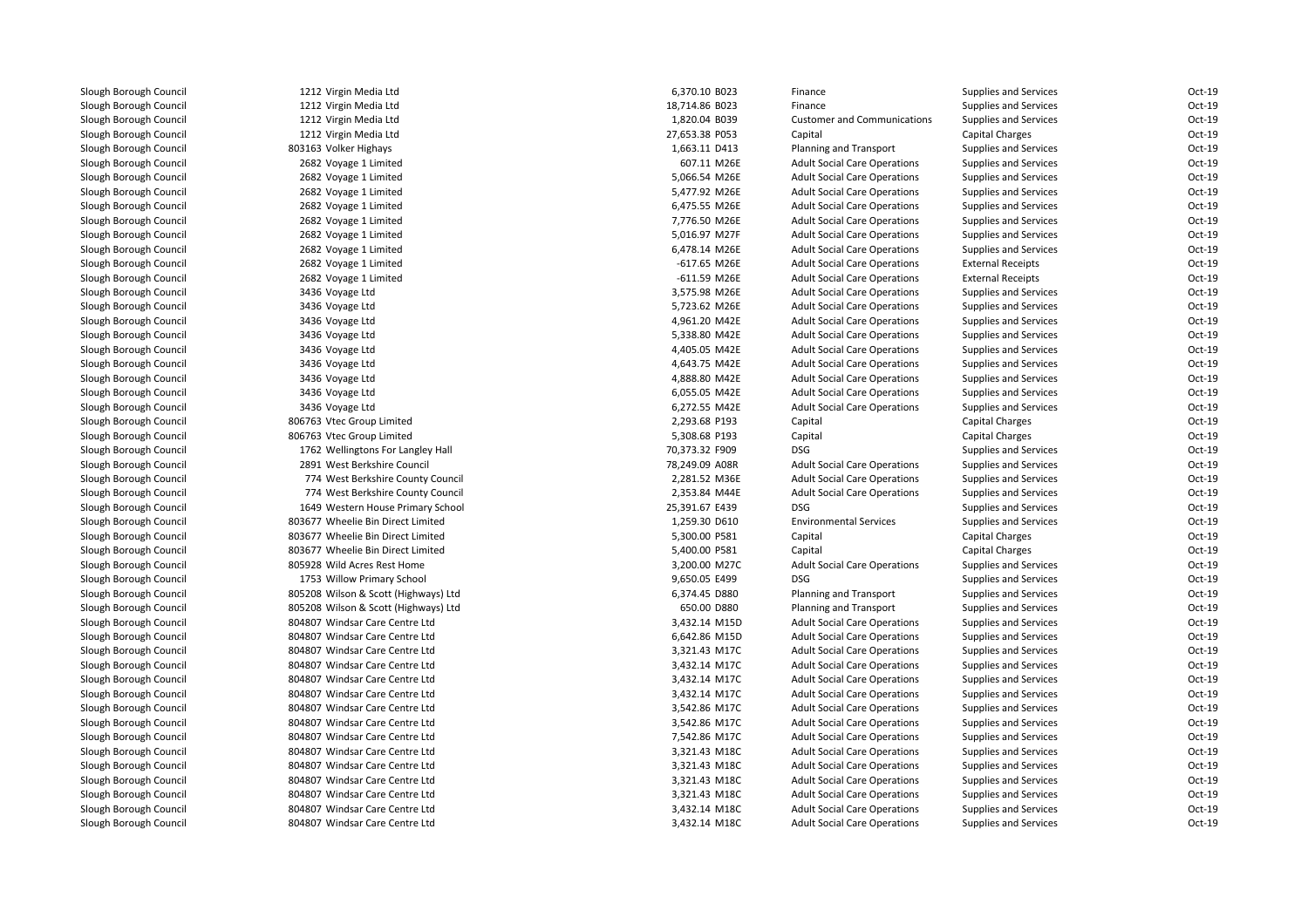| 804807 Windsar Care Centre Ltd                       | 3,432.14 M18C | <b>Adult Social Care Operations</b> | Supplies and Services        | Oct-19   |
|------------------------------------------------------|---------------|-------------------------------------|------------------------------|----------|
| 804807 Windsar Care Centre Ltd                       | 3,432.14 M18C | <b>Adult Social Care Operations</b> | Supplies and Services        | Oct-19   |
| 804807 Windsar Care Centre Ltd                       | 3,321.43 M25C | <b>Adult Social Care Operations</b> | Supplies and Services        | Oct-19   |
| 804807 Windsar Care Centre Ltd                       | 3,764.28 M27C | <b>Adult Social Care Operations</b> | Supplies and Services        | Oct-19   |
| 804807 Windsar Care Centre Ltd                       | 3,432.14 M28C | <b>Adult Social Care Operations</b> | Supplies and Services        | Oct-19   |
| 804807 Windsar Care Centre Ltd                       | 3,432.14 M29C | <b>Adult Social Care Operations</b> | Supplies and Services        | Oct-19   |
| 3604 Windsar Care Ltd                                | 3,321.43 M15F | <b>Adult Social Care Operations</b> | Supplies and Services        | Oct-19   |
| 3604 Windsar Care Ltd                                | 3,432.14 M15F | <b>Adult Social Care Operations</b> | Supplies and Services        | $Oct-19$ |
| 3604 Windsar Care Ltd                                | 1,992.86 M17C | <b>Adult Social Care Operations</b> | Supplies and Services        | Oct-19   |
| 3604 Windsar Care Ltd                                | 3,100.00 M17C | <b>Adult Social Care Operations</b> | Supplies and Services        | Oct-19   |
| 3604 Windsar Care Ltd                                | 3,542.86 M17C | <b>Adult Social Care Operations</b> | <b>Supplies and Services</b> | Oct-19   |
| 3604 Windsar Care Ltd                                | 3,542.86 M17C | <b>Adult Social Care Operations</b> | Supplies and Services        | Oct-19   |
| 3604 Windsar Care Ltd                                | 3,321.43 M17C | <b>Adult Social Care Operations</b> | Supplies and Services        | Oct-19   |
| 3604 Windsar Care Ltd                                | 3,321.43 M17C | <b>Adult Social Care Operations</b> | <b>Supplies and Services</b> | Oct-19   |
| 3604 Windsar Care Ltd                                | 3,432.14 M17C | <b>Adult Social Care Operations</b> | Supplies and Services        | Oct-19   |
| 3604 Windsar Care Ltd                                | 3,432.14 M17C | <b>Adult Social Care Operations</b> | Supplies and Services        | Oct-19   |
| 3604 Windsar Care Ltd                                | 3,432.14 M18C | <b>Adult Social Care Operations</b> | Supplies and Services        | Oct-19   |
| 3604 Windsar Care Ltd                                | 3,476.43 M18C | <b>Adult Social Care Operations</b> | Supplies and Services        | Oct-19   |
| 3604 Windsar Care Ltd                                | 3,100.00 M18C | <b>Adult Social Care Operations</b> | Supplies and Services        | Oct-19   |
| 3604 Windsar Care Ltd                                | 3,542.86 M18C | <b>Adult Social Care Operations</b> | Supplies and Services        | Oct-19   |
| 3604 Windsar Care Ltd                                | 3,542.86 M18C | <b>Adult Social Care Operations</b> | Supplies and Services        | Oct-19   |
| 3604 Windsar Care Ltd                                | 3,100.00 M25C | <b>Adult Social Care Operations</b> | Supplies and Services        | Oct-19   |
| 3604 Windsar Care Ltd                                | 3,765.35 M25C | <b>Adult Social Care Operations</b> | Supplies and Services        | Oct-19   |
| 3604 Windsar Care Ltd                                | 3,432.14 M25C | <b>Adult Social Care Operations</b> | Supplies and Services        | Oct-19   |
| 3604 Windsar Care Ltd                                | 2,892.86 M25C | <b>Adult Social Care Operations</b> | Supplies and Services        | Oct-19   |
| 3604 Windsar Care Ltd                                | 3,321.43 M26E | <b>Adult Social Care Operations</b> | Supplies and Services        | Oct-19   |
| 804667 Windsor Clinical & Home Care Services Grp Ltd | 2,889.64 M17C | <b>Adult Social Care Operations</b> | Supplies and Services        | Oct-19   |
| 804667 Windsor Clinical & Home Care Services Grp Ltd | 7,154.36 M17C | <b>Adult Social Care Operations</b> | Supplies and Services        | Oct-19   |
| 1245 Wokingham Borough Council                       | 4,742.04 H253 | Neighbourhood Services              | Supplies and Services        | Oct-19   |
| 805545 Woodland Villa Care Home                      | 2,368.00 M18C | <b>Adult Social Care Operations</b> | Supplies and Services        | Oct-19   |
| 51 Worldwide Education Recruitment                   | 536.50 F144   | Children, Learning and Skills       | <b>Agency Staff</b>          | Oct-19   |
| 51 Worldwide Education Recruitment                   | 536.50 F144   | Children, Learning and Skills       | <b>Agency Staff</b>          | Oct-19   |
| 51 Worldwide Education Recruitment                   | 536.50 F144   | Children, Learning and Skills       | <b>Agency Staff</b>          | Oct-19   |
| 51 Worldwide Education Recruitment                   | 536.50 F144   | Children, Learning and Skills       | <b>Agency Staff</b>          | Oct-19   |
| 51 Worldwide Education Recruitment                   | 1,167.45 F176 | Children, Learning and Skills       | <b>Agency Staff</b>          | Oct-19   |
| 51 Worldwide Education Recruitment                   | 1,180.14 F176 | Children, Learning and Skills       | <b>Agency Staff</b>          | Oct-19   |
| 51 Worldwide Education Recruitment                   | 1,197.68 F176 | Children, Learning and Skills       | <b>Agency Staff</b>          | Oct-19   |
| 51 Worldwide Education Recruitment                   | 1,408.72 F176 | Children, Learning and Skills       | <b>Agency Staff</b>          | Oct-19   |
| 51 Worldwide Education Recruitment                   | 1,415.90 F176 | Children, Learning and Skills       | <b>Agency Staff</b>          | Oct-19   |
| 51 Worldwide Education Recruitment                   | 1,393.46 F176 | Children, Learning and Skills       | <b>Agency Staff</b>          | Oct-19   |
| 51 Worldwide Education Recruitment                   | 519.00 F186   | Children, Learning and Skills       | <b>Agency Staff</b>          | Oct-19   |
| 51 Worldwide Education Recruitment                   | 521.65 F186   | Children, Learning and Skills       | <b>Agency Staff</b>          | Oct-19   |
| 51 Worldwide Education Recruitment                   | 513.38 F186   | Children, Learning and Skills       | <b>Agency Staff</b>          | Oct-19   |
| 51 Worldwide Education Recruitment                   | 553.00 F187   | Children, Learning and Skills       | <b>Agency Staff</b>          | Oct-19   |
| 51 Worldwide Education Recruitment                   | 559.01 F187   | Children, Learning and Skills       | <b>Agency Staff</b>          | Oct-19   |
| 51 Worldwide Education Recruitment                   | 567.32 F187   | Children, Learning and Skills       | <b>Agency Staff</b>          | Oct-19   |
| 51 Worldwide Education Recruitment                   | 667.29 F187   | Children, Learning and Skills       | <b>Agency Staff</b>          | Oct-19   |
| 51 Worldwide Education Recruitment                   | 670.69 F187   | Children, Learning and Skills       | <b>Agency Staff</b>          | Oct-19   |
| 51 Worldwide Education Recruitment                   | 660.06 F187   | Children, Learning and Skills       | <b>Agency Staff</b>          | Oct-19   |
| 51 Worldwide Education Recruitment                   | 798.78 F189   | Children, Learning and Skills       | <b>Agency Staff</b>          | Oct-19   |
| 51 Worldwide Education Recruitment                   | 807.46 F189   | Children, Learning and Skills       | <b>Agency Staff</b>          | Oct-19   |
| 51 Worldwide Education Recruitment                   | 819.46 F189   | Children, Learning and Skills       | <b>Agency Staff</b>          | Oct-19   |
|                                                      |               |                                     |                              |          |